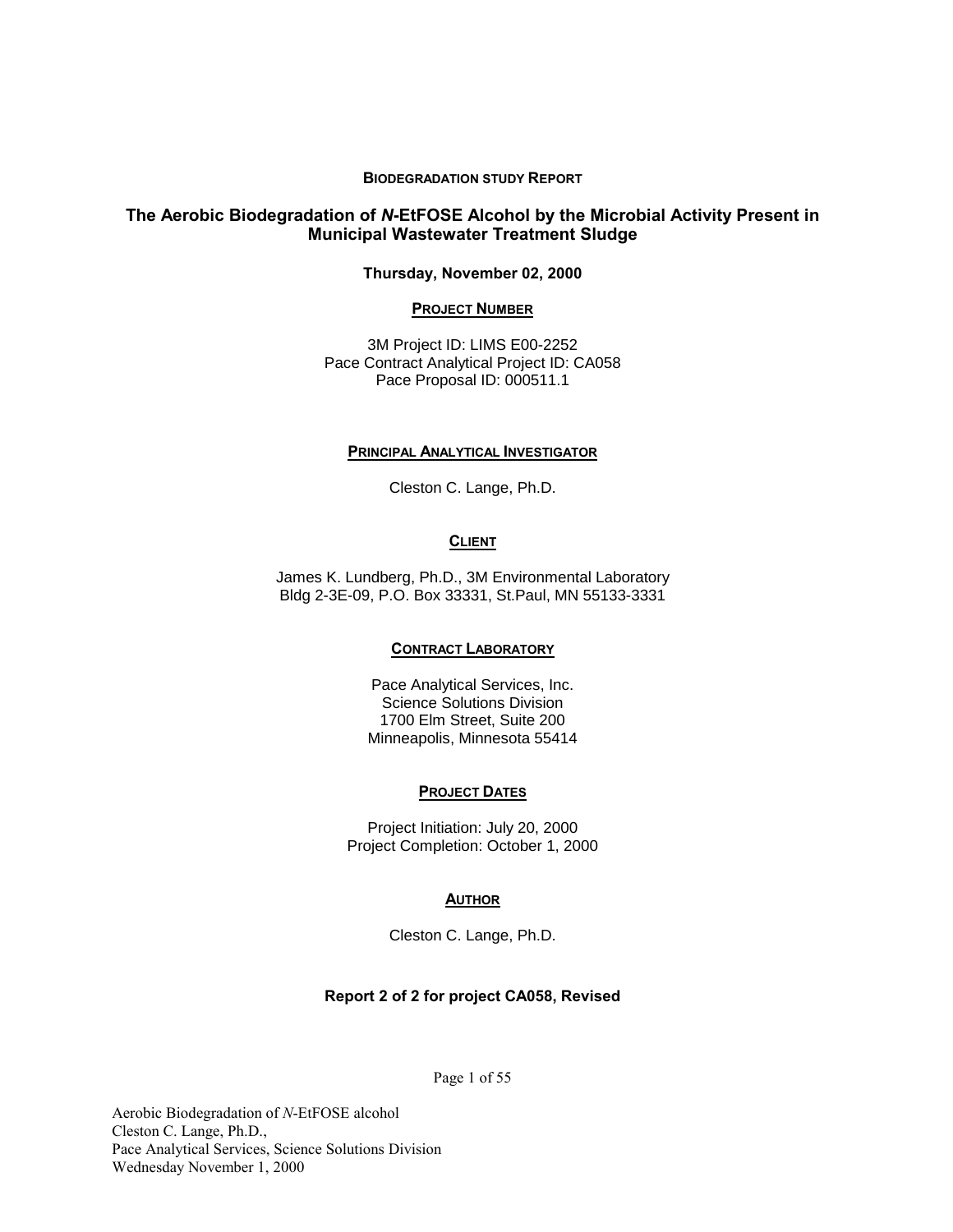## **Table of Contents**

| 8.6 Blanks |  |
|------------|--|
|            |  |
|            |  |
|            |  |
|            |  |
|            |  |
|            |  |
|            |  |

Page 2 of 55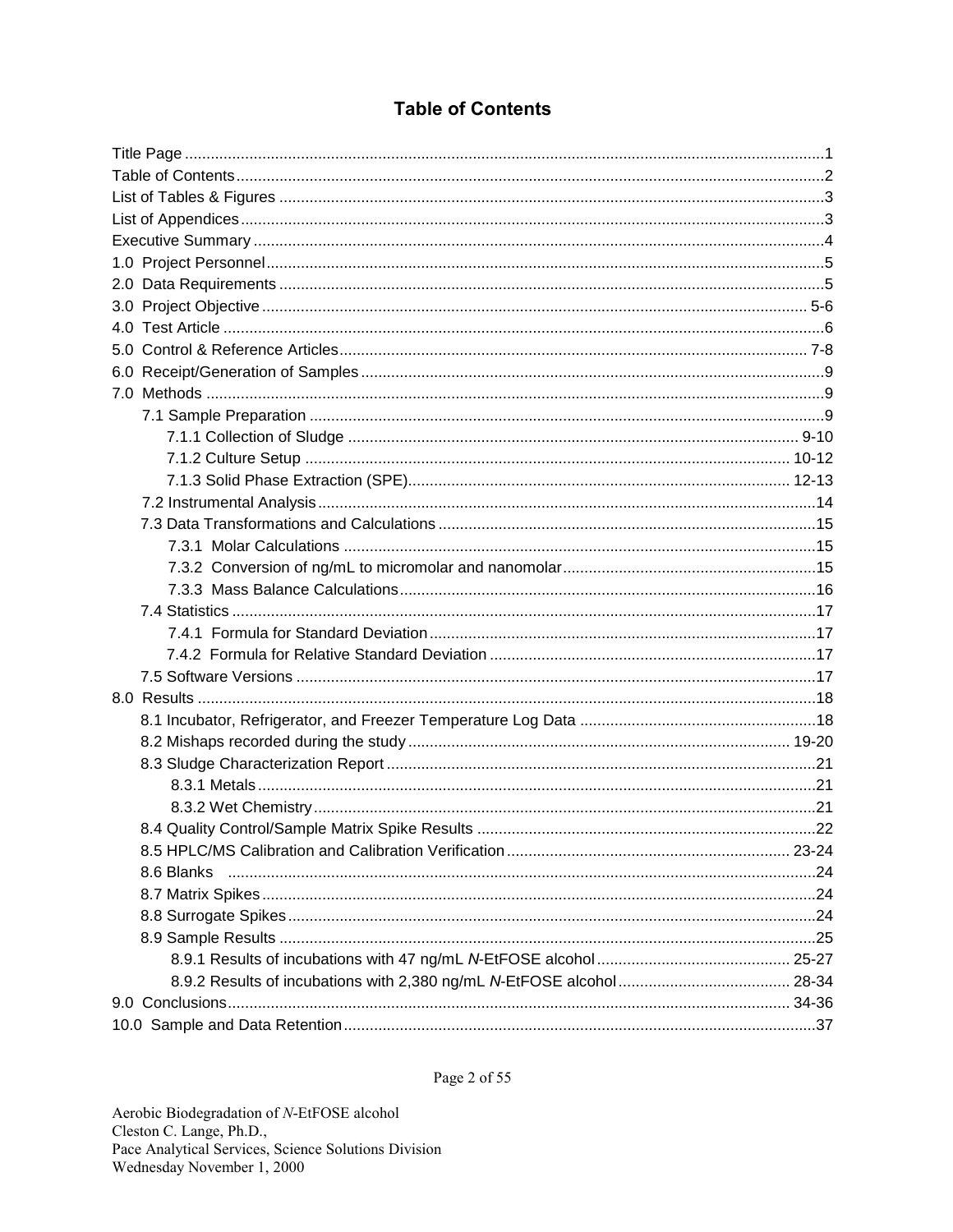## **List of Tables & Figures**

| Table 1: Solid phase extraction % recovery table for quality control matrix spike samples 22            |  |
|---------------------------------------------------------------------------------------------------------|--|
| Figure 1: Degradation curve of N-EtFOSE alcohol at a test concentration of 47 ng/mL (nM vs. time) 25    |  |
| Figure 2: Production of N-EtFOSAA in cultures containing 47 ng/mL N-EtFOSE alcohol 26                   |  |
| Figure 3: Production of metabolite M556 in cultures containing 47 ng/mL N-EtFOSE alcohol 26             |  |
| Figure 4: Production of FOSA in cultures containing 47 ng/mL N-EtFOSE alcohol 27                        |  |
| Figure 5: Production of PFOS in cultures containing 47 ng/mL N-EtFOSE alcohol 27                        |  |
| Figure 6: Degradation curve of N-EtFOSE alcohol at a test concentration of 2,380 ng/mL (μM vs. time) 28 |  |
| Figure 7: Degradation curve of N-EtFOSE alcohol at a test concentration of 2,380 ng/mL (% vs. time)29   |  |
| Figure 8: Second-Order relationship for N-EtFOSE alcohol biodegradation (1/conc vs. time) 30            |  |
| Figure 9: Production of N-EtFOSAA in cultures containing 2,380 ng/mL of N-EtFOSE alcohol 31             |  |
| Figure 10: Production of metabolite M556 in cultures containing 2,380 ng/mL of N-EtFOSE alcohol 32      |  |
| Figure 11: Production of PFOSulfinate in cultures containing 2,380 ng/mL of N-EtFOSE alcohol 33         |  |
| Figure 12: Production of FOSA in cultures containing 2,380 ng/mL of N-EtFOSE alcohol 33                 |  |
| Figure 13: Production of PFOS in cultures containing 2,380 ng/mL of N-EtFOSE alcohol 34                 |  |
| Figure 14: Production of PFOA in cultures containing 2,380 ng/mL of N-EtFOSE alcohol 34                 |  |
|                                                                                                         |  |

## **List of Appendices**

| Appendix C: Table 1. Biodegradation samples finalized data for 2,380 ng/mL samples 51              |  |
|----------------------------------------------------------------------------------------------------|--|
| Table 2. Biodegradation samples finalized data for 47 ng/mL samples 51                             |  |
| Appendix D: Table 1. Sterilized/inhibited sludge controls finalized data for 2,380 ng/mL samples52 |  |
| Table 2. No-sludge controls finalized data for the 2,380 ng/mL samples 52                          |  |
| Table 3. Sterilized/inhibited sludge controls finalized data for the 47 ng/mL samples 53           |  |
| Table 4. No-sludge controls finalized data for the 47ng/mL samples 53                              |  |
| Appendix E: Table 1. Percent Degradation data for the 2,380 ng/mL biodegradation samples54         |  |
| Appendix F: Table 1. Mass balance data table for all samples and control samples55                 |  |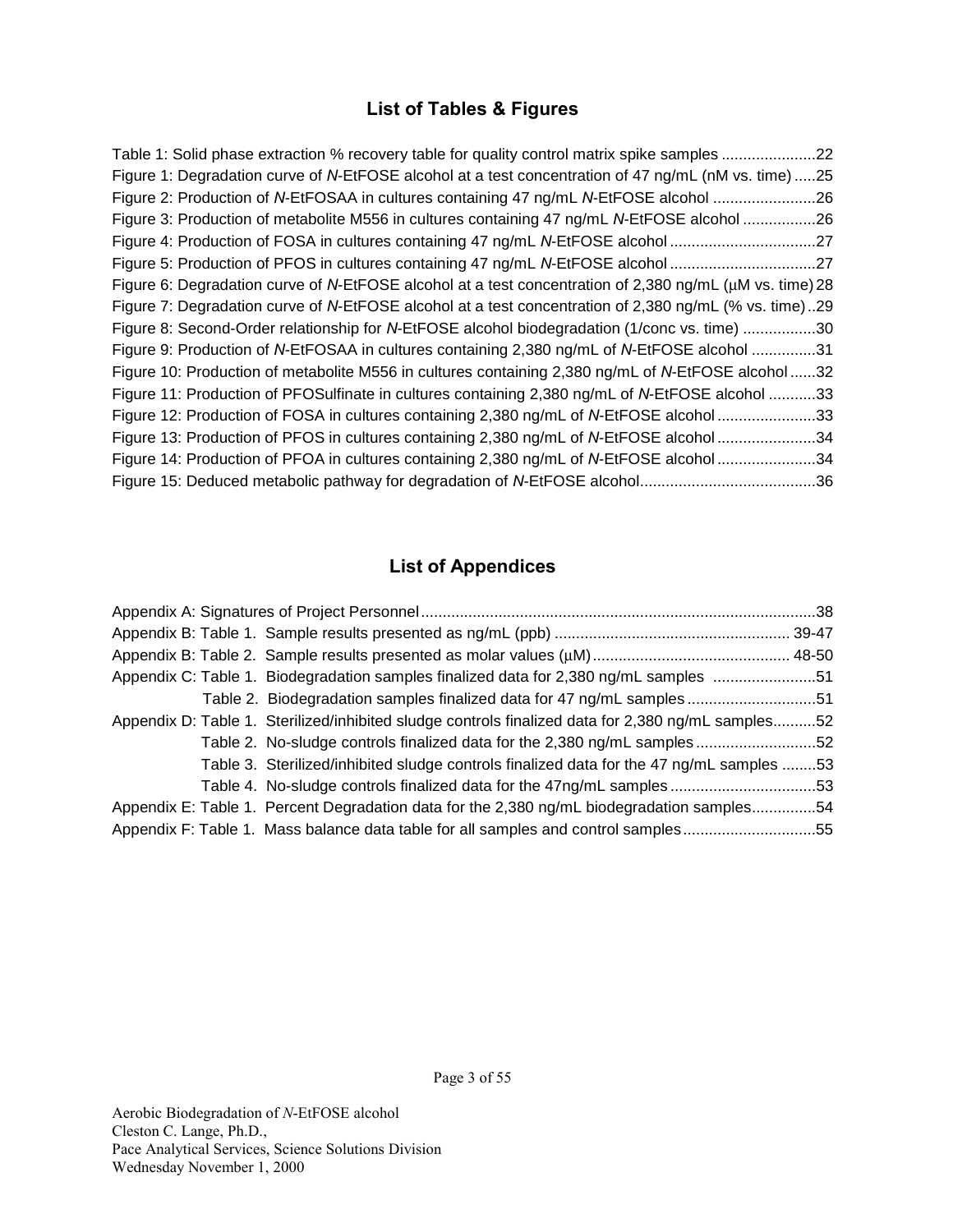## **Executive Summary**

A study was undertaken to determine the biodegradability of *N*-EtFOSE alcohol [2-(N-ethylperfluorooctane sulfonamido) ethyl alcohol] when exposed to municipal wastewater treatment sludge. *N*-EtFOSE alcohol is a monomer used in the synthesis of fluorinated surfactant and protective chemical products. The results of this study elucidate the environmental fate of this compound and related compounds upon entry into the environment, either directly or through municipal waste treatment processes. The aerobic biodegradability of *N*-EtFOSE alcohol was tested during a 5-week, 8 time-point study. The study utilized municipal wastewater treatment sludge as microbial inoculum and employed test concentrations of 0.047 µg/mL (90 nM) and 2.38 µg/mL (4.168 µM) *N*-EtFOSE alcohol in a mineral salts medium. Analytical results demonstrate that *N*-EtFOSE alcohol is readily biodegraded, with 100% degradation of the 0.047 µg/mL samples in 14 days and 90% of 2.38 µg/mL in 35 days. The major metabolites identified from test cultures were *N*-EtFOSAA and M556, which together accounted for 85% of the total products observed in the day 35 cultures. Observed minor metabolites included *N*-EtFOSA, FOSA, PFOSulfinate, PFOS and PFOA. Mass balance between parent material and measured products was achieved, implying that all significant degradation products of *N*-EtFOSE alcohol were identified and that PFOS and/or PFOA are the endpoints in the biodegradation. This work promises to serve as a model for studying the biotransformation of other perfluorooctanesulfonate and fluorinated telomer-alcohol based chemistries.

Page 4 of 55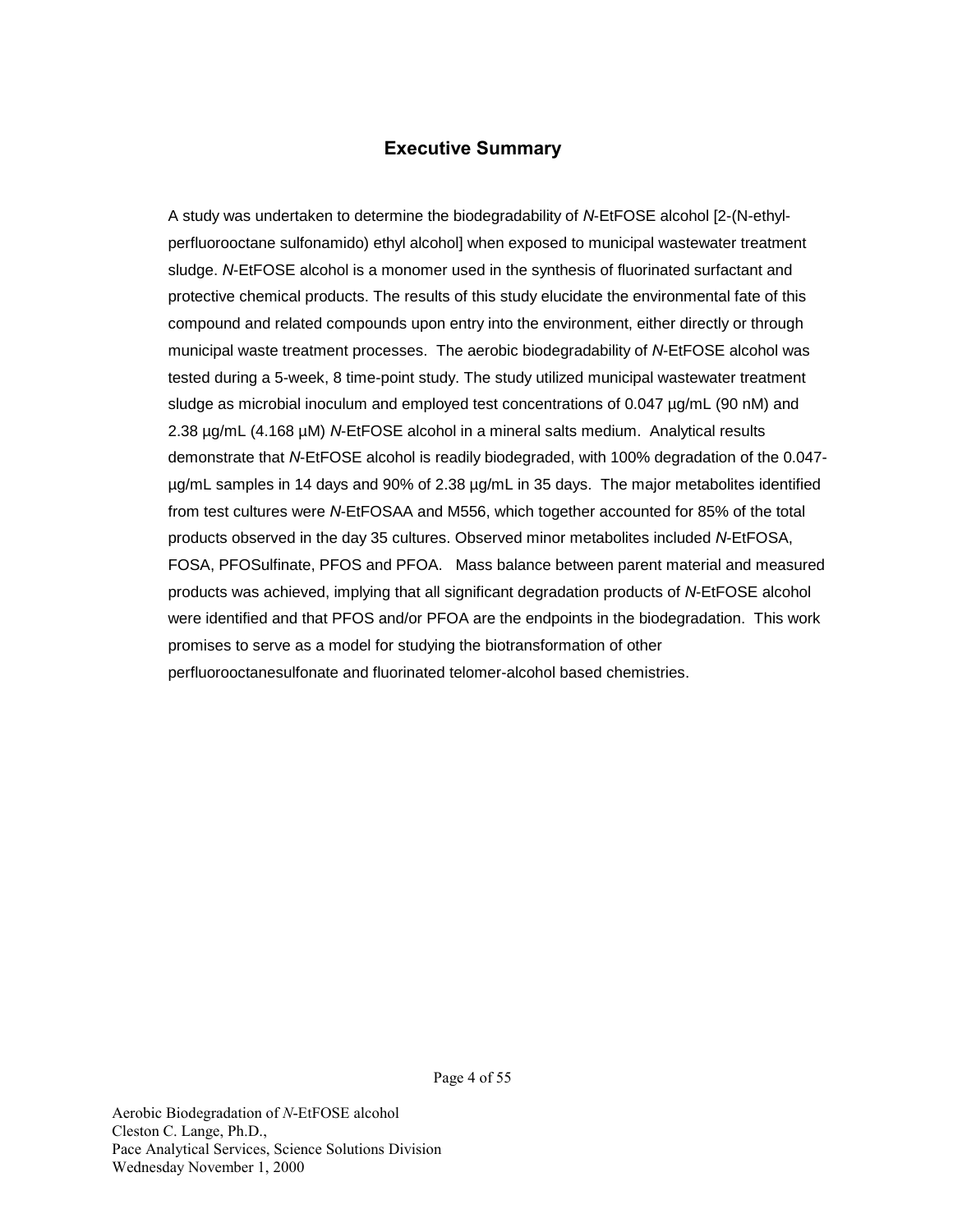## **1.0 Project Personnel**

| 1.1 | Sponsor |                                     | 3M Company             |
|-----|---------|-------------------------------------|------------------------|
| 1.2 |         | <b>Sponsor Representative</b>       | Dr. James K. Lundberg  |
|     |         |                                     |                        |
| 1.3 |         | <b>Contract Facility Personnel:</b> |                        |
|     | 1.3.1   | <b>Study Director</b>               | Dr. Cleston C. Lange   |
|     | 1.3.2   | Laboratory Management:              | Mr. Mark T. McCann     |
|     | 1.3.3   | <b>Sample Preparation Analysts</b>  | Ms. Angela L. Schuler  |
|     |         |                                     | Dr. Cleston C. Lange   |
|     |         |                                     |                        |
|     | 1.3.4   | <b>HPLC/MS Analyst</b>              | Mr. Anthony E. Scales  |
|     | 1.3.5   | Sludge Characterization Report      | Mr. Daryl K. Peterson  |
|     | 1.3.6   | Sample Custodian:                   | Dr. Cleston C. Lange   |
|     | 1.3.7   | <b>Report Author</b>                | Dr. Cleston C. Lange   |
|     | 1.3.8   | <b>Report Reviewer</b>              | Mr. Dirk W. Hoogenboom |
|     |         |                                     |                        |

## **2.0 Data Requirements**

The sponsor representative desired a proposal for a biodegradation study to be conducted using *N*-EtFOSE Alcohol as the degradant. After brief discussions with Dr. James K. Lundberg and Dr. William K. Reagan of the 3M Environmental Laboratory concerning details of draft proposals, copies of a final proposal (Pace Proposal # 000511.1) were submitted to them on Tuesday, May 18, 2000. The study was to be conducted as a non-GLP study but with the understanding that good data quality objectives be met. Approval was given to proceed with the project via a letter received from Dr. James K. Lundberg and dated May 23, 2000.

## **3.0 Project Objective**

The objective of the proposed study was to determine whether *N*-EtFOSE alcohol will degrade under aerobic conditions using the inherent microbial populations of municipal waste treatment plant mixed liquor suspended solids "sludge" as the inoculum. The proposed study incorporated EPA-published guidelines OPPTS 835.3200, OPPTS

Page 5 of 55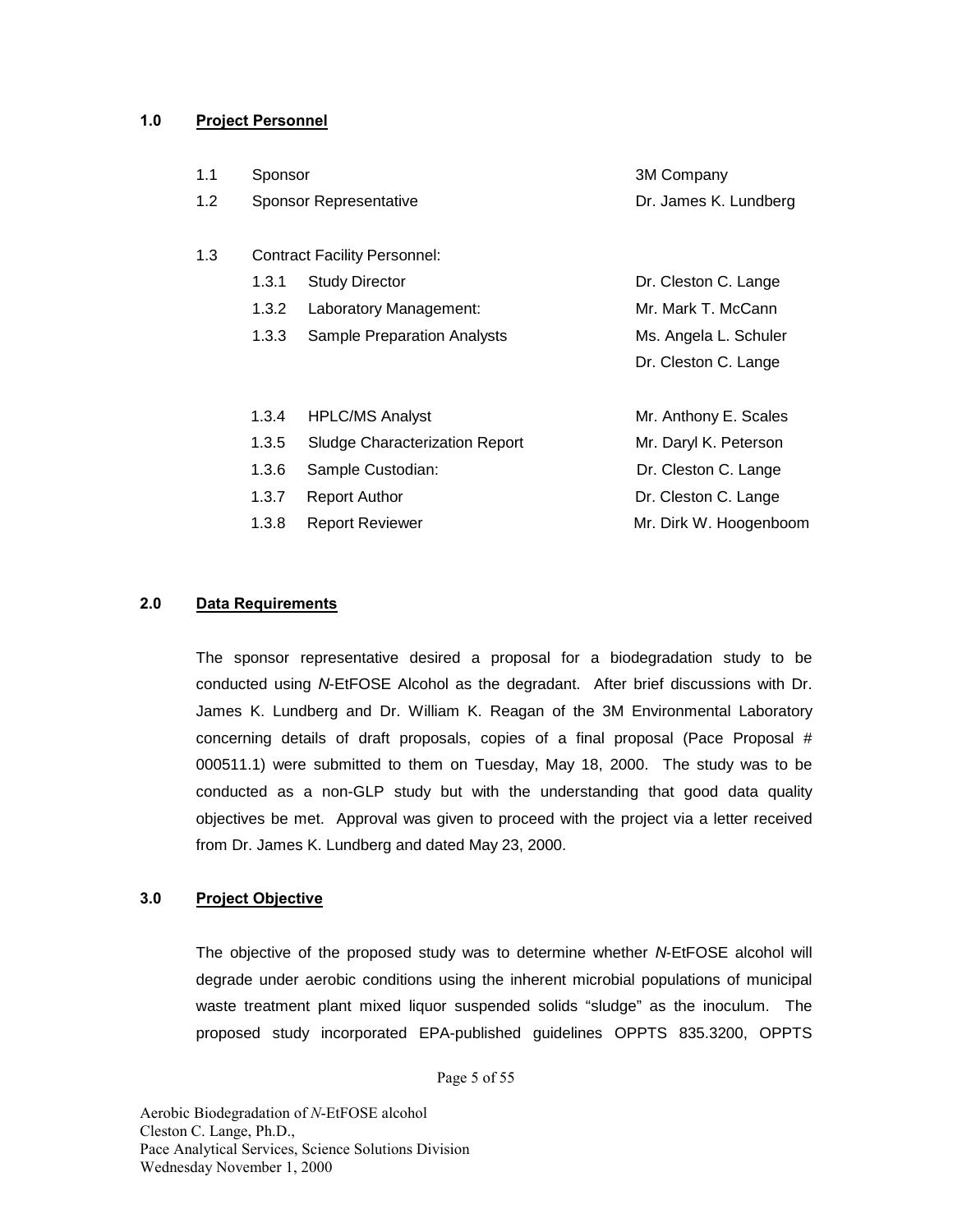835.3210, and OPPTS 835.5045. Degradation rates, identification of product analytes, and quantitation of all suspected products and the parent material for mass balance determinations was proposed.

Initially, a 3-day preliminary study was conducted that indicated that *N*-EtFOSE alcohol was readily biodegraded. This preliminary study showed the production of expected perfluorinated intermediates with the concomitant decrease in *N*-EtFOSE alcohol concentration. Subsequently, a 2-week multiple sample point screening study was conducted to work out difficulties in the analytical procedures that might prove costly if encountered in a larger study. The 2-week screening study provided direct evidence that *N*-EtFOSE alcohol is biodegraded at a test concentration well above its suspected water solubility, that the test concentration of 2.5 mg/L is not inhibitory to microbial growth, and that the compound degrades to predictable products in a stoichiometric fashion. Furthermore, that study confirmed that the extraction methods and analytical procedures efficiently recovered products and parent analyte from the culture matrix. A report for the 2-week screening study was provided to 3M on August 11, 2000, and provided the first direct evidence that this compound was biotransformed to smaller molecular weight fluorinated compounds.

This 35-day study was conducted in order to elucidate the biodegradation pathway of *N*-EtFOSE alcohol; to determine the sequence of events leading to the observed products; and to determine whether the perfluorooctanoate (PFOA), which was detected below the MQL near the end of the 2-week screening study, is truly a product of the biodegradation of *N*-EtFOSE alcohol.

### **4.0 Test Article**

The test article used was HPLC purified *N*-EtFOSE Alcohol (3M Std I.D. # SE-035). The 3M Environmental Laboratory provided approximately 3 grams of *N*-EtFOSE alcohol for testing on June 8, 2000. The *N*-EtFOSE alcohol was delivered accompanied by a Material Safety and Data Sheet (MSDS) and a chain of custody (COC) as 3M Environmental Lab. COC # 14681. Upon receipt at Pace, the material was given a test, control and reference (TCR) number CA-TCR02-008. The purity of the material was not provided at the time the study was conducted, but an interim certificate of analysis was provided on October 31, 2000 and the purity was reported at 99.9%.

Page 6 of 55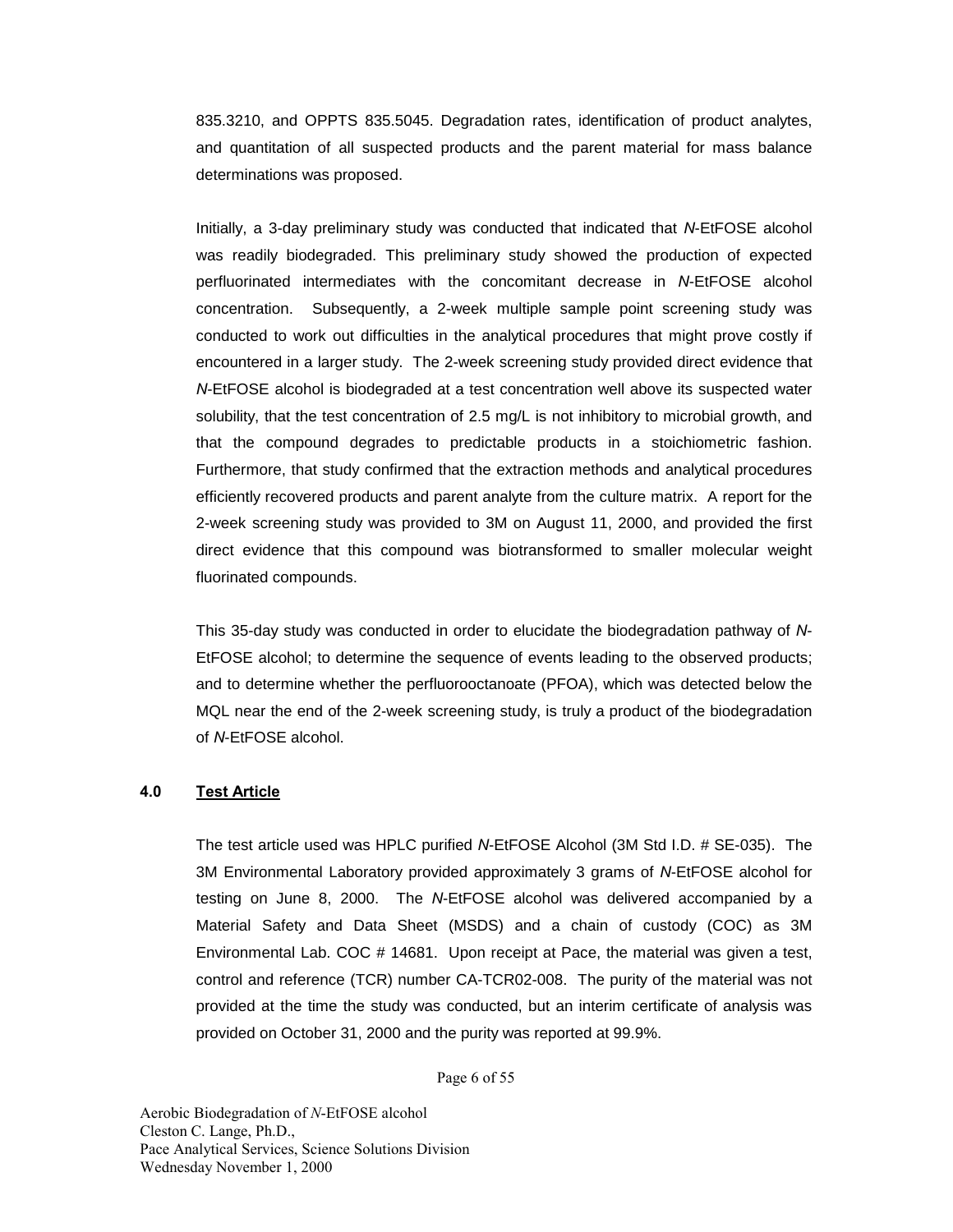### **5.0 Control & Reference Articles**

Reference materials were received from the 3M Environmental Laboratory on June 8, 2000. Approximately 1 gram of each of the following materials was received with accompanying purity information, MSDS, and chain of custody (COC # 14681). Upon receipt at Pace, each was given a Pace test, control, & reference number: Note: M556 was received from the 3M Environmental Laboratory as a methanol solution. An MSDS, and a chain of custody were not provided for this material.

NC: purity analysis not completed. All purity information provided for control & reference articles was archived with the raw data for the study.

All test, control, and reference materials were stored at  $-77^{\circ}C \pm 0.2^{\circ}C$ .

All final data in data tables for this report are calculated assuming 100% purity of test and reference materials because purity information was not complete for all compounds.

**5.1.** Perfluorooctanoate Ammonium Salt (PFOA)

The purity was determined at 97-99% by HPLC/MS as part of this study.

3M#: TCR-99131-37 Pace #: CA-TCR02-001



**5.2.** Perfluorooctane sulfinate Potassium Salt (PFOSulfinate)



**5.3.** Perfluorooctane sulfonate Potassium Salt (PFOS)

F

O

O-K+

F

F

F

F

F F

F

F



Page 7 of 55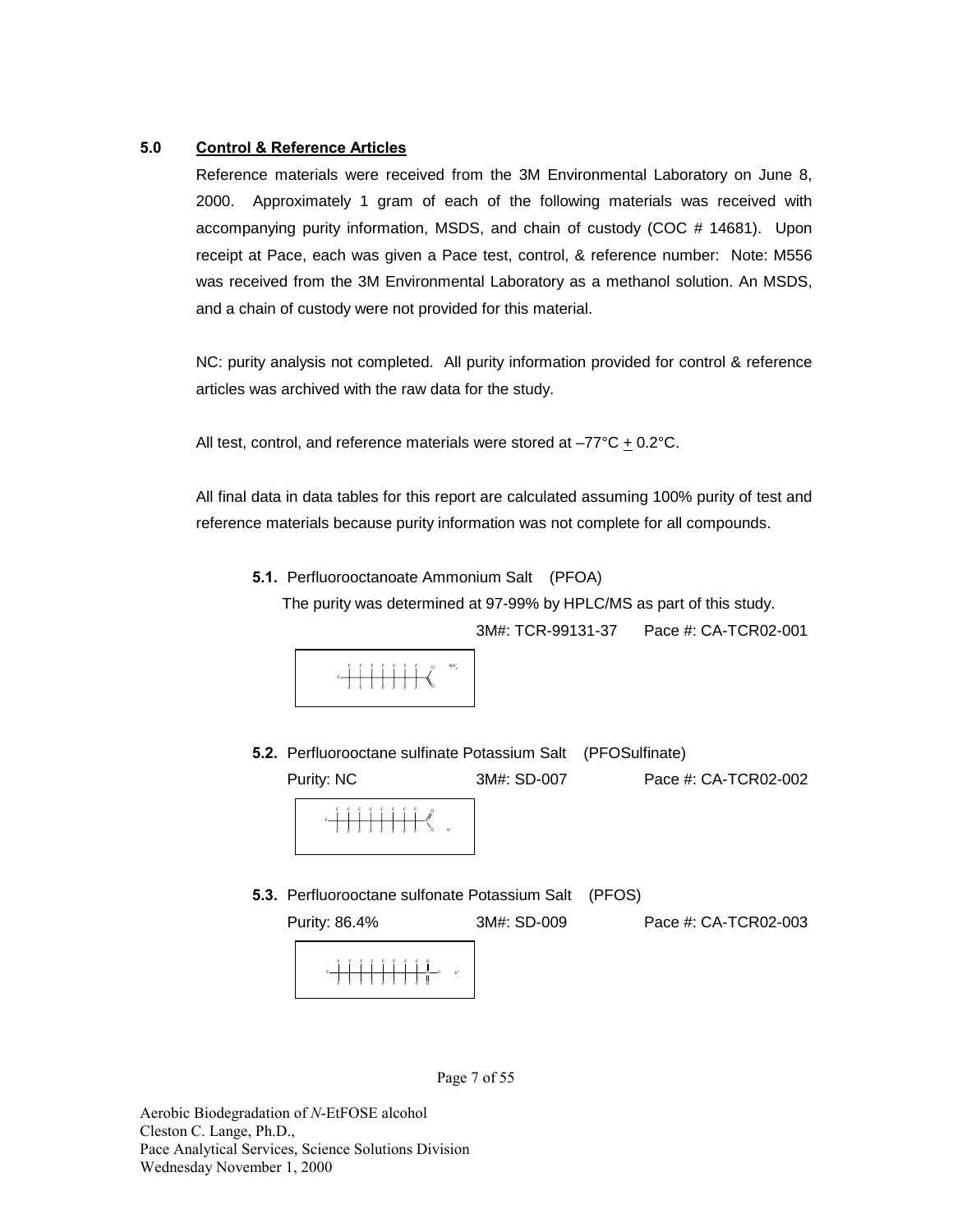**5.4.** Perfluorooctane sulfonamide (FOSA)



- **5.5.** *N*-Ethyl perfluorooctane sulfonamide (*N*-EtFOSA) Purity: NC 3M#: SD-012 Pace #: CA-TCR02-005 F F F F F F F F F F F F F F F F 8  $-$  CH3  $s$  — NH F F F F F
- **5.6.** [2-(Perfluorooctane sulfonamido) acetic acid] (M556).
	- Purity: NC 3M#: 00001-5-24 Pace#:CA-TCR02-006 F F F F F F F F  $s$  -  $N$ H F F OH O
- **5.7.** [2-(*N*-Ethyl perfluorooctane sulfonamido) acetic acid] (*N*-EtFOSAA)

Purity: NC 3M#: SE-038 Pace #: CA-TCR02-007



**5.8.** [2-(*N*-Ethyl perfluorooctane sulfonamido) ethyl alcohol] (*N*-EtFOSE alcohol) Purity: 99.9% 3M#: SE-035 Pace #: CA-TCR02-008



Page 8 of 55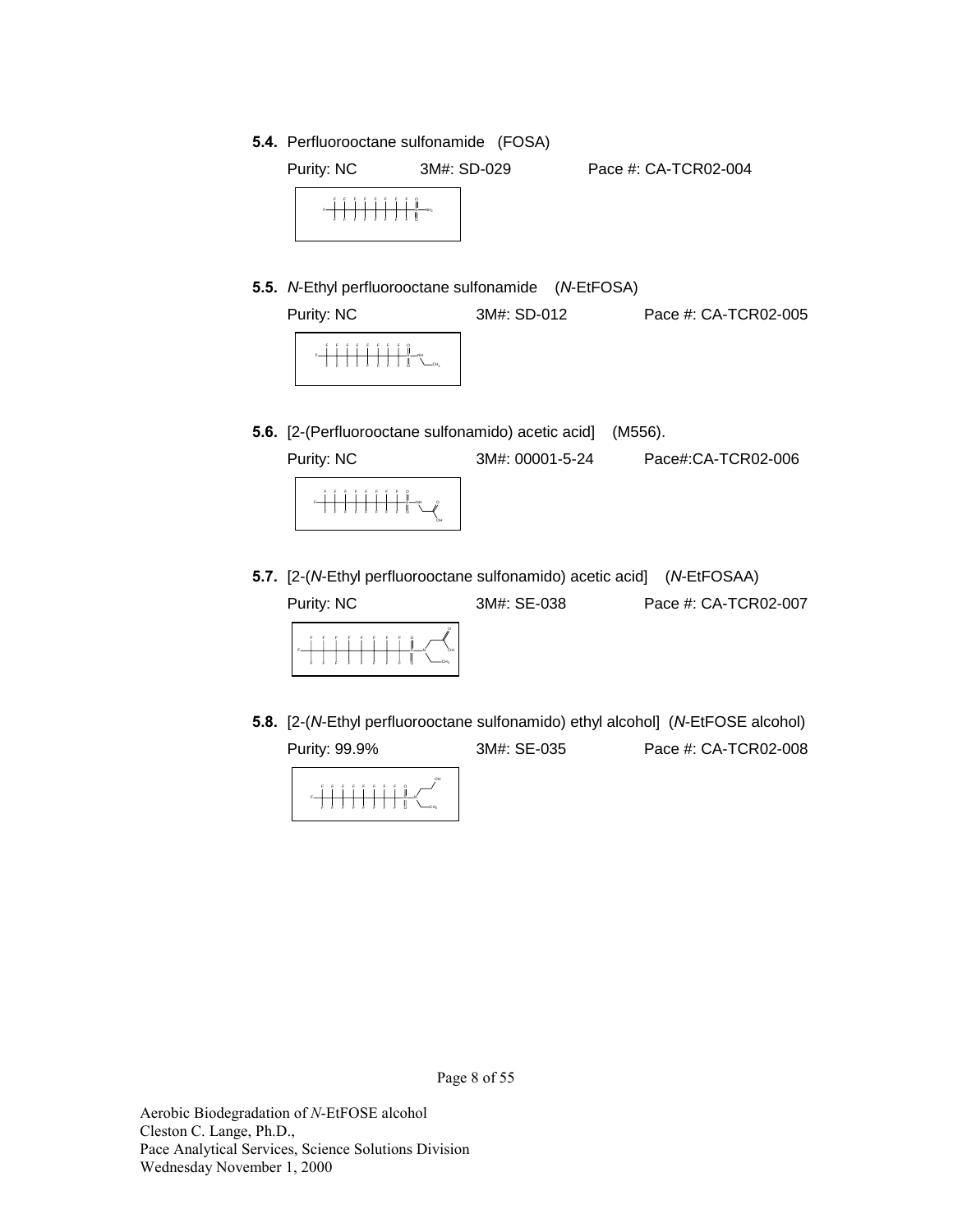#### **6.0 Receipt/Generation of Samples**

Samples were not received for this project, but were generated as an inherent part of this study. Each of the one hundred and ninety-two experimental cultures were extracted by solid phase extraction (SPE) methodology to generate five hundred and seventy-six analytical samples, and referred to as SPE eluates 1, 2 and 3. Of the three eluates generated for each of the samples, eluate 1 was the aqueous sample wash and eluates 2 and 3 were separately collected 25 mL methanol elutions of the sample washed SPE cartridges. Data obtained for eluates 2 and 3 from the 2-week screening study demonstrated quantitative recovery of target compounds, and thus it was expected that no analytes are lost to the aqueous eluate 1. Because degradation of *N*-EtFOSE alcohol was observed, the analysis of the positive-control cultures containing sodium dodecyl sulfate (SDS) as a degradant, was deemed unnecessary.

#### **7.0 Methods**

#### 7.1 **Sample Preparation**

#### **7.1.1. Collection of Sludge.**

To prepare the test cultures, sludge was obtained from the primary municipal waste treatment facility in the Twin Cities area. Arrangements were made for Pace personnel to retrieve fresh mixed liquor suspended solids (MLSS) from the aeration units at the Twin Cites Metro Wastewater Treatment Facility (also referred to as Pig's Eye Sewer Treatment Plant) located in St. Paul, MN. Six liters of MLSS was collected by Pace laboratory personnel on July 31, 2000 and delivered as six 1-liter Nalgene polypropylene bottles containing MLSS, and were accompanied with a corresponding chain of custody (Pace C.O.C. # 465254). Upon receipt, individual bottles were labeled #1 through #6. Bottle #1 was subsequently delivered to Mr. Daryl Peterson, of the Minnesota Environmental Laboratory at Pace Analytical Services, for sludge characterization. The sludge characterization report was received on August 16, 2000 and is summarized in section 8.3.

Page 9 of 55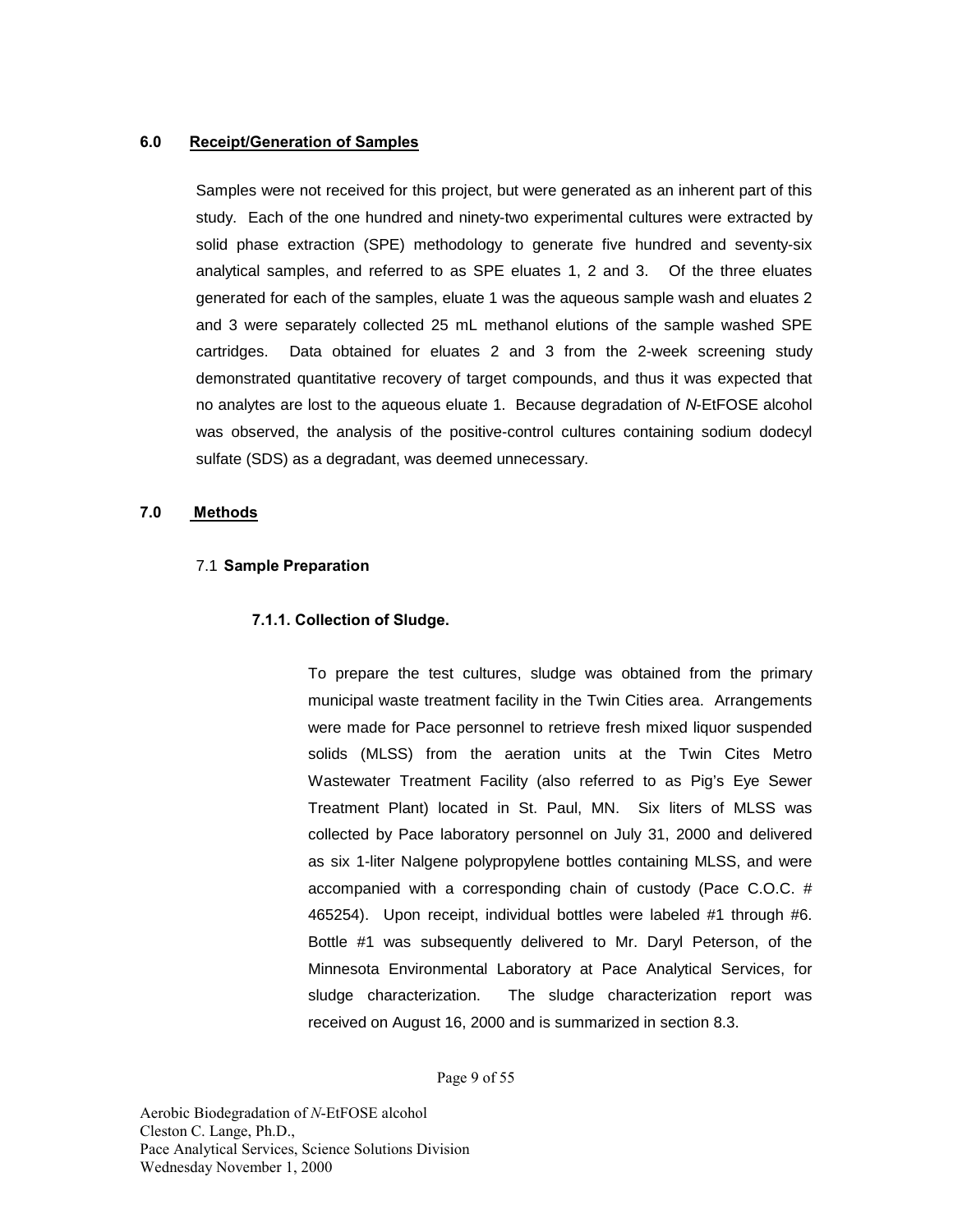The MLSS in bottles #2 and #3 were allowed to settle overnight and the settled sludge was used to prepare cultures for the 5-week study. At the time that the 5-week study was begun, the settled MLSS had been stored 12 hours at 4°C. The settled sludge in each bottle constituted approximately 20% of the volume, or approximately 200 mL in a 1-liter sample, based on visual inspections.

### **7.1.2. Culture Setup.**

All cultures were prepared on August 1, 2000 and the final sample collection occurred on September 5, 2000. Slight modifications to the original proposed methods (Pace proposal 05011.1) were deemed necessary based on findings from the 3-day and 2-week screening studies. Changes were made with regard to culture volume (changed from 20 mL to 25 mL) and the number of test concentrations (only two concentrations were tested, not three as originally proposed).

Cultures were prepared using a mineral salts medium defined in EPA Guideline OPPTS 835.3200. The mineral salts medium pH was 7.4 and contained per liter,  $0.334$  g Na<sub>2</sub>HPO<sub>4</sub>-2H<sub>2</sub>O,  $0.005$  g NH<sub>4</sub>Cl,  $0.2175$  g  $K_2HPO_4$ , and 0.085  $KH_2PO_4$ , 0.0275 g CaCl<sub>2</sub>-anhydrous, 0.0225 g  $MgSO_4$ -7H<sub>2</sub>O, and 0.00025 g FeCl<sub>3</sub>-6H<sub>2</sub>O.

Per one liter of mineral salts medium in a 2 L Erlenmeyer flask, 50 mL of settled sludge was added. This mineral salts medium plus sludge mixture was then used to prepare the 25 mL sample cultures.

A separate 500 mL of mineral salts medium plus sludge was prepared as described above and was sterilized in an autoclave at 121°C for 30 minutes and then cooled to ambient room temperature. Upon cooling, this sterile sludge medium was treated with 100 µg/mL of chloramphenicol as a microbial growth inhibitor, and used to prepare the 25 mL sterile/inhibited control cultures.

Page 10 of 55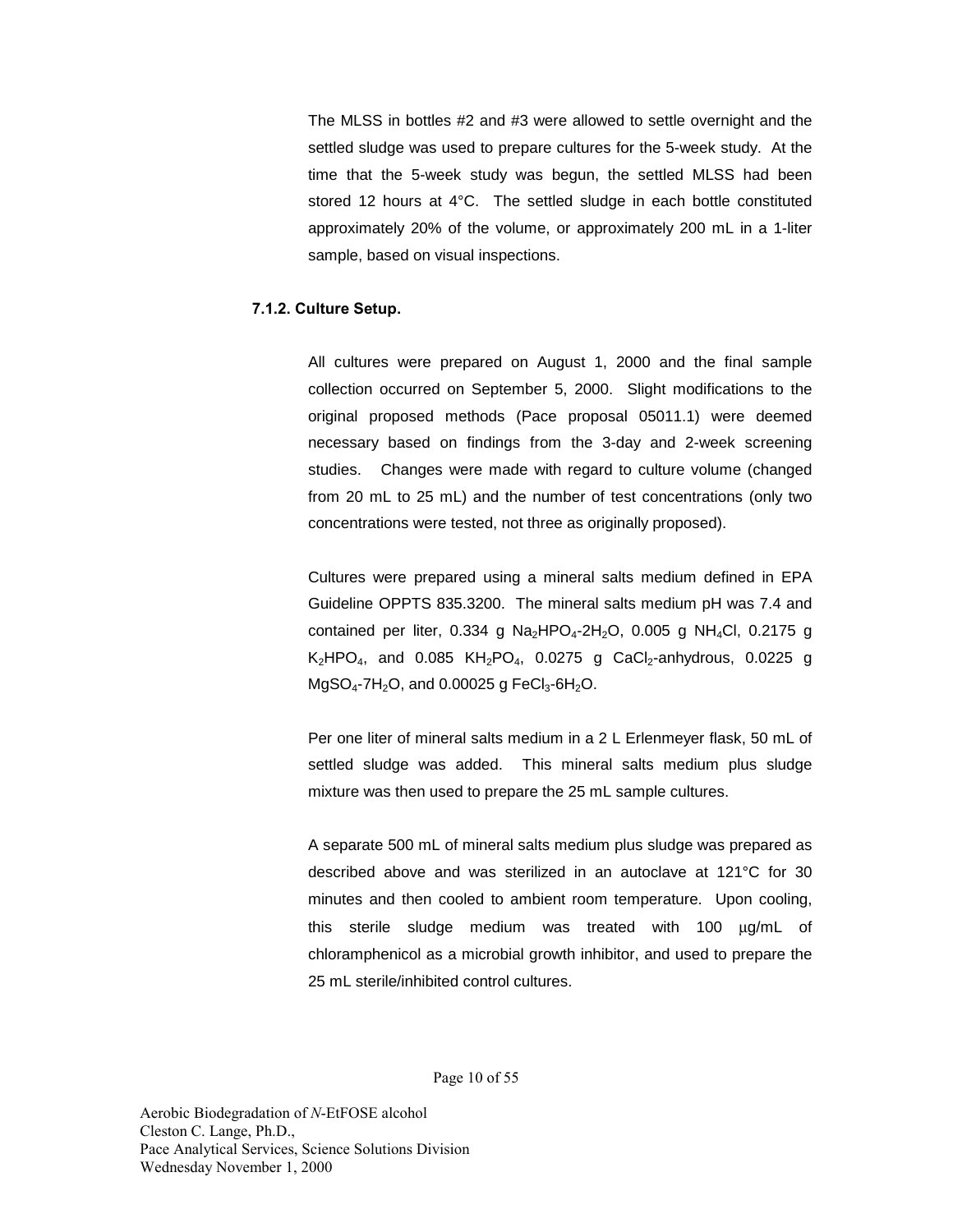Mineral Salts medium, un-sterilized and without sludge, was used to prepare the 25 mL no sludge controls.

Individual cultures and controls were prepared by dispensing 25 mL of appropriate mineral salts medium solution into sterile 125 mL Nalgene polycarbonate culture flasks containing labels with appropriate information. Mineral salts medium containing sludge had to be swirled to homogenize the mixture before dispensing.

Samples were spiked with either 5 µL of a 11,900 µg/mL solution of *N*-EtFOSE alcohol in methanol (CA058-SS-001) or 5 µL of a 238 µg/mL solution of *N*-EtFOSE alcohol prepared in methanol (CA058-SS-012) to prepare the 2.380  $\mu$ g/ mL (4.168  $\mu$ M) samples and 0.047  $\mu$ g/mL (90 nM) samples, respectively. Blank controls received only the appropriate mineral medium and no analyte.

The day zero samples were prepared and immediately placed in a freezer that was maintained at  $-19^{\circ}C + 7^{\circ}C$ . All other cultures were placed in temperature controlled shaking incubators that were maintained at 28°C + 2°C. Samples were pulled from incubators at designated time points of days 1, 3, 7, 14, 21, 28 and 35. Following the first week of incubation, the samples to be collected on days 14, 21, 28 and 35, received weekly additions of 1 mL of mineral salts medium plus sludge (stored at 4°C) in order to add fresh sludge as a food source to maintain microbial activity. The differences in volume were not a factor in the analysis because the entire sample volumes were extracted using SPE at the end of the incubation period.

Upon removal from the incubator, samples were either immediately frozen, or immediately prepared by solid phase extraction. All sample preparation information, including times, analyte additions, etc. were recorded in sample preparation worksheets and signed and dated by the sample preparation analyst. All original data sheets were maintained in project specific binders.

Page 11 of 55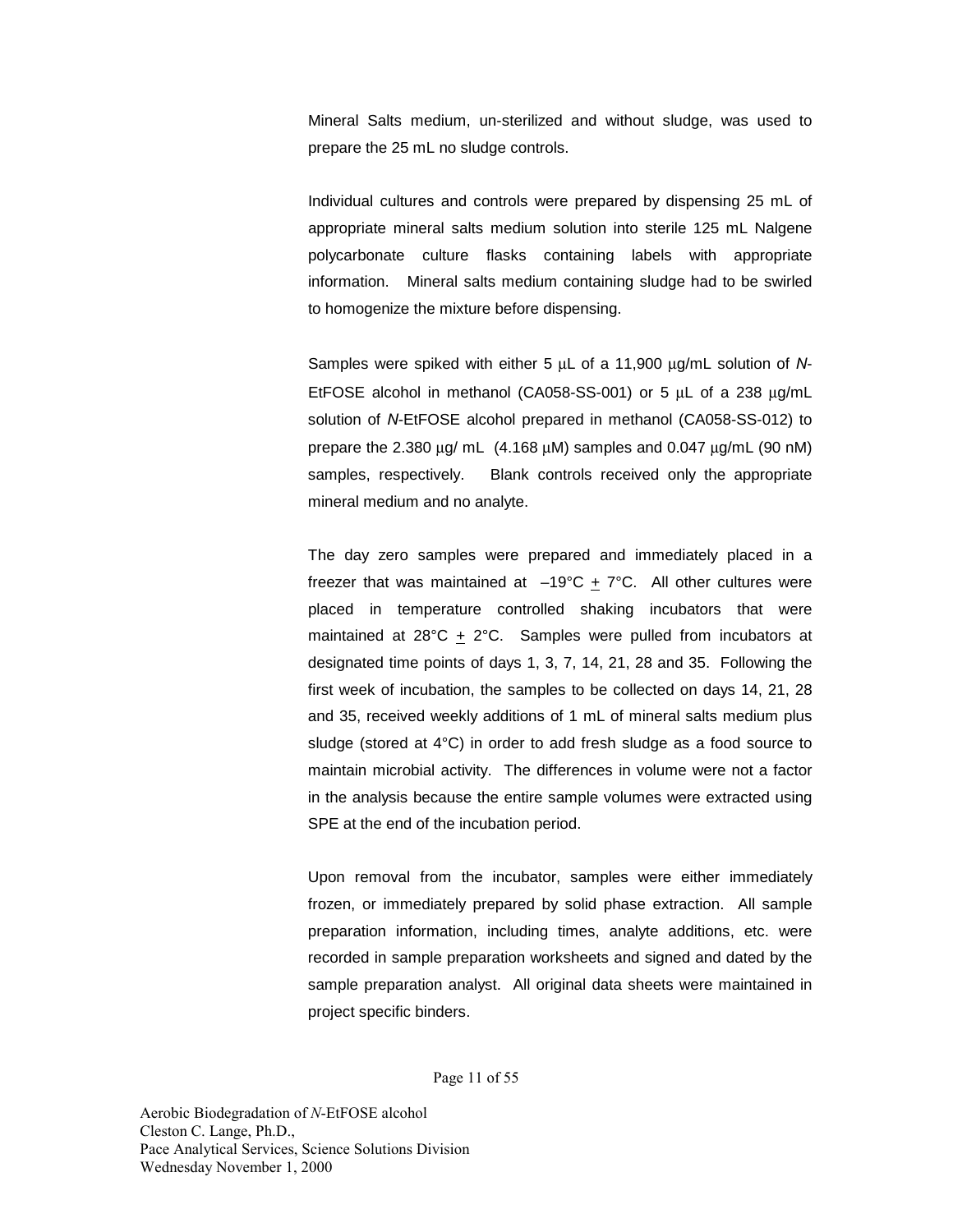The positive control cultures containing sodium dodecyl sulfate (SDS) were prepared by adding 25 µL of a stock solution of SDS (50,043 mg/L) to make a final concentration of 50.043 mg/L (173.5 µM), as suggested by EPA guideline OPPTS 835.3200.

Two sets of QC test control samples were prepared in mineral salts medium containing sludge. Each set consisted of five independently prepared 25 mL cultures containing mineral salts medium plus sludge in a 125 mL flask, to which a multi-component standard containing each of the analytes of interest was added. The final concentrations of the five QC control samples were approximately 10, 50, 200, 500 and 1000 ng/mL (exact amounts are accounted for in data calculations). These QC control samples were allowed to sit for 15 minutes at room temperature and were then extracted by the SPE methodology described for this study. The data obtained from HPLC/MS analysis of eluate 2 and eluate 3 from the QC control samples was used to determine the efficiency of analyte recovery from the culture matrix.

## **7.1.3. Solid Phase Extraction of Cultures**

A change was made from the original proposed procedure with regard to the solid phase extraction procedure. Different types of SPE cartridges were used.

All Sample cultures and control cultures were prepared by solid phase extraction methodology using SEP-VAC C18 6cc SPE cartridges from Waters Corporation (Part No. WAT036905). A sample label was applied to each SPE cartridge prior to use, and each was packed with plug of quartz glass wool to deter plugging of the SPE filter. Each SPE cartridge was washed prior to use by drawing 5 mL of methanol and then 5 mL of aqueous 1% acetic acid solution through the cartridge. These wash solution eluates were discarded to waste. All of the SPE eluates for this study were collected in clear I-chem vials with labels that identified them as eluate 1, 2 or 3, as defined below.

Page 12 of 55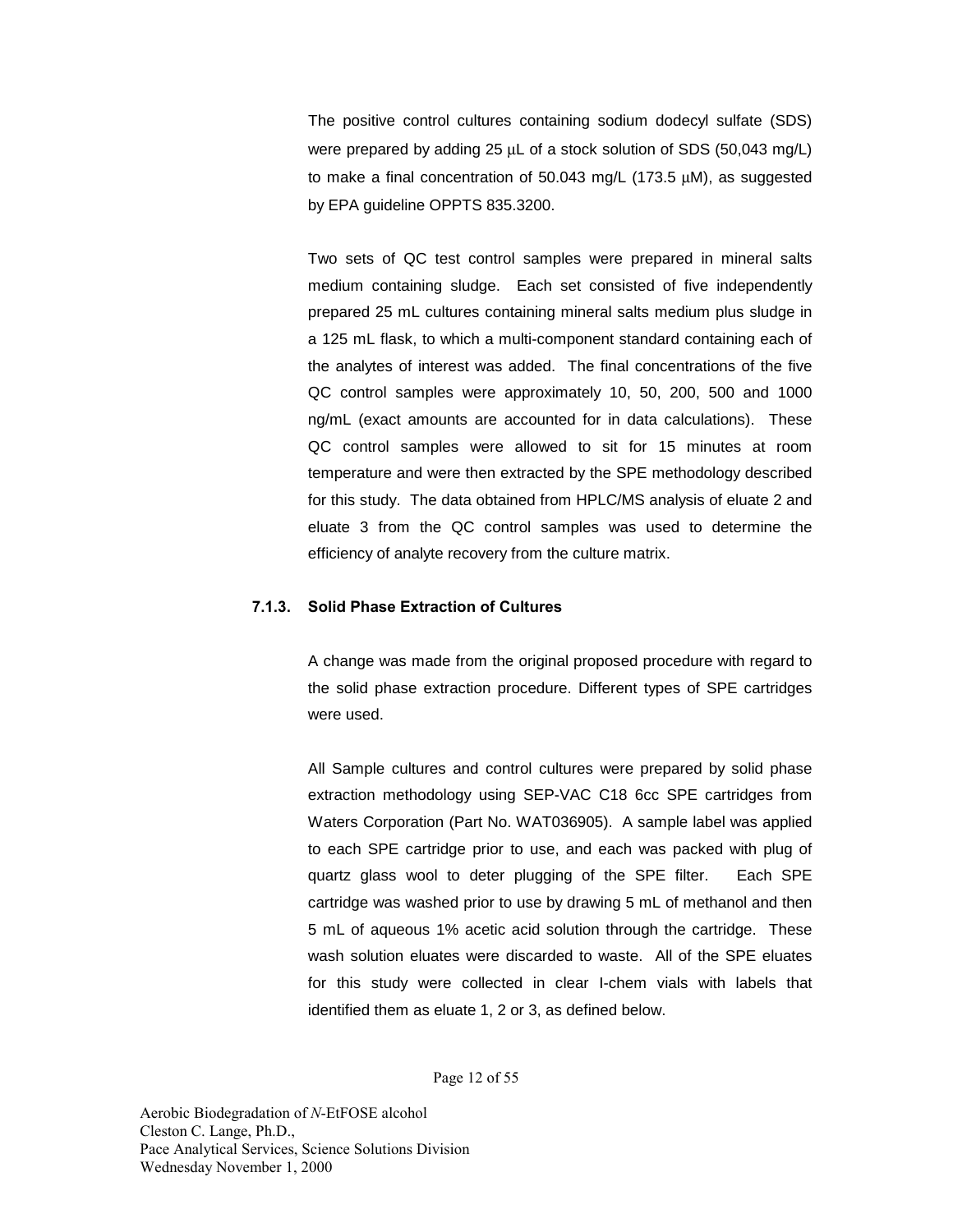Samples that were frozen had to be thawed before extraction. Following thawing, and prior solid phase extraction, 0.25 mL of glacial acetic acid was added to each of the cultures yielding a final concentration of 1% acetic acid. The content of each acidified culture was swirled to mix, and then drawn by vacuum through the appropriately labeled SPE cartridge by carefully pouring the contents of the culture flask into the SPE cartridge. The aqueous eluate was collected in an I-chem vial labeled eluate 1, removed from the vacuum manifold, and capped. Then, 25 mL of methanol was added to the culture flask, the flask sealed, and vigorously shaken. The cap was then removed from the flask, and the methanol content (25 mL) drawn through the SPE cartridge, collected in an I-chem vial labeled eluate 2. Eluate 2 was expected to contain a majority of the analyte that was in the original culture sample. As a precaution that some analyte may be retained in the SPE cartridge, or in the culture flask, a second 25 mL methanol step was conducted in a similar fashion to that used for eluate 2, and collected in a third I-chem vial, labeled eluate 3. Aliquots of eluates 2 and 3 were transferred to autovials, capped, and then quantitatively analyzed by HPLC/MS. The remaining volume of each eluate was stored at 4°C.

Page 13 of 55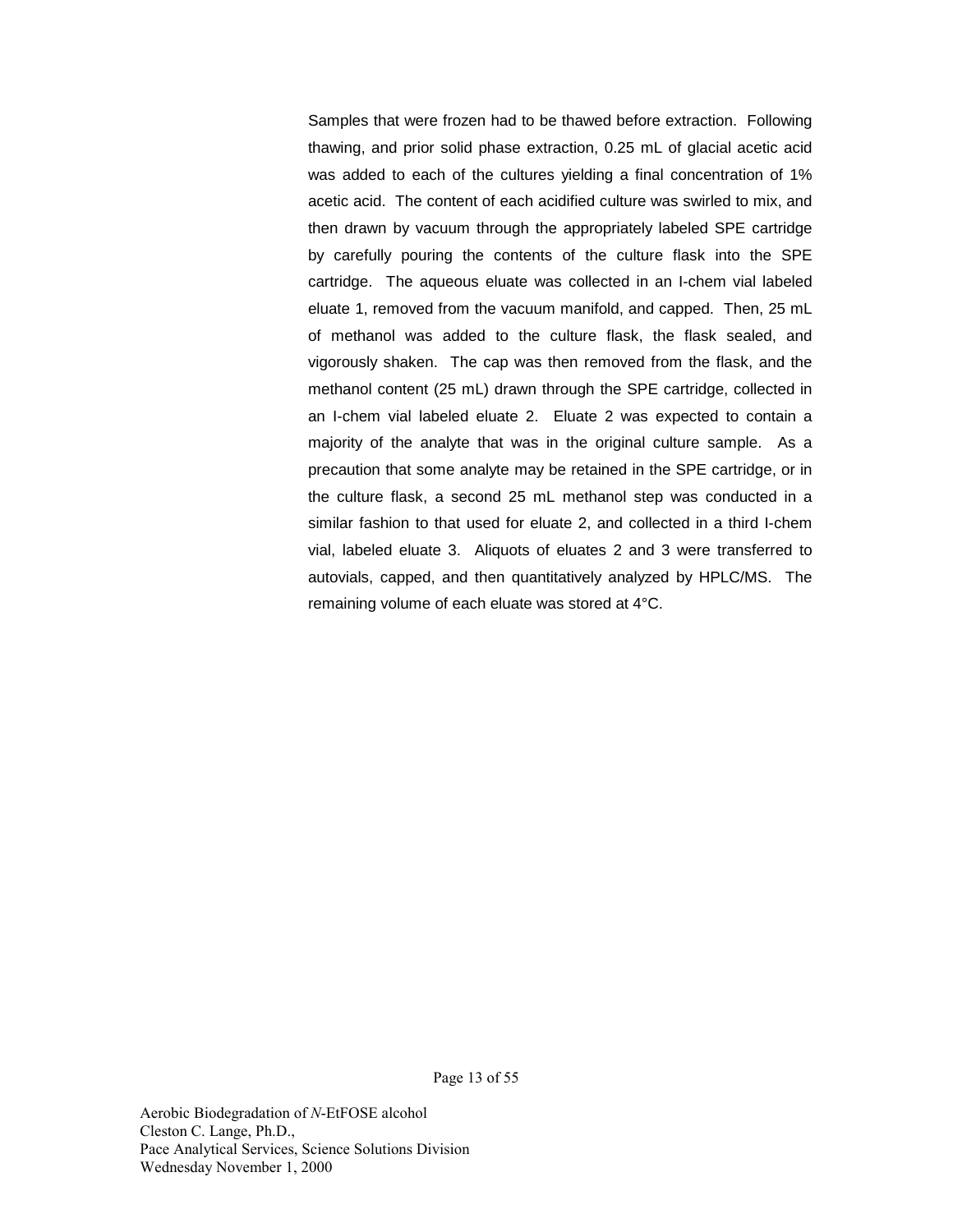### **7.2 Instrumental Analysis**

All quantitative analysis was conducted on an HP1100 high performance liquid chromatograph with mass spectrometer detector (HPLC/MSD) system. The HPLC/MSD system was set up with the same chromatography configuration as that described in method ETS 8-136.0 which utilizes a dual-column setup followed by a pressure relief valve serving as a flow through splitter. The MSD was operated in electrospray ionization in negative ion mode using selected ion monitoring (SIM). Ions monitored were: *m/z* 413 (PFOA); *m/z* 483 (PFOSulfinate); *m/z* 498 (FOSA); *m/z* 499 (PFOS); *m/z* 526 (*N*-EtFOSA); *m/z* 556 (M556); *m/z* 584 (*N*-EtFOSAA); and *m/z* 630 (*N*-EtFOSE alcohol). Other expected products, such as analytes II, V and VI in **Figure 15,** were not monitored, as reference standards for those compounds were not available. All analysis was quantitative, with 8 calibration standards prepared from 5 to 1000 ng/mL (ppb) and containing each of the analytes being quantified. Typical injection volumes for samples and calibration standards were 50 µL, except where otherwise noted for instrumental dilutions in section 8.3 below. The 4.6 x 150 mm Betasil C8 column used for this study had serial number 0501383T, lot number P9G09 and the 4 x 35 mm NG1 column used had serial number 15123. The pressure-regulated splitter had no identifying number to distinguish it. Part numbers for ordering can be found in method ETS 8-136.0

| <b>MSD Settings:</b>                                   | <b>HPLC Settings:</b>         |           |      |
|--------------------------------------------------------|-------------------------------|-----------|------|
| Ionization mode: API-ES negative                       | Flow: 1 mL/min, splitter used |           |      |
| Gas Temp: 300°C                                        | Time (min).                   | <u>%A</u> | %B   |
| Drying gas: 8.0 L/minute                               | 0.00                          | 97.0      | 3.0  |
| Nebulizer Pressure: 30 psig                            | 0.50                          | 97.0      | 3.0  |
| Vcap: 3500V                                            | 6.00                          | 5.0       | 95.0 |
| Fragmentor: 70V                                        | 8.50                          | 5.0       | 95.0 |
| EMV Gain: 2.0                                          | 8.51                          | 97.0      | 3.0  |
| Actual Dwell for each ion: 146<br>SIM resolution: high | 10.50                         | 97.0      | 3.0  |

Page 14 of 55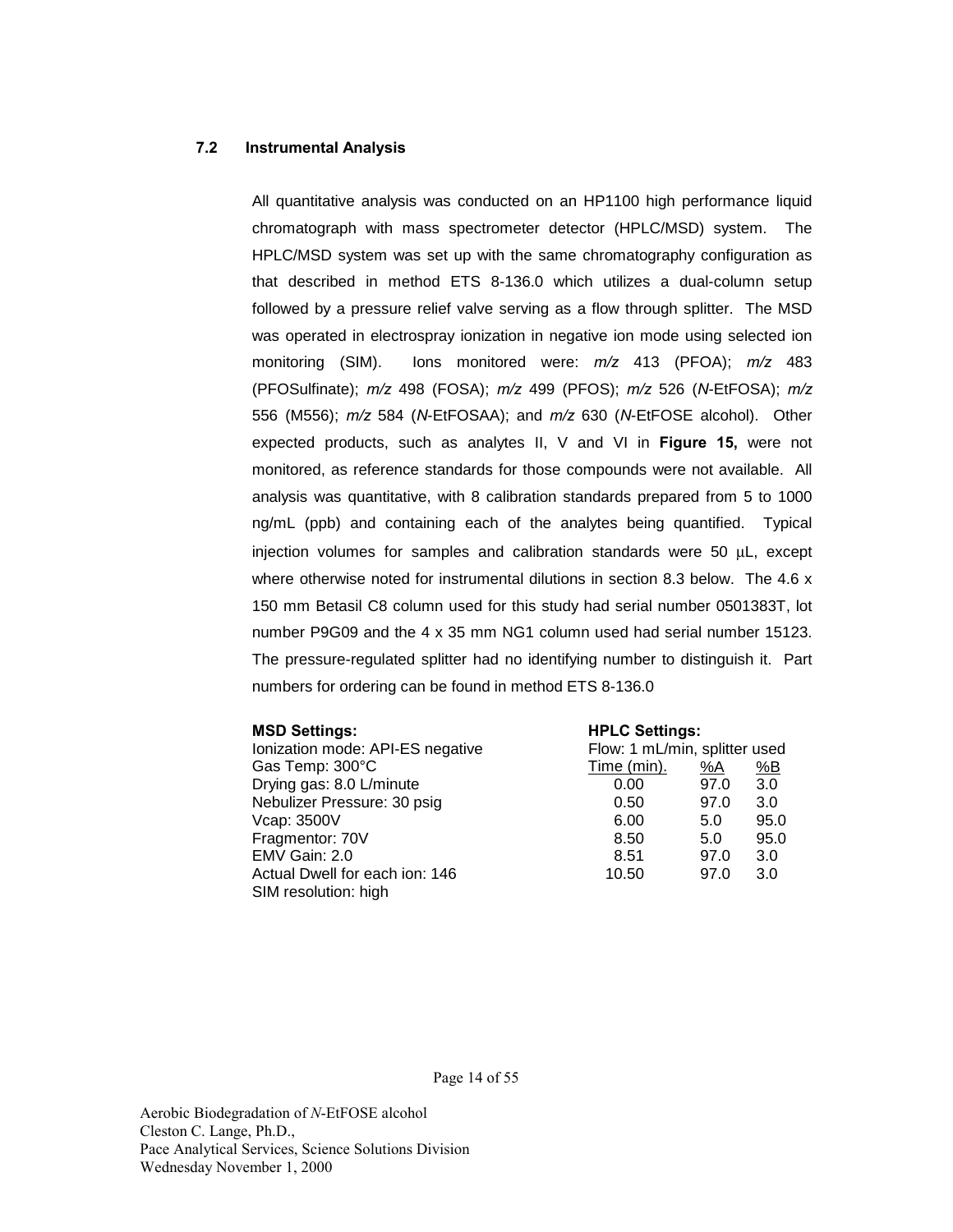### **7.3 Data Transformations and Calculations**

## **7.3.1 Molar Calculations:**

Because all data was collected on an ng/mL basis (part per billion, ppb), a transformation from ng/mL to molar concentrations had to be conducted to obtain mass balance information. The mole conversion values used for each of the analytes were as follows:

 PFOA- NH4+ salt = 431 nanogram (ng) per nanomole (nmole)  $PFOSulfinate K<sup>+</sup> salt = 522 ng/nmole$  $PFOS K<sup>+</sup> salt = 538 ng/nmole$  $FOSA = 499$  ng/nmole *N*-EtFOSA = 527 ng/nmole M556 acid =  $557$  ng/nmole *N*-EtFOSAA = 585 ng/nmole *N*-EtFOSE alcohol = 571 ng/nmole

## **7.3.2 Conversion of ng/mL to micromolar (**µ**M) and nanomolar (nM).**

#### **(Working Examples):**

500 ng/mL PFOS = (500 ng/mL)\*(1nmole/522 ng) = 0.958 nmole/mL =  $0.958$  µmole/liter =  $0.958$  µM

50 ng/mL PFOS = (50 ng/mL) \* (1 nmole/522 ng) = 0.0958 nmole/mL =  $0.0958 \mu$ mole/L =  $0.0958 \mu$ M =  $95.8 \mu$ M

Page 15 of 55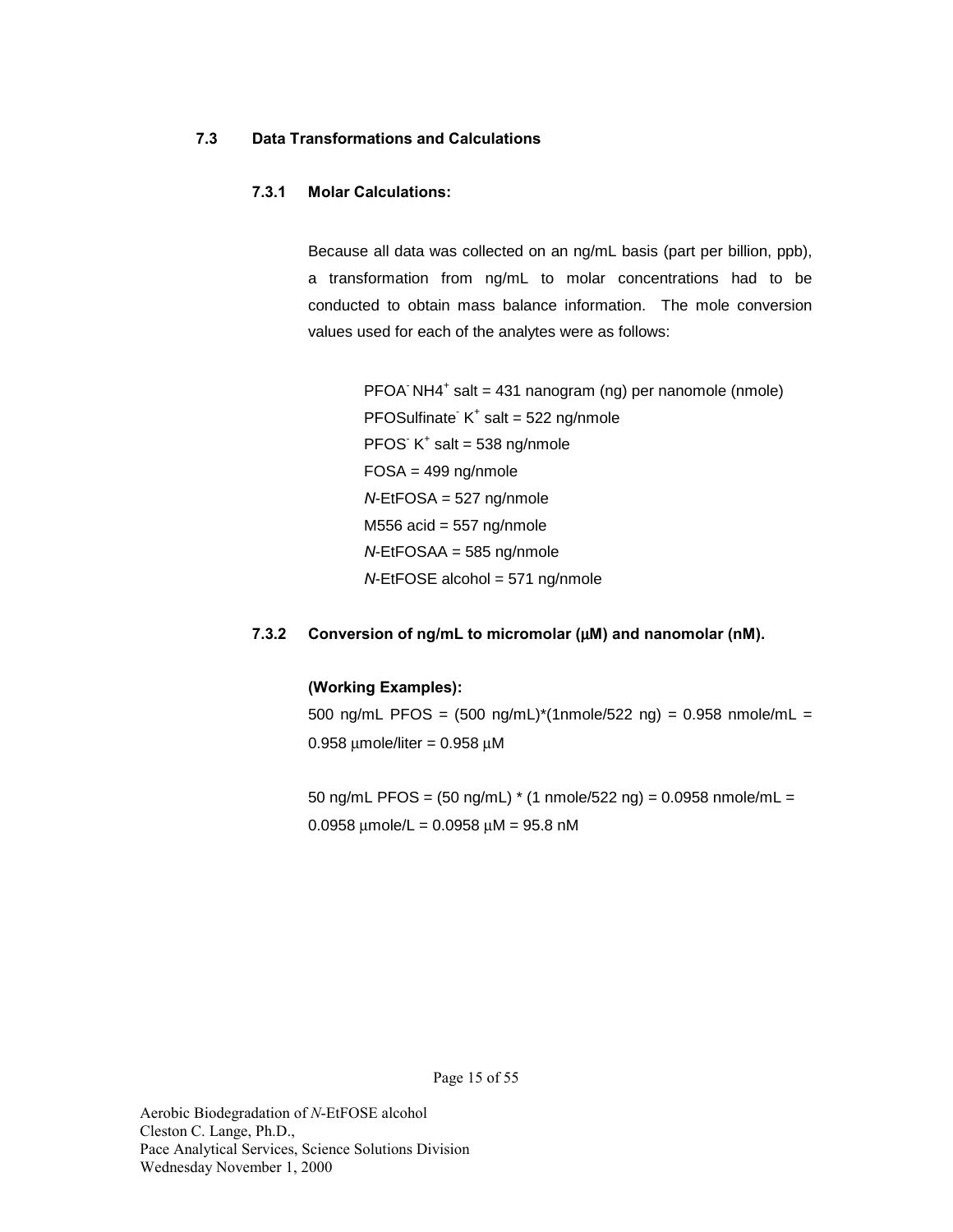## **7.3.3 Mass Balance Calculations:**

Convert all ng/mL values to their corresponding molar concentrations as µM or nM (see section 7.3.2, above). Then, sum the quantified molar values (µM) for all analytes in eluate 2 and eluate 3. Divide the sum of the analyte concentrations by the known concentration of starting compound and represent as a percentage of the known starting concentration.

#### **(Working Example):**

If, the starting concentration of *N*-EtFOSE alcohol was at 1800 µM And, after incubation, the following were determined:

PFOA was detected at 50 µM PFOS was detected at 100 µM *N*-EtFOSAA was detected at 500 µM *N*-EtFOSE alcohol was detected at 1000 µM

 Then, the mass balance is as follows: Mass balance =  $[(50\mu M + 100\mu M + 500\mu M + 1000\mu M)/1800\mu M]$  X 100% Mass balance = (1650µM/1800µM) X 100% = **91.7%**

Page 16 of 55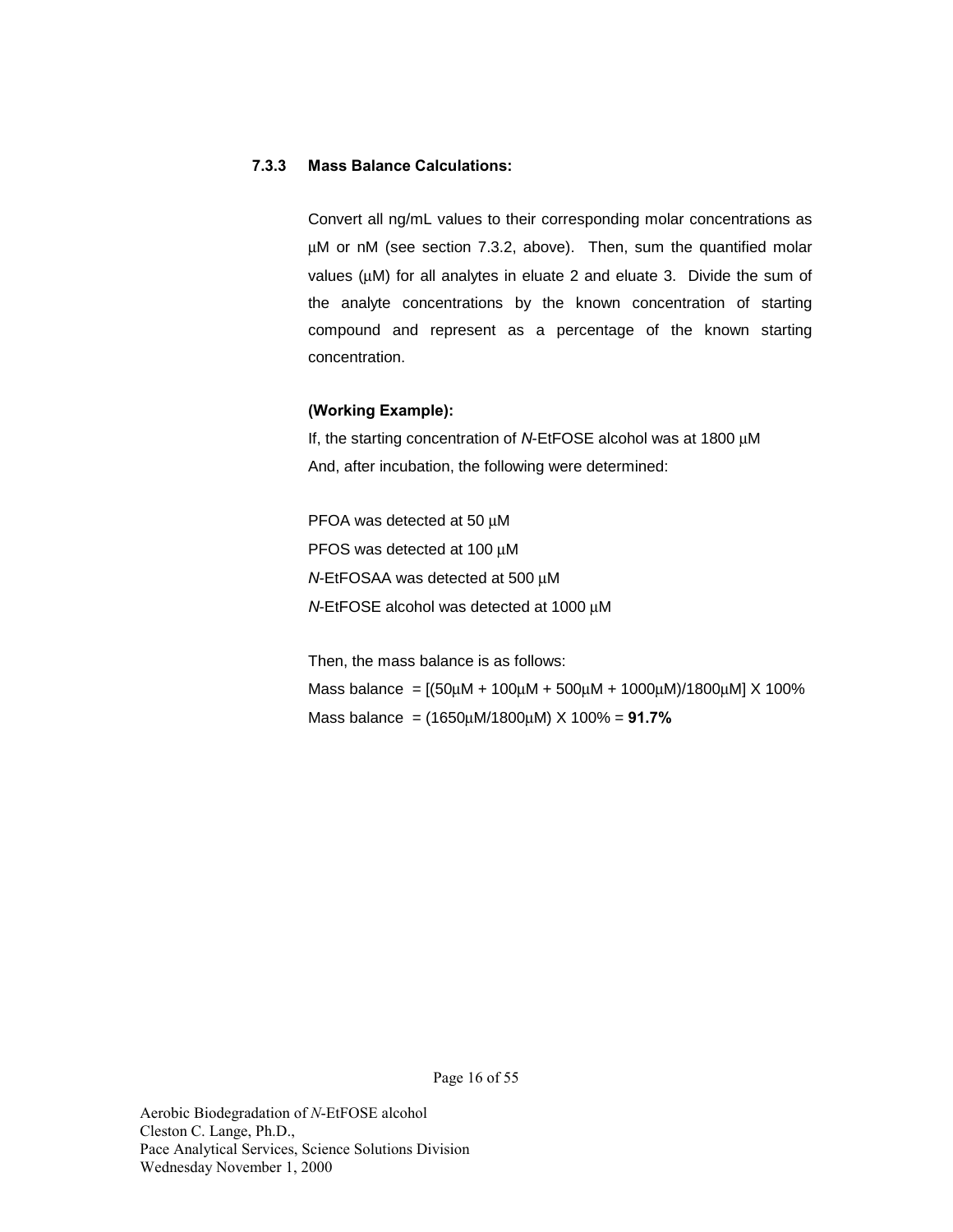#### **7.4 Statistics**

### **7.4.1 Formula used for determination of Standard Deviation (SD):**

SD = $(\Sigma \chi^2/n-1)^{1/2} = [\Sigma (X - \overline{X})^2/(n-1)]^{1/2}$ 

 $\Sigma \chi^2$  = the sum of the squared differences of deviations between the values of individual data points and the mean: =  $\sum [(X_i - \overline{X})^2]$ 

 $\Sigma$  = The sum of all values in a population

 $X_i$  = the value of an individual data point

 $n =$  the total number of samples, where one sample is represented as (i).

 $\overline{X}$  = mean of all X in the sample population =  $(\Sigma X)$  / n

**7.4.2 Formula used for Relative Standard Deviation (RSD):** The RSD is a ratio of the standard deviation (SD) to the arithmetic mean of the replicate analysis and expressed as a percent.

 $RSD = (SD / mean of Xn) * 100%$ 

#### **7.5 Software Versions**

Microsoft*™* Excel 2000 was used for data processing and producing tables.

Microsoft™ Word 2000 was used for processing the analytical report text.

Page 17 of 55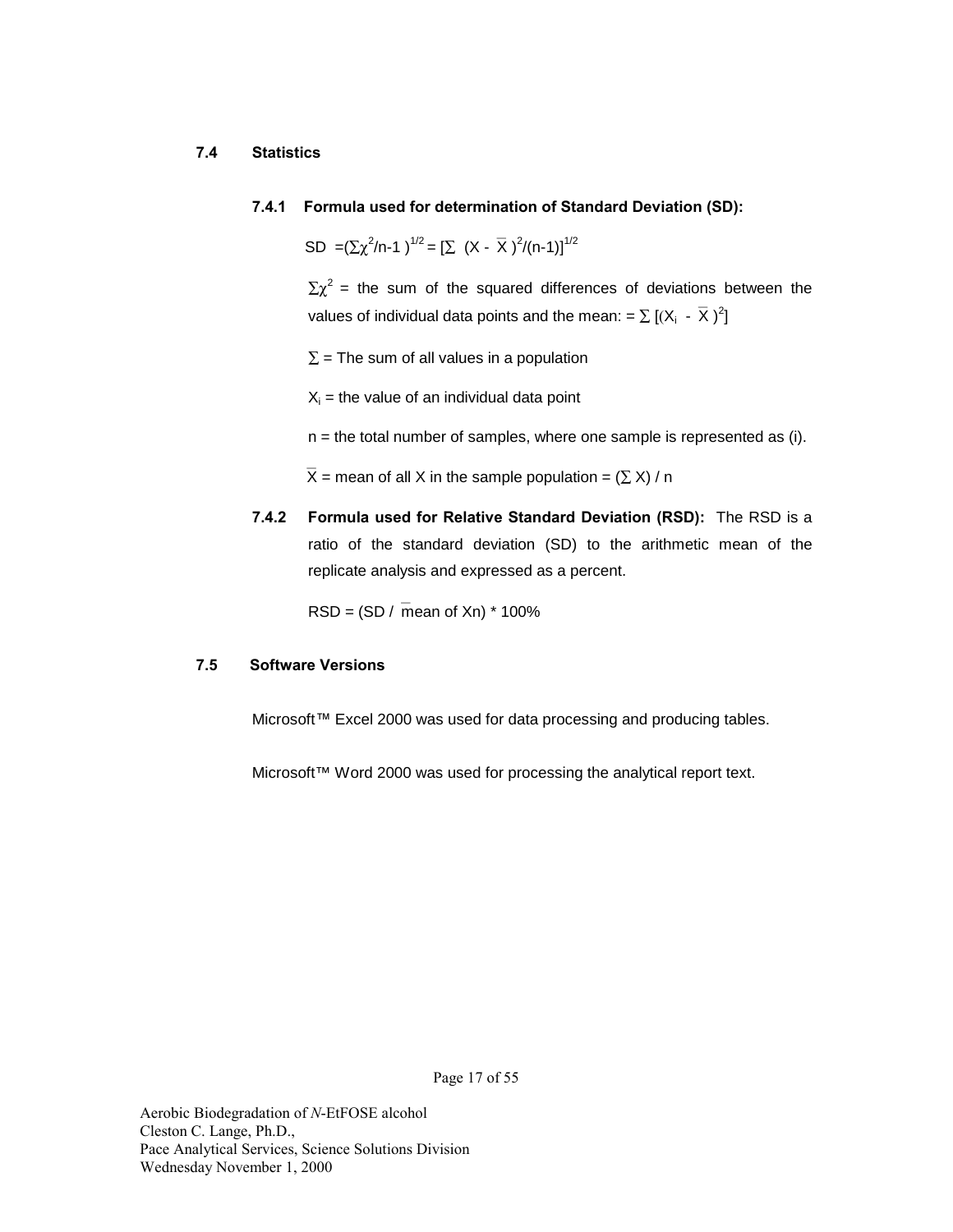#### **8.0 Results**

#### **8.1 Incubator, Refrigerator, and Freezer Temperature Log Data.**

During this study, three reciprocal shaker incubators were used. Pace ID numbers for the incubator-shakers were 0267, 0268 and 0269. Shaker Speeds on incubators were set to 200 rpm, but were not regularly calibrated.

A –20 °C freezer, Norlake freezer, was used during the study to store the cultures until they could be prepared by solid phase extraction. The freezer ID was 0050 and was situated at Pace/3M Tier-2 facility in location SL-R6.

One IsoTemp ultra-low freezer (-80°C) was used for storage of test, control and reference materials. The freezer ID was 0241 and was situated at Pace in location SL-R4.

Two refrigeration units, a Carroll walk-in cooler and a True refrigerator, were used to store SPE-prepared samples and stock and calibration standards. The coolers were identified as ID 0140 (location SL-R1) and ID 0213 (location SL-R8), respectively.

The average temperatures  $\pm$  the standard deviation for each incubator, refrigerator, and freezer are shown below for the dates in which they were used. The average temperatures and standard deviations are based on readings that were recorded on a daily basis, excluding weekends and holidays.

| Incubator-shaker, ID 0267, from dates 7/31/00 to 8/8/00:       | $27^{\circ}$ C + 1 $^{\circ}$ C |
|----------------------------------------------------------------|---------------------------------|
| Incubator-shaker, ID 0268, from dates 7/31/00 to 8/21/00:      | $28^\circ \pm 2^\circ \text{C}$ |
| Incubator-shaker, ID 0269, from dates 7/31/00 to 9/5/00:       | $28^{\circ}$ C + 1 $^{\circ}$ C |
| Norlake Freezer, ID 0050, from dates 7/31/00 to 9/5/00:        | $-19^{\circ}C + 7^{\circ}C$     |
| IsoTemp Freezer, ID 0241, from dates 7/31/00 to 9/5/00:        | $-77.0^{\circ}C + 0.2^{\circ}C$ |
| Carroll walk-in cooler, ID 0140, from dates 7/31/00 to 9/5/00: | $4^{\circ}$ C + $2^{\circ}$ C   |
| True refrigerator, ID 0213, from dates 7/31/00 to 9/5/00:      | $2.5^{\circ}C + 1.3^{\circ}C$   |

Page 18 of 55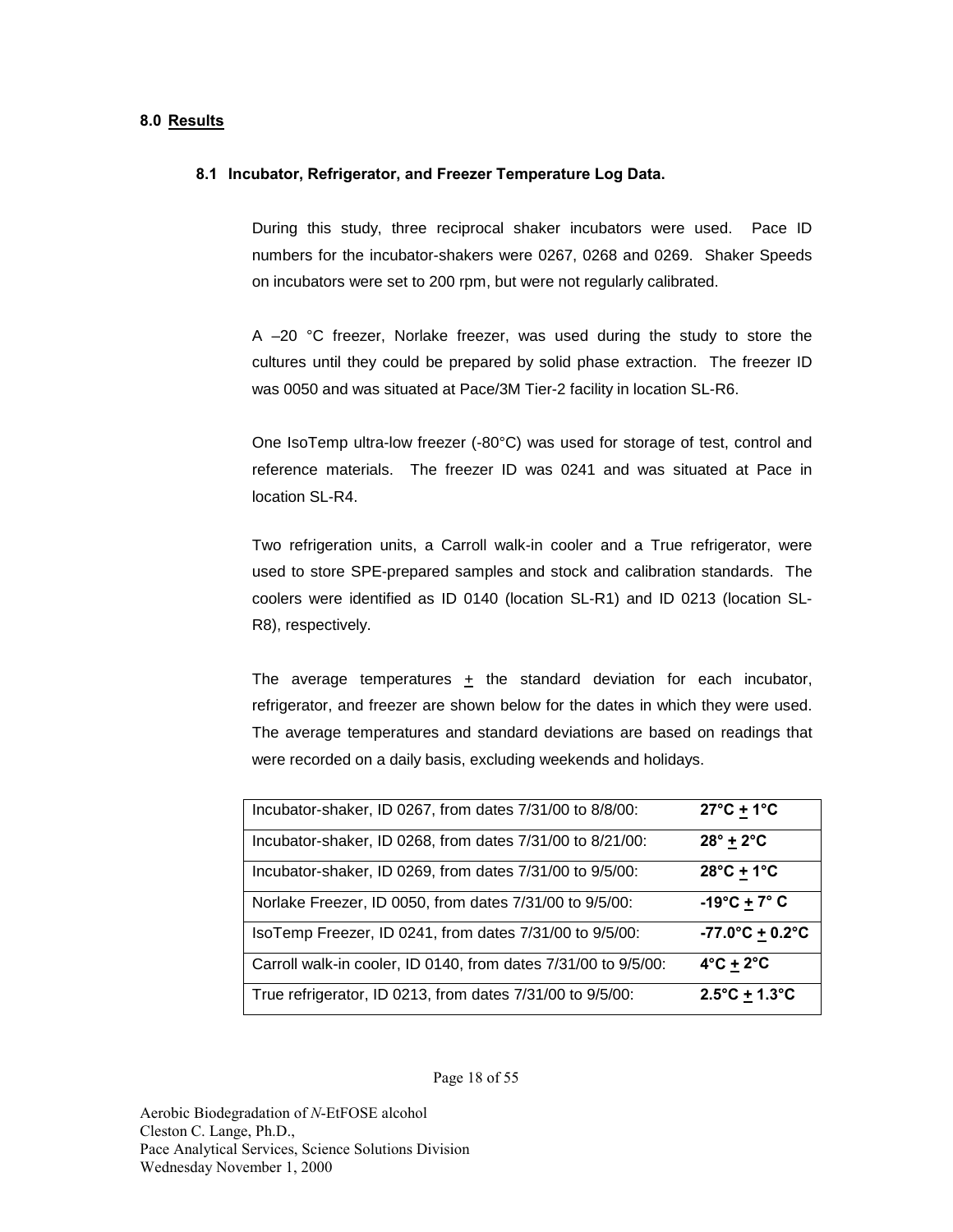#### **8.2 Mishaps recorded during the Study.**

During the study, two incubator failures occurred as a result of shaker motor failure and overheating. These failures were addressed immediately upon that finding by transferring all cultures contained within the incubator to another functional incubator. On occasion, incubator temperatures rose above 30°C as a result of building air conditioning failure. Low incubator temperatures are highly dependent on ambient room temperature since only 1 of 5 incubators used was refrigerated (ID 0269). Specific temperature data can be found in the incubator logs as part of the facility records. The occasional temperature spikes were not expected to have a profound effect on the study. Below is an account of the mishaps recorded.

On August 21, 2000, incubator 0267 failed with a high temp weekend reading of 40 °C but had returned to 27°C and shaking had been maintained. The study was not affected by this since all cultures in that incubator (days 1, 3 and 7) had been collected and prepared by August 8, 2000.

On August 21, 2000, incubator 0268 failed, also with a high temp weekend reading of 36°C and a shaker motor failure. Shaking had ceased for an unknown time, but less than 3 days. The study may have been affected by this mishap since cultures for days 21, 28 and a subset of day 35 samples were contained in that incubator when it failed. Immediately upon discovery of the failure on August 21, 2000, all affected cultures were transferred to functioning incubators 0274 and 0269 for the remainder of the study. Day 21 cultures (CA058-0801-SA-106 to -126) were transferred to incubator ID 0274, day 28 cultures (CA058-0801-SA-127 to –147), and the subset of day 35 cultures (CA058-0801-SA-148 to –156) were transferred to incubator ID 0269.

During the study, all of the long-term test cultures (longer than 7-day incubations) were to receive weekly additions of fresh sludge, with the exception of the sterile/inhibited controls and the no-sludge control cultures. On August 8, 2000, two of the sterile/inhibited control cultures mistakenly received fresh sludge. Because active sludge was added to these negative controls, biodegradation of *N*-EtFOSE alcohol occurred for two weeks. The Identification numbers for those

Page 19 of 55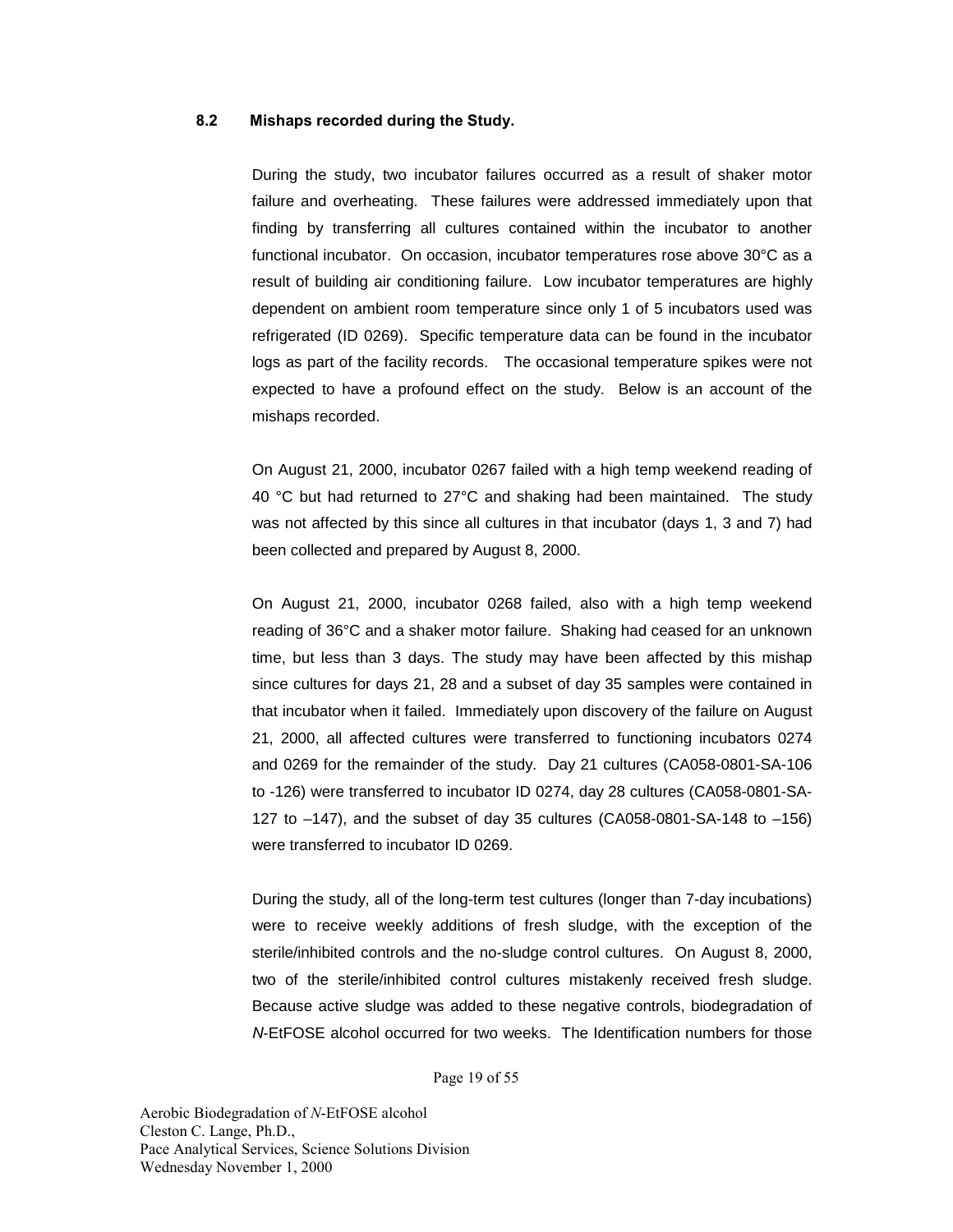two controls were CA058-0801-SA-113 and CA058-0801-SA-114. The data for those samples was not used when determining mass balance. Oddly, no biodegradation products were observed in those two samples even though a reduced concentration of the *N*-EtFOSE alcohol was observed.

Page 20 of 55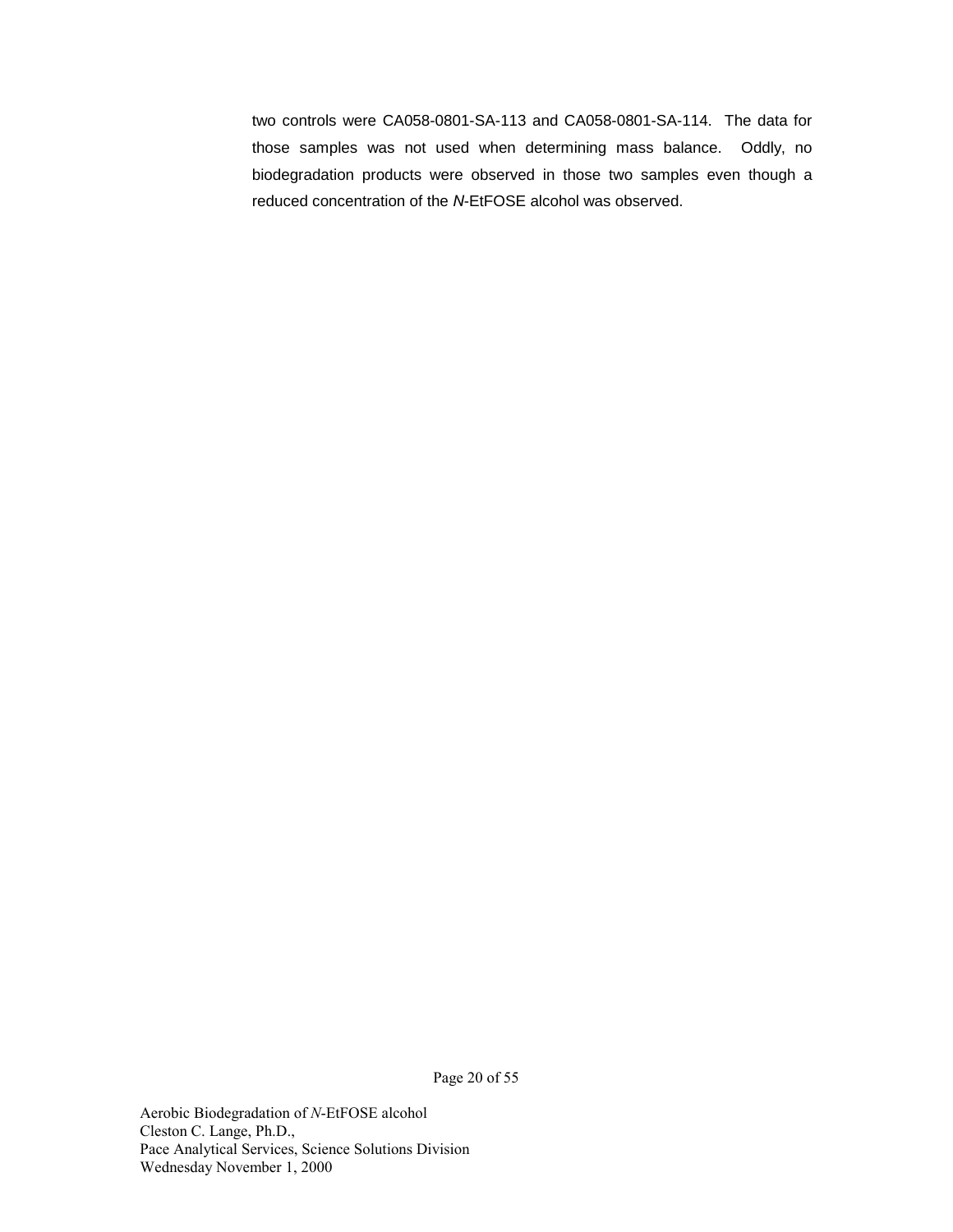## **8.3 Sludge Characterization Report**

Analysis of the mixed liquor suspended solids used for this study yielded the following. Sludge was collected on August 1, 2000 and was digested on August 3, 2000. The Pace project number for the sludge characterization report was 1035161. 5-Day BOD determinations were not performed, however, for future studies it is recommended.

## **8.3.1 Metals:**

| Boron:      | 600 μg/L     |
|-------------|--------------|
| Cadmium:    | 12.9 μg/L    |
| Calcium:    | 124,000 μg/L |
| Chromium:   | 273 µg/L     |
| Cobalt:     | 15.6 μg/L    |
| Copper:     | 1,450 µg/L   |
| Iron:       | 31,000 µg/L  |
| Lead:       | 140 μg/L     |
| Magnesium:  | 29,700 µg/L  |
| Manganese:  | 12,200 μg/L  |
| Molybdenum: | 60 μg/L      |
| Nickel:     | 123 µg/L     |
| Selenium:   | 28 µg/L      |
| Potassium:  | 30,500 µg/L  |
| Zinc:       | 1,320 μg/L   |

#### **8.3.2. Wet Chemistry:**

| Sulfate:                      | 57.1 mg/L          |            |
|-------------------------------|--------------------|------------|
| Orthophosphate:               | $6.8$ mg/L         |            |
| Phosphorous:                  | 56.7 mg/L          |            |
| Ammonia:                      | $1.3 \text{ mg/L}$ |            |
| Kjeldahl Nitrogen:            | 197 mg/L           |            |
| Chemical Oxygen Demand (COD): |                    | 3,440 mg/L |
| Total Organic Carbon (TOC):   |                    | 120 $mg/L$ |
| Total suspended solids:       |                    | 2,280 mg/L |
| Total solids:                 |                    | 3,070 mg/L |
|                               | Page 21 of 55      |            |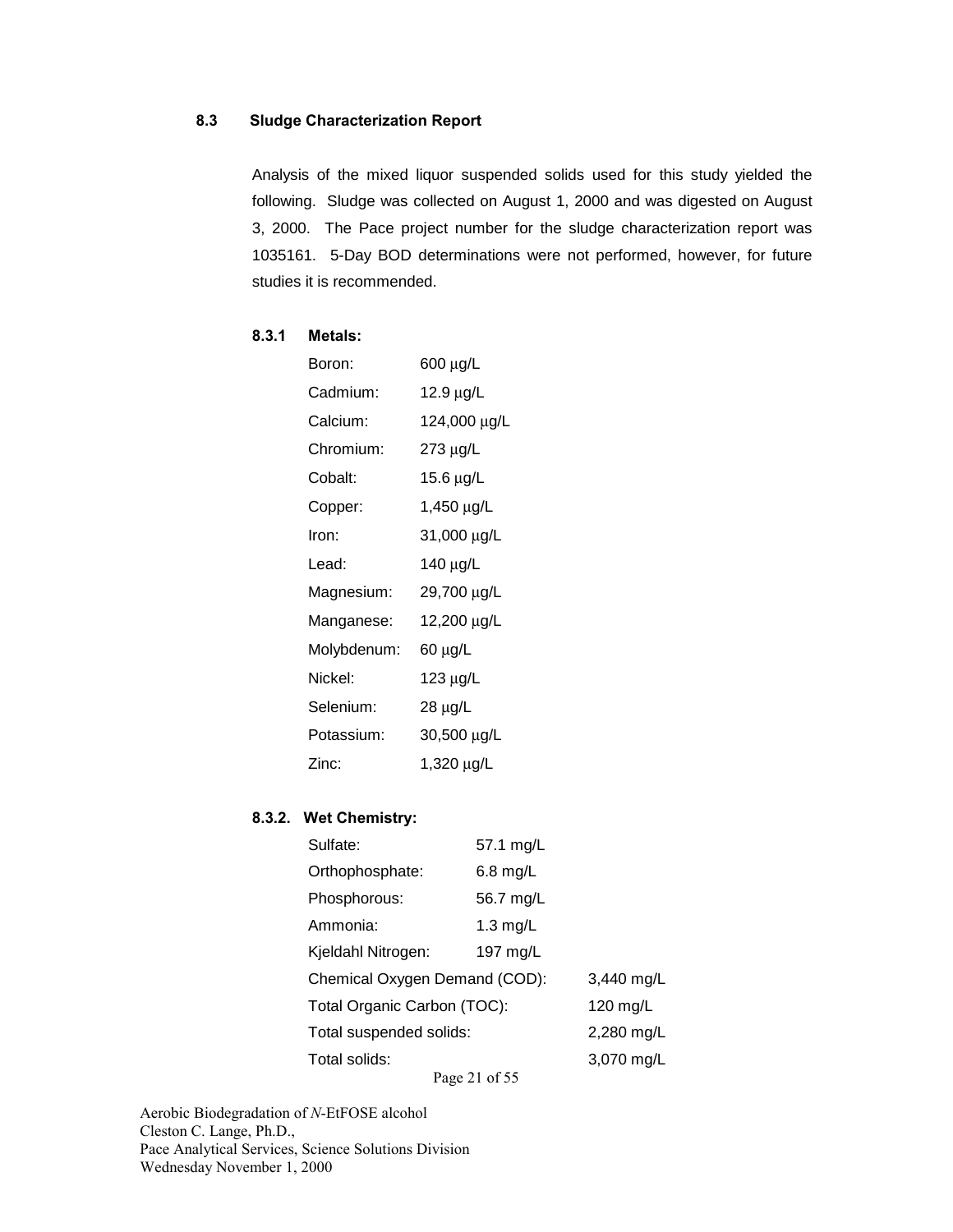#### **8.4 Quality Control/Sample Matrix Spike Results.**

Analyte recovery from sample matrices was determined by conducting solid phase extraction (SPE) of spiked sludge matrix samples. The percent recovery was calculated for each analyte based on the known amount spiked into the sample matrix. The recoveries were determined for 5 analyte concentrations ranging from 10 to 1000 ng/mL. SPE quality control samples were prepared in duplicate and labeled CA058-MW-023A to CA058-MW-027A and CA058-MW-023B to CA058-MW-027B. The summed quantitative results of the HPLC/MS evaluation of eluate 2 and eluate 3 from each sample are listed below in Table 1. All analytes, except M556, were recovered at near 90 to 100%. M556 was not recovered from the 10 ppb sample. Recovery from the higher concentrations of M556 averaged 73.1%.

|               |                                                          |             | Recovery (%) |                     |         |                       |        |                             |                 |  |  |  |
|---------------|----------------------------------------------------------|-------------|--------------|---------------------|---------|-----------------------|--------|-----------------------------|-----------------|--|--|--|
| Sample ID     | <b>Description</b>                                       | <b>PFOA</b> | <b>PFOS</b>  | <b>PFOSulfinate</b> | M556    | <b>N-EtFOSAA FOSA</b> |        | <b>N-EtFOSE-</b><br>alcohol | <b>N-EtFOSA</b> |  |  |  |
| CA058-MW-023A | SPE QC SAMPLE, 10 PPB IN SLUDGE FOR RECOVERY             | 91.2%       | 97.4%        | 91.6%               | $0.0\%$ | 86.8%                 | 91.9%  | 96.7%                       | 85.4%           |  |  |  |
| CA058-MW-023B | SPE QC DUPLICATE SAMPLE, 10 PPB IN SLUDGE FOR RECOVERY   | 101.2%      | 97.3%        | 94.1%               | $0.0\%$ | 89.4%                 | 93.2%  | 91.1%                       | 84.1%           |  |  |  |
| CA058-MW-024A | SPE QC SAMPLE, 50 PPB IN SLUDGE FOR RECOVERY             | 107.1%      | 110.9%       | 107.9%              | 97.4%   | 112.1%                | 110.1% | 102.1%                      | 100.8%          |  |  |  |
| CA058-MW-024B | SPE QC DUPLICATE SAMPLE, 50 PPB IN SLUDGE FOR RECOVERY   | 105.4%      | 113.9%       | 107.6%              | 89.8%   | 112.7%                | 111.3% | 108.3%                      | 103.2%          |  |  |  |
| CA058-MW-025A | SPE QC SAMPLE, 200 PPB IN SLUDGE FOR RECOVERY            | 100.2%      | 106.9%       | 104.5%              | 69.2%   | 104.3%                | 103.2% | 103.3%                      | 98.3%           |  |  |  |
| CA058-MW-025B | SPE QC DUPLICATE SAMPLE, 200 PPB IN SLUDGE FOR RECOVERY  | 107.0%      | 108.0%       | 105.3%              | 72.1%   | 104.6%                | 102.1% | 102.2%                      | 96.4%           |  |  |  |
| CA058-MW-026A | SPE QC SAMPLE, 500 PPB IN SLUDGE FOR RECOVERY            | 101.0%      | 97.6%        | 100.3%              | 65.0%   | 96.3%                 | 97.4%  | 98.2%                       | 93.2%           |  |  |  |
| CA058-MW-026B | SPE QC DUPLICATE SAMPLE, 500 PPB IN SLUDGE FOR RECOVERY  | 102.6%      | 99.8%        | 100.9%              | 70.5%   | 99.8%                 | 98.7%  | 99.6%                       | 93.0%           |  |  |  |
| CA058-MW-027A | SPE QC SAMPLE, 1000 PPB IN SLUDGE FOR RECOVERY           | 98.1%       | 100.0%       | 97.6%               | 59.5%   | 98.7%                 | 96.5%  | 95.0%                       | 93.0%           |  |  |  |
| CA058-MW-027B | SPE QC DUPLICATE SAMPLE, 1000 PPB IN SLUDGE FOR RECOVERY | 97.9%       | 98.0%        | 97.5%               | 61.4%   | 96.1%                 | 93.3%  | 90.1%                       | 89.2%           |  |  |  |

**Table 1.** Solid phase extraction percent recovery data determined by quantitative HPLC/MS analysis of eluate 2 and eluate 3 for each sample. Each matrix spike was prepared in duplicate and are shown.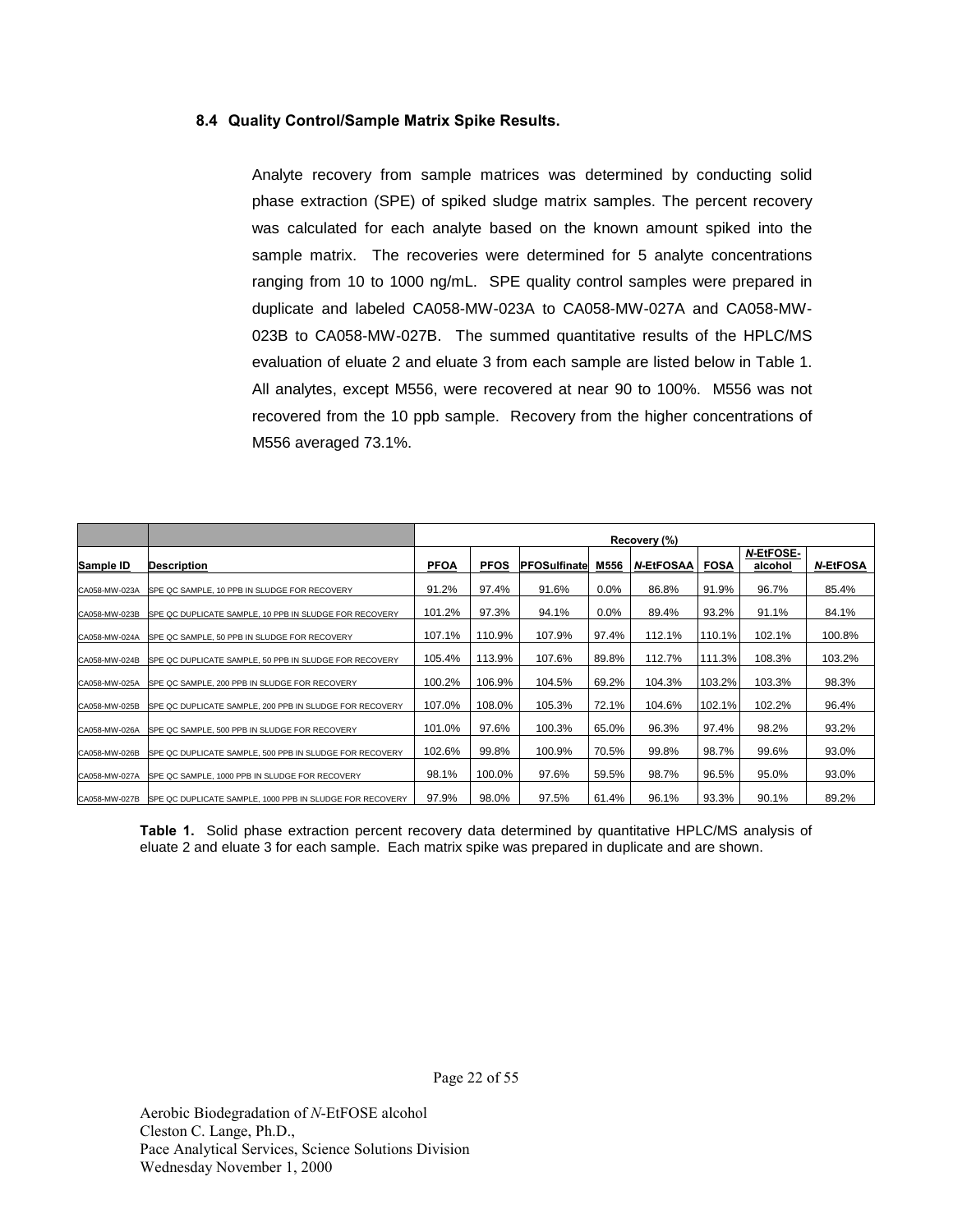#### **8.5 HPLC/MS Calibration and Calibration Verification.**

HPLC/MS multi-component calibration standards contained PFOA, PFOSulfinate, PFOS, FOSA, *N*-EtFOSA, M556, *N*-EtFOSAA and *N*-EtFOSE alcohol. Eight calibration standards were prepared which contained these analytes at approximately 5, 10, 20, 40, 100, 200, 500 and 1000 ng/mL, and labeled CA058-MW-014 to CA058-MW-021. For quantitation, the exact concentration values were used. Calibration standards were prepared in methanol in 10 mL amounts and stored in clear I-chem vials at 4°C in refrigerator ID 0213. Aliquots were transferred to autovials and capped for use in HPLC/MS runs. Continuing calibration verification (CCV) was used in sequence runs, and included both CA058-MW-016 (20 ng/mL) and CA058-MW-019 (200 ng/mL) for checking both low and high range curves data as described below.

Instrument calibration was performed for each analyte with all eight calibration standards injected. Analytes were quantified by use of either the low 5 calibration points (5 to 100 ng/mL) or the high 5 calibration points (40 to 1000 ng/mL). Analyte concentrations below 100 ng/mL were reported based on the value given for low calibration curve data, and with rare exception, all residuals in that range were 100%  $\pm$  15%. Values reported between 100 and 1000 ng/mL were determined from high calibration curve data, and again residuals on values in that range were 100% + 15% with rare exception.

For samples with concentrations determined to be above 1000 ng/mL, the samples were injected again as 10  $\mu$ L injections and quantified off of calibration curves of which 50 µL was injected, for an instrumental dilution factor of 5. Values reported were multiplied by a factor of 5 for calculation of the final concentration. Data for dilutions was obtained using high range curve values, with residuals in the range of 100 to 1000 ng/mL of 100% + 15% with rare exception.

Page 23 of 55 Calibration check and verification standards (CCVs) were used after 15 sample injections and included both calibration standards CA058-MW-016 (20 ng/mL) and CA058-MW-019 (200 ng/mL) for verification of low and high range curves. CCVs were flanked by methanol blanks. All quantitation was conducted using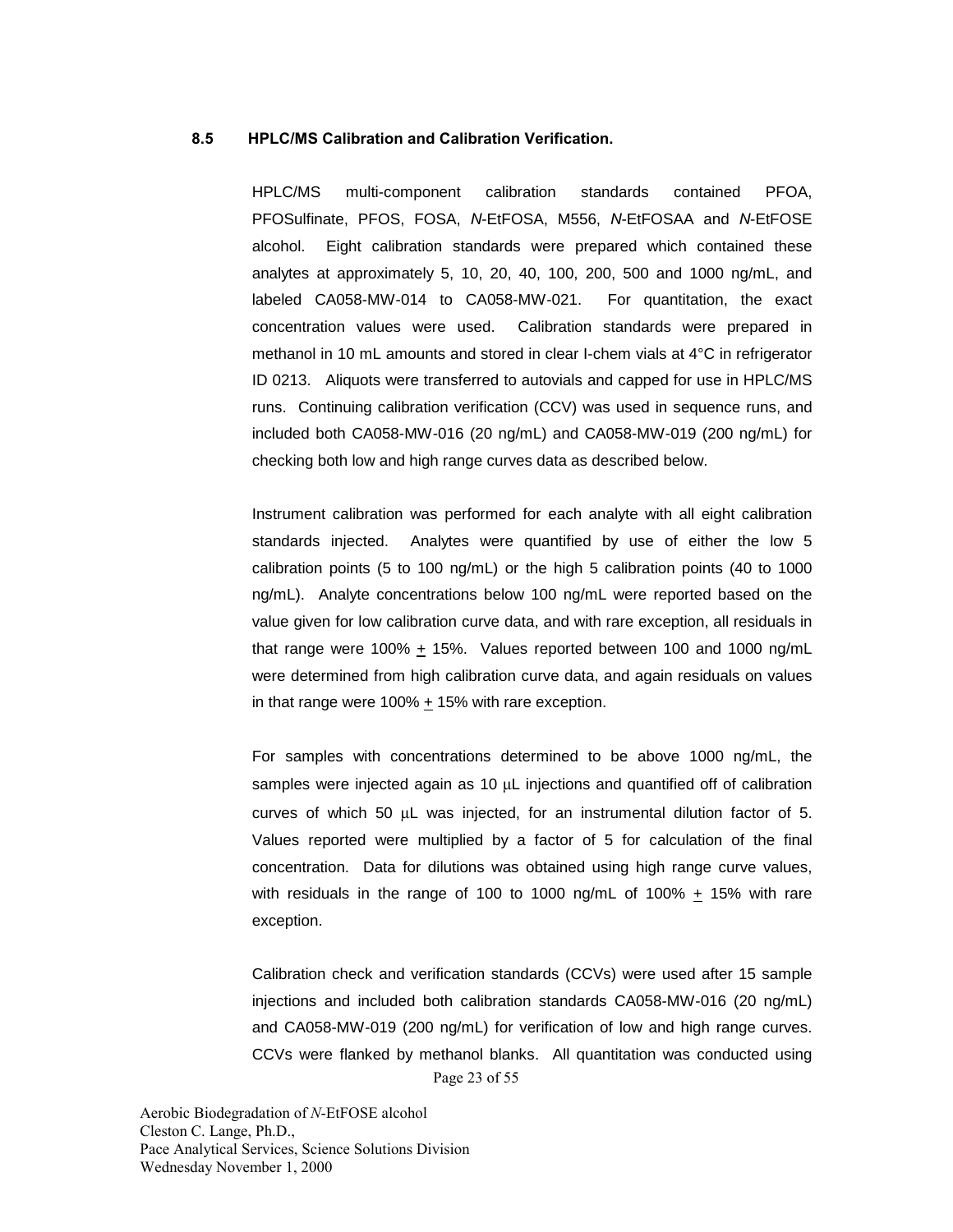averaged calibration curves flanking 30 samples, and one set of CCVs and accompanying methanol blanks. All calibration curves were slightly quadratic and had R-values of at least 0.990.

All data was determined to be of good to excellent quality, with residuals on curves and CCVs generally in the range of 100% + 15%. All data was collected as external standard calibration, without the use of an internal standard as suggested by ETS-8-136.0. Instrumental sequence runs were setup as described in method ETS 8-136.0 and contained both calibration curves and CCVs with accompanying methanol blanks.

#### **8.6 Blanks**

Methanol blanks were injected onto the HPLC/MS column and quantitatively analyzed to determine the background analyte concentration in the methanol used for sample preparation.

Sample blanks, consisting of either mineral salts medium or mineral salts medium containing sludge, and no analyte, were prepared and incubated in an identical manner to real samples. Sample blank results were used to determine whether the sample matrix contained any of the analytes of interest. No fluorochemical analytes were detected in the sample blanks.

## **8.7 Matrix Spikes**

Matrix sample spikes were not employed for this study. Matrix spike recovery information was determined using the QC matrix spiked sample results described in section 8.1.

#### **8.8 Surrogate Spikes**

Surrogate spikes were not employed during this study.

Page 24 of 55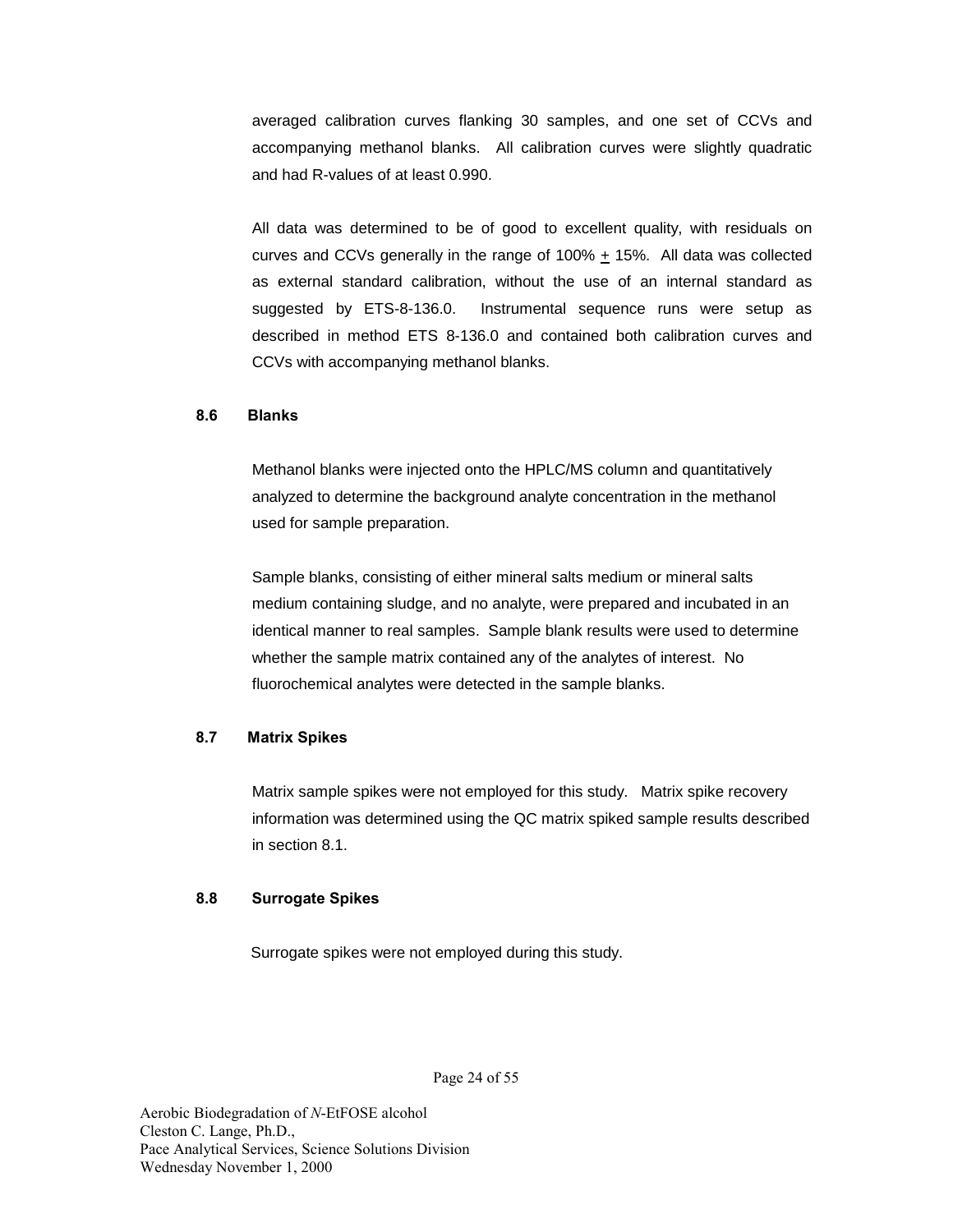### **8.9 Sample Results**

#### **8.9.1 Results of incubations with 47 ng/mL of** *N***-EtFOSE alcohol.**

All data for this report are calculated assuming 100% purity of test and reference materials since purity information was not available for all compounds**.** All reported concentrations for samples and controls described in this section can be found in **Table 1** of **Appendix B**. Summarized data for the 47 ng/mL samples can be found in **Table 2** of **Appendix C** and summarized data for controls can be found in **Table 3**  and **Table 4** of **Appendix D.** All graphs presented in this section are not "mathematically fit" curves, but are hand drawn to accent the trend of the data.

From the graph in **Figure 1,** it is obvious that biodegradation occurred rapidly and was complete by day 14. Based on **Figure 1**, the biodegradation half-life estimate at this test concentration was < 2 days.



**Figure 1.** The 35-day biodegradation of 47 ng/mL (90 nM) *N*-EtFOSE alcohol by aerobic microorganisms present in municipal sludge, versus the no-sludge and sterile/inhibited controls, demonstrated significant biodegradation. Values from triplicate samples are shown. The two lowest values at day 21 for the no-sludge controls are from samples CA058-0801-SA-113 and CA058-0801-SA-114 that suffered a sample preparation mishap where active sludge was added inadvertently at day 7. Quantitative results from triplicate samples are shown for each time point.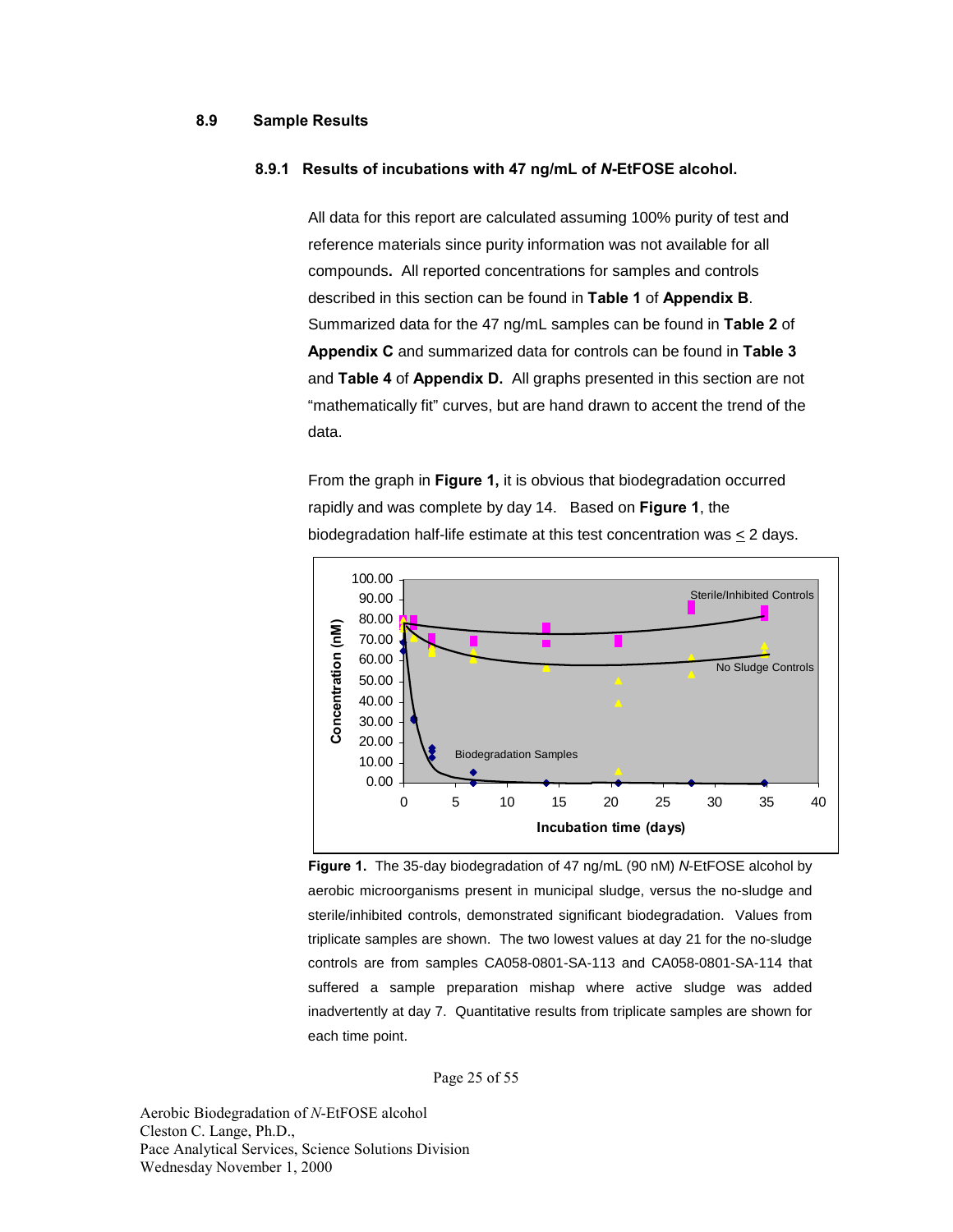The data demonstrate that *N*-EtFOSE alcohol is readily biotransformed to *N*-EtFOSAA (**Figure 2**), the expected 4-electron oxidation product of *N*-EtFOSE alcohol. During the 35 days of incubation, the *N*-EtFOSAA that formed also underwent biodegradation via a subsequent *N*dealkylation reaction to yield M556 as shown in **Figure 3**. The M556 formed then underwent further *N*-dealkylation and oxidation reactions to yield FOSA (**Figure 4**) and PFOS (**Figure 5**)**.** Other expected metabolites *N*-EtFOSA, PFOSulfinate, and PFOA were not detected above the analytical MQL for any of the 47 ng/mL samples.



**Figure 2.** The production, and subsequent degradation, of *N*-EtFOSAA observed during the biodegradation of 47 ng/mL (90 nM) of *N*-EtFOSE alcohol. Quantitative results from triplicate samples are shown for each time point.



**Figure 3.** The production of metabolite M556 observed from the biodegradation of 47 ng/mL (90 nM) of *N*-EtFOSE alcohol. Quantitative results from triplicate samples are shown for each time point.

Page 26 of 55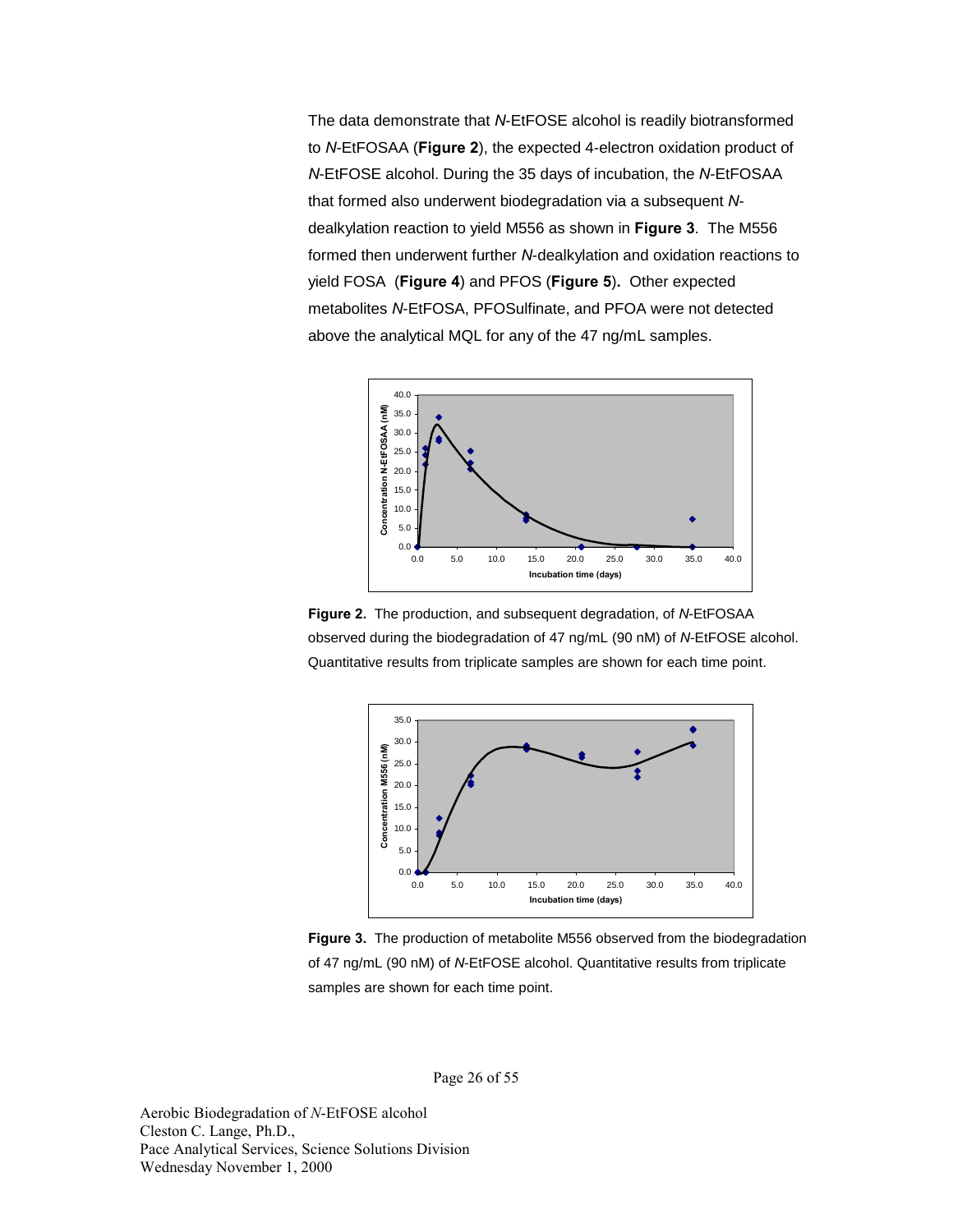

**Figure 4.** The production of FOSA observed from the biodegradation of 47 ng/mL (90 nM) of *N*-EtFOSE alcohol. Quantitative results from triplicate samples are shown for each time point.



**Figure5.** The production of PFOS observed from the biodegradation of 47 ng/mL (90 nM) of *N*-EtFOSE alcohol. Quantitative results from triplicate samples are shown for each time point.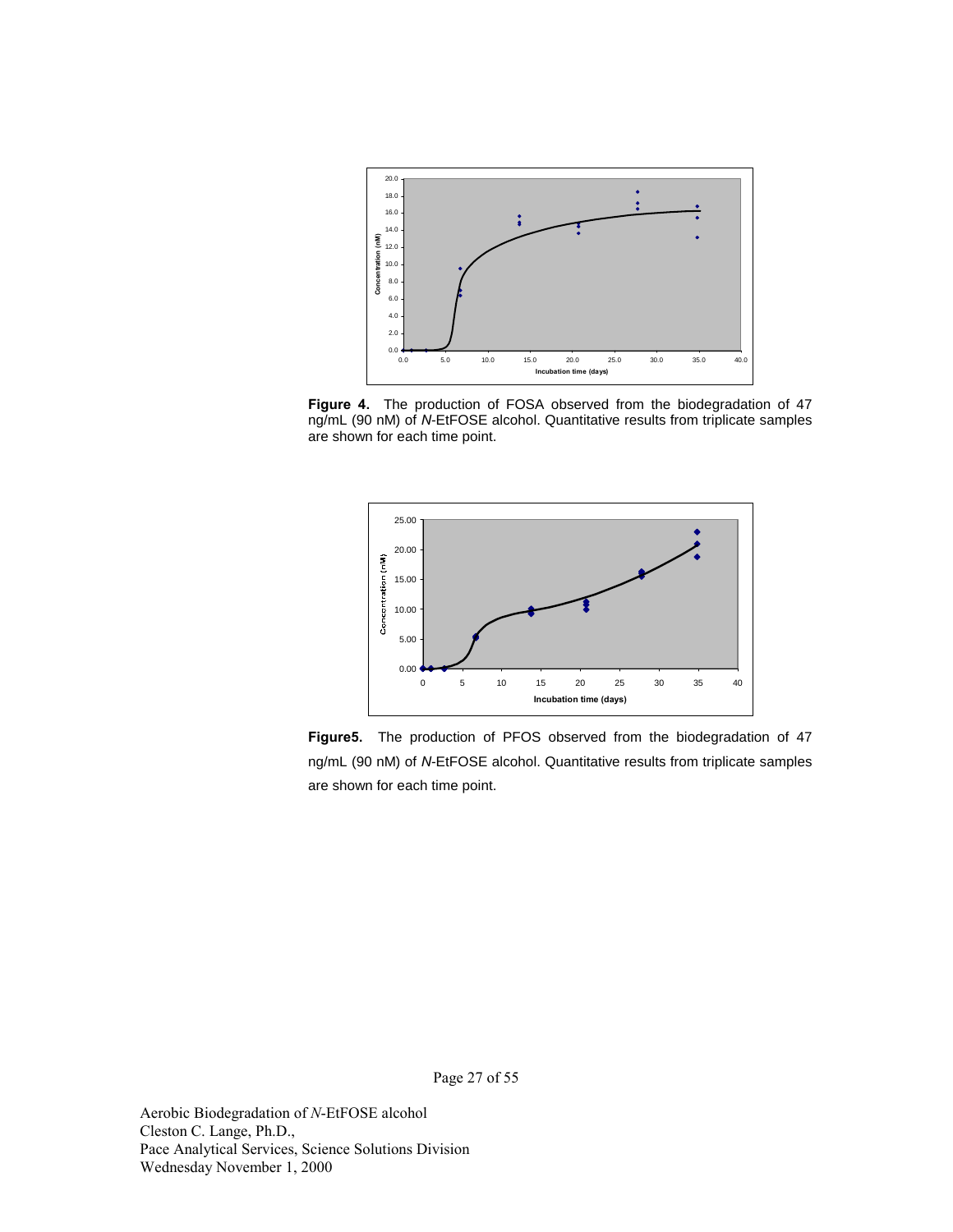#### **8.9.2 The Results of incubation with 2,380 ng/mL of** *N***-EtFOSE alcohol.**

All data for this report are calculated assuming 100% purity of test and reference materials since purity information was not available for all compounds. All raw data collected for samples and controls described in this section can be found in **Table 1** of **Appendix B**. Summarized data for samples can be found in **Table 1** of **Appendix C** and summarized data for controls can be found in **Table 1** and **Table 2** of **Appendix D.** All graphs, in this section, except for **Figure 14**, are not "mathematically fit" curves, but are hand drawn to accent the trend of the data.

The 35-day incubation of 2,380 ng/mL (4.168 µM) *N*-EtFOSE alcohol with aerated sludge provided further insight into the metabolic pathway of biodegradation. As shown in **Figure 6**, the biodegradation of *N*-EtFOSE alcohol is rapid, with a majority of the degradation occurring in 21 days. By visual inspection of **Figure 6**, the half-life of *N*-EtFOSE alcohol in this test system was approximately 2 to 3 days. Interestingly, after 21 days of incubation, the degradation of *N*-EtFOSE alcohol nearly ceased with approximately 90% of the parent material degraded, shown in **Figure 7** and **Appendix E, Table 1.** However, production of several products continued after the biodegradation of *N*-EtFOSE alcohol had ceased.



**Figure 6.** The biodegradation of 2,380 ng/mL *N*-EtFOSE alcohol by aerobic microorganisms present in municipal sludge over 35 days (triangles). No sludge controls (squares), and sterile/inhibited controls (circles), are also shown. Quantitative results from triplicate samples are shown for each time point.

Page 28 of 55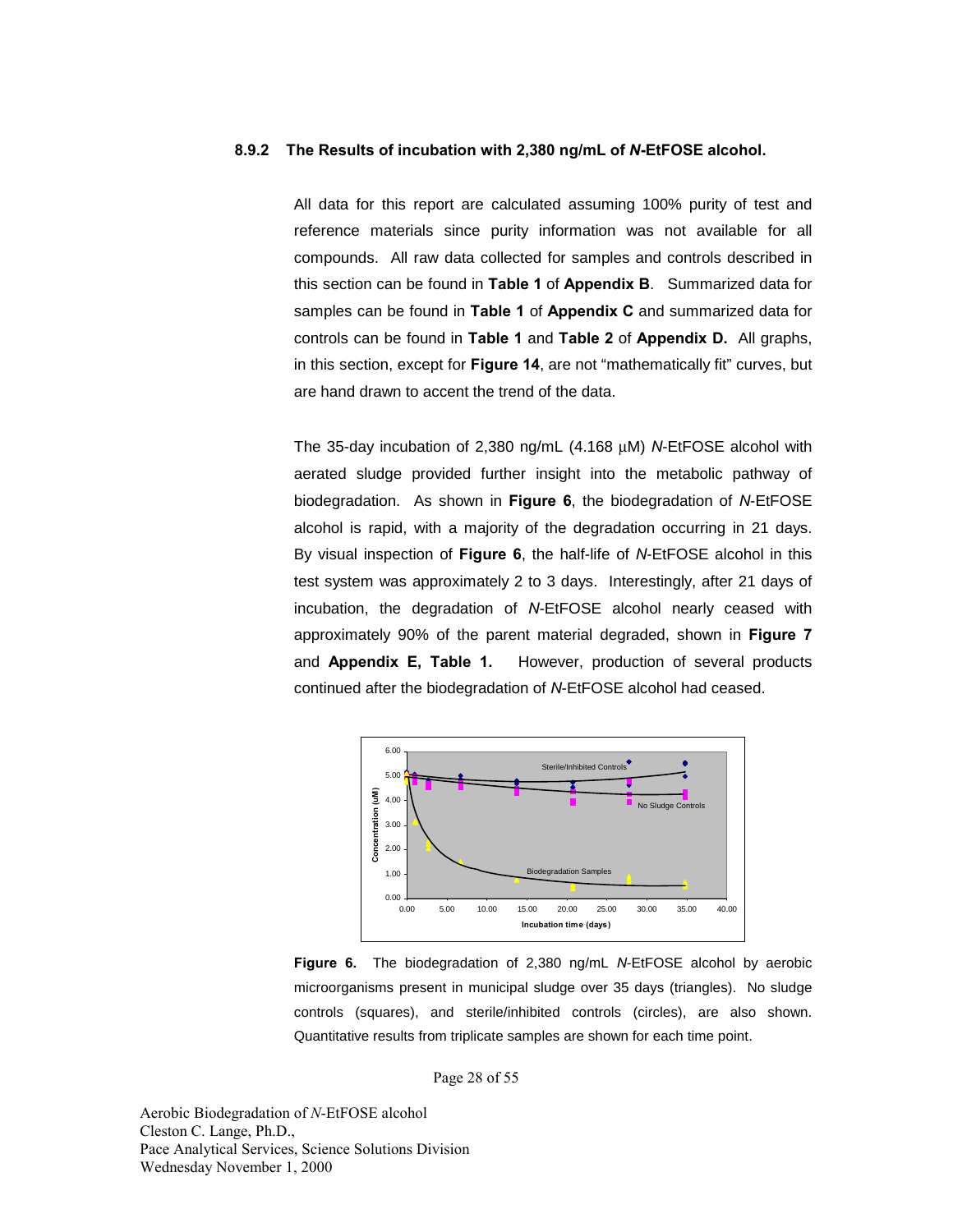

**Figure 7.** The percent biodegradation of *N*-EtFOSE alcohol during the 35 day incubation. The percentage value is based on the average analytically determined molar value from the day 0 triplicate samples  $(4.921 \mu M + 0.176 \mu M)$ . By day 35, only 11.4% + 1.9% of the starting *N*-EtFOSE alcohol remained. Quantitative results from triplicate samples are shown for each time point.

In this 35-day study, heat-sterilized/chloramphenicol-inhibited sludge showed very little to no biodegradation activity of *N*-EtFOSE alcohol (**Figure 1).** This observation conclusively demonstrates that degradation was due to microbiological activity present in the active sludge.

The no-sludge control samples, which contained unsterilized mineral salts medium and *N*-EtFOSE alcohol, began to produce a small amount of *N*-EtFOSAA near the end of the study, indicating microbial contamination. This may be expected since these controls were not heat sterilized, and no steps were taken with these samples to control microbial growth. Turbidity measurements commonly used to monitor for microbial growth in solution, was not part of the study protocol. Because the sample preparation analyst was unaware of making turbidity observations, such information was not recorded.

The biodegradation of *N*-EtFOSE alcohol appeared to be second-order, as evidenced by the plot of 1/(concentration) versus time resulting in a linear relationship (**Figure 8**).

Page 29 of 55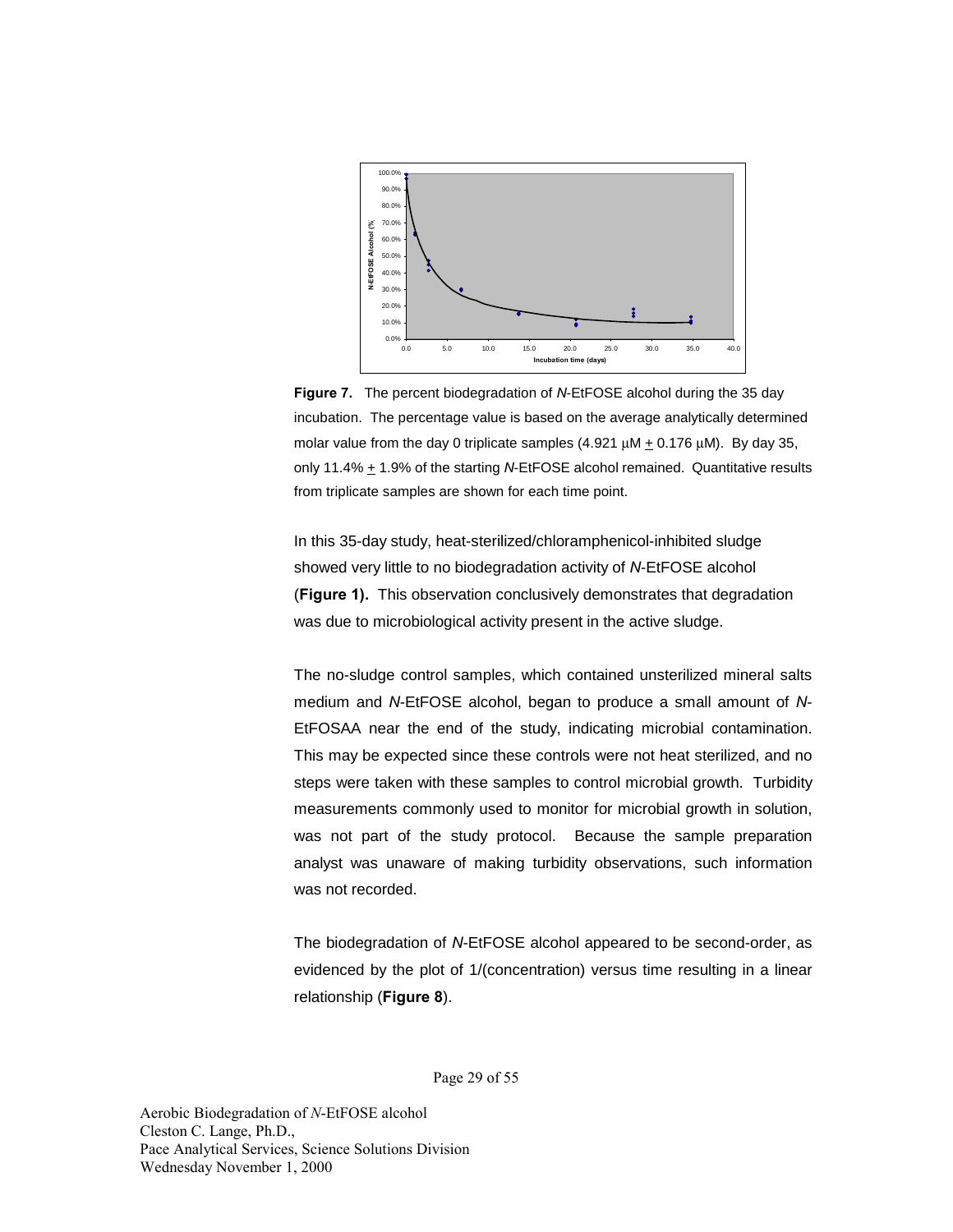

**Figure 8.** The determination of the second order degradation of *N*-EtFOSE alcohol as evidenced by the linear plot of  $1/$  (average concentration)] ( $\mu$ M<sup>-1</sup>) versus time (days) for the first 21 days of the biodegradation of 4.168 µM *N*-EtFOSE alcohol. The Degradation of *N*-EtFOSE alcohol at that test concentration ceased after 21 days of incubation.

Mass balance calculations throughout the study at the test concentration of 2,380 ng/mL averaged 100.6%  $\pm$  16.3% for all biodegradation samples, 118.6%  $\pm$  7.9% for all sterile/inhibited controls, and 110.9%  $\pm$  8.3% for all of the no-sludge controls (**Table 1** of **Appendix F**).

The major metabolites identified from test cultures were *N*-EtFOSAA and M556, which together accounted for nearly 83.8% of the total products observed at day 35, with *N*-EtFOSAA accounting for 34.9% of the total products and M556 accounting for 48.9%. The biodegradation dynamics for *N*-EtFOSAA, **Figure 9**, was irregular and probably represents the simultaneous production and degradation of *N*-EtFOSAA by a mixed microbial population.

Page 30 of 55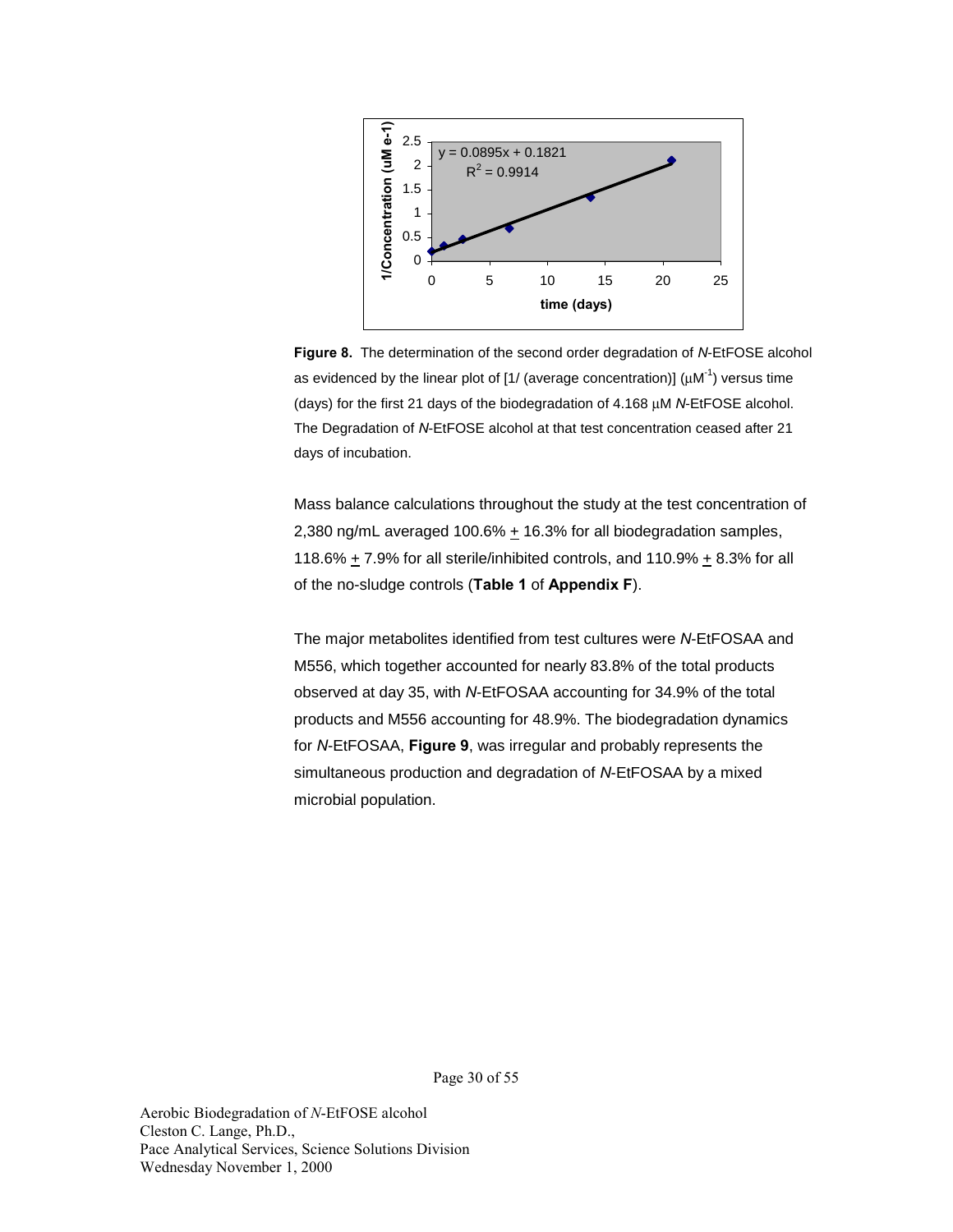

**Figure 9.** The production of the metabolite *N*-EtFOSAA observed during the biodegradation of 2,380 ng/mL (4.168 µM) *N*-EtFOSE Alcohol. Quantitative results from triplicate samples are shown for each time point.

The concentration increase of M556, **Figure 10**, and was postulated to be the net result of an *N*-dealkylation reaction which removed the acetate moiety to produce *N*-EtFOSA. However, *N*-EtFOSA was not detected at significantly high levels in degradation samples, and may have formed as a rapidly degraded transient species. The *N*-EtFOSA likely underwent monooxygenation of the alkyl group to yield an alcohol, which could then undergo subsequent oxidations to yield an aldehyde and then the acid M556.

An alternative explanation may be that *N*-EtFOSAA was monooxygenated prior to dealkylation, which undergoes oxidation to produce a dicarboxylic acid. A dicarboxylic species could undergo one or two *N*-dealkylations to yield M556 or FOSA, respectively. While **Figure 15** suggests the former reaction route, the alternative mechanism is equally likely.

Page 31 of 55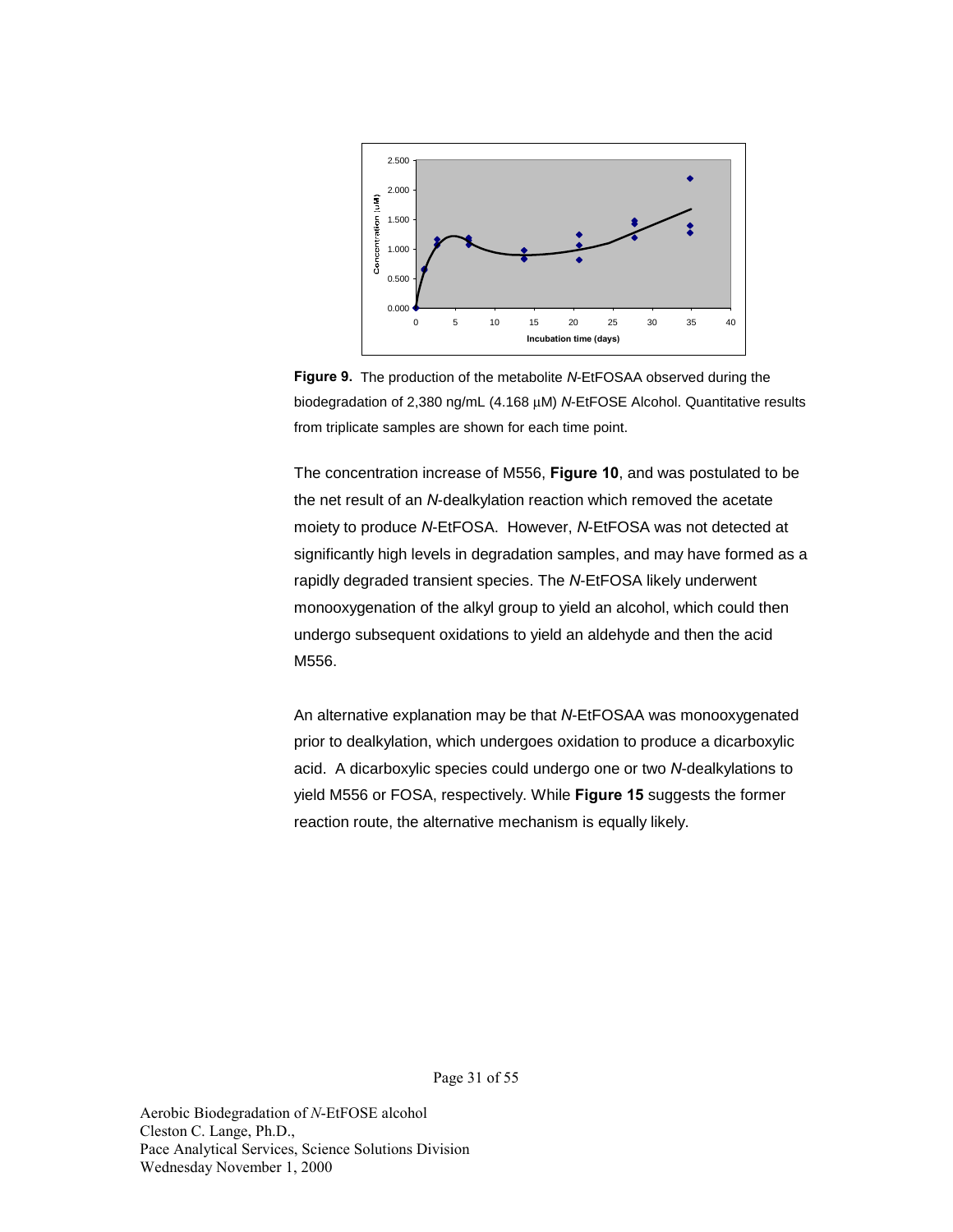

**Figure 10.** The production of the metabolite M556 during the biodegradation of 2,380 ng/mL (4.168 µM) *N*-EtFOSE Alcohol. Quantitative results from triplicate samples are shown for each time point.

FOSA, of which the production is shown in **Figure 11**, may have been formed from M556 as its direct precursor, as previously discussed. The FOSA intermediate accounted for 5.0% of the total measured product at day 35.

Interestingly, PFOSulfinate production (**Figure 12**) occurred in an analogous manner to the irregular formation of *N*-EtFOSAA. This may suggest that PFOSulfinate was formed directly from *N*-EtFOSAA as a precursor or that the same microbial populations were responsible for degrading both compounds. This was not confirmed in the present study design and thus this possible route is not shown in the pathway presented in **Figure 15**. PFOSulfinate accounted for 3.5% of the total fluorochemical products detected at day 35.

Page 32 of 55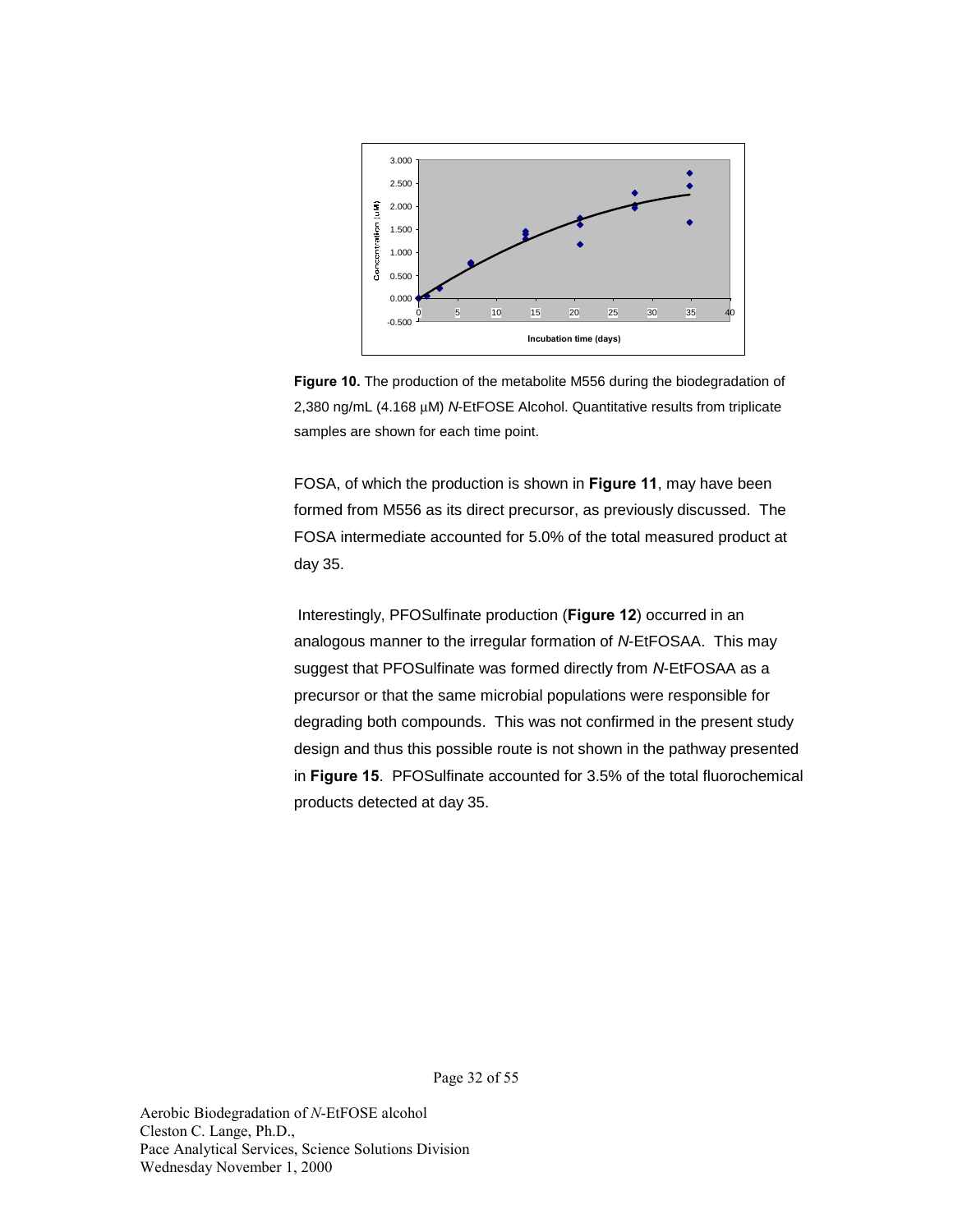

**Figure 11.** The production of FOSA observed during the biodegradation of 2,380 ng/mL (4.168 µM) *N*-EtFOSE Alcohol. Quantitative results from triplicate samples are shown for each time point.



**Figure 12.** The production of PFOSulfinate observed during the biodegradation of 2,380 ng/mL (4.168 µM) *N*-EtFOSE alcohol. Quantitative results from triplicate samples are shown for each time point.

Finally, the formation of PFOS (**Figure 13**) and PFOA (**Figure 14**) was observed. PFOS and PFOA appeared to be the ultimate degradation products. PFOS was probably formed from a microbial mediated sulfur oxidation mechanism that converted PFOSulfinate to PFOS. PFOA may have been formed from PFOSulfinate by an abiotic mechanism, as previously described in the literature (**Hu** *et.al.* **1990,** *J. Fluorine Chemistry*). PFOS accounted for 7.0% of the final product measured at day 35 and PFOA accounted for 0.6% of the final product measured at day 35.

Page 33 of 55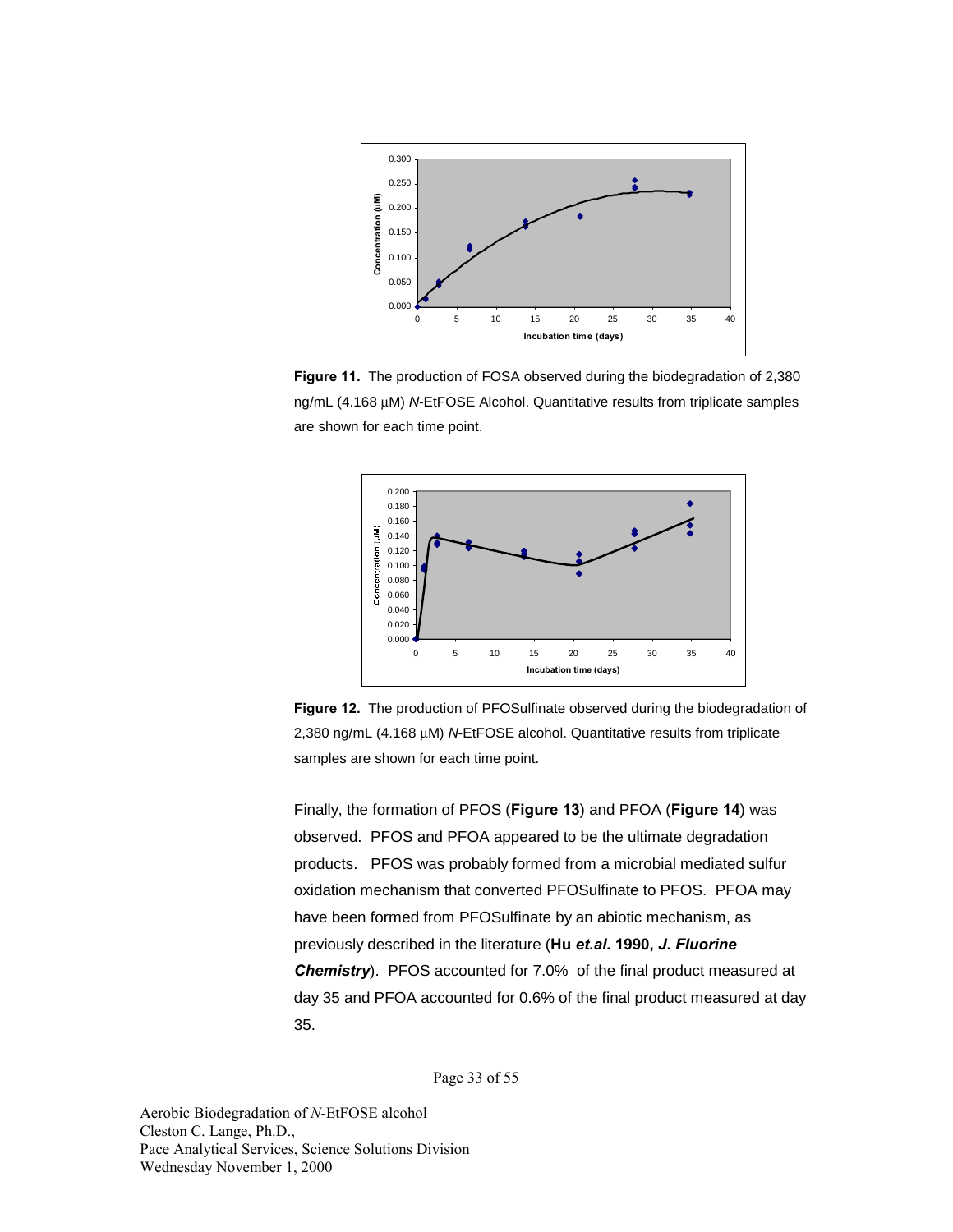

**Figure 13.** The production of PFOS observed during the biodegradation of 2,380 ng/mL (4.168 µM) *N*-EtFOSE alcohol. Quantitative results from triplicate samples are shown for each time point.



**Figure 14.** The production of PFOA observed after a 3-day lag period during the biodegradation of 2,380 ng/mL (4.168 µM) *N*-EtFOSE alcohol. Quantitative results from triplicate samples are shown for each time point.

### 9.0 **Conclusions**

Page 34 of 55 This study demonstrated that *N*-EtFOSE alcohol is rapidly biodegraded by the inherent microbial populations of municipal waste treatment facilities sludge, with 100% degradation of a 47 ng/mL (90 nM) aqueous solution of *N*-EtFOSE alcohol occurring within 14 days. Tests performed at a concentration of 2.38  $\mu q/mL$  (4.168  $\mu M$ ) of *N*-EtFOSE alcohol showed that nearly 90% of the original starting material had degraded in 35 days. The data indicated that one of the primary metabolites of *N*-EtFOSE alcohol is *N*-EtFOSAA. An alcohol dehydrogenase enzyme likely catalyzes this transformation,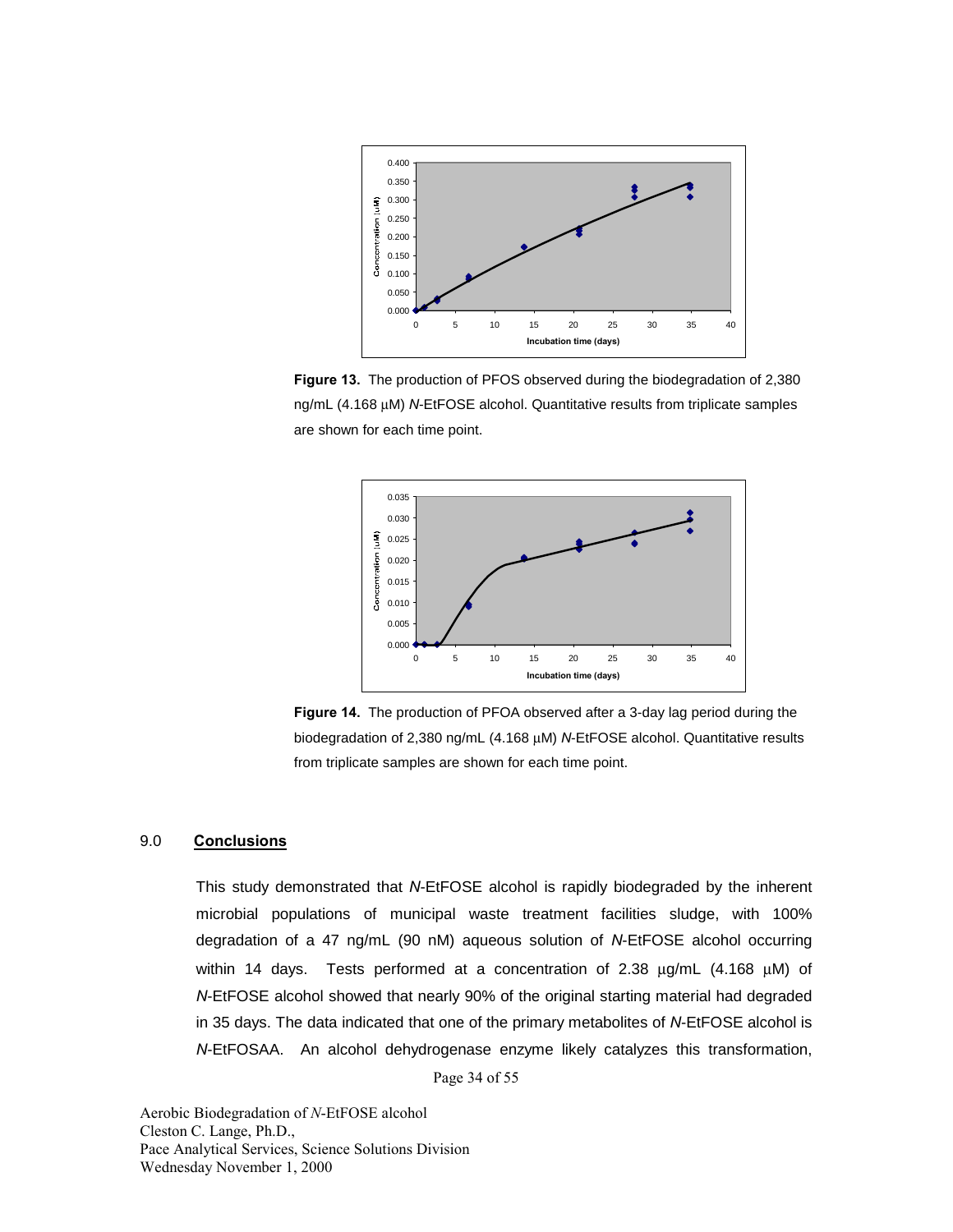anticipated to be the first step in a series of enzymatic reactions affecting the hydrocarbon tail of the molecule. Indeed, the subsequent disappearance of *N*-EtFOSAA and the continued generation of other products support this hypothesis. The second major metabolite, and most predominant product formed in 35 days, was M556. Together, *N*-EtFOSAA and M556 accounted for 83.8% of the total products at day 35 for the 2,380 ng/mL cultures (48.9% M556, 34.9% *N*-EtFOSAA). Other degradation products observed at the culmination of this study, and presented as a percentage of the total products formed at day 35, included: *N*-EtFOSA (0.1%), FOSA (5.0%), PFOSulfinate (3.5%), PFOS (7.0%) and PFOA (0.6%) (**Table 1, Appendix E**). Further elucidation of the sequence of events yielding these products is the subject of a subsequent study. A possible pathway, based on observed products in this study, is presented in **Figure 15**.

The fact that the study was conducted at concentrations near and above the suspected solubility of *N*-EtFOSE alcohol did not seem to confer any major observable differences on the ability of microorganisms to degrade the starting material. One notable difference was the complete biodegradation of the *N*-EtFOSAA formed at the low concentration, while *N*-EtFOSAA degraded slowly and accumulated significantly during incubations with a high concentration of *N*-EtFOSE alcohol.

The pathway in **Figure 15** implies that PFOS and PFOA are the ultimate end-products. This is not substantiated since smaller molecular weight products were not targeted for analysis. However, mass balance was achieved between the parent material and products implying that all significant degradation products were identified and that PFOS and/or PFOA are endpoints in the biodegradation.

Page 35 of 55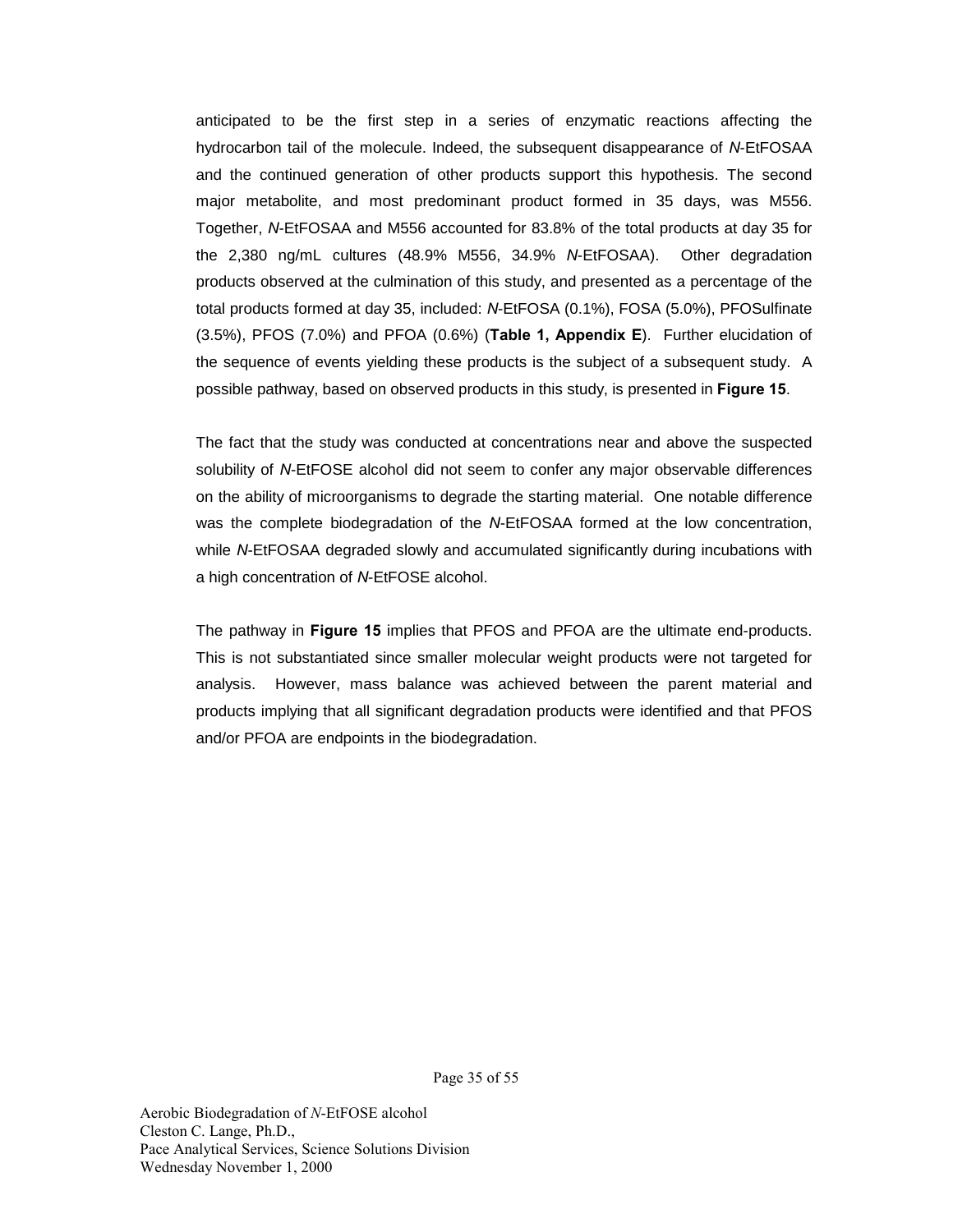

**Figure 15.** The metabolism of *N*-EtFOSE alcohol as mediated by the microbial activity of aerobic sludge. The pathway shows PFOS and PFOA as end-products.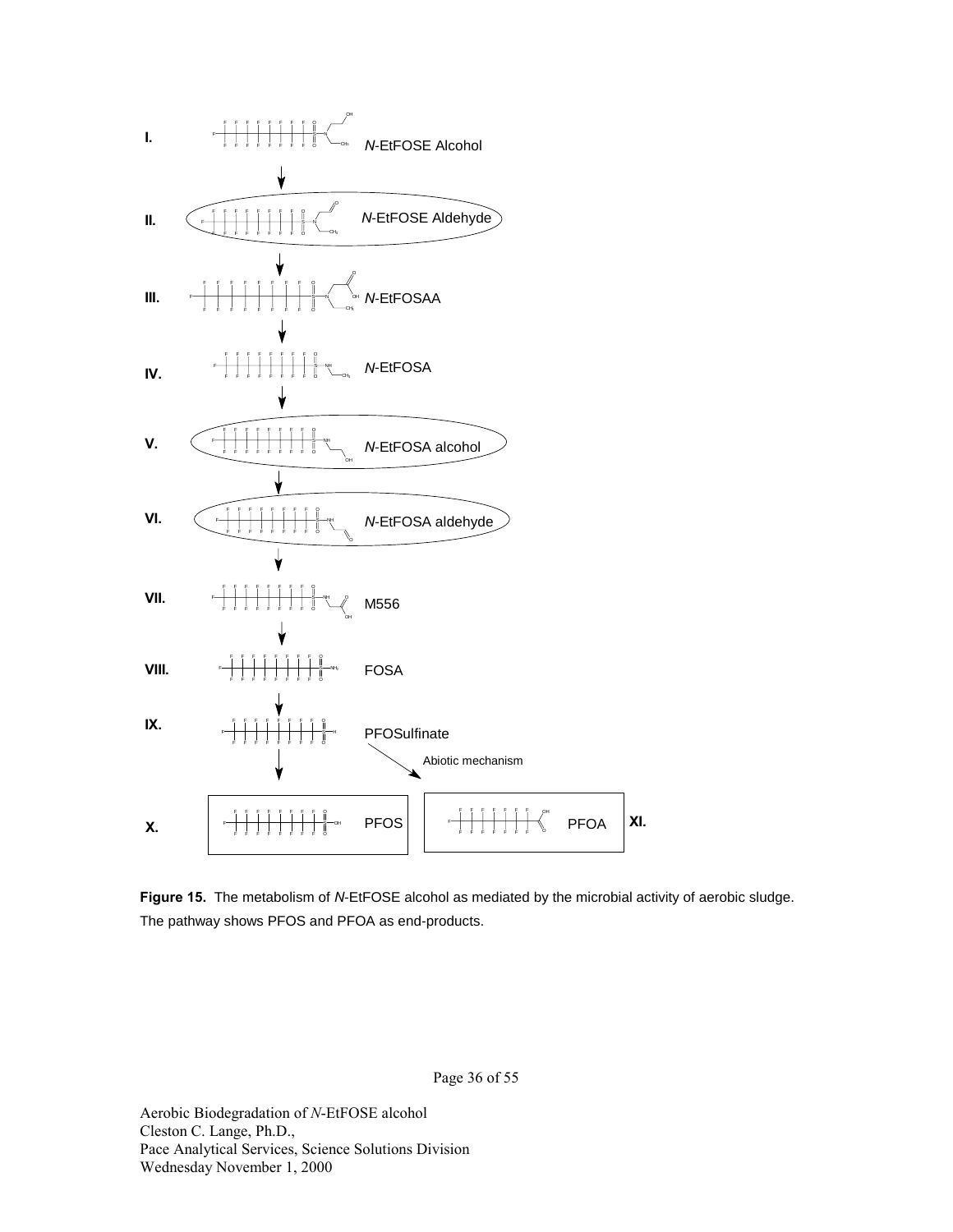## **10.0 Sample and Data Retention**

Original facility records and original data and a copy of the signed final report will be retained in the Pace Analytical-Tier 2 data archives for a period of 2 years after completion of the project. At the end of 2 years, or upon request before that time, the data will be sent to the 3M Environmental Laboratory for ultimate long-term archiving.

The following will be provided to 3M personnel:

- The original signed analytical report and one copy of the signed original
- All original Data, correspondence, chromatograms, sample & standards prep sheets, etc., upon request.

Upon request of original data and records, copies of all original raw data in the form of chromatograms, reduced data, and written records concerning this project will be prepared and retained in the Pace Analytical-Tier 2 data archives.. All electronic copies of the instrumental raw data will be archived onto CD disks (read-only) and a copy provided to 3M upon request ,or after 2 years, which ever is first.

Facility data will be retained for a period of 10 years. Facility data is available for inspection and includes the following records:

- **Training records**
- Controlled storage temperature logs
- Standard preparation logs
- Calibration and maintenance logs
- **Chemical and solvent traceability logs**
- **Standard Operating Procedures**
- Methods pertaining to the conduct of this project

The remaining sample extracts will be retained at the Pace Analytical facility for a period of 1 year after completion of the project at 4°C in the Carroll walk-in cooler (Pace ID 0140) located in the Pace Analytical-Tier 2 facility.

Page 37 of 55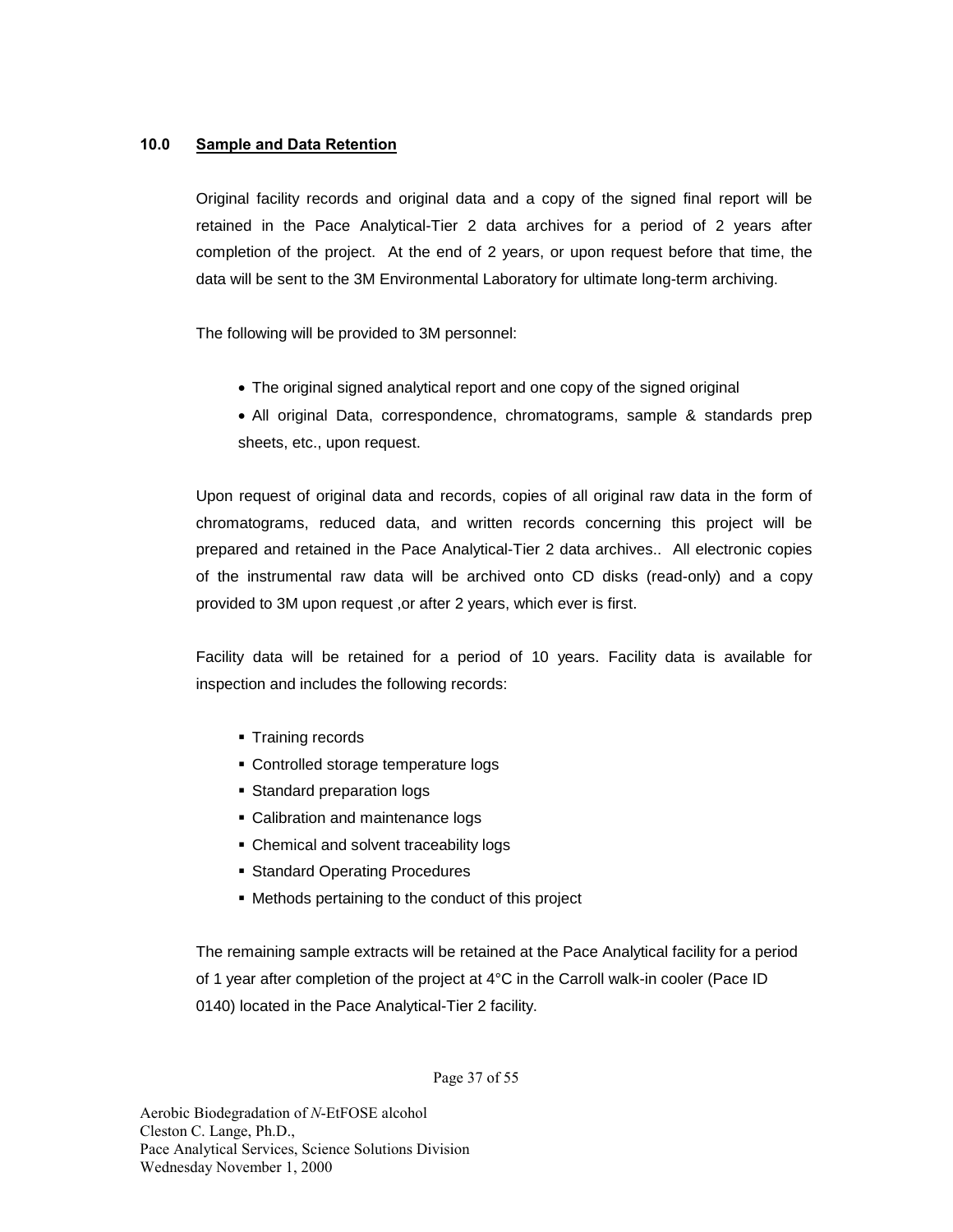#### **APPENDIX A**

### **SIGNATURES OF PROJECT PERSONNEL**

**Project Title:** 5-Week *N*-EtFOSE Alcohol Aerobic Biodegradation Study

**Client Project ID:** LIMS E00-2252

**Contract Analytical Project Number:** CA058

## **The following individuals participated in the conduct of this project:**

Study Director:

| Cleston C. Lange               | Signature | Date |
|--------------------------------|-----------|------|
| Laboratory Management:         |           |      |
| Mark T. McCann                 | Signature | Date |
| Report Author:                 |           |      |
| Cleston C. Lange               | Signature | Date |
| Sample Preparation Analyst:    |           |      |
| Angela L. Schuler              | Signature | Date |
| HPLC/MS Analysis Conducted by: |           |      |
| <b>Anthony E. Scales</b>       | Signature | Date |
| Final Report Reviewed by:      |           |      |
| Dirk W. Hoogenboom             | Signature | Date |

Page 38 of 55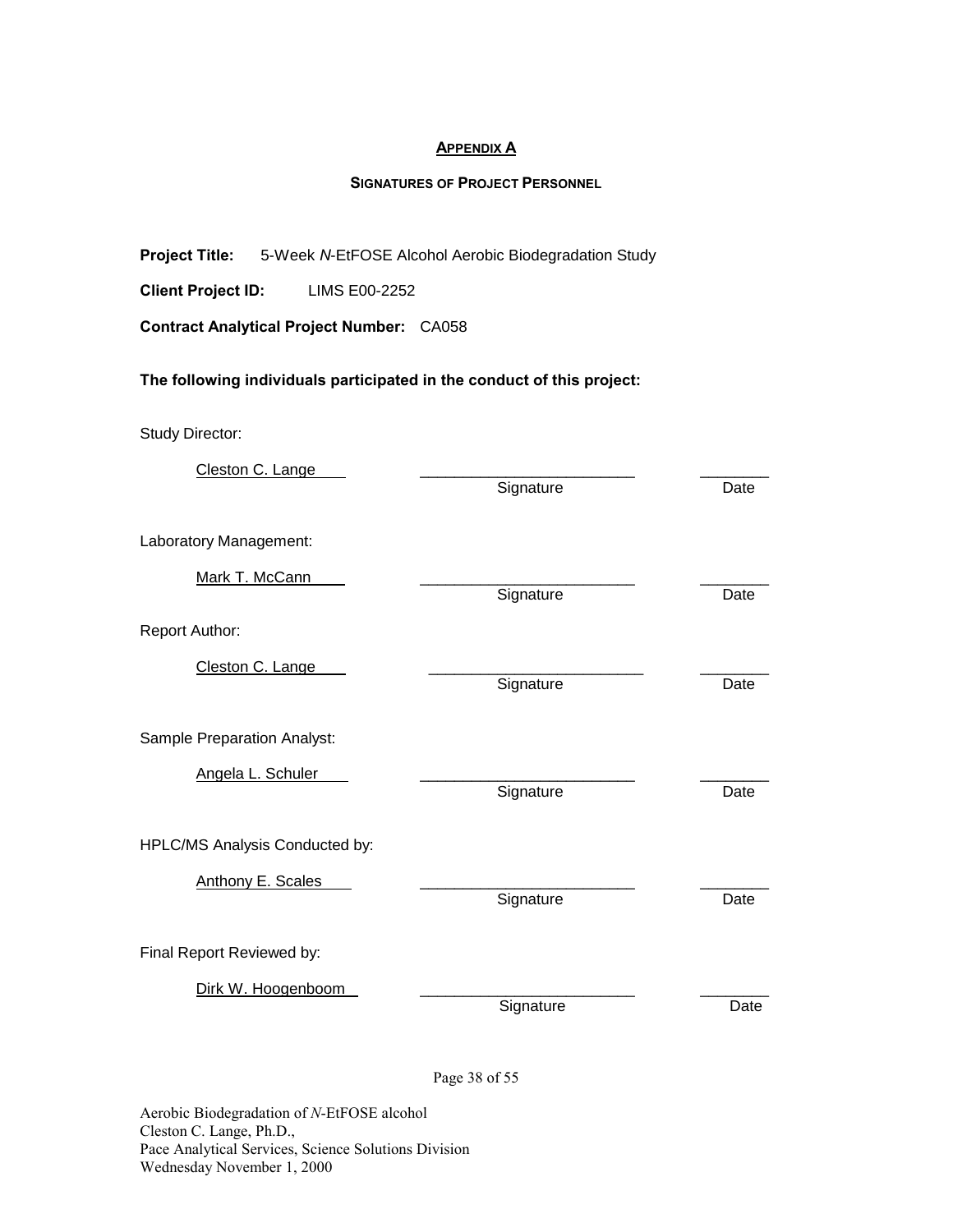## **Appendix B**

**TABLE 1.** The quantitative results of sample analysis, presented as nanogram per milliliter, which is the same as parts per billion (ng/mL; ppb).

|                   |                                                                   |                         | Concentration (ng/mL) |             |                          |      |                      |             |                                  |                     |
|-------------------|-------------------------------------------------------------------|-------------------------|-----------------------|-------------|--------------------------|------|----------------------|-------------|----------------------------------|---------------------|
| Sample ID         | <b>Description</b>                                                | Eluate                  | <b>PFOA</b>           | <b>PFOS</b> | <b>PFOS</b><br>sulfinate | M556 | Ν-<br><b>EtFOSAA</b> | <b>FOSA</b> | $N-$<br><b>EtFOSE</b><br>alcohol | Ν-<br><b>EtFOSA</b> |
| CA058-0801-SA-001 | Day 0 Biodeg Sample (50 ppb EtFOSE Alcohol)                       | $\overline{c}$          | 0.0                   | 0.0         | 0.0                      | 0.0  | 0.0                  | 0.0         | 43.3                             | 0.0                 |
| CA058-0801-SA-002 | Day 0 Biodeg Sample Duplicate (50 ppb EtFOSE Alcohol)             | $\overline{2}$          | 0.0                   | 0.0         | 0.0                      | 0.0  | 0.0                  | 0.0         | 39.5                             | 0.0                 |
| CA058-0801-SA-003 | Day 0 Biodeg Sample Triplicate (50 ppb EtFOSE Alcohol)            | $\overline{2}$          | 0.0                   | 0.0         | 0.0                      | 0.0  | 0.0                  | 0.0         | 37.1                             | 0.0                 |
| CA058-0801-SA-004 | Day 0 Sterile Sludge Control Sample (50 ppb EtFOSE Alcohol)       | $\overline{2}$          | 0.0                   | 0.0         | 0.0                      | 0.0  | 0.0                  | 0.0         | 45.9                             | 0.0                 |
| CA058-0801-SA-005 | Day 0 Sterile Sludge Control Duplicate (50 ppb EtFOSE Alcohol)    | $\overline{2}$          | 0.0                   | 0.0         | 0.0                      | 0.0  | 0.0                  | 0.0         | 44.6                             | 0.0                 |
| CA058-0801-SA-006 | Day 0 Sterile Sludge Control Triplicate (50 ppb EtFOSE Alcohol)   | $\overline{2}$          | 0.0                   | 0.0         | 0.0                      | 0.0  | 0.0                  | 0.0         | 44.0                             | 0.0                 |
| CA058-0801-SA-007 | Day 0 No Sludge Control Sample (50 ppb EtFOSE Alcohol)            | $\overline{c}$          | 0.0                   | 0.0         | 0.0                      | 0.0  | 0.0                  | 0.0         | 43.3                             | 0.0                 |
| CA058-0801-SA-008 | Day 0 No Sludge Control Duplicate (50 ppb EtFOSE Alcohol)         | $\overline{2}$          | 0.0                   | 0.0         | 0.0                      | 0.0  | 0.0                  | 0.0         | 45.6                             | 0.0                 |
| CA058-0801-SA-009 | Day 0 No Sludge Control Triplicate (50 ppb EtFOSE Alcohol)        | $\overline{2}$          | 0.0                   | 0.0         | 0.0                      | 0.0  | 0.0                  | 0.0         | 44.4                             | 0.0                 |
| CA058-0801-SA-010 | Day 0 Sludge Blank, NO EtFOSE Alcohol                             | $\overline{\mathbf{c}}$ | 0.0                   | 0.0         | 0.0                      | 0.0  | 0.0                  | 0.0         | 0.0                              | 0.0                 |
| CA058-0801-SA-011 | Day 0 Sludge Blank Duplicate, NO EtFOSE Alcohol                   | $\overline{2}$          | 0.0                   | 0.0         | 0.0                      | 0.0  | 0.0                  | 0.0         | 0.0                              | 0.0                 |
| CA058-0801-SA-012 | Day 0 Sludge Blank Triplicate, No EtFOSE Alcohol                  | $\overline{2}$          | 0.0                   | 0.0         | 0.0                      | 0.0  | 0.0                  | 0.0         | 0.0                              | 0.0                 |
| CA058-0801-SA-013 | Day 0 Biodeg Sample (2380 ppb EtFOSE Alcohol)                     | $\overline{c}$          | 0.0                   | 0.0         | 0.0                      | 0.0  | 0.0                  | 0.0         | 2835.8                           | 0.0                 |
| CA058-0801-SA-014 | Day 0 Biodeg Sample Duplicate (2380 ppb EtFOSE Alcohol)           | $\overline{2}$          | 0.0                   | 0.0         | 0.0                      | 0.0  | 0.0                  | 0.0         | 2742.8                           | 0.0                 |
| CA058-0801-SA-015 | Day 0 Biodeg Sample Triplicate (2380 ppb EtFOSE Alcohol)          | $\overline{2}$          | 0.0                   | 0.0         | 0.0                      | 0.0  | 0.0                  | 0.0         | 2668.8                           | 0.0                 |
| CA058-0801-SA-016 | Day 0 Sterile Sludge Control (2380 ppb EtFOSE Alcohol)            | $\overline{2}$          | 0.0                   | 0.0         | 0.0                      | 0.0  | 0.0                  | 0.0         | 2897.0                           | 0.0                 |
| CA058-0801-SA-017 | Day 0 Sterile Sludge Control Duplicate (2380 ppb EtFOSE Alcohol)  | $\overline{2}$          | 0.0                   | 0.0         | 0.0                      | 0.0  | 0.0                  | 0.0         | 2752.9                           | 0.0                 |
| CA058-0801-SA-018 | Day 0 Sterile Sludge Control Triplicate (2380 ppb EtFOSE Alcohol) | $\overline{2}$          | 0.0                   | 0.0         | 0.0                      | 0.0  | 0.0                  | 0.0         | 2753.0                           | 0.0                 |
| CA058-0801-SA-019 | Day 0 No Sludge Control (2380 ppb EtFOSE Alcohol)                 | $\overline{c}$          | 0.0                   | 0.0         | 0.0                      | 0.0  | 0.0                  | 0.0         | 2684.0                           | 0.0                 |
| CA058-0801-SA-020 | Day 0 No Sludge Control Duplicate (2380 ppb EtFOSE Alcohol)       | $\overline{2}$          | 0.0                   | 0.0         | 0.0                      | 0.0  | 0.0                  | 0.0         | 2712.2                           | 0.0                 |
| CA058-0801-SA-021 | Day 0 No Sludge Control Triplicate (2380 ppb EtFOSE Alcohol)      | $\overline{2}$          | 0.0                   | 0.0         | 0.0                      | 0.0  | 0.0                  | 0.0         | 2788.4                           | 0.0                 |
| CA058-0801-SA-001 | Day 0 Biodeg Sample (50 ppb EtFOSE Alcohol)                       | 3                       | 0.0                   | 0.0         | 0.0                      | 0.0  | 0.0                  | 0.0         | 0.0                              | 0.0                 |
| CA058-0801-SA-002 | Day 0 Biodeg Sample Duplicate (50 ppb EtFOSE Alcohol)             | 3                       | 0.0                   | 0.0         | 0.0                      | 0.0  | 0.0                  | 0.0         | 0.0                              | 0.0                 |
| CA058-0801-SA-003 | Day 0 Biodeg Sample Triplicate (50 ppb EtFOSE Alcohol)            | 3                       | 0.0                   | 0.0         | 0.0                      | 0.0  | 0.0                  | 0.0         | 0.0                              | 0.0                 |
| CA058-0801-SA-004 | Day 0 Sterile Sludge Control Sample (50 ppb EtFOSE Alcohol)       | 3                       | 0.0                   | 0.0         | 0.0                      | 0.0  | 0.0                  | 0.0         | 0.0                              | 0.0                 |
| CA058-0801-SA-005 | Day 0 Sterile Sludge Control Duplicate (50 ppb EtFOSE Alcohol)    | 3                       | 0.0                   | 0.0         | 0.0                      | 0.0  | 0.0                  | 0.0         | 0.0                              | 0.0                 |
| CA058-0801-SA-006 | Day 0 Sterile Sludge Control Triplicate (50 ppb EtFOSE Alcohol)   | 3                       | 0.0                   | 0.0         | 0.0                      | 0.0  | 0.0                  | 0.0         | 0.0                              | 0.0                 |
| CA058-0801-SA-007 | Day 0 No Sludge Control Sample (50 ppb EtFOSE Alcohol)            | 3                       | 0.0                   | 0.0         | 0.0                      | 0.0  | 0.0                  | 0.0         | 0.0                              | 0.0                 |
| CA058-0801-SA-008 | Day 0 No Sludge Control Duplicate (50 ppb EtFOSE Alcohol)         | 3                       | 0.0                   | 0.0         | 0.0                      | 0.0  | 0.0                  | 0.0         | 0.0                              | 0.0                 |
| CA058-0801-SA-009 | Day 0 No Sludge Control Triplicate (50 ppb EtFOSE Alcohol)        | 3                       | 0.0                   | 0.0         | 0.0                      | 0.0  | 0.0                  | 0.0         | 0.0                              | 0.0                 |
| CA058-0801-SA-010 | Day 0 Sludge Blank, NO EtFOSE Alcohol                             | 3                       | 0.0                   | 0.0         | 0.0                      | 0.0  | 0.0                  | 0.0         | 0.0                              | 0.0                 |
| CA058-0801-SA-011 | Day 0 Sludge Blank Duplicate, NO EtFOSE Alcohol                   | 3                       | 0.0                   | 0.0         | 0.0                      | 0.0  | 0.0                  | 0.0         | 0.0                              | 0.0                 |
| CA058-0801-SA-012 | Day 0 Sludge Blank Triplicate, No EtFOSE Alcohol                  | 3                       | 0.0                   | 0.0         | 0.0                      | 0.0  | 0.0                  | 0.0         | 0.0                              | 0.0                 |
| CA058-0801-SA-013 | Day 0 Biodeg Sample (2380 ppb EtFOSE Alcohol)                     | 3                       | 0.0                   | 0.0         | 0.0                      | 0.0  | 0.0                  | 0.0         | 81.3                             | 0.0                 |
| CA058-0801-SA-014 | Day 0 Biodeg Sample Duplicate (2380 ppb EtFOSE Alcohol)           | 3                       | 0.0                   | 0.0         | 0.0                      | 0.0  | 0.0                  | 0.0         | 51.7                             | 0.0                 |
| CA058-0801-SA-015 | Day 0 Biodeg Sample Triplicate (2380 ppb EtFOSE Alcohol)          | 3                       | 0.0                   | 0.0         | 0.0                      | 0.0  | 0.0                  | 0.0         | 49.7                             | 0.0                 |
| CA058-0801-SA-016 | Day 0 Sterile Sludge Control (2380 ppb EtFOSE Alcohol)            | 3                       | 0.0                   | 0.0         | 0.0                      | 0.0  | 0.0                  | 0.0         | 48.7                             | 0.0                 |
| CA058-0801-SA-017 | Day 0 Sterile Sludge Control Duplicate (2380 ppb EtFOSE Alcohol)  | 3                       | 0.0                   | 0.0         | 0.0                      | 0.0  | 0.0                  | 0.0         | 49.8                             | 0.0                 |
| CA058-0801-SA-018 | Day 0 Sterile Sludge Control Triplicate (2380 ppb EtFOSE Alcohol) | 3                       | 0.0                   | 0.0         | 0.0                      | 0.0  | 0.0                  | 0.0         | 32.7                             | 0.0                 |
| CA058-0801-SA-019 | Day 0 No Sludge Control (2380 ppb EtFOSE Alcohol)                 | 3                       | 0.0                   | 0.0         | 0.0                      | 0.0  | 0.0                  | 0.0         | 104.9                            | 0.0                 |
| CA058-0801-SA-020 | Day 0 No Sludge Control Duplicate (2380 ppb EtFOSE Alcohol)       | 3                       | 0.0                   | 0.0         | 0.0                      | 0.0  | 0.0                  | 0.0         | 113.4                            | 0.0                 |
| CA058-0801-SA-021 | Day 0 No Sludge Control Triplicate (2380 ppb EtFOSE Alcohol)      | 3                       | 0.0                   | 0.0         | 0.0                      | 0.0  | 0.0                  | 0.0         | 84.1                             | 0.0                 |

Page 39 of 55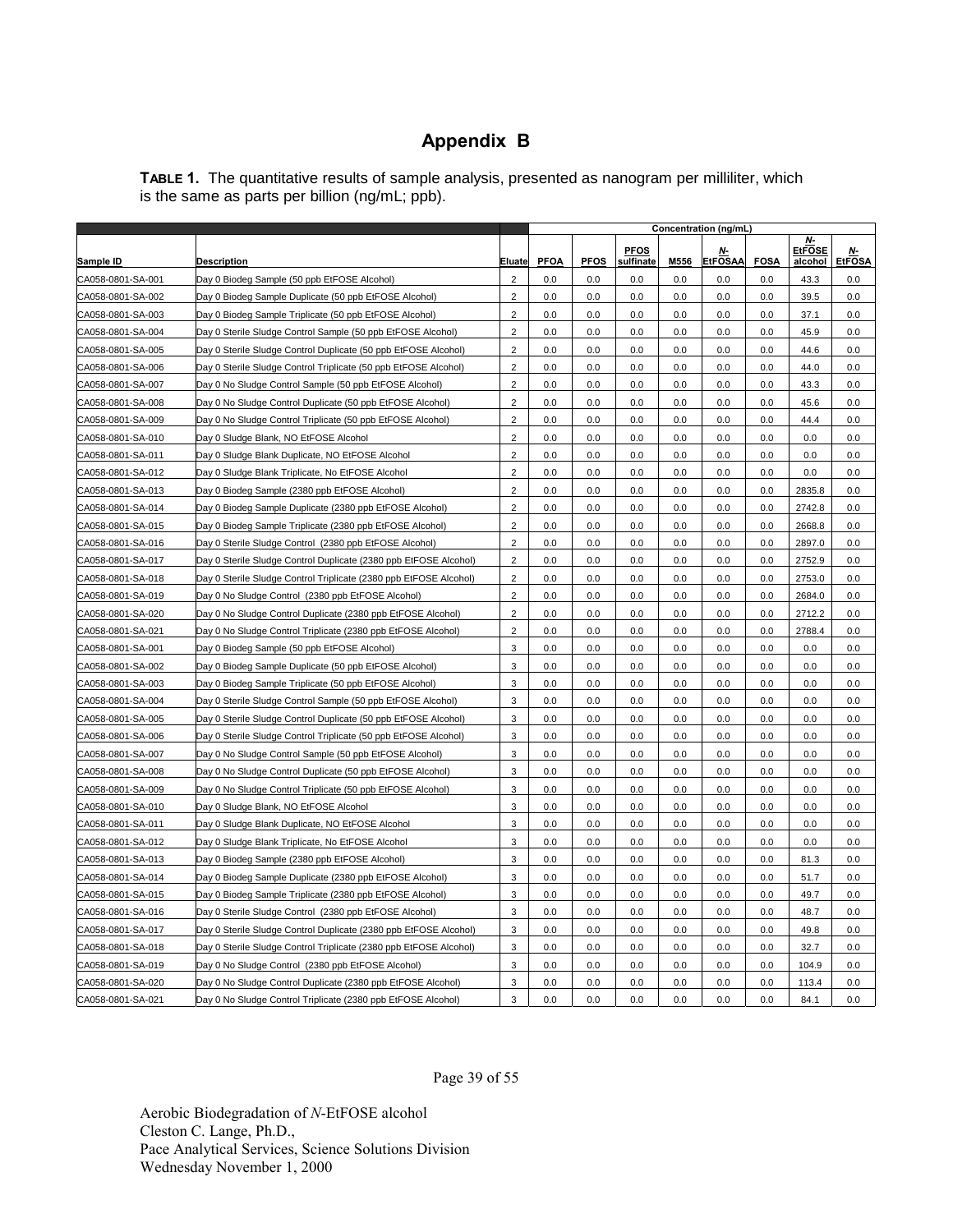|                   |                                                                   |                | Concentration (ng/mL) |             |                          |      |                             |             |                                |                            |
|-------------------|-------------------------------------------------------------------|----------------|-----------------------|-------------|--------------------------|------|-----------------------------|-------------|--------------------------------|----------------------------|
| <u>Sample ID</u>  | <b>Sample Description</b>                                         | <u>Eluate</u>  | <b>PFOA</b>           | <b>PFOS</b> | <b>PFOS</b><br>sulfinate | M556 | <u>N-</u><br><b>EtFOSAA</b> | <b>FOSA</b> | Ν-<br><b>EtFOSE</b><br>alcohol | <u>N-</u><br><b>EtFOSA</b> |
| CA058-0801-SA-022 | Day 1 Biodeg Sample (50 ppb EtFOSE Alcohol)                       | $\overline{c}$ | 0.0                   | 0.0         | 0.0                      | 0.0  | 15.2                        | 0.0         | 17.6                           | 0.0                        |
| CA058-0801-SA-023 | Day 1 Biodeg Sample Duplicate (50 ppb EtFOSE Alcohol)             | $\overline{2}$ | 0.0                   | 0.0         | 0.0                      | 0.0  | 14.2                        | 0.0         | 17.6                           | 0.0                        |
| CA058-0801-SA-024 | Day 1 Biodeg Sample Triplicate (50 ppb EtFOSE Alcohol)            | $\overline{2}$ | 0.0                   | 0.0         | 0.0                      | 0.0  | 12.7                        | 0.0         | 18.4                           | 0.0                        |
| CA058-0801-SA-025 | Day 1 Sterile Sludge Control Sample (50 ppb EtFOSE Alcohol)       | $\overline{2}$ | 0.0                   | 0.0         | 0.0                      | 0.0  | 0.0                         | 0.0         | 43.9                           | 0.0                        |
| CA058-0801-SA-026 | Day 1 Sterile Sludge Control Duplicate (50 ppb EtFOSE Alcohol)    | $\overline{2}$ | 0.0                   | 0.0         | 0.0                      | 0.0  | 0.0                         | 0.0         | 44.4                           | 0.0                        |
| CA058-0801-SA-027 | Day 1 Sterile Sludge Control Triplicate (50 ppb EtFOSE Alcohol)   | $\overline{2}$ | 0.0                   | 0.0         | 0.0                      | 0.0  | 0.0                         | 0.0         | 45.9                           | 0.0                        |
| CA058-0801-SA-028 | Day 1 No Sludge Control Sample (50 ppb EtFOSE Alcohol)            | $\overline{2}$ | 0.0                   | 0.0         | 0.0                      | 0.0  | 0.0                         | 0.0         | 40.7                           | 0.0                        |
| CA058-0801-SA-029 | Day 1 No Sludge Control Duplicate (50 ppb EtFOSE Alcohol)         | $\sqrt{2}$     | 0.0                   | 0.0         | 0.0                      | 0.0  | 0.0                         | 0.0         | 41.0                           | 0.0                        |
| CA058-0801-SA-030 | Day 1 No Sludge Control Triplicate (50 ppb EtFOSE Alcohol)        | $\overline{2}$ | 0.0                   | $0.0\,$     | 0.0                      | 0.0  | 0.0                         | 0.0         | 41.0                           | 0.0                        |
| CA058-0801-SA-031 | Day 1 Sludge Blank, NO EtFOSE Alcohol                             | $\overline{2}$ | 0.0                   | 0.0         | 0.0                      | 0.0  | 0.0                         | 0.0         | 0.0                            | 0.0                        |
| CA058-0801-SA-032 | Day 1 Sludge Blank Duplicate, NO EtFOSE Alcohol                   | $\overline{2}$ | 0.0                   | 0.0         | 0.0                      | 0.0  | 0.0                         | 0.0         | 0.0                            | 0.0                        |
| CA058-0801-SA-033 | Day 1 Sludge Blank Triplicate, No EtFOSE Alcohol                  | $\overline{2}$ | 0.0                   | 0.0         | 0.0                      | 0.0  | 0.0                         | 0.0         | 0.0                            | 0.0                        |
| CA058-0801-SA-034 | Day 1 Biodeg Sample (2380 ppb EtFOSE Alcohol)                     | $\overline{2}$ | 0.0                   | 4.8         | 44.5                     | 27.6 | 329.1                       | 8.2         | 1604.9                         | 11.2                       |
| CA058-0801-SA-035 | Day 1 Biodeg Sample Duplicate (2380 ppb EtFOSE Alcohol)           | $\overline{2}$ | 0.0                   | 4.2         | 43.7                     | 26.7 | 324.4                       | 7.8         | 1681.3                         | 10.7                       |
| CA058-0801-SA-036 | Day 1 Biodeg Sample Triplicate (2380 ppb EtFOSE Alcohol)          | $\overline{c}$ | 0.0                   | 4.6         | 48.1                     | 29.7 | 350.2                       | 8.5         | 1704.9                         | 11.6                       |
| CA058-0801-SA-037 | Day 1 Sterile Sludge Control (2380 ppb EtFOSE Alcohol)            | $\overline{2}$ | 0.0                   | 0.0         | 0.0                      | 0.0  | 0.0                         | 0.0         | 2820.3                         | 0.0                        |
| CA058-0801-SA-038 | Day 1 Sterile Sludge Control Duplicate (2380 ppb EtFOSE Alcohol)  | $\sqrt{2}$     | 0.0                   | 0.0         | 0.0                      | 0.0  | 0.0                         | 0.0         | 2711.9                         | 0.0                        |
| CA058-0801-SA-039 | Day 1 Sterile Sludge Control Triplicate (2380 ppb EtFOSE Alcohol) | $\overline{2}$ | 0.0                   | 0.0         | 0.0                      | 0.0  | 0.0                         | 0.0         | 2605.4                         | 0.0                        |
| CA058-0801-SA-040 | Day 1 No Sludge Control (2380 ppb EtFOSE Alcohol)                 | $\overline{2}$ | 0.0                   | 0.0         | 0.0                      | 0.0  | 0.0                         | 0.0         | 2719.8                         | 0.0                        |
| CA058-0801-SA-041 | Day 1 No Sludge Control Duplicate (2380 ppb EtFOSE Alcohol)       | $\overline{2}$ | 0.0                   | 0.0         | 0.0                      | 0.0  | 0.0                         | 0.0         | 2673.8                         | $0.0\,$                    |
| CA058-0801-SA-042 | Day 1 No Sludge Control Triplicate (2380 ppb EtFOSE Alcohol)      | $\overline{2}$ | 0.0                   | 0.0         | 0.0                      | 0.0  | 0.0                         | 0.0         | 2593.2                         | 0.0                        |
| CA058-0801-SA-022 | Day 1 Biodeg Sample (50 ppb EtFOSE Alcohol)                       | 3              | 0.0                   | 0.0         | 0.0                      | 0.0  | 0.0                         | 0.0         | 0.0                            | 0.0                        |
| CA058-0801-SA-023 | Day 1 Biodeg Sample Duplicate (50 ppb EtFOSE Alcohol)             | 3              | 0.0                   | 0.0         | 0.0                      | 0.0  | 0.0                         | 0.0         | 0.0                            | 0.0                        |
| CA058-0801-SA-024 | Day 1 Biodeg Sample Triplicate (50 ppb EtFOSE Alcohol)            | 3              | 0.0                   | 0.0         | 0.0                      | 0.0  | 0.0                         | 0.0         | 0.0                            | 0.0                        |
| CA058-0801-SA-025 | Day 1 Sterile Sludge Control Sample (50 ppb EtFOSE Alcohol)       | 3              | 0.0                   | 0.0         | 0.0                      | 0.0  | 0.0                         | 0.0         | 0.0                            | 0.0                        |
| CA058-0801-SA-026 | Day 1 Sterile Sludge Control Duplicate (50 ppb EtFOSE Alcohol)    | 3              | 0.0                   | 0.0         | 0.0                      | 0.0  | 0.0                         | 0.0         | 0.0                            | 0.0                        |
| CA058-0801-SA-027 | Day 1 Sterile Sludge Control Triplicate (50 ppb EtFOSE Alcohol)   | 3              | 0.0                   | 0.0         | 0.0                      | 0.0  | 0.0                         | 0.0         | 0.0                            | 0.0                        |
| CA058-0801-SA-028 | Day 1 No Sludge Control Sample (50 ppb EtFOSE Alcohol)            | 3              | 0.0                   | 0.0         | 0.0                      | 0.0  | 0.0                         | 0.0         | 0.0                            | 0.0                        |
| CA058-0801-SA-029 | Day 1 No Sludge Control Duplicate (50 ppb EtFOSE Alcohol)         | 3              | 0.0                   | 0.0         | 0.0                      | 0.0  | 0.0                         | 0.0         | 0.0                            | 0.0                        |
| CA058-0801-SA-030 | Day 1 No Sludge Control Triplicate (50 ppb EtFOSE Alcohol)        | 3              | 0.0                   | 0.0         | 0.0                      | 0.0  | 0.0                         | 0.0         | 0.0                            | 0.0                        |
| CA058-0801-SA-031 | Day 1 Sludge Blank, NO EtFOSE Alcohol                             | 3              | 0.0                   | 0.0         | 0.0                      | 0.0  | 0.0                         | 0.0         | 0.0                            | 0.0                        |
| CA058-0801-SA-032 | Day 1 Sludge Blank Duplicate, NO EtFOSE Alcohol                   | 3              | 0.0                   | 0.0         | 0.0                      | 0.0  | 0.0                         | 0.0         | 0.0                            | 0.0                        |
| CA058-0801-SA-033 | Day 1 Sludge Blank Triplicate, No EtFOSE Alcohol                  | $\mathbf{3}$   | 0.0                   | 0.0         | 0.0                      | 0.0  | 0.0                         | 0.0         | 0.0                            | 0.0                        |
| CA058-0801-SA-034 | Day 1 Biodeg Sample (2380 ppb EtFOSE Alcohol)                     | 3              | 0.0                   | 0.0         | 4.4                      | 0.0  | 51.9                        | 0.0         | 165.5                          | 0.0                        |
| CA058-0801-SA-035 | Day 1 Biodeg Sample Duplicate (2380 ppb EtFOSE Alcohol)           | 3              | 0.0                   | 0.0         | 5.6                      | 0.0  | 48.4                        | 0.0         | 122.9                          | 0.0                        |
| CA058-0801-SA-036 | Day 1 Biodeg Sample Triplicate (2380 ppb EtFOSE Alcohol)          | 3              | 0.0                   | 0.0         | 3.3                      | 0.0  | 35.9                        | 0.0         | 76.1                           | 0.0                        |
| CA058-0801-SA-037 | Day 1 Sterile Sludge Control (2380 ppb EtFOSE Alcohol)            | 3              | 0.0                   | 0.0         | 0.0                      | 0.0  | 0.0                         | 0.0         | 80.5                           | 0.0                        |
| CA058-0801-SA-038 | Day 1 Sterile Sludge Control Duplicate (2380 ppb EtFOSE Alcohol)  | 3              | 0.0                   | 0.0         | 0.0                      | 0.0  | 0.0                         | 0.0         | 95.9                           | 0.0                        |
| CA058-0801-SA-039 | Day 1 Sterile Sludge Control Triplicate (2380 ppb EtFOSE Alcohol) | 3              | 0.0                   | 0.0         | 0.0                      | 0.0  | 0.0                         | 0.0         | 203.2                          | 0.0                        |
| CA058-0801-SA-040 | Day 1 No Sludge Control (2380 ppb EtFOSE Alcohol)                 | 3              | 0.0                   | 0.0         | 0.0                      | 0.0  | 0.0                         | 0.0         | 131.8                          | 0.0                        |
| CA058-0801-SA-041 | Day 1 No Sludge Control Duplicate (2380 ppb EtFOSE Alcohol)       | 3              | 0.0                   | 0.0         | 0.0                      | 0.0  | 0.0                         | 0.0         | 128.1                          | 0.0                        |
| CA058-0801-SA-042 | Day 1 No Sludge Control Triplicate (2380 ppb EtFOSE Alcohol)      | 3              | 0.0                   | 0.0         | 0.0                      | 0.0  | 0.0                         | 0.0         | 124.4                          | 0.0                        |

Page 40 of 55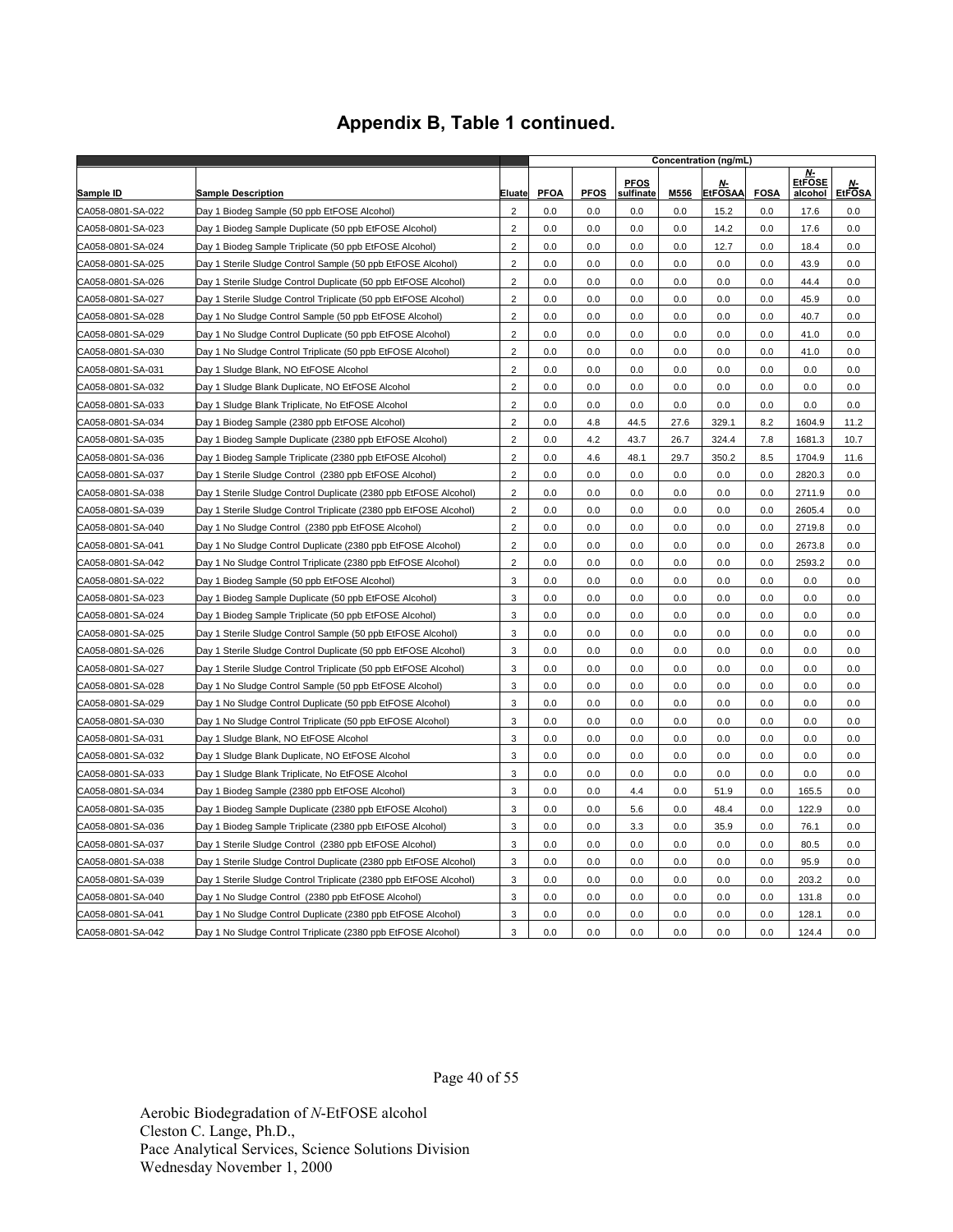|                   |                                                                   |                         | Concentration (ng/mL) |             |                          |       |                      |             |                                       |                     |
|-------------------|-------------------------------------------------------------------|-------------------------|-----------------------|-------------|--------------------------|-------|----------------------|-------------|---------------------------------------|---------------------|
| Sample ID         | Description                                                       | Eluate                  | <b>PFOA</b>           | <b>PFOS</b> | <b>PFOS</b><br>sulfinate | M556  | Ν-<br><b>EtFOSAA</b> | <b>FOSA</b> | N-<br><b>EtFOSE</b><br><u>alcohol</u> | Ν-<br><b>EtFOSA</b> |
| CA058-0801-SA-043 | Day 3 Biodeg Sample (50 ppb EtFOSE Alcohol)                       | $\overline{2}$          | 0.0                   | 0.0         | 0.0                      | 6.9   | 13.7                 | 0.0         | 7.2                                   | 0.0                 |
| CA058-0801-SA-044 | Day 3 Biodeg Sample Duplicate (50 ppb EtFOSE Alcohol)             | $\overline{2}$          | 0.0                   | 0.0         | 0.0                      | 5.1   | 11.8                 | 0.0         | 9.8                                   | 0.0                 |
| CA058-0801-SA-045 | Day 3 Biodeg Sample Triplicate (50 ppb EtFOSE Alcohol)            | $\overline{2}$          | 0.0                   | 0.0         | 0.9                      | 4.8   | 11.1                 | 0.0         | 9.0                                   | 0.0                 |
| CA058-0801-SA-046 | Day 3 Sterile Sludge Control Sample (50 ppb EtFOSE Alcohol)       | $\overline{2}$          | 0.0                   | 0.0         | 0.8                      | 0.0   | 0.0                  | 0.0         | 40.0                                  | 0.0                 |
| CA058-0801-SA-047 | Day 3 Sterile Sludge Control Duplicate (50 ppb EtFOSE Alcohol)    | $\overline{2}$          | 0.0                   | 0.0         | 0.8                      | 0.0   | 0.0                  | 0.0         | 38.6                                  | 0.0                 |
| CA058-0801-SA-048 | Day 3 Sterile Sludge Control Triplicate (50 ppb EtFOSE Alcohol)   | $\overline{\mathbf{c}}$ | 0.0                   | 0.0         | 0.0                      | 0.0   | 0.0                  | 0.0         | 41.0                                  | 0.0                 |
| CA058-0801-SA-049 | Day 3 No Sludge Control Sample (50 ppb EtFOSE Alcohol)            | $\overline{2}$          | 0.0                   | 0.0         | 0.0                      | 0.0   | 0.0                  | 0.0         | 36.6                                  | 0.0                 |
| CA058-0801-SA-050 | Day 3 No Sludge Control Duplicate (50 ppb EtFOSE Alcohol)         | $\overline{c}$          | 0.0                   | 0.0         | 0.0                      | 0.0   | 0.0                  | 0.0         | 38.2                                  | 0.0                 |
| CA058-0801-SA-051 | Day 3 No Sludge Control Triplicate (50 ppb EtFOSE Alcohol)        | $\overline{2}$          | 0.0                   | 0.0         | 0.0                      | 0.0   | 0.0                  | 0.0         | 37.1                                  | 0.0                 |
| CA058-0801-SA-052 | Day 3 Sludge Blank, NO EtFOSE Alcohol                             | $\overline{2}$          | 0.0                   | 0.0         | 0.0                      | 0.0   | 0.0                  | 0.0         | 0.0                                   | 0.0                 |
| CA058-0801-SA-053 | Day 3 Sludge Blank Duplicate, NO EtFOSE Alcohol                   | $\overline{c}$          | 0.0                   | 0.0         | 0.0                      | 0.0   | 0.0                  | 0.0         | 0.0                                   | 0.0                 |
| CA058-0801-SA-054 | Day 3 Sludge Blank Triplicate, No EtFOSE Alcohol                  | $\overline{c}$          | 0.0                   | 0.0         | 0.0                      | 0.0   | 0.0                  | 0.0         | 0.0                                   | 0.0                 |
| CA058-0801-SA-055 | Day 3 Biodeg Sample (2380 ppb EtFOSE Alcohol)                     | $\overline{2}$          | 0.0                   | 16.3        | 60.2                     | 112.6 | 556.4                | 23.4        | 1180.2                                | 15.6                |
| CA058-0801-SA-056 | Day 3 Biodeg Sample Duplicate (2380 ppb EtFOSE Alcohol)           | $\overline{2}$          | 0.0                   | 13.9        | 60.7                     | 104.1 | 529.1                | 21.1        | 1227.6                                | 14.9                |
| CA058-0801-SA-057 | Day 3 Biodeg Sample Triplicate (2380 ppb EtFOSE Alcohol)          | $\overline{2}$          | 0.0                   | 17.5        | 66.1                     | 113.3 | 595.1                | 25.3        | 1084.7                                | 16.2                |
| CA058-0801-SA-058 | Day 3 Sterile Sludge Control (2380 ppb EtFOSE Alcohol)            | $\overline{2}$          | 0.0                   | 0.0         | 0.0                      | 0.0   | 0.0                  | 0.0         | 2721.4                                | 0.0                 |
| CA058-0801-SA-059 | Day 3 Sterile Sludge Control Duplicate (2380 ppb EtFOSE Alcohol)  | $\overline{c}$          | 0.0                   | 0.0         | 0.0                      | 0.0   | 0.0                  | 0.0         | 2644.5                                | 0.0                 |
| CA058-0801-SA-060 | Day 3 Sterile Sludge Control Triplicate (2380 ppb EtFOSE Alcohol) | $\overline{2}$          | 0.0                   | 0.0         | 0.0                      | 0.0   | 0.0                  | 0.0         | 2622.4                                | 0.0                 |
| CA058-0801-SA-061 | Day 3 No Sludge Control (2380 ppb EtFOSE Alcohol)                 | $\overline{2}$          | 0.0                   | 0.0         | 0.0                      | 0.0   | 0.0                  | 0.0         | 2483.8                                | 0.0                 |
| CA058-0801-SA-062 | Day 3 No Sludge Control Duplicate (2380 ppb EtFOSE Alcohol)       | $\overline{2}$          | 0.0                   | 0.0         | 0.0                      | 0.0   | 0.0                  | 0.0         | 2523.4                                | 0.0                 |
| CA058-0801-SA-063 | Day 3 No Sludge Control Triplicate (2380 ppb EtFOSE Alcohol)      | $\boldsymbol{2}$        | 0.0                   | 0.0         | 0.0                      | 0.0   | 0.0                  | 0.0         | 2549.3                                | 0.0                 |
| CA058-0801-SA-043 | Day 3 Biodeg Sample (50 ppb EtFOSE Alcohol)                       | 3                       | 0.0                   | 0.0         | 0.0                      | 0.0   | 6.3                  | 0.0         | 0.0                                   | 0.0                 |
| CA058-0801-SA-044 | Day 3 Biodeg Sample Duplicate (50 ppb EtFOSE Alcohol)             | 3                       | 0.0                   | 0.0         | 0.0                      | 0.0   | 4.9                  | 0.0         | 0.0                                   | 0.0                 |
| CA058-0801-SA-045 | Day 3 Biodeg Sample Triplicate (50 ppb EtFOSE Alcohol)            | 3                       | 0.0                   | 0.0         | 0.9                      | 0.0   | 5.2                  | 0.0         | 0.0                                   | 0.0                 |
| CA058-0801-SA-046 | Day 3 Sterile Sludge Control Sample (50 ppb EtFOSE Alcohol)       | 3                       | 0.0                   | 0.0         | 0.8                      | 0.0   | 0.0                  | 0.0         | 0.0                                   | 0.0                 |
| CA058-0801-SA-047 | Day 3 Sterile Sludge Control Duplicate (50 ppb EtFOSE Alcohol)    | 3                       | 0.0                   | 0.0         | 0.8                      | 0.0   | 0.0                  | 0.0         | 0.0                                   | 0.0                 |
| CA058-0801-SA-048 | Day 3 Sterile Sludge Control Triplicate (50 ppb EtFOSE Alcohol)   | 3                       | 0.0                   | 0.0         | 0.0                      | 0.0   | 0.0                  | 0.0         | 0.0                                   | 0.0                 |
| CA058-0801-SA-049 | Day 3 No Sludge Control Sample (50 ppb EtFOSE Alcohol)            | 3                       | 0.0                   | 0.0         | 0.0                      | 0.0   | 0.0                  | 0.0         | 0.0                                   | 0.0                 |
| CA058-0801-SA-050 | Day 3 No Sludge Control Duplicate (50 ppb EtFOSE Alcohol)         | 3                       | 0.0                   | 0.0         | 0.0                      | 0.0   | $0.0\,$              | 0.0         | 0.0                                   | 0.0                 |
| CA058-0801-SA-051 | Day 3 No Sludge Control Triplicate (50 ppb EtFOSE Alcohol)        | 3                       | 0.0                   | 0.0         | 0.0                      | 0.0   | 0.0                  | 0.0         | 0.0                                   | 0.0                 |
| CA058-0801-SA-052 | Day 3 Sludge Blank, NO EtFOSE Alcohol                             | 3                       | 0.0                   | 0.0         | 0.0                      | 0.0   | 0.0                  | 0.0         | 0.0                                   | 0.0                 |
| CA058-0801-SA-053 | Day 3 Sludge Blank Duplicate, NO EtFOSE Alcohol                   | 3                       | 0.0                   | 0.0         | 0.0                      | 0.0   | 0.0                  | 0.0         | 0.0                                   | 0.0                 |
| CA058-0801-SA-054 | Day 3 Sludge Blank Triplicate, No EtFOSE Alcohol                  | 3                       | 0.0                   | 0.0         | 0.0                      | 0.0   | 0.0                  | 0.0         | 0.0                                   | 0.0                 |
| CA058-0801-SA-055 | Day 3 Biodeg Sample (2380 ppb EtFOSE Alcohol)                     | 3                       | 0.0                   | 0.0         | 6.5                      | 11.4  | 70.1                 | 0.0         | 79.0                                  | 0.0                 |
| CA058-0801-SA-056 | Day 3 Biodeg Sample Duplicate (2380 ppb EtFOSE Alcohol)           | 3                       | 0.0                   | 0.0         | 7.1                      | 12.8  | 89.3                 | 0.0         | 104.1                                 | 0.0                 |
| CA058-0801-SA-057 | Day 3 Biodeg Sample Triplicate (2380 ppb EtFOSE Alcohol)          | 3                       | 0.0                   | 0.0         | 6.7                      | 12.4  | 81.7                 | 0.0         | 75.5                                  | 0.0                 |
| CA058-0801-SA-058 | Day 3 Sterile Sludge Control (2380 ppb EtFOSE Alcohol)            | 3                       | 0.0                   | 0.0         | 0.0                      | 0.0   | 0.0                  | 0.0         | 37.4                                  | 0.0                 |
| CA058-0801-SA-059 | Day 3 Sterile Sludge Control Duplicate (2380 ppb EtFOSE Alcohol)  | 3                       | 0.0                   | 0.0         | 0.0                      | 0.0   | 0.0                  | 0.0         | 59.0                                  | 0.0                 |
| CA058-0801-SA-060 | Day 3 Sterile Sludge Control Triplicate (2380 ppb EtFOSE Alcohol) | 3                       | 0.0                   | 0.0         | 0.0                      | 0.0   | 0.0                  | 0.0         | 59.5                                  | 0.0                 |
| CA058-0801-SA-061 | Day 3 No Sludge Control (2380 ppb EtFOSE Alcohol)                 | 3                       | 0.0                   | 0.0         | 0.0                      | 0.0   | 0.0                  | 0.0         | 113.6                                 | 0.0                 |
| CA058-0801-SA-062 | Day 3 No Sludge Control Duplicate (2380 ppb EtFOSE Alcohol)       | 3                       | 0.0                   | 0.0         | 0.0                      | 0.0   | 0.0                  | 0.0         | 145.2                                 | 0.0                 |
| CA058-0801-SA-063 | Day 3 No Sludge Control Triplicate (2380 ppb EtFOSE Alcohol)      | 3                       | 0.0                   | 0.0         | 0.0                      | 0.0   | 0.0                  | 0.0         | 115.6                                 | 0.0                 |

Page 41 of 55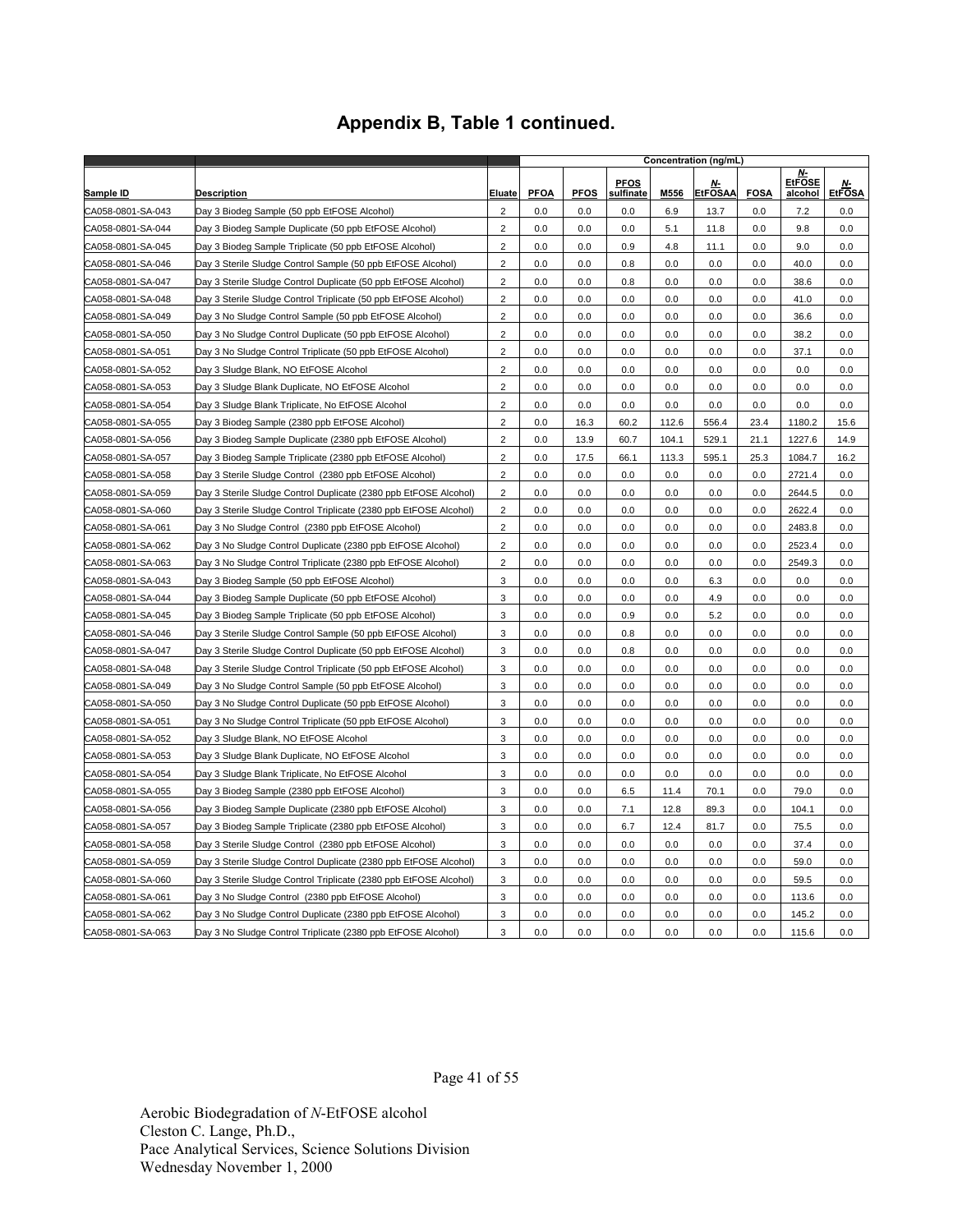|                   |                                                                   |                         |             |             |                          | Concentration (ng/mL) |                      |             |                                |                     |
|-------------------|-------------------------------------------------------------------|-------------------------|-------------|-------------|--------------------------|-----------------------|----------------------|-------------|--------------------------------|---------------------|
| Sample ID         | <b>Description</b>                                                | Eluate                  | <b>PFOA</b> | <b>PFOS</b> | <b>PFOS</b><br>sulfinate | M556                  | Ν-<br><b>EtFOSAA</b> | <b>FOSA</b> | Ν-<br><b>EtFOSE</b><br>alcohol | Ν-<br><b>EtFOSA</b> |
| CA058-0801-SA-064 | Day 7 Biodeg Sample (50 ppb EtFOSE Alcohol)                       | $\overline{2}$          | 0.0         | 2.9         | 0.0                      | 11.5                  | 13.0                 | 4.8         | 3.0                            | 0.0                 |
| CA058-0801-SA-065 | Day 7 Biodeg Sample Duplicate (50 ppb EtFOSE Alcohol)             | $\overline{c}$          | 0.0         | 2.9         | 0.0                      | 11.2                  | 11.9                 | 3.2         | 0.0                            | 0.0                 |
| CA058-0801-SA-066 | Day 7 Biodeg Sample Triplicate (50 ppb EtFOSE Alcohol)            | $\overline{2}$          | 0.0         | 2.8         | 0.0                      | 12.4                  | 12.0                 | 3.5         | 0.0                            | 0.0                 |
| CA058-0801-SA-067 | Day 7 Sterile Sludge Control Sample (50 ppb EtFOSE Alcohol)       | $\overline{c}$          | 0.0         | 0.0         | 0.0                      | 0.0                   | 0.0                  | 0.0         | 40.4                           | 0.0                 |
| CA058-0801-SA-068 | Day 7 Sterile Sludge Control Duplicate (50 ppb EtFOSE Alcohol)    | $\overline{2}$          | 0.0         | 0.0         | 0.0                      | 0.0                   | 0.0                  | 0.0         | 40.3                           | 0.0                 |
| CA058-0801-SA-069 | Day 7 Sterile Sludge Control Triplicate (50 ppb EtFOSE Alcohol)   | $\overline{2}$          | 0.0         | 0.0         | 0.0                      | 0.0                   | 0.0                  | 0.0         | 39.4                           | 0.0                 |
| CA058-0801-SA-070 | Day 7 No Sludge Control Sample (50 ppb EtFOSE Alcohol)            | $\overline{2}$          | 0.0         | 0.0         | 0.0                      | 0.0                   | 0.0                  | 0.0         | 34.7                           | 0.0                 |
| CA058-0801-SA-071 | Day 7 No Sludge Control Duplicate (50 ppb EtFOSE Alcohol)         | $\mathbf 2$             | 0.0         | 0.0         | 0.0                      | 0.0                   | 0.0                  | 0.0         | 34.8                           | 0.0                 |
| CA058-0801-SA-072 | Day 7 No Sludge Control Triplicate (50 ppb EtFOSE Alcohol)        | $\overline{2}$          | 0.0         | 0.0         | 0.0                      | 0.0                   | 0.0                  | 0.0         | 36.7                           | 0.0                 |
| CA058-0801-SA-073 | Day 7 Sludge Blank, NO EtFOSE Alcohol                             | $\overline{2}$          | 0.0         | 0.0         | 0.0                      | 0.0                   | 0.0                  | 0.0         | 0.0                            | 0.0                 |
| CA058-0801-SA-074 | Day 7 Sludge Blank Duplicate, NO EtFOSE Alcohol                   | $\overline{2}$          | 0.0         | 0.0         | 0.0                      | 0.0                   | 0.0                  | 0.0         | 0.0                            | 0.0                 |
| CA058-0801-SA-075 | Day 7 Sludge Blank Triplicate, No EtFOSE Alcohol                  | $\overline{2}$          | 0.0         | 0.0         | 0.0                      | 0.0                   | 0.0                  | 0.0         | 0.0                            | 0.0                 |
| CA058-0801-SA-076 | Day 7 Biodeg Sample (2380 ppb EtFOSE Alcohol)                     | $\overline{2}$          | 4.1         | 44.1        | 57.0                     | 366.0                 | 559.2                | 58.1        | 756.7                          | 16.7                |
| CA058-0801-SA-077 | Day 7 Biodeg Sample Duplicate (2380 ppb EtFOSE Alcohol)           | $\overline{2}$          | 3.8         | 40.9        | 58.3                     | 363.4                 | 531.1                | 54.2        | 771.9                          | 16.3                |
| CA058-0801-SA-078 | Day 7 Biodeg Sample Triplicate (2380 ppb EtFOSE Alcohol)          | $\mathbf 2$             | 4.0         | 40.0        | 59.6                     | 340.4                 | 566.2                | 54.4        | 757.0                          | 15.2                |
| CA058-0801-SA-079 | Day 7 Sterile Sludge Control (2380 ppb EtFOSE Alcohol)            | $\overline{2}$          | 0.0         | 0.0         | 0.0                      | 0.0                   | 0.0                  | 0.0         | 2667.8                         | 0.0                 |
| CA058-0801-SA-080 | Day 7 Sterile Sludge Control Duplicate (2380 ppb EtFOSE Alcohol)  | $\overline{2}$          | 0.0         | 0.0         | 0.0                      | 0.0                   | 0.0                  | 0.0         | 2811.4                         | 0.0                 |
| CA058-0801-SA-081 | Day 7 Sterile Sludge Control Triplicate (2380 ppb EtFOSE Alcohol) | $\overline{\mathbf{c}}$ | 0.0         | 0.0         | 0.0                      | 0.0                   | 0.0                  | 0.0         | 2728.0                         | 0.0                 |
| CA058-0801-SA-082 | Day 7 No Sludge Control (2380 ppb EtFOSE Alcohol)                 | $\overline{2}$          | 0.0         | 0.0         | 0.0                      | 0.0                   | 0.0                  | 0.0         | 2449.1                         | 0.0                 |
| CA058-0801-SA-083 | Day 7 No Sludge Control Duplicate (2380 ppb EtFOSE Alcohol)       | $\overline{c}$          | 0.0         | 0.0         | 0.0                      | 0.0                   | 0.0                  | 0.0         | 2562.5                         | 0.0                 |
| CA058-0801-SA-084 | Day 7 No Sludge Control Triplicate (2380 ppb EtFOSE Alcohol)      | $\overline{2}$          | 0.0         | 0.0         | 0.0                      | 0.0                   | 0.0                  | 0.0         | 2556.0                         | 0.0                 |
| CA058-0801-SA-064 | Day 7 Biodeg Sample (50 ppb EtFOSE Alcohol)                       | 3                       | 0.0         | 0.0         | 0.0                      | 0.0                   | 0.0                  | 0.0         | 0.0                            | 0.0                 |
| CA058-0801-SA-065 | Day 7 Biodeg Sample Duplicate (50 ppb EtFOSE Alcohol)             | 3                       | 0.0         | 0.0         | 0.0                      | 0.0                   | 2.9                  | 0.0         | 0.0                            | 0.0                 |
| CA058-0801-SA-066 | Day 7 Biodeg Sample Triplicate (50 ppb EtFOSE Alcohol)            | 3                       | 0.0         | 0.0         | 0.0                      | 0.0                   | 0.0                  | 0.0         | 0.0                            | 0.0                 |
| CA058-0801-SA-067 | Day 7 Sterile Sludge Control Sample (50 ppb EtFOSE Alcohol)       | 3                       | 0.0         | 0.0         | 0.0                      | 0.0                   | 0.0                  | 0.0         | 0.0                            | 0.0                 |
| CA058-0801-SA-068 | Day 7 Sterile Sludge Control Duplicate (50 ppb EtFOSE Alcohol)    | 3                       | 0.0         | 0.0         | 0.0                      | 0.0                   | 0.0                  | 0.0         | 0.0                            | 0.0                 |
| CA058-0801-SA-069 | Day 7 Sterile Sludge Control Triplicate (50 ppb EtFOSE Alcohol)   | 3                       | 0.0         | 0.0         | 0.0                      | 0.0                   | 0.0                  | 0.0         | 0.0                            | 0.0                 |
| CA058-0801-SA-070 | Day 7 No Sludge Control Sample (50 ppb EtFOSE Alcohol)            | 3                       | 0.0         | 0.0         | 0.0                      | 0.0                   | 0.0                  | 0.0         | 0.0                            | 0.0                 |
| CA058-0801-SA-071 | Day 7 No Sludge Control Duplicate (50 ppb EtFOSE Alcohol)         | 3                       | 0.0         | 0.0         | 0.0                      | 0.0                   | 0.0                  | 0.0         | 0.0                            | 0.0                 |
| CA058-0801-SA-072 | Day 7 No Sludge Control Triplicate (50 ppb EtFOSE Alcohol)        | 3                       | 0.0         | 0.0         | 0.0                      | 0.0                   | 0.0                  | 0.0         | 0.0                            | 0.0                 |
| CA058-0801-SA-073 | Day 7 Sludge Blank, NO EtFOSE Alcohol                             | 3                       | 0.0         | 0.0         | 0.0                      | 0.0                   | 0.0                  | 0.0         | 0.0                            | 0.0                 |
| CA058-0801-SA-074 | Day 7 Sludge Blank Duplicate, NO EtFOSE Alcohol                   | 3                       | 0.0         | 0.0         | 0.0                      | 0.0                   | 0.0                  | 0.0         | 0.0                            | 0.0                 |
| CA058-0801-SA-075 | Day 7 Sludge Blank Triplicate, No EtFOSE Alcohol                  | 3                       | 0.0         | 0.0         | 0.0                      | 0.0                   | 0.0                  | 0.0         | 0.0                            | 0.0                 |
| CA058-0801-SA-076 | Day 7 Biodeg Sample (2380 ppb EtFOSE Alcohol)                     | 3                       | 0.0         | 5.6         | 7.2                      | 67.0                  | 107.0                | 4.2         | 62.2                           | 0.0                 |
| CA058-0801-SA-077 | Day 7 Biodeg Sample Duplicate (2380 ppb EtFOSE Alcohol)           | 3                       | 0.0         | 4.7         | 6.9                      | 59.4                  | 93.3                 | 3.6         | 64.8                           | 0.0                 |
| CA058-0801-SA-078 | Day 7 Biodeg Sample Triplicate (2380 ppb EtFOSE Alcohol)          | 3                       | 0.0         | 5.9         | 8.8                      | 70.8                  | 126.2                | 5.1         | 87.8                           | 0.0                 |
| CA058-0801-SA-079 | Day 7 Sterile Sludge Control (2380 ppb EtFOSE Alcohol)            | 3                       | 0.0         | 0.0         | 0.0                      | 0.0                   | 0.0                  | 0.0         | 58.3                           | 0.0                 |
| CA058-0801-SA-080 | Day 7 Sterile Sludge Control Duplicate (2380 ppb EtFOSE Alcohol)  | 3                       | 0.0         | 0.0         | 0.0                      | 0.0                   | 0.0                  | 0.0         | 49.3                           | 0.0                 |
| CA058-0801-SA-081 | Day 7 Sterile Sludge Control Triplicate (2380 ppb EtFOSE Alcohol) | 3                       | 0.0         | 0.0         | 0.0                      | 0.0                   | 0.0                  | 0.0         | 49.6                           | 0.0                 |
| CA058-0801-SA-082 | Day 7 No Sludge Control (2380 ppb EtFOSE Alcohol)                 | 3                       | 0.0         | 0.0         | 0.0                      | 0.0                   | 0.0                  | 0.0         | 143.0                          | 0.0                 |
| CA058-0801-SA-083 | Day 7 No Sludge Control Duplicate (2380 ppb EtFOSE Alcohol)       | 3                       | 0.0         | 0.0         | 0.0                      | 0.0                   | 0.0                  | 0.0         | 117.7                          | 0.0                 |
| CA058-0801-SA-084 | Day 7 No Sludge Control Triplicate (2380 ppb EtFOSE Alcohol)      | 3                       | 0.0         | 0.0         | 0.0                      | 0.0                   | 0.0                  | 0.0         | 137.9                          | 0.0                 |

Page 42 of 55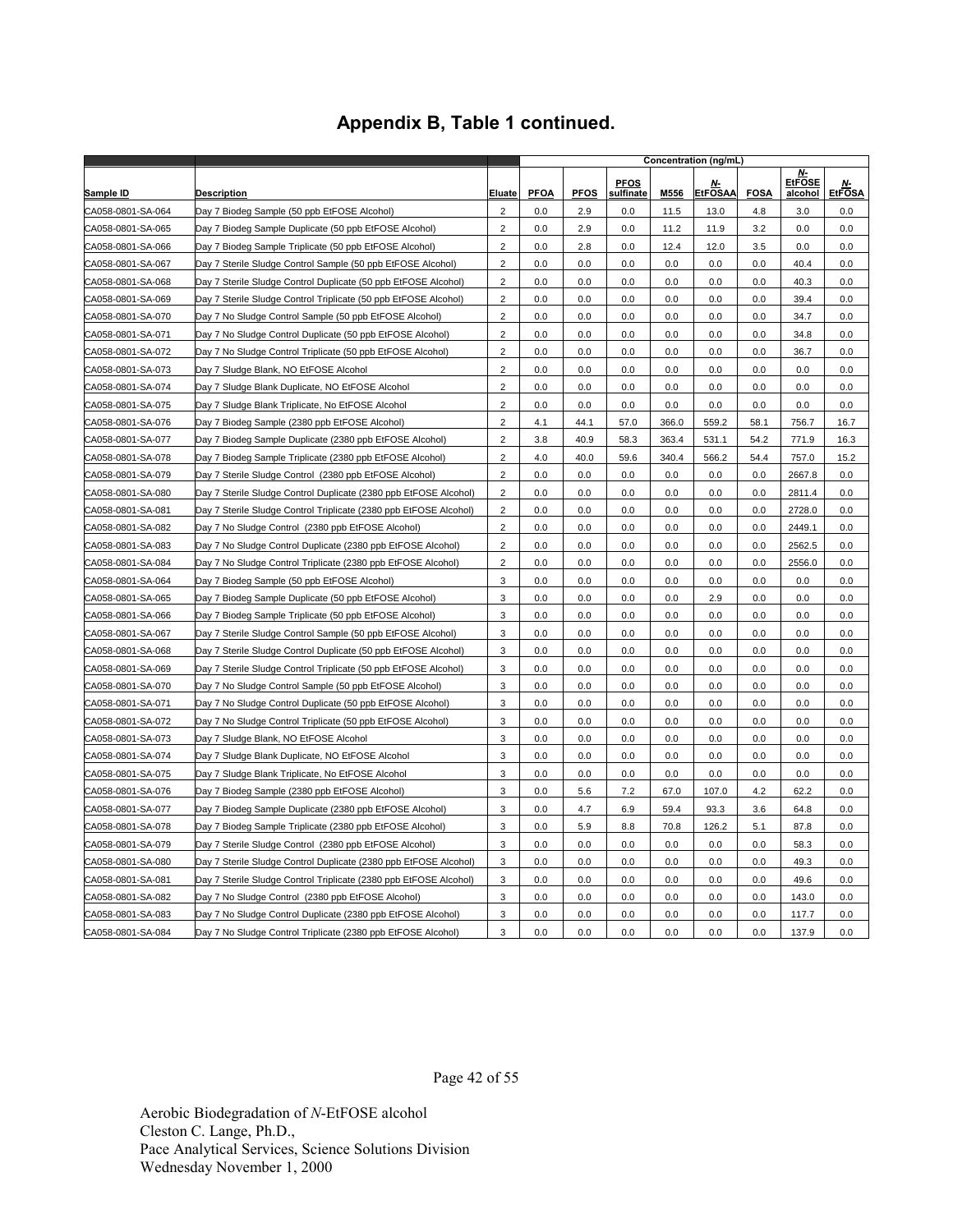|                   |                                                                    |                         |             |             |                          |       | Concentration (ng/mL)       |             |                                |                            |
|-------------------|--------------------------------------------------------------------|-------------------------|-------------|-------------|--------------------------|-------|-----------------------------|-------------|--------------------------------|----------------------------|
| <u>Sample ID</u>  | <b>Description</b>                                                 | <b>Eluate</b>           | <b>PFOA</b> | <b>PFOS</b> | <b>PFOS</b><br>sulfinate | M556  | <u>N.</u><br><b>EtFOSAA</b> | <b>FOSA</b> | N-<br><b>EtFOSE</b><br>alcohol | <u>N-</u><br><b>EtFOSA</b> |
| CA058-0801-SA-085 | Day 14 Biodeg Sample (50 ppb EtFOSE Alcohol)                       | $\overline{2}$          | 0.0         | 5.4         | 0.0                      | 16.2  | 4.4                         | 7.8         | 0.0                            | 0.0                        |
| CA058-0801-SA-086 | Day 14 Biodeg Sample Duplicate (50 ppb EtFOSE Alcohol)             | $\overline{2}$          | 0.0         | 4.9         | 0.0                      | 16.0  | 4.1                         | 7.3         | 0.0                            | 0.0                        |
| CA058-0801-SA-087 | Day 14 Biodeg Sample Triplicate (50 ppb EtFOSE Alcohol)            | 2                       | 0.0         | 5.0         | 0.0                      | 15.7  | 5.0                         | 7.5         | 0.0                            | 0.0                        |
| CA058-0801-SA-088 | Day 14 Sterile Sludge Control Sample (50 ppb EtFOSE Alcohol)       | $\overline{2}$          | 0.0         | 0.0         | 0.0                      | 0.0   | 0.0                         | 0.0         | 43.9                           | 0.0                        |
| CA058-0801-SA-089 | Day 14 Sterile Sludge Control Duplicate (50 ppb EtFOSE Alcohol)    | $\overline{c}$          | 0.0         | 0.0         | 0.0                      | 0.0   | 0.0                         | 0.0         | 39.1                           | 0.0                        |
| CA058-0801-SA-090 | Day 14 Sterile Sludge Control Triplicate (50 ppb EtFOSE Alcohol)   | $\mathbf 2$             | 0.0         | 0.0         | 0.0                      | 0.0   | 0.0                         | 0.0         | 43.2                           | 0.0                        |
| CA058-0801-SA-091 | Day 14 No Sludge Control Sample (50 ppb EtFOSE Alcohol)            | $\overline{2}$          | 0.0         | 0.0         | 0.0                      | 0.0   | 0.0                         | 0.0         | 32.2                           | 0.0                        |
| CA058-0801-SA-092 | Day 14 No Sludge Control Duplicate (50 ppb EtFOSE Alcohol)         | $\overline{c}$          | 0.0         | 0.0         | 0.0                      | 0.0   | 0.0                         | 0.0         | 32.5                           | 0.0                        |
| CA058-0801-SA-093 | Day 14 No Sludge Control Triplicate (50 ppb EtFOSE Alcohol)        | $\overline{\mathbf{c}}$ | 0.0         | 0.0         | 0.0                      | 0.0   | 0.0                         | 0.0         | 32.2                           | 0.0                        |
| CA058-0801-SA-094 | Day 14 Sludge Blank, NO EtFOSE Alcohol                             | $\overline{2}$          | 0.0         | 0.0         | 0.0                      | 0.0   | 0.0                         | 0.0         | 0.0                            | 0.0                        |
| CA058-0801-SA-095 | Day 14 Sludge Blank Duplicate, NO EtFOSE Alcohol                   | $\overline{c}$          | 0.0         | 0.0         | 0.0                      | 0.0   | 0.0                         | 0.0         | 0.0                            | 0.0                        |
| CA058-0801-SA-096 | Day 14 Sludge Blank Triplicate, No EtFOSE Alcohol                  | $\overline{2}$          | 0.0         | 0.0         | 0.0                      | 0.0   | 0.0                         | 0.0         | 0.0                            | 0.0                        |
| CA058-0801-SA-097 | Day 14 Biodeg Sample (2380 ppb EtFOSE Alcohol)                     | $\overline{2}$          | 8.9         | 85.2        | 57.1                     | 632.1 | 488.4                       | 76.6        | 417.2                          | 11.4                       |
| CA058-0801-SA-098 | Day 14 Biodeg Sample Duplicate (2380 ppb EtFOSE Alcohol)           | $\overline{c}$          | 8.7         | 87.8        | 56.6                     | 705.1 | 429.1                       | 79.3        | 402.7                          | 11.2                       |
| CA058-0801-SA-099 | Day 14 Biodeg Sample Triplicate (2380 ppb EtFOSE Alcohol)          | $\overline{\mathbf{c}}$ | 8.7         | 81.9        | 51.1                     | 668.6 | 395.9                       | 78.3        | 386.4                          | 10.6                       |
| CA058-0801-SA-100 | Day 14 Sterile Sludge Control (2380 ppb EtFOSE Alcohol)            | $\overline{2}$          | 0.0         | 0.0         | 0.0                      | 0.0   | 3.2                         | 0.0         | 2702.3                         | 0.0                        |
| CA058-0801-SA-101 | Day 14 Sterile Sludge Control Duplicate (2380 ppb EtFOSE Alcohol)  | $\overline{c}$          | 0.0         | 0.0         | 0.0                      | 0.0   | 0.0                         | 0.0         | 2686.7                         | 0.0                        |
| CA058-0801-SA-102 | Day 14 Sterile Sludge Control Triplicate (2380 ppb EtFOSE Alcohol) | $\boldsymbol{2}$        | 0.0         | 0.0         | 0.0                      | 0.0   | 0.0                         | 0.0         | 2602.5                         | 0.0                        |
| CA058-0801-SA-103 | Day 14 No Sludge Control (2380 ppb EtFOSE Alcohol)                 | $\overline{2}$          | 0.0         | 0.0         | 0.0                      | 0.0   | 5.9                         | 0.0         | 2331.5                         | 0.0                        |
| CA058-0801-SA-104 | Day 14 No Sludge Control Duplicate (2380 ppb EtFOSE Alcohol)       | $\overline{\mathbf{c}}$ | 0.0         | 0.0         | 0.0                      | 0.0   | 17.0                        | 0.0         | 2436.4                         | 0.0                        |
| CA058-0801-SA-105 | Day 14 No Sludge Control Triplicate (2380 ppb EtFOSE Alcohol)      | $\overline{2}$          | 0.0         | 0.0         | 0.0                      | 0.0   | 4.2                         | 0.0         | 2454.1                         | 0.0                        |
| CA058-0801-SA-085 | Day 14 Biodeg Sample (50 ppb EtFOSE Alcohol)                       | 3                       | 0.0         | 0.0         | 0.0                      | 0.0   | 0.0                         | 0.0         | 0.0                            | 0.0                        |
| CA058-0801-SA-086 | Day 14 Biodeg Sample Duplicate (50 ppb EtFOSE Alcohol)             | 3                       | 0.0         | 0.0         | 0.0                      | 0.0   | 0.0                         | 0.0         | 0.0                            | 0.0                        |
| CA058-0801-SA-087 | Day 14 Biodeg Sample Triplicate (50 ppb EtFOSE Alcohol)            | 3                       | 0.0         | 0.0         | 0.0                      | 0.0   | 0.0                         | 0.0         | 0.0                            | 0.0                        |
| CA058-0801-SA-088 | Day 14 Sterile Sludge Control Sample (50 ppb EtFOSE Alcohol)       | 3                       | 0.0         | 0.0         | 0.0                      | 0.0   | 0.0                         | 0.0         | 0.0                            | 0.0                        |
| CA058-0801-SA-089 | Day 14 Sterile Sludge Control Duplicate (50 ppb EtFOSE Alcohol)    | 3                       | 0.0         | 0.0         | 0.0                      | 0.0   | 0.0                         | 0.0         | 0.0                            | 0.0                        |
| CA058-0801-SA-090 | Day 14 Sterile Sludge Control Triplicate (50 ppb EtFOSE Alcohol)   | 3                       | 0.0         | 0.0         | 0.0                      | 0.0   | 0.0                         | 0.0         | 0.0                            | 0.0                        |
| CA058-0801-SA-091 | Day 14 No Sludge Control Sample (50 ppb EtFOSE Alcohol)            | 3                       | 0.0         | 0.0         | 0.0                      | 0.0   | 0.0                         | 0.0         | 0.0                            | 0.0                        |
| CA058-0801-SA-092 | Day 14 No Sludge Control Duplicate (50 ppb EtFOSE Alcohol)         | 3                       | 0.0         | 0.0         | 0.0                      | 0.0   | 0.0                         | 0.0         | 0.0                            | 0.0                        |
| CA058-0801-SA-093 | Day 14 No Sludge Control Triplicate (50 ppb EtFOSE Alcohol)        | 3                       | 0.0         | 0.0         | 0.0                      | 0.0   | 0.0                         | 0.0         | 0.0                            | 0.0                        |
| CA058-0801-SA-094 | Day 14 Sludge Blank, NO EtFOSE Alcohol                             | 3                       | 0.0         | 0.0         | 0.0                      | 0.0   | 0.0                         | 0.0         | 0.0                            | 0.0                        |
| CA058-0801-SA-095 | Day 14 Sludge Blank Duplicate, NO EtFOSE Alcohol                   | 3                       | 0.0         | 0.0         | 0.0                      | 0.0   | 0.0                         | 0.0         | 0.0                            | 0.0                        |
| CA058-0801-SA-096 | Day 14 Sludge Blank Triplicate, No EtFOSE Alcohol                  | 3                       | 0.0         | 0.0         | 0.0                      | 0.0   | 0.0                         | 0.0         | 0.0                            | 0.0                        |
| CA058-0801-SA-097 | Day 14 Biodeg Sample (2380 ppb EtFOSE Alcohol)                     | 3                       | 0.0         | 7.1         | 5.1                      | 84.3  | 80.3                        | 4.8         | 20.8                           | 0.0                        |
| CA058-0801-SA-098 | Day 14 Biodeg Sample Duplicate (2380 ppb EtFOSE Alcohol)           | 3                       | 0.0         | 4.9         | 3.4                      | 68.0  | 53.3                        | 3.6         | 15.3                           | 0.0                        |
| CA058-0801-SA-099 | Day 14 Biodeg Sample Triplicate (2380 ppb EtFOSE Alcohol)          | 3                       | 0.0         | 10.7        | 7.1                      | 138.3 | 91.9                        | 8.2         | 36.8                           | 0.0                        |
| CA058-0801-SA-100 | Day 14 Sterile Sludge Control (2380 ppb EtFOSE Alcohol)            | 3                       | 0.0         | 0.0         | 0.0                      | 0.0   | 0.0                         | 0.0         | 33.6                           | 0.0                        |
| CA058-0801-SA-101 | Day 14 Sterile Sludge Control Duplicate (2380 ppb EtFOSE Alcohol)  | 3                       | 0.0         | 0.0         | $0.0\,$                  | 0.0   | 0.0                         | $0.0\,$     | 42.4                           | 0.0                        |
| CA058-0801-SA-102 | Day 14 Sterile Sludge Control Triplicate (2380 ppb EtFOSE Alcohol) | 3                       | 0.0         | 0.0         | 0.0                      | 0.0   | 0.0                         | 0.0         | 77.2                           | 0.0                        |
| CA058-0801-SA-103 | Day 14 No Sludge Control (2380 ppb EtFOSE Alcohol)                 | 3                       | 0.0         | 0.0         | 0.0                      | 0.0   | 0.0                         | 0.0         | 130.4                          | 0.0                        |
| CA058-0801-SA-104 | Day 14 No Sludge Control Duplicate (2380 ppb EtFOSE Alcohol)       | 3                       | 0.0         | 0.0         | 0.0                      | 0.0   | 0.0                         | 0.0         | 122.6                          | 0.0                        |
| CA058-0801-SA-105 | Day 14 No Sludge Control Triplicate (2380 ppb EtFOSE Alcohol)      | 3                       | 0.0         | 0.0         | 0.0                      | 0.0   | 0.0                         | 0.0         | 93.8                           | 0.0                        |

Page 43 of 55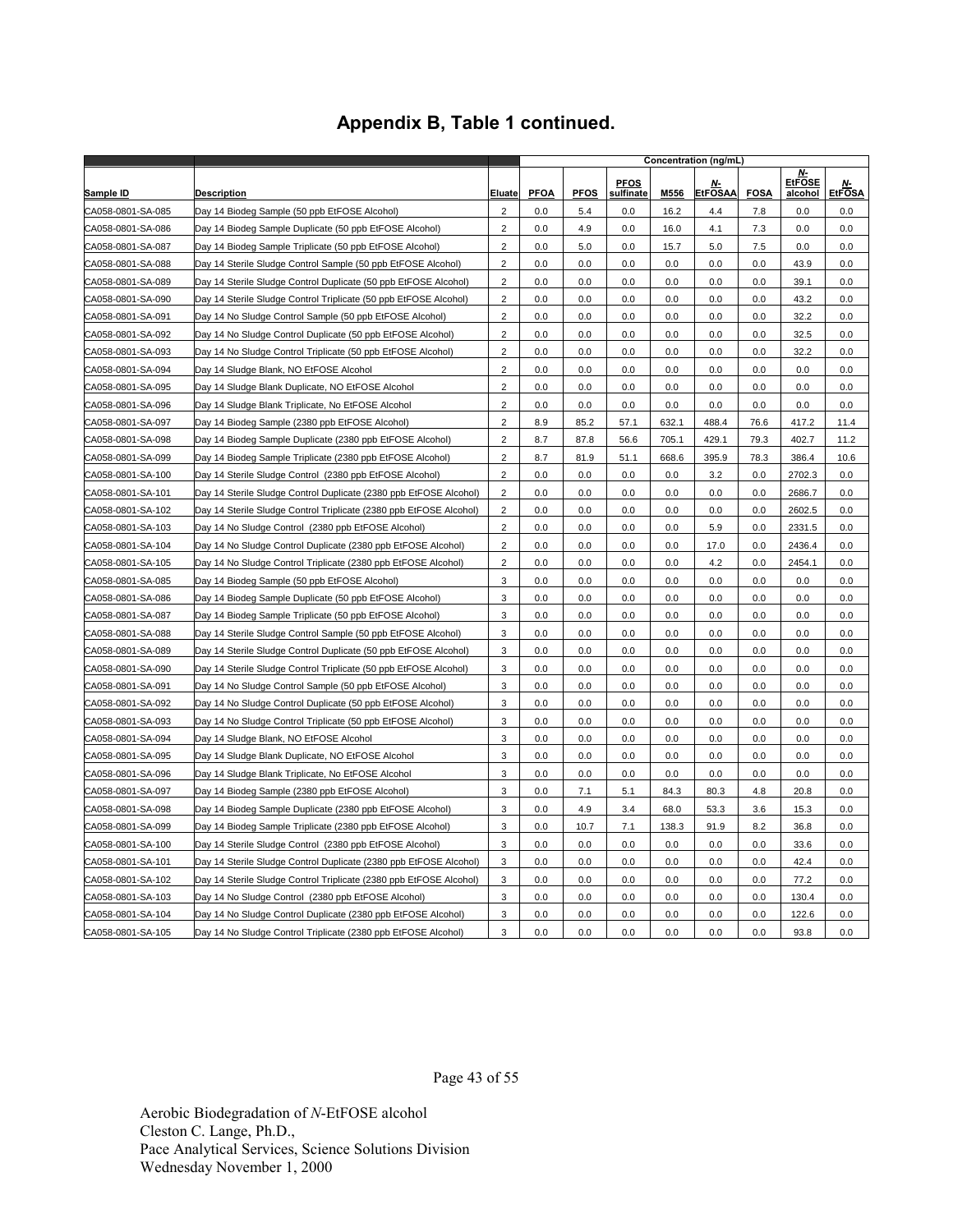|                   |                                                                    |                         | Concentration (ng/mL) |             |                          |       |                      |             |                                       |                     |
|-------------------|--------------------------------------------------------------------|-------------------------|-----------------------|-------------|--------------------------|-------|----------------------|-------------|---------------------------------------|---------------------|
| <u>Sample ID</u>  | <b>Description</b>                                                 | Eluate                  | <b>PFOA</b>           | <b>PFOS</b> | <b>PFOS</b><br>sulfinate | M556  | Ν-<br><b>EtFOSAA</b> | <b>FOSA</b> | N-<br><b>EtFOSE</b><br><u>alcohol</u> | Ν-<br><b>EtFOSA</b> |
| CA058-0801-SA-106 | Day 21 Biodeg Sample (50 ppb EtFOSE Alcohol)                       | $\overline{2}$          | 0.0                   | 6.0         | 0.0                      | 15.1  | 0.0                  | 7.2         | 0.0                                   | 0.0                 |
| CA058-0801-SA-107 | Day 21 Biodeg Sample Duplicate (50 ppb EtFOSE Alcohol)             | $\overline{2}$          | 0.0                   | 5.8         | 0.0                      | 14.7  | 0.0                  | 7.4         | 0.0                                   | 0.0                 |
| CA058-0801-SA-108 | Day 21 Biodeg Sample Triplicate (50 ppb EtFOSE Alcohol)            | 2                       | 0.0                   | 5.3         | 0.0                      | 15.1  | 0.0                  | 6.8         | 0.0                                   | 0.0                 |
| CA058-0801-SA-109 | Day 21 Sterile Sludge Control Sample (50 ppb EtFOSE Alcohol)       | $\overline{c}$          | 0.0                   | 0.0         | 0.0                      | 0.0   | 0.0                  | 0.0         | 39.9                                  | 0.0                 |
| CA058-0801-SA-110 | Day 21 Sterile Sludge Control Duplicate (50 ppb EtFOSE Alcohol)    | $\overline{2}$          | 0.0                   | 0.0         | 0.0                      | 0.0   | 0.0                  | 0.0         | 39.2                                  | 0.0                 |
| CA058-0801-SA-111 | Day 21 Sterile Sludge Control Triplicate (50 ppb EtFOSE Alcohol)   | 2                       | 0.0                   | 0.0         | 0.0                      | 0.0   | 0.0                  | 0.0         | 40.7                                  | 0.0                 |
| CA058-0801-SA-112 | Day 21 No Sludge Control Sample (50 ppb EtFOSE Alcohol)            | $\overline{2}$          | 0.0                   | 0.0         | 0.0                      | 0.0   | 0.0                  | 0.0         | 28.6                                  | 0.0                 |
| CA058-0801-SA-113 | Day 21 No Sludge Control Duplicate (50 ppb EtFOSE Alcohol)         | $\boldsymbol{2}$        | 0.0                   | 0.0         | 0.0                      | 0.0   | 0.0                  | 0.0         | 3.1                                   | 0.0                 |
| CA058-0801-SA-114 | Day 21 No Sludge Control Triplicate (50 ppb EtFOSE Alcohol)        | 2                       | 0.0                   | 0.0         | 0.0                      | 0.0   | 0.0                  | 0.0         | 22.5                                  | 0.0                 |
| CA058-0801-SA-115 | Day 21 Sludge Blank, NO EtFOSE Alcohol                             | $\overline{c}$          | 0.0                   | 0.0         | 0.0                      | 0.0   | 0.0                  | 0.0         | 0.0                                   | 0.0                 |
| CA058-0801-SA-116 | Day 21 Sludge Blank Duplicate, NO EtFOSE Alcohol                   | $\overline{c}$          | 0.0                   | 0.0         | 0.0                      | 0.0   | 0.0                  | 0.0         | 0.0                                   | 0.0                 |
| CA058-0801-SA-117 | Day 21 Sludge Blank Triplicate, No EtFOSE Alcohol                  | $\overline{2}$          | 0.0                   | 0.0         | 0.0                      | 0.0   | 0.0                  | 0.0         | 0.0                                   | 0.0                 |
| CA058-0801-SA-118 | Day 21 Biodeg Sample (2380 ppb EtFOSE Alcohol)                     | $\overline{2}$          | 10.5                  | 116.1       | 46.2                     | 610.4 | 679.8                | 92.3        | 324.1                                 | 6.8                 |
| CA058-0801-SA-119 | Day 21 Biodeg Sample Duplicate (2380 ppb EtFOSE Alcohol)           | $\overline{c}$          | 10.2                  | 105.6       | 51.9                     | 811.0 | 560.6                | 88.4        | 221.4                                 | 6.3                 |
| CA058-0801-SA-120 | Day 21 Biodeg Sample Triplicate (2380 ppb EtFOSE Alcohol)          | $\overline{c}$          | 9.7                   | 111.3       | 57.0                     | 888.5 | 429.8                | 86.8        | 247.2                                 | 6.1                 |
| CA058-0801-SA-121 | Day 21 Sterile Sludge Control (2380 ppb EtFOSE Alcohol)            | $\overline{2}$          | 0.0                   | 0.0         | 0.0                      | 0.0   | 2.9                  | 0.0         | 2658.7                                | 0.0                 |
| CA058-0801-SA-122 | Day 21 Sterile Sludge Control Duplicate (2380 ppb EtFOSE Alcohol)  | $\overline{\mathbf{c}}$ | 0.0                   | 0.0         | 0.0                      | 0.0   | 0.0                  | 0.0         | 2548.1                                | 0.0                 |
| CA058-0801-SA-123 | Day 21 Sterile Sludge Control Triplicate (2380 ppb EtFOSE Alcohol) | $\sqrt{2}$              | 0.0                   | 0.0         | 0.0                      | 0.0   | 0.0                  | 0.0         | 2455.2                                | 0.0                 |
| CA058-0801-SA-124 | Day 21 No Sludge Control (2380 ppb EtFOSE Alcohol)                 | $\overline{2}$          | 0.0                   | 0.0         | 0.0                      | 0.0   | 16.3                 | 0.0         | 2119.0                                | 0.0                 |
| CA058-0801-SA-125 | Day 21 No Sludge Control Duplicate (2380 ppb EtFOSE Alcohol)       | $\overline{2}$          | 0.0                   | 0.0         | 6.8                      | 6.8   | 12.2                 | 0.0         | 2148.2                                | 0.0                 |
| CA058-0801-SA-126 | Day 21 No Sludge Control Triplicate (2380 ppb EtFOSE Alcohol)      | $\boldsymbol{2}$        | 0.0                   | 0.0         | 0.0                      | 0.0   | 5.7                  | 0.0         | 2347.1                                | 0.0                 |
| CA058-0801-SA-106 | Day 21 Biodeg Sample (50 ppb EtFOSE Alcohol)                       | 3                       | 0.0                   | 0.0         | 0.0                      | 0.0   | 0.0                  | 0.0         | 0.0                                   | 0.0                 |
| CA058-0801-SA-107 | Day 21 Biodeg Sample (50 ppb EtFOSE Alcohol)                       | 3                       | 0.0                   | 0.0         | 0.0                      | 0.0   | 0.0                  | 0.0         | 0.0                                   | 0.0                 |
| CA058-0801-SA-108 | Day 21 Biodeg Sample Duplicate (50 ppb EtFOSE Alcohol)             | 3                       | 0.0                   | 0.0         | 0.0                      | 0.0   | 0.0                  | 0.0         | 0.0                                   | 0.0                 |
| CA058-0801-SA-109 | Day 21 Biodeg Sample Triplicate (50 ppb EtFOSE Alcohol)            | 3                       | 0.0                   | 0.0         | 0.0                      | 0.0   | 0.0                  | 0.0         | 0.0                                   | 0.0                 |
| CA058-0801-SA-110 | Day 21 Sterile Sludge Control Sample (50 ppb EtFOSE Alcohol)       | 3                       | 0.0                   | 0.0         | 0.0                      | 0.0   | 0.0                  | 0.0         | 0.0                                   | 0.0                 |
| CA058-0801-SA-111 | Day 21 Sterile Sludge Control Duplicate (50 ppb EtFOSE Alcohol)    | 3                       | 0.0                   | 0.0         | 0.0                      | 0.0   | 0.0                  | 0.0         | 0.0                                   | 0.0                 |
| CA058-0801-SA-112 | Day 21 Sterile Sludge Control Triplicate (50 ppb EtFOSE Alcohol)   | 3                       | 0.0                   | 0.0         | 0.0                      | 0.0   | 0.0                  | 0.0         | 0.0                                   | 0.0                 |
| CA058-0801-SA-113 | Day 21 No Sludge Control Sample (50 ppb EtFOSE Alcohol)            | 3                       | 0.0                   | 0.0         | $0.0\,$                  | 0.0   | 0.0                  | 0.0         | 0.0                                   | 0.0                 |
| CA058-0801-SA-114 | Day 21 No Sludge Control Duplicate (50 ppb EtFOSE Alcohol)         | 3                       | 0.0                   | 0.0         | 0.0                      | 0.0   | 0.0                  | 0.0         | 0.0                                   | 0.0                 |
| CA058-0801-SA-115 | Day 21 No Sludge Control Triplicate (50 ppb EtFOSE Alcohol)        | 3                       | 0.0                   | 0.0         | 0.0                      | 0.0   | 0.0                  | 0.0         | 0.0                                   | 0.0                 |
| CA058-0801-SA-116 | Day 21 Sludge Blank, NO EtFOSE Alcohol                             | 3                       | 0.0                   | 0.0         | 0.0                      | 0.0   | 0.0                  | 0.0         | 0.0                                   | 0.0                 |
| CA058-0801-SA-117 | Day 21 Sludge Blank Duplicate, NO EtFOSE Alcohol                   | 3                       | 0.0                   | 0.0         | 0.0                      | 0.0   | 0.0                  | 0.0         | 0.0                                   | 0.0                 |
| CA058-0801-SA-118 | Day 21 Sludge Blank Triplicate, No EtFOSE Alcohol                  | 3                       | 0.0                   | 3.5         | 0.0                      | 39.3  | 45.6                 | 0.0         | 4.9                                   | 0.0                 |
| CA058-0801-SA-119 | Day 21 Biodeg Sample (2380 ppb EtFOSE Alcohol)                     | 3                       | 0.0                   | 5.3         | 3.0                      | 77.1  | 59.3                 | 3.0         | 5.6                                   | 0.0                 |
| CA058-0801-SA-120 | Day 21 Biodeg Sample Duplicate (2380 ppb EtFOSE Alcohol)           | 3                       | 0.0                   | 4.9         | 2.9                      | 77.9  | 45.4                 | 3.9         | 8.2                                   | 0.0                 |
| CA058-0801-SA-121 | Day 21 Biodeg Sample Triplicate (2380 ppb EtFOSE Alcohol)          | 3                       | 0.0                   | 0.0         | 0.0                      | 0.0   | 0.0                  | 0.0         | 50.4                                  | 0.0                 |
| CA058-0801-SA-122 | Day 21 Sterile Sludge Control (2380 ppb EtFOSE Alcohol)            | 3                       | 0.0                   | 0.0         | 0.0                      | 0.0   | 0.0                  | 0.0         | 45.8                                  | 0.0                 |
| CA058-0801-SA-123 | Day 21 Sterile Sludge Control Duplicate (2380 ppb EtFOSE Alcohol)  | 3                       | 0.0                   | 0.0         | 0.0                      | 0.0   | 0.0                  | 0.0         | 59.2                                  | 0.0                 |
| CA058-0801-SA-124 | Day 21 Sterile Sludge Control Triplicate (2380 ppb EtFOSE Alcohol) | 3                       | 0.0                   | 0.0         | 0.0                      | 0.0   | 0.0                  | 0.0         | 115.2                                 | 0.0                 |
| CA058-0801-SA-125 | Day 21 No Sludge Control (2380 ppb EtFOSE Alcohol)                 | 3                       | 0.0                   | 0.0         | 0.0                      | 0.0   | 0.0                  | 0.0         | 144.0                                 | 0.0                 |
| CA058-0801-SA-126 | Day 21 No Sludge Control Duplicate (2380 ppb EtFOSE Alcohol)       | 3                       | 0.0                   | 0.0         | 0.0                      | 0.0   | 0.0                  | 0.0         | 136.3                                 | 0.0                 |

Page 44 of 55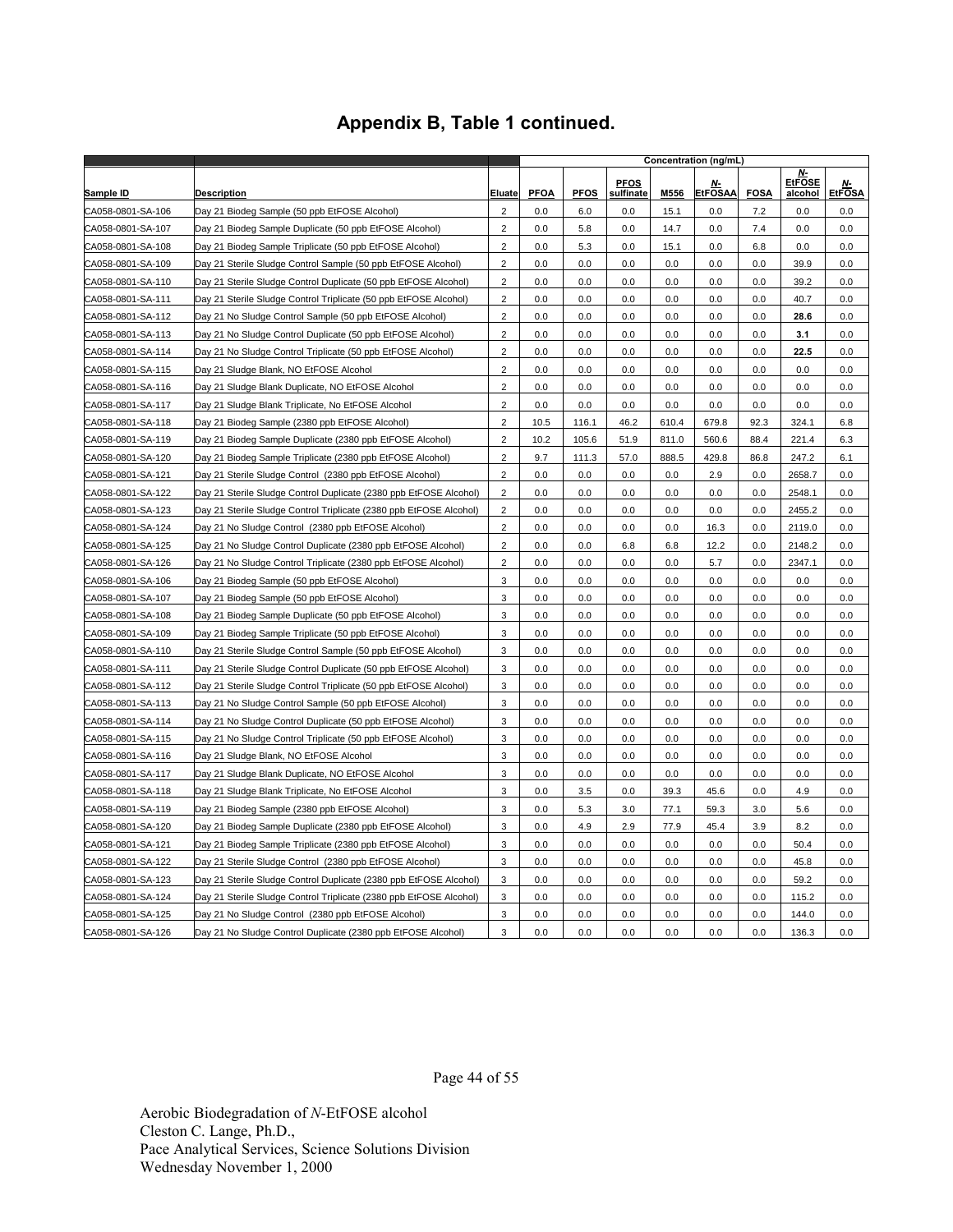|                   |                                                                    |                         |             |             |                          |       | Concentration (ng/mL) |             |                                |                     |
|-------------------|--------------------------------------------------------------------|-------------------------|-------------|-------------|--------------------------|-------|-----------------------|-------------|--------------------------------|---------------------|
| Sample ID         | Description                                                        | Eluate                  | <b>PFOA</b> | <b>PFOS</b> | <b>PFOS</b><br>sulfinate | M556  | Ν-<br><b>EtFOSAA</b>  | <b>FOSA</b> | N-<br><b>EtFOSE</b><br>alcohol | Ν-<br><b>EtFOSA</b> |
| CA058-0801-SA-127 | Day 28 Biodeg Sample (50 ppb EtFOSE Alcohol)                       | $\overline{2}$          | 0.0         | 6.9         | 0.0                      | 10.1  | 0.0                   | 7.4         | 0.0                            | 0.0                 |
| CA058-0801-SA-128 | Day 28 Biodeg Sample Duplicate (50 ppb EtFOSE Alcohol)             | $\overline{c}$          | 0.0         | 6.7         | 0.0                      | 9.4   | 0.0                   | 8.0         | 0.0                            | 0.0                 |
| CA058-0801-SA-129 | Day 28 Biodeg Sample Triplicate (50 ppb EtFOSE Alcohol)            | $\overline{2}$          | 0.0         | 7.0         | 0.0                      | 11.9  | 0.0                   | 7.1         | 0.0                            | 0.0                 |
| CA058-0801-SA-130 | Day 28 Sterile Sludge Control Sample (50 ppb EtFOSE Alcohol)       | $\overline{\mathbf{c}}$ | 0.0         | 0.0         | 0.0                      | 0.0   | 0.0                   | 0.0         | 37.5                           | 0.0                 |
| CA058-0801-SA-131 | Day 28 Sterile Sludge Control Duplicate (50 ppb EtFOSE Alcohol)    | $\overline{2}$          | 0.0         | 0.0         | 0.0                      | 0.0   | 0.0                   | 0.0         | 36.6                           | 0.0                 |
| CA058-0801-SA-132 | Day 28 Sterile Sludge Control Triplicate (50 ppb EtFOSE Alcohol)   | $\overline{\mathbf{c}}$ | 0.0         | 0.0         | 0.0                      | 0.0   | 0.0                   | 0.0         | 37.9                           | 0.0                 |
| CA058-0801-SA-133 | Day 28 No Sludge Control Sample (50 ppb EtFOSE Alcohol)            | $\overline{2}$          | 0.0         | 0.0         | 0.0                      | 0.0   | 0.0                   | 0.0         | 26.7                           | 0.0                 |
| CA058-0801-SA-134 | Day 28 No Sludge Control Duplicate (50 ppb EtFOSE Alcohol)         | $\overline{2}$          | 0.0         | 0.0         | 0.0                      | 0.0   | 0.0                   | 0.0         | 26.4                           | 0.0                 |
| CA058-0801-SA-135 | Day 28 No Sludge Control Triplicate (50 ppb EtFOSE Alcohol)        | $\overline{2}$          | 0.0         | 0.0         | 0.0                      | 0.0   | 0.0                   | 0.0         | 23.0                           | 0.0                 |
| CA058-0801-SA-136 | Day 28 Sludge Blank, NO EtFOSE Alcohol                             | $\overline{\mathbf{c}}$ | 0.0         | 0.0         | 0.0                      | 0.0   | 0.0                   | 0.0         | 0.0                            | 0.0                 |
| CA058-0801-SA-137 | Day 28 Sludge Blank Duplicate, NO EtFOSE Alcohol                   | $\overline{2}$          | 0.0         | 0.0         | 0.0                      | 0.0   | 0.0                   | 0.0         | 0.0                            | 0.0                 |
| CA058-0801-SA-138 | Day 28 Sludge Blank Triplicate, No EtFOSE Alcohol                  | $\overline{2}$          | 0.0         | 0.0         | 0.0                      | 0.0   | 0.0                   | 0.0         | 0.0                            | 0.0                 |
| CA058-0801-SA-139 | Day 28 Biodeg Sample (2380 ppb EtFOSE Alcohol)                     | $\overline{2}$          | 11.4        | 125.1       | 57.7                     | 786.0 | 581.7                 | 100.4       | 324.0                          | 3.2                 |
| CA058-0801-SA-140 | Day 28 Biodeg Sample Duplicate (2380 ppb EtFOSE Alcohol)           | $\overline{2}$          | 10.2        | 133.1       | 49.7                     | 768.0 | 559.5                 | 108.0       | 373.0                          | 4.2                 |
| CA058-0801-SA-141 | Day 28 Biodeg Sample Triplicate (2380 ppb EtFOSE Alcohol)          | $\overline{2}$          | 10.4        | 138.1       | 59.7                     | 893.3 | 470.2                 | 102.3       | 281.5                          | 3.9                 |
| CA058-0801-SA-142 | Day 28 Sterile Sludge Control (2380 ppb EtFOSE Alcohol)            | $\overline{2}$          | 0.0         | 0.0         | 3.0                      | 0.0   | 0.0                   | 0.0         | 2369.0                         | 0.0                 |
| CA058-0801-SA-143 | Day 28 Sterile Sludge Control Duplicate (2380 ppb EtFOSE Alcohol)  | $\overline{2}$          | 0.0         | 0.0         | 2.9                      | 0.0   | 0.0                   | 0.0         | 2343.4                         | 0.0                 |
| CA058-0801-SA-144 | Day 28 Sterile Sludge Control Triplicate (2380 ppb EtFOSE Alcohol) | $\overline{\mathbf{c}}$ | 0.0         | 0.0         | 4.8                      | 0.0   | 5.2                   | 0.0         | 1923.6                         | 0.0                 |
| CA058-0801-SA-145 | Day 28 No Sludge Control (2380 ppb EtFOSE Alcohol)                 | $\overline{2}$          | 0.0         | 0.0         | 5.9                      | 0.0   | 26.2                  | 0.0         | 1636.3                         | 0.0                 |
| CA058-0801-SA-146 | Day 28 No Sludge Control Duplicate (2380 ppb EtFOSE Alcohol)       | $\overline{c}$          | 0.0         | 0.0         | 3.6                      | 0.0   | 16.6                  | 0.0         | 1736.7                         | 0.0                 |
| CA058-0801-SA-147 | Day 28 No Sludge Control Triplicate (2380 ppb EtFOSE Alcohol)      | $\overline{\mathbf{c}}$ | 0.0         | 0.0         | 7.1                      | 0.0   | 49.0                  | 0.0         | 1950.3                         | 0.0                 |
| CA058-0801-SA-127 | Day 28 Biodeg Sample (50 ppb EtFOSE Alcohol)                       | 3                       | 0.0         | 0.0         | 0.0                      | 0.0   | 0.0                   | 0.0         | 0.0                            | 0.0                 |
| CA058-0801-SA-128 | Day 28 Biodeg Sample Duplicate (50 ppb EtFOSE Alcohol)             | 3                       | 0.0         | 0.0         | 0.0                      | 0.0   | 0.0                   | 0.0         | 0.0                            | 0.0                 |
| CA058-0801-SA-129 | Day 28 Biodeg Sample Triplicate (50 ppb EtFOSE Alcohol)            | 3                       | 0.0         | 0.0         | 0.0                      | 0.0   | 0.0                   | 0.0         | 0.0                            | 0.0                 |
| CA058-0801-SA-130 | Day 28 Sterile Sludge Control Sample (50 ppb EtFOSE Alcohol)       | 3                       | 0.0         | 0.0         | 0.0                      | 0.0   | 0.0                   | 0.0         | 0.0                            | 0.0                 |
| CA058-0801-SA-131 | Day 28 Sterile Sludge Control Duplicate (50 ppb EtFOSE Alcohol)    | 3                       | 0.0         | 0.0         | 0.0                      | 0.0   | 0.0                   | 0.0         | 0.0                            | 0.0                 |
| CA058-0801-SA-132 | Day 28 Sterile Sludge Control Triplicate (50 ppb EtFOSE Alcohol)   | 3                       | 0.0         | 0.0         | 0.0                      | 0.0   | 0.0                   | 0.0         | 0.0                            | 0.0                 |
| CA058-0801-SA-133 | Day 28 No Sludge Control Sample (50 ppb EtFOSE Alcohol)            | 3                       | 0.0         | 0.0         | 0.0                      | 0.0   | 0.0                   | 0.0         | 0.0                            | 0.0                 |
| CA058-0801-SA-134 | Day 28 No Sludge Control Duplicate (50 ppb EtFOSE Alcohol)         | 3                       | 0.0         | 0.0         | 0.0                      | 0.0   | 0.0                   | 0.0         | 0.0                            | 0.0                 |
| CA058-0801-SA-135 | Day 28 No Sludge Control Triplicate (50 ppb EtFOSE Alcohol)        | 3                       | 0.0         | 0.0         | 0.0                      | 0.0   | 0.0                   | 0.0         | 0.0                            | 0.0                 |
| CA058-0801-SA-136 | Day 28 Sludge Blank, NO EtFOSE Alcohol                             | 3                       | 0.0         | 0.0         | 0.0                      | 0.0   | 0.0                   | 0.0         | 0.0                            | 0.0                 |
| CA058-0801-SA-137 | Day 28 Sludge Blank Duplicate, NO EtFOSE Alcohol                   | 3                       | 0.0         | 0.0         | 0.0                      | 0.0   | 0.0                   | 0.0         | 0.0                            | 0.0                 |
| CA058-0801-SA-138 | Day 28 Sludge Blank Triplicate, No EtFOSE Alcohol                  | 3                       | 0.0         | 0.0         | 0.0                      | 0.0   | 0.0                   | 0.0         | 0.0                            | 0.0                 |
| CA058-0801-SA-139 | Day 28 Biodeg Sample (2380 ppb EtFOSE Alcohol)                     | 3                       | 0.0         | 7.0         | 3.6                      | 84.2  | 52.5                  | 2.9         | 9.6                            | 0.0                 |
| CA058-0801-SA-140 | Day 28 Biodeg Sample Duplicate (2380 ppb EtFOSE Alcohol)           | 3                       | 0.0         | 6.9         | 3.1                      | 75.7  | 52.1                  | 2.6         | 9.2                            | 0.0                 |
| CA058-0801-SA-141 | Day 28 Biodeg Sample Triplicate (2380 ppb EtFOSE Alcohol)          | 3                       | 0.0         | 6.0         | 3.4                      | 89.8  | 41.3                  | 2.6         | 7.5                            | 0.0                 |
| CA058-0801-SA-142 | Day 28 Sterile Sludge Control (2380 ppb EtFOSE Alcohol)            | 3                       | 0.0         | 0.0         | 0.0                      | 0.0   | 0.0                   | 0.0         | 39.3                           | 0.0                 |
| CA058-0801-SA-143 | Day 28 Sterile Sludge Control Duplicate (2380 ppb EtFOSE Alcohol)  | 3                       | 0.0         | 0.0         | 0.0                      | 0.0   | 0.0                   | 0.0         | 57.1                           | 0.0                 |
| CA058-0801-SA-144 | Day 28 Sterile Sludge Control Triplicate (2380 ppb EtFOSE Alcohol) | 3                       | 0.0         | 0.0         | 0.0                      | 0.0   | 0.0                   | 0.0         | 66.5                           | 0.0                 |
| CA058-0801-SA-145 | Day 28 No Sludge Control (2380 ppb EtFOSE Alcohol)                 | 3                       | 0.0         | 0.0         | 0.0                      | 0.0   | 0.0                   | 0.0         | 61.0                           | 0.0                 |
| CA058-0801-SA-146 | Day 28 No Sludge Control Duplicate (2380 ppb EtFOSE Alcohol)       | 3                       | 0.0         | 0.0         | 0.0                      | 0.0   | 0.0                   | 0.0         | 100.4                          | 0.0                 |
| CA058-0801-SA-147 | Day 28 No Sludge Control Triplicate (2380 ppb EtFOSE Alcohol)      | 3                       | 0.0         | 0.0         | 0.0                      | 0.0   | 0.0                   | 0.0         | 108.4                          | 0.0                 |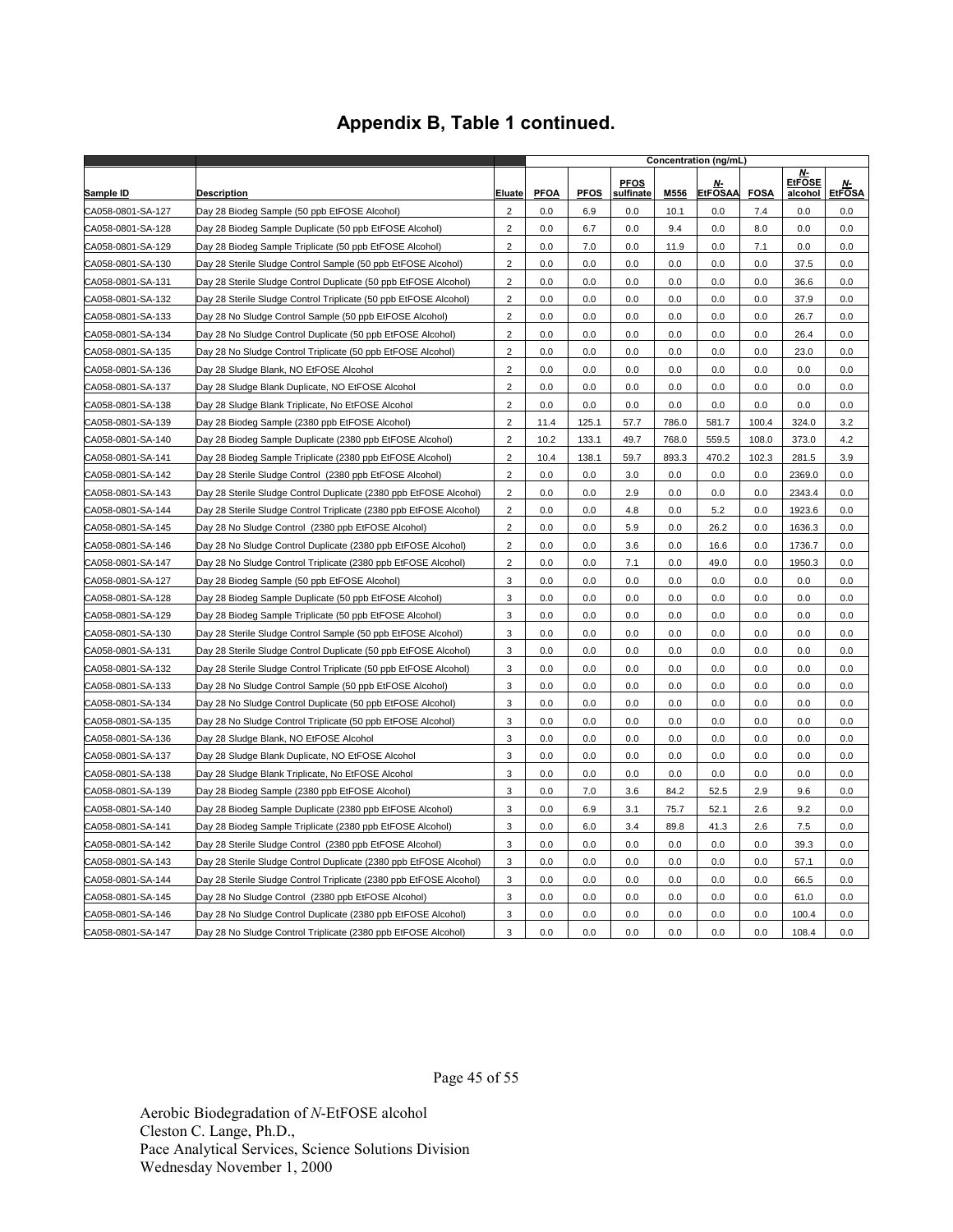|                   |                                                                    | Concentration (ng/mL) |             |             |                          |        |                            |             |                                |                     |
|-------------------|--------------------------------------------------------------------|-----------------------|-------------|-------------|--------------------------|--------|----------------------------|-------------|--------------------------------|---------------------|
| Sample ID         | <b>Description</b>                                                 | Eluate                | <b>PFOA</b> | <b>PFOS</b> | <b>PFOS</b><br>sulfinate | M556   | <u>n</u><br><b>EtFOSAA</b> | <b>FOSA</b> | N-<br><b>EtFOSE</b><br>alcohol | Ν-<br><b>EtFOSA</b> |
| CA058-0801-SA-148 | Day 35 Biodeg Sample (50 ppb EtFOSE Alcohol)                       | $\overline{2}$        | 0.0         | 9.0         | 0.0                      | 14.2   | 0.0                        | 7.2         | 0.0                            | 0.0                 |
| CA058-0801-SA-149 | Day 35 Biodeg Sample Duplicate (50 ppb EtFOSE Alcohol)             | $\overline{2}$        | 0.0         | 9.9         | 0.0                      | 14.1   | 0.0                        | 5.7         | 0.0                            | 0.0                 |
| CA058-0801-SA-150 | Day 35 Biodeg Sample Triplicate (50 ppb EtFOSE Alcohol)            | $\overline{2}$        | 0.0         | 8.1         | 0.0                      | 12.6   | 3.2                        | 6.7         | 0.0                            | 0.0                 |
| CA058-0801-SA-151 | Day 35 Sterile Sludge Control Sample (50 ppb EtFOSE Alcohol)       | $\sqrt{2}$            | 0.0         | 0.0         | 0.0                      | 0.0    | 0.0                        | 0.0         | 36.8                           | 0.0                 |
| CA058-0801-SA-152 | Day 35 Sterile Sludge Control Duplicate (50 ppb EtFOSE Alcohol)    | $\overline{2}$        | 0.0         | 0.0         | 0.0                      | 0.0    | 0.0                        | 0.0         | 35.3                           | 0.0                 |
| CA058-0801-SA-153 | Day 35 Sterile Sludge Control Triplicate (50 ppb EtFOSE Alcohol)   | $\overline{c}$        | 0.0         | 0.0         | 0.0                      | 0.0    | 0.0                        | 0.0         | 35.1                           | 0.0                 |
| CA058-0801-SA-154 | Day 35 No Sludge Control Sample (50 ppb EtFOSE Alcohol)            | $\overline{2}$        | 0.0         | 0.0         | 0.0                      | 0.0    | 0.0                        | 0.0         | 29.1                           | 0.0                 |
| CA058-0801-SA-155 | Day 35 No Sludge Control Duplicate (50 ppb EtFOSE Alcohol)         | $\sqrt{2}$            | 0.0         | 0.0         | 0.0                      | 0.0    | 0.0                        | 0.0         | 27.4                           | 0.0                 |
| CA058-0801-SA-156 | Day 35 No Sludge Control Triplicate (50 ppb EtFOSE Alcohol)        | $\overline{2}$        | 0.0         | 0.0         | 0.0                      | 0.0    | 0.0                        | 0.0         | 27.4                           | 0.0                 |
| CA058-0801-SA-157 | Day 35 Sludge Blank, NO EtFOSE Alcohol                             | $\overline{2}$        | 0.0         | 0.0         | 0.0                      | 0.0    | 0.0                        | 0.0         | 0.0                            | 0.0                 |
| CA058-0801-SA-158 | Day 35 Sludge Blank Duplicate, NO EtFOSE Alcohol                   | $\overline{2}$        | 0.0         | 0.0         | 0.0                      | 0.0    | 0.0                        | 0.0         | 0.0                            | 0.0                 |
| CA058-0801-SA-159 | Day 35 Sludge Blank Triplicate, No EtFOSE Alcohol                  | $\overline{2}$        | 0.0         | 0.0         | 0.0                      | 0.0    | 0.0                        | 0.0         | 0.0                            | 0.0                 |
| CA058-0801-SA-160 | Day 35 Biodeg Sample (2380 ppb EtFOSE Alcohol)                     | $\overline{2}$        | 12.7        | 127.1       | 62.8                     | 651.1  | 872.1                      | 96.1        | 274.4                          | 3.2                 |
| CA058-0801-SA-161 | Day 35 Biodeg Sample Duplicate (2380 ppb EtFOSE Alcohol)           | $\overline{2}$        | 11.6        | 137.6       | 75.6                     | 1091.4 | 506.9                      | 94.1        | 198.1                          | 2.8                 |
| CA058-0801-SA-162 | Day 35 Biodeg Sample Triplicate (2380 ppb EtFOSE Alcohol)          | $\overline{2}$        | 13.4        | 140.3       | 58.6                     | 977.2  | 555.1                      | 96.7        | 224.1                          | 2.3                 |
| CA058-0801-SA-163 | Day 35 Sterile Sludge Control (2380 ppb EtFOSE Alcohol)            | $\overline{2}$        | 0.0         | 0.0         | 3.3                      | 0.0    | 0.0                        | 0.0         | 2330.8                         | 0.0                 |
| CA058-0801-SA-164 | Day 35 Sterile Sludge Control Duplicate (2380 ppb EtFOSE Alcohol)  | $\overline{2}$        | 0.0         | 0.0         | 3.5                      | 0.0    | 0.0                        | 0.0         | 2332.4                         | 0.0                 |
| CA058-0801-SA-165 | Day 35 Sterile Sludge Control Triplicate (2380 ppb EtFOSE Alcohol) | $\overline{2}$        | 0.0         | 0.0         | 11.7                     | 0.0    | 0.0                        | 0.0         | 2049.8                         | 2.6                 |
| CA058-0801-SA-166 | Day 35 No Sludge Control (2380 ppb EtFOSE Alcohol)                 | $\overline{2}$        | 0.0         | 0.0         | 19.0                     | 0.0    | 321.4                      | 0.0         | 1729.5                         | 0.0                 |
| CA058-0801-SA-167 | Day 35 No Sludge Control Duplicate (2380 ppb EtFOSE Alcohol)       | $\overline{2}$        | 0.0         | 0.0         | 18.1                     | 0.0    | 89.2                       | 0.0         | 1676.3                         | 0.0                 |
| CA058-0801-SA-168 | Day 35 No Sludge Control Triplicate (2380 ppb EtFOSE Alcohol)      | $\overline{2}$        | 0.0         | 0.0         | 16.4                     | 0.0    | 329.6                      | 0.0         | 1777.8                         | 0.0                 |
| CA058-0801-SA-148 | Day 35 Biodeg Sample (50 ppb EtFOSE Alcohol)                       | 3                     | 0.0         | 0.0         | 0.0                      | 0.0    | 0.0                        | 0.0         | 0.0                            | 0.0                 |
| CA058-0801-SA-149 | Day 35 Biodeg Sample Duplicate (50 ppb EtFOSE Alcohol)             | 3                     | 0.0         | 0.0         | 0.0                      | 0.0    | 0.0                        | 0.0         | 0.0                            | 0.0                 |
| CA058-0801-SA-150 | Day 35 Biodeg Sample Triplicate (50 ppb EtFOSE Alcohol)            | 3                     | 0.0         | 0.0         | 0.0                      | 0.0    | 0.0                        | 0.0         | 0.0                            | 0.0                 |
| CA058-0801-SA-151 | Day 35 Sterile Sludge Control Sample (50 ppb EtFOSE Alcohol)       | 3                     | 0.0         | 0.0         | 0.0                      | 0.0    | 0.0                        | 0.0         | 0.0                            | 0.0                 |
| CA058-0801-SA-152 | Day 35 Sterile Sludge Control Duplicate (50 ppb EtFOSE Alcohol)    | 3                     | 0.0         | 0.0         | 0.0                      | 0.0    | 0.0                        | 0.0         | 0.0                            | 0.0                 |
| CA058-0801-SA-153 | Day 35 Sterile Sludge Control Triplicate (50 ppb EtFOSE Alcohol)   | 3                     | 0.0         | 0.0         | 0.0                      | 0.0    | 0.0                        | 0.0         | 0.0                            | 0.0                 |
| CA058-0801-SA-154 | Day 35 No Sludge Control Sample (50 ppb EtFOSE Alcohol)            | 3                     | 0.0         | 0.0         | 0.0                      | 0.0    | 0.0                        | 0.0         | 0.0                            | 0.0                 |
| CA058-0801-SA-155 | Day 35 No Sludge Control Duplicate (50 ppb EtFOSE Alcohol)         | 3                     | 0.0         | 0.0         | 0.0                      | 0.0    | 0.0                        | 0.0         | 0.0                            | 0.0                 |
| CA058-0801-SA-156 | Day 35 No Sludge Control Triplicate (50 ppb EtFOSE Alcohol)        | 3                     | 0.0         | 0.0         | 0.0                      | 0.0    | 0.0                        | 0.0         | 0.0                            | 0.0                 |
| CA058-0801-SA-157 | Day 35 Sludge Blank, NO EtFOSE Alcohol                             | 3                     | 0.0         | 0.0         | 0.0                      | 0.0    | 0.0                        | 0.0         | 0.0                            | 0.0                 |
| CA058-0801-SA-158 | Day 35 Sludge Blank Duplicate, NO EtFOSE Alcohol                   | 3                     | 0.0         | 0.0         | 0.0                      | 0.0    | 0.0                        | 0.0         | 0.0                            | 0.0                 |
| CA058-0801-SA-159 | Day 35 Sludge Blank Triplicate, No EtFOSE Alcohol                  | 3                     | 0.0         | 0.0         | 0.0                      | 0.0    | 0.0                        | 0.0         | 0.0                            | 0.0                 |
| CA058-0801-SA-160 | Day 35 Biodeg Sample (2300 EtFOSE Alcohol)                         | 3                     | 0.0         | 5.4         | 3.4                      | 57.4   | 70.6                       | 3.8         | 12.0                           | 0.0                 |
| CA058-0801-SA-161 | Day 35 Biodeg Sample Duplicate (2300 EtFOSE Alcohol)               | 3                     | 0.0         | 5.6         | 3.4                      | 77.5   | 40.8                       | 3.4         | 9.1                            | 0.0                 |
| CA058-0801-SA-162 | Day 35 Biodeg Sample Triplicate (2300 EtFOSE Alcohol)              | 3                     | 0.0         | 5.9         | 3.0                      | 72.0   | 44.9                       | 3.5         | 8.9                            | 0.0                 |
| CA058-0801-SA-163 | Day 35 Sterile Sludge Control (2300 EtFOSE Alcohol)                | 3                     | 0.0         | 0.0         | 0.0                      | 0.0    | 0.0                        | 0.0         | 42.9                           | 0.0                 |
| CA058-0801-SA-164 | Day 35 Sterile Sludge Control Duplicate (2300 EtFOSE Alcohol)      | 3                     | 0.0         | 0.0         | 0.0                      | 0.0    | 0.0                        | 0.0         | 63.4                           | 0.0                 |
| CA058-0801-SA-165 | Day 35 Sterile Sludge Control Triplicate (2300 EtFOSE Alcohol)     | 3                     | 0.0         | 0.0         | 0.0                      | 0.0    | 0.0                        | 0.0         | 102.1                          | 0.0                 |
| CA058-0801-SA-166 | Day 35 No Sludge Control (2300 EtFOSE Alcohol)                     | 3                     | 0.0         | 0.0         | 0.0                      | 0.0    | 16.5                       | 0.0         | 108.8                          | 0.0                 |
| CA058-0801-SA-167 | Day 35 No Sludge Control Duplicate (2300 EtFOSE Alcohol)           | 3                     | 0.0         | 0.0         | 0.0                      | 0.0    | 8.2                        | 0.0         | 96.7                           | 0.0                 |
| CA058-0801-SA-168 | Day 35 No Sludge Control Triplicate (2300 EtFOSE Alcohol)          | 3                     | 0.0         | 0.0         | 0.0                      | 0.0    | 17.8                       | 0.0         | 95.8                           | 0.0                 |

Page 46 of 55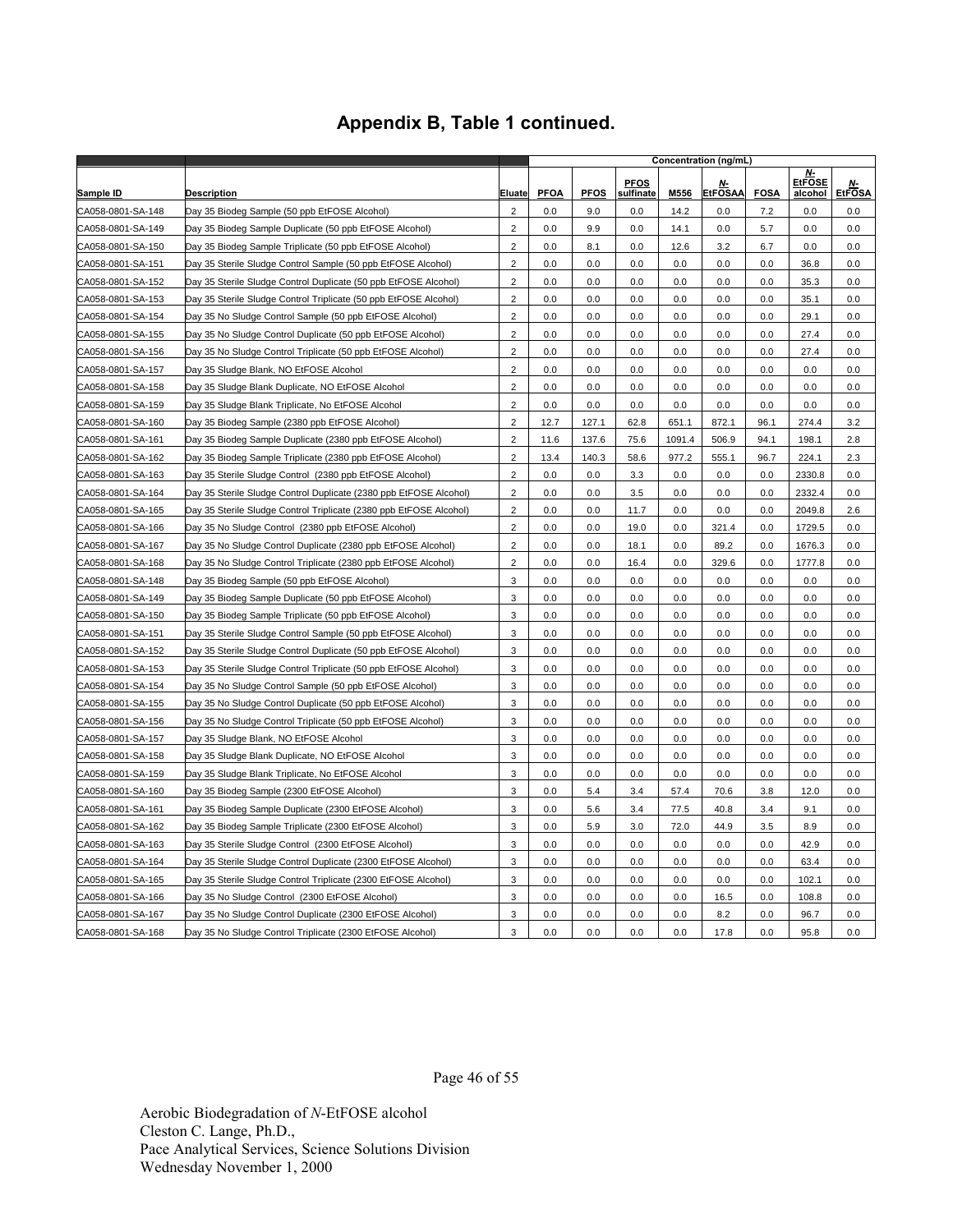|               |                                                          |                |             |             |                          |      | Concentration (ng/mL)      |             |                                |                     |
|---------------|----------------------------------------------------------|----------------|-------------|-------------|--------------------------|------|----------------------------|-------------|--------------------------------|---------------------|
| Sample ID     | <b>Description</b>                                       | Eluatel        | <b>PFOA</b> | <b>PFOS</b> | <b>PFOS</b><br>sulfinate | M556 | <u>N</u><br><b>EtFOSAA</b> | <b>FOSA</b> | Ν-<br><b>EtFOSE</b><br>alcohol | Ν-<br><b>EtFOSA</b> |
| CA058-MW-023A | SPE QC SAMPLE, 10 PPB IN SLUDGE FOR RECOVERY             | 2              | 10.0        | 9.7         | 10.1                     | 0.0  | 9.6                        | 10.1        | 11.6                           | 10.3                |
| CA058-MW-023B | SPE QC DUPLICATE SAMPLE. 10 PPB IN SLUDGE FOR RECOVERY   | $\overline{2}$ | 11.1        | 9.7         | 10.3                     | 0.0  | 9.8                        | 10.2        | 10.9                           | 10.1                |
| CA058-MW-024A | SPE QC SAMPLE, 50 PPB IN SLUDGE FOR RECOVERY             | $\overline{2}$ | 58.9        | 53.7        | 56.0                     | 4.9  | 54.5                       | 55.9        | 61.3                           | 56.6                |
| CA058-MW-024B | SPE QC DUPLICATE SAMPLE, 50 PPB IN SLUDGE FOR RECOVERY   | 2              | 58.0        | 52.5        | 53.2                     | 4.5  | 53.0                       | 55.1        | 60.1                           | 56.7                |
| CA058-MW-025A | SPE QC SAMPLE, 200 PPB IN SLUDGE FOR RECOVERY            | $\overline{2}$ | 220.5       | 198.8       | 210.7                    | 13.8 | 199.0                      | 206.3       | 230.5                          | 216.6               |
| CA058-MW-025B | SPE QC DUPLICATE SAMPLE, 200 PPB IN SLUDGE FOR RECOVERY  | $\overline{2}$ | 235.3       | 205.5       | 216.5                    | 14.4 | 200.6                      | 207.4       | 232.0                          | 215.8               |
| CA058-MW-026A | SPE QC SAMPLE, 500 PPB IN SLUDGE FOR RECOVERY            | 2              | 482.2       | 412.5       | 461.5                    | 29.3 | 419.9                      | 444.3       | 503.5                          | 472.6               |
| CA058-MW-026B | SPE QC DUPLICATE SAMPLE, 500 PPB IN SLUDGE FOR RECOVERY  | 2              | 491.9       | 429.1       | 468.8                    | 31.7 | 439.9                      | 454.2       | 514.4                          | 474.5               |
| CA058-MW-027A | SPE QC SAMPLE, 1000 PPB IN SLUDGE FOR RECOVERY           | $\overline{2}$ | 943.5       | 866.7       | 911.5                    | 53.5 | 889.1                      | 895.1       | 989.6                          | 958.4               |
| CA058-MW-027B | SPE QC DUPLICATE SAMPLE, 1000 PPB IN SLUDGE FOR RECOVERY | 2              | 948.6       | 864.9       | 928.5                    | 55.3 | 874.0                      | 874.6       | 944.2                          | 923.7               |
| CA058-MW-023A | SPE QC SAMPLE, 10 PPB IN SLUDGE FOR RECOVERY             | 3              | 0.0         | 0.0         | 0.0                      | 0.0  | 0.0                        | 0.0         | 0.0                            | 0.0                 |
| CA058-MW-023B | SPE QC DUPLICATE SAMPLE, 10 PPB IN SLUDGE FOR RECOVERY   | 3              | 0.0         | 0.0         | 0.0                      | 0.0  | 0.0                        | 0.0         | 0.0                            | 0.0                 |
| CA058-MW-024A | SPE QC SAMPLE, 50 PPB IN SLUDGE FOR RECOVERY             | 3              | 0.0         | 2.9         | 3.3                      | 0.0  | 4.9                        | 2.5         | 0.0                            | 2.9                 |
| CA058-MW-024B | SPE QC DUPLICATE SAMPLE. 50 PPB IN SLUDGE FOR RECOVERY   | 3              | 0.0         | 5.6         | 5.9                      | 0.0  | 6.7                        | 3.9         | 4.8                            | 4.2                 |
| CA058-MW-025A | SPE QC SAMPLE, 200 PPB IN SLUDGE FOR RECOVERY            | 3              | 0.0         | 20.4        | 20.3                     | 0.0  | 22.0                       | 14.7        | 15.4                           | 14.4                |
| CA058-MW-025B | SPE QC DUPLICATE SAMPLE, 200 PPB IN SLUDGE FOR RECOVERY  | 3              | 0.0         | 15.9        | 16.3                     | 0.0  | 21.2                       | 11.1        | 11.3                           | 10.7                |
| CA058-MW-026A | SPE QC SAMPLE, 500 PPB IN SLUDGE FOR RECOVERY            | 3              | 18.7        | 36.3        | 35.9                     | 0.0  | 38.6                       | 24.3        | 22.9                           | 21.6                |
| CA058-MW-026B | SPE QC DUPLICATE SAMPLE, 500 PPB IN SLUDGE FOR RECOVERY  | 3              | 16.8        | 29.9        | 31.6                     | 0.0  | 35.1                       | 20.7        | 19.2                           | 18.4                |
| CA058-MW-027A | SPE QC SAMPLE, 1000 PPB IN SLUDGE FOR RECOVERY           | 3              | 30.1        | 54.4        | 57.6                     | 0.0  | 51.6                       | 33.5        | 28.3                           | 26.8                |
| CA058-MW-027B | SPE QC DUPLICATE SAMPLE, 1000 PPB IN SLUDGE FOR RECOVERY | 3              | 22.2        | 37.4        | 40.1                     | 0.0  | 41.6                       | 23.1        | 21.1                           | 20.6                |

Page 47 of 55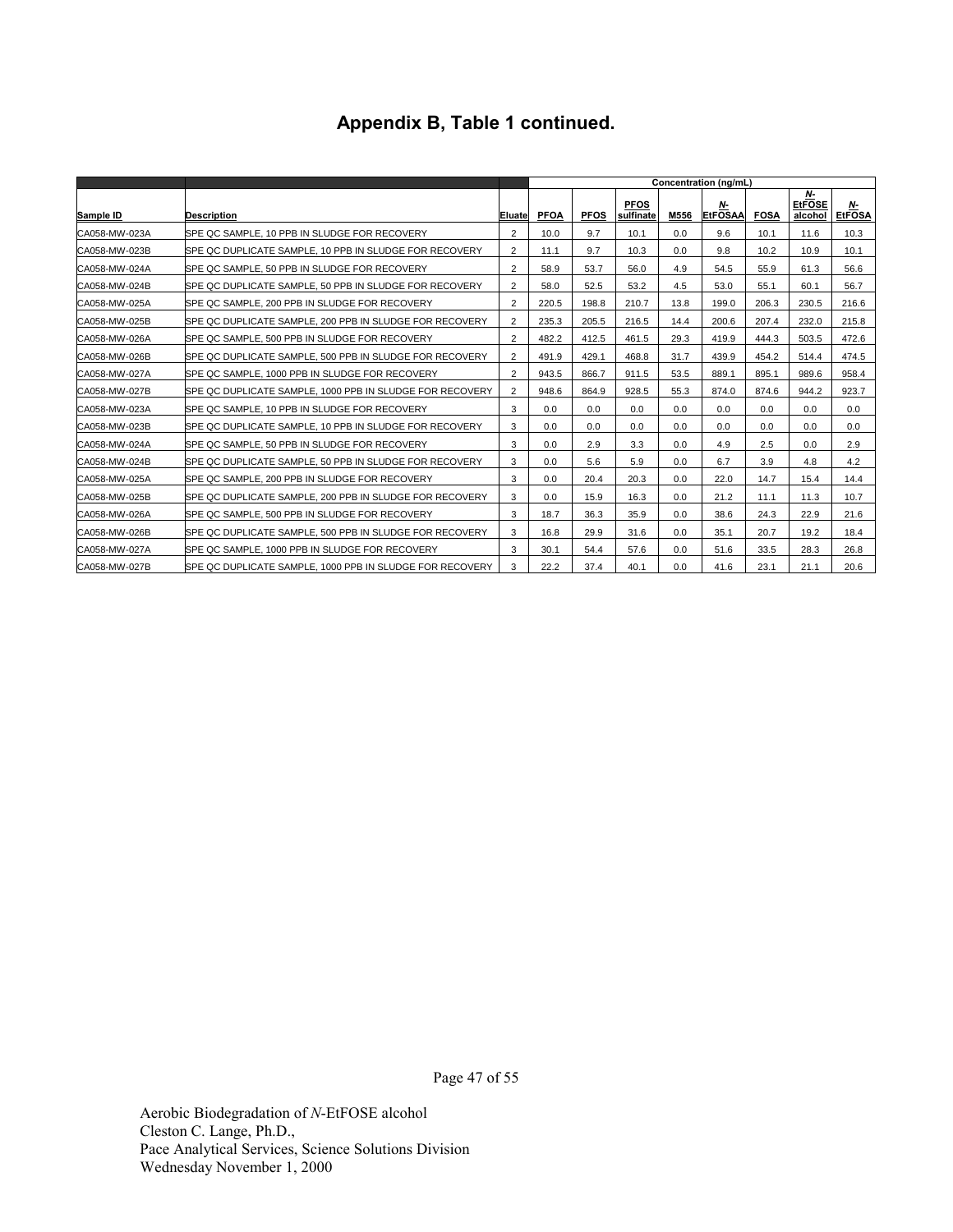## **Appendix B, continued**

**Table 2.** Biodegradation tables presented as micromolar concentrations. Results of the analysis of eluate 2 and eluate 3 for each sample are combined to create the final values presented.

|                                                                                                      | Concentration (µM) |             |                    |               |                             |                      |                  |                 |
|------------------------------------------------------------------------------------------------------|--------------------|-------------|--------------------|---------------|-----------------------------|----------------------|------------------|-----------------|
|                                                                                                      | <b>PFOA</b>        | <b>PFOS</b> | <b>PFOS</b>        |               |                             |                      | <b>N-EtFOSE</b>  | <b>N-EtFOSA</b> |
| Description                                                                                          | 0.000              | 0.000       | sulfinate<br>0.000 | M556<br>0.000 | <b>N-EtFOSAA</b><br>0.000   | <b>FOSA</b><br>0.000 | alcohol<br>0.076 | 0.000           |
| Day 0 Biodeg Sample (50 ppb EtFOSE Alcohol)<br>Day 0 Biodeg Sample Duplicate (50 ppb EtFOSE Alcohol) | 0.000              | 0.000       | 0.000              | 0.000         | 0.000                       | 0.000                | 0.069            | 0.000           |
| Day 0 Biodeg Sample Triplicate (50 ppb EtFOSE Alcohol)                                               | 0.000              | 0.000       | 0.000              | 0.000         | 0.000                       | 0.000                | 0.065            | 0.000           |
| Day 0 Sterile Sludge Control Sample (50 ppb EtFOSE Alcohol)                                          | 0.000              | 0.000       | 0.000              | 0.000         | 0.000                       | 0.000                | 0.080            | 0.000           |
| Day 0 Sterile Sludge Control Duplicate (50 ppb EtFOSE Alcohol)                                       | 0.000              | 0.000       | 0.000              | 0.000         | 0.000                       | 0.000                | 0.078            | 0.000           |
| Day 0 Sterile Sludge Control Triplicate (50 ppb EtFOSE Alcohol)                                      | 0.000              | 0.000       | 0.000              | 0.000         | 0.000                       | 0.000                | 0.077            | 0.000           |
| Day 0 No Sludge Control Sample (50 ppb EtFOSE Alcohol)                                               | 0.000              | 0.000       | 0.000              | 0.000         | 0.000                       | 0.000                | 0.076            | 0.000           |
| Day 0 No Sludge Control Duplicate (50 ppb EtFOSE Alcohol)                                            | 0.000              | 0.000       | 0.000              | 0.000         | 0.000                       | 0.000                | 0.080            | 0.000           |
| Day 0 No Sludge Control Triplicate (50 ppb EtFOSE Alcohol)                                           | 0.000              | 0.000       | 0.000              | 0.000         | 0.000                       | 0.000                | 0.078            | 0.000           |
| Day 0 Sludge Blank, NO EtFOSE Alcohol                                                                | 0.000              | 0.000       | 0.000              | 0.000         | 0.000                       | 0.000                | 0.000            | 0.000           |
| Day 0 Sludge Blank Duplicate, NO EtFOSE Alcohol                                                      | 0.000              | 0.000       | 0.000              | 0.000         | 0.000                       | 0.000                | 0.000            | 0.000           |
| Day 0 Sludge Blank Triplicate, No EtFOSE Alcohol                                                     | 0.000              | 0.000       | 0.000              | 0.000         | 0.000                       | 0.000                | 0.000            | 0.000           |
| Day 0 Biodeg Sample (2380 ppb EtFOSE Alcohol)                                                        | 0.000              | 0.000       | 0.000              | 0.000         | 0.000                       | 0.000                | 5.109            | 0.000           |
| Day 0 Biodeg Sample Duplicate (2380 ppb EtFOSE Alcohol)                                              | 0.000              | 0.000       | 0.000              | 0.000         | 0.000                       | 0.000                | 4.894            | 0.000           |
| Day 0 Biodeg Sample Triplicate (2380 ppb EtFOSE Alcohol)                                             | 0.000              | 0.000       | 0.000              | 0.000         | 0.000                       | 0.000                | 4.761            | 0.000           |
| Day 0 Sterile Sludge Control (2380 ppb EtFOSE Alcohol)                                               | 0.000              | 0.000       | 0.000              | 0.000         | 0.000                       | 0.000                | 5.159            | 0.000           |
| Day 0 Sterile Sludge Control Duplicate (2380 ppb EtFOSE Alcohol)                                     | 0.000              | 0.000       | 0.000              | 0.000         | 0.000                       | 0.000                | 4.908            | 0.000           |
| Day 0 Sterile Sludge Control Triplicate (2380 ppb EtFOSE Alcohol)                                    | 0.000              | 0.000       | 0.000              | 0.000         | 0.000                       | 0.000                | 4.879            | 0.000           |
| Day 0 No Sludge Control (2380 ppb EtFOSE Alcohol)                                                    | 0.000              | 0.000       | 0.000              | 0.000         | 0.000                       | 0.000                | 4.884            | 0.000           |
| Day 0 No Sludge Control Duplicate (2380 ppb EtFOSE Alcohol)                                          | 0.000              | 0.000       | 0.000              | 0.000         | 0.000                       | 0.000                | 4.948            | 0.000           |
| Day 0 No Sludge Control Triplicate (2380 ppb EtFOSE Alcohol)                                         | 0.000              | 0.000       | 0.000              | 0.000         | 0.000                       | 0.000                | 5.031            | 0.000           |
|                                                                                                      |                    |             |                    |               | Concentration (µM)          |                      |                  |                 |
|                                                                                                      |                    |             | <b>PFOS</b>        |               |                             |                      | <b>N-EtFOSE</b>  |                 |
| <b>Description</b>                                                                                   | <b>PFOA</b>        | <b>PFOS</b> | sulfinate          | M556          | <b>N</b> EtFOSAA            | <b>FOSA</b>          | alcohol          | <b>N-EtFOSA</b> |
| Day 1 Biodeg Sample (50 ppb EtFOSE Alcohol)                                                          | 0.000              | 0.000       | 0.000              | 0.000         | 0.026                       | 0.000                | 0.031            | 0.000           |
| Day 1 Biodeg Sample Duplicate (50 ppb EtFOSE Alcohol)                                                | 0.000              | 0.000       | 0.000              | 0.000         | 0.024                       | 0.000                | 0.031            | 0.000           |
| Day 1 Biodeg Sample Triplicate (50 ppb EtFOSE Alcohol)                                               | 0.000              | 0.000       | 0.000              | 0.000         | 0.022                       | 0.000                | 0.032            | 0.000           |
| Day 1 Sterile Sludge Control Sample (50 ppb EtFOSE Alcohol)                                          | 0.000              | 0.000       | 0.000              | 0.000         | 0.000                       | 0.000                | 0.077            | 0.000           |
| Day 1 Sterile Sludge Control Duplicate (50 ppb EtFOSE Alcohol)                                       | 0.000              | 0.000       | 0.000              | 0.000         | 0.000                       | 0.000                | 0.078            | 0.000           |
| Day 1 Sterile Sludge Control Triplicate (50 ppb EtFOSE Alcohol)                                      | 0.000              | 0.000       | 0.000              | 0.000         | 0.000                       | 0.000                | 0.080            | 0.000           |
| Day 1 No Sludge Control Sample (50 ppb EtFOSE Alcohol)                                               | 0.000              | 0.000       | 0.000              | 0.000         | 0.000                       | 0.000                | 0.071            | 0.000           |
| Day 1 No Sludge Control Duplicate (50 ppb EtFOSE Alcohol)                                            | 0.000              | 0.000       | 0.000              | 0.000         | 0.000                       | 0.000                | 0.072            | 0.000           |
| Day 1 No Sludge Control Triplicate (50 ppb EtFOSE Alcohol)                                           | 0.000              | 0.000       | 0.000              | 0.000         | 0.000                       | 0.000                | 0.072            | 0.000           |
| Day 1 Sludge Blank, NO EtFOSE Alcohol                                                                | 0.000              | 0.000       | 0.000              | 0.000         | 0.000                       | 0.000                | 0.000            | 0.000           |
| Day 1 Sludge Blank Duplicate, NO EtFOSE Alcohol                                                      | 0.000              | 0.000       | 0.000              | 0.000         | 0.000                       | 0.000                | 0.000            | 0.000           |
| Day 1 Sludge Blank Triplicate, No EtFOSE Alcohol                                                     | 0.000              | 0.000       | 0.000              | 0.000         | 0.000                       | 0.000                | 0.000            | 0.000           |
| Day 1 Biodeg Sample (2380 ppb EtFOSE Alcohol)                                                        | 0.000              | 0.009       | 0.094              | 0.049         | 0.651                       | 0.016                | 3.100            | 0.021           |
| Day 1 Biodeg Sample Duplicate (2380 ppb EtFOSE Alcohol)                                              | 0.000              | 0.008       | 0.094              | 0.048         | 0.637                       | 0.016                | 3.160            | 0.020           |
| Day 1 Biodeg Sample Triplicate (2380 ppb EtFOSE Alcohol)                                             | 0.000              | 0.009       | 0.098              | 0.053         | 0.660                       | 0.017                | 3.119            | 0.022           |
| Day 1 Sterile Sludge Control (2380 ppb EtFOSE Alcohol)                                               | 0.000              | 0.000       | 0.000              | 0.000         | 0.000                       | 0.000                | 5.080            | 0.000           |
| Day 1 Sterile Sludge Control Duplicate (2380 ppb EtFOSE Alcohol)                                     | 0.000              | 0.000       | 0.000              | 0.000         | 0.000                       | 0.000                | 4.917            | 0.000           |
| Day 1 Sterile Sludge Control Triplicate (2380 ppb EtFOSE Alcohol)                                    | 0.000              | 0.000       | 0.000              | 0.000         | 0.000                       | 0.000                | 4.919            | 0.000           |
| Day 1 No Sludge Control (2380 ppb EtFOSE Alcohol)                                                    | 0.000              | 0.000       | 0.000              | 0.000         | 0.000                       | 0.000                | 4.994            | 0.000           |
| Day 1 No Sludge Control Duplicate (2380 ppb EtFOSE Alcohol)                                          | 0.000              | 0.000       | 0.000<br>0.000     | 0.000         | 0.000                       | 0.000<br>0.000       | 4.907<br>4.759   | 0.000           |
| Day 1 No Sludge Control Triplicate (2380 ppb EtFOSE Alcohol)                                         | 0.000              | 0.000       |                    | 0.000         | 0.000<br>Concentration (µM) |                      |                  | 0.000           |
|                                                                                                      |                    |             | <b>PFOS</b>        |               |                             |                      | <b>N-EtFOSE</b>  |                 |
| <b>Description</b>                                                                                   | <b>PFOA</b>        | <b>PFOS</b> | sulfinate          | M556          | <b>N-EtFOSAA</b>            | <b>FOSA</b>          | alcohol          | <b>N-EtFOSA</b> |
| Day 3 Biodeg Sample (50 ppb EtFOSE Alcohol)                                                          | 0.000              | 0.000       | 0.000              | 0.012         | 0.034                       | 0.000                | 0.013            | 0.000           |
| Day 3 Biodeg Sample Duplicate (50 ppb EtFOSE Alcohol)                                                | 0.000              | 0.000       | 0.000              | 0.009         | 0.029                       | 0.000                | 0.017            | 0.000           |
| Day 3 Biodeg Sample Triplicate (50 ppb EtFOSE Alcohol)                                               | 0.000              | 0.000       | 0.004              | 0.009         | 0.028                       | 0.000                | 0.016            | 0.000           |
| Day 3 Sterile Sludge Control Sample (50 ppb EtFOSE Alcohol)                                          | 0.000              | 0.000       | 0.003              | 0.000         | 0.000                       | 0.000                | 0.070            | 0.000           |
| Day 3 Sterile Sludge Control Duplicate (50 ppb EtFOSE Alcohol)                                       | 0.000              | 0.000       | 0.003              | 0.000         | 0.000                       | 0.000                | 0.068            | 0.000           |
| Day 3 Sterile Sludge Control Triplicate (50 ppb EtFOSE Alcohol)                                      | 0.000              | 0.000       | 0.000              | 0.000         | 0.000                       | 0.000                | 0.072            | 0.000           |
| Day 3 No Sludge Control Sample (50 ppb EtFOSE Alcohol)                                               | 0.000              | 0.000       | 0.000              | 0.000         | 0.000                       | 0.000                | 0.064            | 0.000           |
| Day 3 No Sludge Control Duplicate (50 ppb EtFOSE Alcohol)                                            | 0.000              | 0.000       | 0.000              | 0.000         | 0.000                       | 0.000                | 0.067            | 0.000           |
| Day 3 No Sludge Control Triplicate (50 ppb EtFOSE Alcohol)                                           | 0.000              | 0.000       | 0.000              | 0.000         | 0.000                       | 0.000                | 0.065            | 0.000           |
| Day 3 Sludge Blank, NO EtFOSE Alcohol                                                                | 0.000              | 0.000       | 0.000              | 0.000         | 0.000                       | 0.000                | 0.000            | 0.000           |
| Day 3 Sludge Blank Duplicate, NO EtFOSE Alcohol                                                      | 0.000              | 0.000       | 0.000              | 0.000         | 0.000                       | 0.000                | 0.000            | 0.000           |
| Day 3 Sludge Blank Triplicate, No EtFOSE Alcohol                                                     | 0.000              | 0.000       | 0.000              | 0.000         | 0.000                       | 0.000                | 0.000            | 0.000           |
| Day 3 Biodeg Sample (2380 ppb EtFOSE Alcohol)                                                        | 0.000              | 0.030       | 0.128              | 0.223         | 1.071                       | 0.047                | 2.205            | 0.030           |
| Day 3 Biodeg Sample Duplicate (2380 ppb EtFOSE Alcohol)                                              | 0.000              | 0.026       | 0.130              | 0.210         | 1.057                       | 0.042                | 2.332            | 0.028           |
| Day 3 Biodeg Sample Triplicate (2380 ppb EtFOSE Alcohol)                                             | 0.000              | 0.033       | 0.139              | 0.226         | 1.157                       | 0.051                | 2.032            | 0.031           |
| Day 3 Sterile Sludge Control (2380 ppb EtFOSE Alcohol)                                               | 0.000              | 0.000       | 0.000              | 0.000         | 0.000                       | 0.000                | 4.831            | 0.000           |
| Day 3 Sterile Sludge Control Duplicate (2380 ppb EtFOSE Alcohol)                                     | 0.000              | 0.000       | 0.000              | 0.000         | 0.000                       | 0.000                | 4.735            | 0.000           |
| Day 3 Sterile Sludge Control Triplicate (2380 ppb EtFOSE Alcohol)                                    | 0.000              | 0.000       | 0.000              | 0.000         | 0.000                       | 0.000                | 4.697            | 0.000           |
| Day 3 No Sludge Control (2380 ppb EtFOSE Alcohol)                                                    | 0.000              | 0.000       | 0.000              | 0.000         | 0.000                       | 0.000                | 4.549            | 0.000           |
| Day 3 No Sludge Control Duplicate (2380 ppb EtFOSE Alcohol)                                          | 0.000              | 0.000       | 0.000              | 0.000         | 0.000                       | 0.000                | 4.674            | 0.000           |
| Day 3 No Sludge Control Triplicate (2380 ppb EtFOSE Alcohol)                                         | 0.000              | 0.000       | 0.000              | 0.000         | 0.000                       | 0.000                | 4.667            | 0.000           |

Page 48 of 55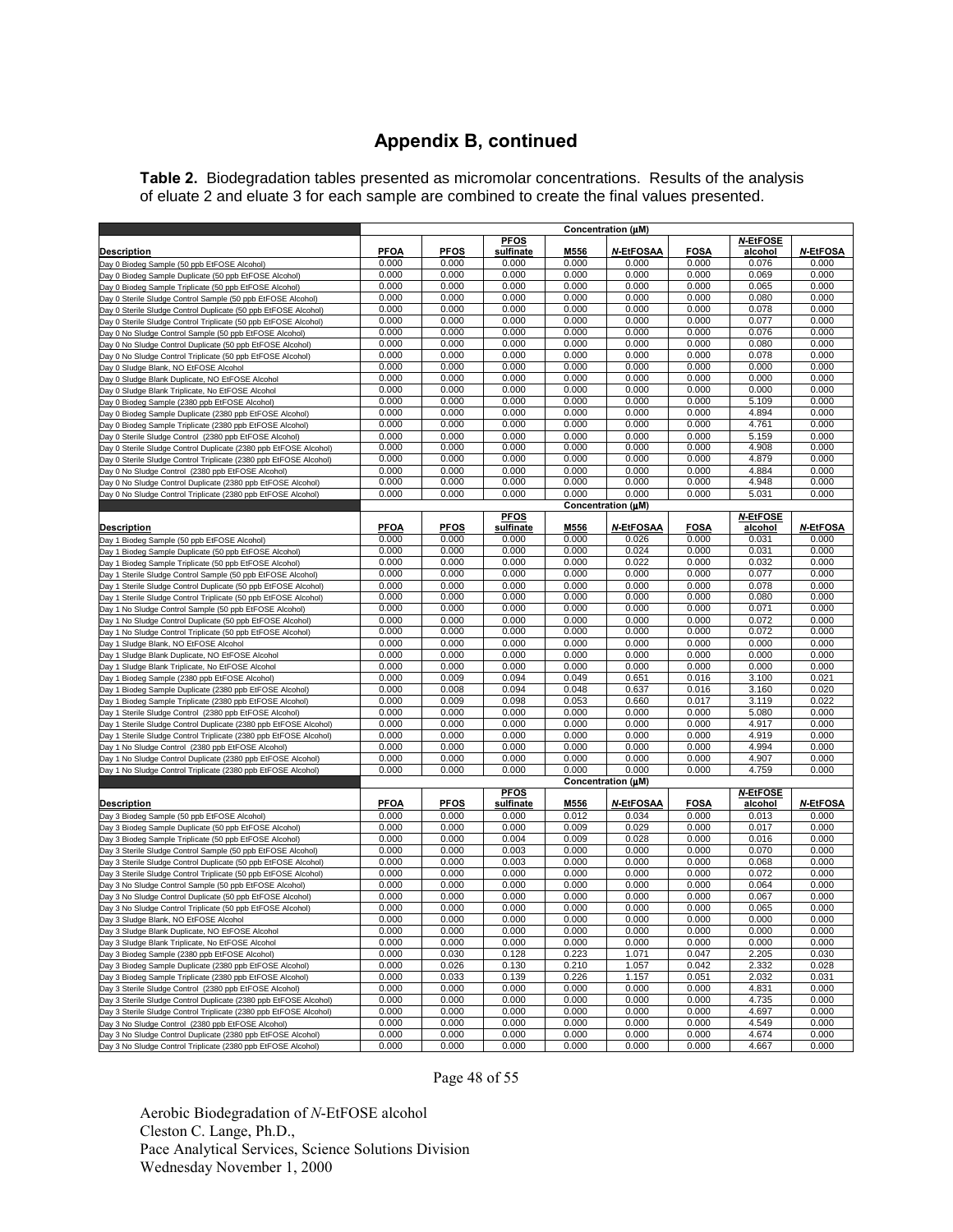|                                                                    | Concentration (µM) |                |                |                |                    |                |                 |                 |
|--------------------------------------------------------------------|--------------------|----------------|----------------|----------------|--------------------|----------------|-----------------|-----------------|
|                                                                    |                    |                | <b>PFOS</b>    |                |                    |                | <b>N-EtFOSE</b> |                 |
| <u>Description</u>                                                 | <b>PFOA</b>        | <b>PFOS</b>    | sulfinate      | M556           | <b>N EtFOSAA</b>   | <b>FOSA</b>    | alcohol         | <b>N-EtFOSA</b> |
| Day 7 Biodeg Sample (50 ppb EtFOSE Alcohol)                        | 0.000              | 0.005          | 0.000          | 0.021          | 0.022              | 0.010          | 0.005           | 0.000           |
| Day 7 Biodeg Sample Duplicate (50 ppb EtFOSE Alcohol)              | 0.000              | 0.005          | 0.000          | 0.020          | 0.025              | 0.006          | 0.000           | 0.000           |
| Day 7 Biodeg Sample Triplicate (50 ppb EtFOSE Alcohol)             | 0.000              | 0.005          | 0.000          | 0.022          | 0.021              | 0.007          | 0.000           | 0.000           |
| Day 7 Sterile Sludge Control Sample (50 ppb EtFOSE Alcohol)        | 0.000              | 0.000          | 0.000          | 0.000          | 0.000              | 0.000          | 0.071           | 0.000           |
| Day 7 Sterile Sludge Control Duplicate (50 ppb EtFOSE Alcohol)     | 0.000              | 0.000          | 0.000          | 0.000          | 0.000              | 0.000          | 0.071           | 0.000           |
| Day 7 Sterile Sludge Control Triplicate (50 ppb EtFOSE Alcohol)    | 0.000              | 0.000          | 0.000          | 0.000          | 0.000              | 0.000          | 0.069           | 0.000           |
| Day 7 No Sludge Control Sample (50 ppb EtFOSE Alcohol)             | 0.000              | 0.000          | 0.000          | 0.000          | 0.000              | 0.000          | 0.061           | 0.000           |
| Day 7 No Sludge Control Duplicate (50 ppb EtFOSE Alcohol)          | 0.000              | 0.000          | 0.000          | 0.000          | 0.000              | 0.000          | 0.061           | 0.000           |
| Day 7 No Sludge Control Triplicate (50 ppb EtFOSE Alcohol)         | 0.000              | 0.000          | 0.000          | 0.000          | 0.000              | 0.000          | 0.064           | 0.000           |
| Day 7 Sludge Blank, NO EtFOSE Alcohol                              | 0.000              | 0.000          | 0.000          | 0.000          | 0.000              | 0.000          | 0.000           | 0.000           |
| Day 7 Sludge Blank Duplicate, NO EtFOSE Alcohol                    | 0.000              | 0.000          | 0.000          | 0.000          | 0.000              | 0.000          | 0.000           | 0.000           |
| Day 7 Sludge Blank Triplicate, No EtFOSE Alcohol                   | 0.000              | 0.000          | 0.000          | 0.000          | 0.000              | 0.000          | 0.000           | 0.000           |
| Day 7 Biodeg Sample (2380 ppb EtFOSE Alcohol)                      | 0.009              | 0.092          | 0.123          | 0.777          | 1.139              | 0.125          | 1.434           | 0.032           |
| Day 7 Biodeg Sample Duplicate (2380 ppb EtFOSE Alcohol)            | 0.009              | 0.085          | 0.125          | 0.759          | 1.067              | 0.116          | 1.465           | 0.031           |
| Day 7 Biodeg Sample Triplicate (2380 ppb EtFOSE Alcohol)           | 0.009              | 0.085          | 0.131          | 0.738          | 1.184              | 0.119          | 1.479           | 0.029           |
| Day 7 Sterile Sludge Control (2380 ppb EtFOSE Alcohol)             | 0.000              | 0.000          | 0.000          | 0.000          | 0.000              | 0.000          | 4.774           | 0.000           |
| Day 7 Sterile Sludge Control Duplicate (2380 ppb EtFOSE Alcohol)   | 0.000              | 0.000          | 0.000          | 0.000          | 0.000              | 0.000          | 5.010           | 0.000           |
| Day 7 Sterile Sludge Control Triplicate (2380 ppb EtFOSE Alcohol)  | 0.000              | 0.000          | 0.000          | 0.000          | 0.000              | 0.000          | 4.864           | 0.000           |
| Day 7 No Sludge Control (2380 ppb EtFOSE Alcohol)                  | 0.000              | 0.000          | 0.000          | 0.000          | 0.000              | 0.000          | 4.540           | 0.000           |
| Day 7 No Sludge Control Duplicate (2380 ppb EtFOSE Alcohol)        | 0.000              | 0.000          | 0.000          | 0.000          | 0.000              | 0.000          | 4.694           | 0.000           |
| Day 7 No Sludge Control Triplicate (2380 ppb EtFOSE Alcohol)       | 0.000              | 0.000          | 0.000          | 0.000          | 0.000              | 0.000          | 4.718           | 0.000           |
|                                                                    |                    |                |                |                | Concentration (µM) |                |                 |                 |
|                                                                    |                    |                | <b>PFOS</b>    |                |                    |                | <b>N-EtFOSE</b> |                 |
| Description                                                        | <b>PFOA</b>        | <b>PFOS</b>    | sulfinate      | M556           | <b>N-EtFOSAA</b>   | <b>FOSA</b>    | alcohol         | <b>N-EtFOSA</b> |
| Day 14 Biodeg Sample (50 ppb EtFOSE Alcohol)                       | 0.000              | 0.010          | 0.000          | 0.029          | 0.008              | 0.016          | 0.000           | 0.000           |
| Day 14 Biodeg Sample Duplicate (50 ppb EtFOSE Alcohol)             | 0.000              | 0.009          | 0.000          | 0.029          | 0.007              | 0.015          | 0.000           | 0.000           |
| Day 14 Biodeg Sample Triplicate (50 ppb EtFOSE Alcohol)            | 0.000              | 0.009          | 0.000          | 0.028          | 0.009              | 0.015          | 0.000           | 0.000           |
| Day 14 Sterile Sludge Control Sample (50 ppb EtFOSE Alcohol)       | 0.000              | 0.000          | 0.000          | 0.000          | 0.000              | 0.000          | 0.077           | 0.000           |
| Day 14 Sterile Sludge Control Duplicate (50 ppb EtFOSE Alcohol)    | 0.000              | 0.000          | 0.000          | 0.000          | 0.000              | 0.000          | 0.068           | 0.000           |
| Day 14 Sterile Sludge Control Triplicate (50 ppb EtFOSE Alcohol)   | 0.000              | 0.000          | 0.000          | 0.000          | 0.000              | 0.000          | 0.076           | 0.000           |
| Day 14 No Sludge Control Sample (50 ppb EtFOSE Alcohol)            | 0.000              | 0.000          | 0.000          | 0.000          | 0.000              | 0.000          | 0.056           | 0.000           |
| Day 14 No Sludge Control Duplicate (50 ppb EtFOSE Alcohol)         | 0.000              | 0.000          | 0.000          | 0.000          | 0.000              | 0.000          | 0.057           | 0.000           |
| Day 14 No Sludge Control Triplicate (50 ppb EtFOSE Alcohol)        | 0.000              | 0.000          | 0.000          | 0.000          | 0.000              | 0.000          | 0.056           | 0.000           |
| Day 14 Sludge Blank, NO EtFOSE Alcohol                             | 0.000              | 0.000          | 0.000          | 0.000          | 0.000              | 0.000          | 0.000           | 0.000           |
| Day 14 Sludge Blank Duplicate, NO EtFOSE Alcohol                   | 0.000              | 0.000          | 0.000          | 0.000          | 0.000              | 0.000          | 0.000           | 0.000           |
| Day 14 Sludge Blank Triplicate, No EtFOSE Alcohol                  | 0.000              | 0.000          | 0.000          | 0.000          | 0.000              | 0.000          | 0.000           | 0.000           |
| Day 14 Biodeg Sample (2380 ppb EtFOSE Alcohol)                     | 0.021              | 0.172          | 0.119          | 1.286          | 0.972              | 0.163          | 0.767           | 0.022           |
| Day 14 Biodeg Sample Duplicate (2380 ppb EtFOSE Alcohol)           | 0.020              | 0.172          | 0.115          | 1.388          | 0.825              | 0.166          | 0.732           | 0.021           |
| Day 14 Biodeg Sample Triplicate (2380 ppb EtFOSE Alcohol)          | 0.020              | 0.172          | 0.111          | 1.449          | 0.834              | 0.173          | 0.741           | 0.020           |
| Day 14 Sterile Sludge Control (2380 ppb EtFOSE Alcohol)            | 0.000              | 0.000          | 0.000          | 0.000          | 0.005              | 0.000          | 4.791           | 0.000           |
| Day 14 Sterile Sludge Control Duplicate (2380 ppb EtFOSE Alcohol)  | 0.000              | 0.000          | 0.000          | 0.000          | 0.000              | 0.000          | 4.780           | 0.000           |
| Day 14 Sterile Sludge Control Triplicate (2380 ppb EtFOSE Alcohol) | 0.000              | 0.000          | 0.000          | 0.000          | 0.000              | 0.000          | 4.693           | 0.000           |
| Day 14 No Sludge Control (2380 ppb EtFOSE Alcohol)                 | 0.000              | 0.000          | 0.000          | 0.000          | 0.010              | 0.000          | 4.312           | 0.000           |
| Day 14 No Sludge Control Duplicate (2380 ppb EtFOSE Alcohol)       | 0.000              | 0.000          | 0.000          | 0.000          | 0.029              | 0.000          | 4.482           | 0.000           |
| Day 14 No Sludge Control Triplicate (2380 ppb EtFOSE Alcohol)      | 0.000              | 0.000          | 0.000          | 0.000          | 0.007              | 0.000          | 4.462           | 0.000           |
|                                                                    |                    |                |                |                | Concentration (µM) |                |                 |                 |
|                                                                    |                    |                | <b>PFOS</b>    |                |                    |                | <b>N-EtFOSE</b> |                 |
| <u>Description</u>                                                 | <b>PFOA</b>        | <b>PFOS</b>    | sulfinate      | M556           | <b>N-EtFOSAA</b>   | <b>FOSA</b>    | alcohol         | <b>N-EtFOSA</b> |
| Day 21 Biodeg Sample (50 ppb EtFOSE Alcohol)                       | 0.000              | 0.011          | 0.000          | 0.027          | 0.000              | 0.014          | 0.000           | 0.000           |
| Day 21 Biodeg Sample (50 ppb EtFOSE Alcohol)                       | 0.000              | 0.011          | 0.000          | 0.026          | 0.000              | 0.015          | 0.000           | 0.000           |
| Day 21 Biodeg Sample Duplicate (50 ppb EtFOSE Alcohol)             | 0.000              | 0.010          | 0.000          | 0.027          | 0.000              | 0.014          | 0.000           | 0.000           |
| Day 21 Biodeg Sample Triplicate (50 ppb EtFOSE Alcohol)            | 0.000              | 0.000          | 0.000          | 0.000          | 0.000              | 0.000          | 0.070           | 0.000           |
| Day 21 Sterile Sludge Control Sample (50 ppb EtFOSE Alcohol)       | 0.000              | 0.000          | 0.000          | 0.000          | 0.000              | 0.000          | 0.069           | 0.000           |
| Day 21 Sterile Sludge Control Duplicate (50 ppb EtFOSE Alcohol)    | 0.000              | 0.000          | 0.000          | 0.000          | 0.000              | 0.000          | 0.071           | 0.000           |
| Day 21 Sterile Sludge Control Triplicate (50 ppb EtFOSE Alcohol)   | 0.000              | 0.000          | 0.000          | 0.000          | 0.000              | 0.000          | 0.050           | 0.000           |
| Day 21 No Sludge Control Sample (50 ppb EtFOSE Alcohol)            | 0.000              | 0.000          | 0.000          | 0.000          | 0.000              | 0.000          | 0.006           | 0.000           |
| Day 21 No Sludge Control Duplicate (50 ppb EtFOSE Alcohol)         | 0.000              | 0.000          | 0.000          | 0.000          | 0.000              | 0.000          | 0.039           | 0.000           |
| Day 21 No Sludge Control Triplicate (50 ppb EtFOSE Alcohol)        | 0.000              | 0.000          | 0.000          | 0.000          | 0.000              | 0.000          | 0.000           | 0.000           |
| Day 21 Sludge Blank, NO EtFOSE Alcohol                             | 0.000              | 0.000          | 0.000          | 0.000          | 0.000              | 0.000          | 0.000           | 0.000           |
| Day 21 Sludge Blank Duplicate, NO EtFOSE Alcohol                   | 0.000              | 0.000          | 0.000          | 0.000          | 0.000              | 0.000          | 0.000           | 0.000           |
| Day 21 Sludge Blank Triplicate, No EtFOSE Alcohol                  | 0.024              | 0.222          | 0.089          | 1.166          | 1.240              | 0.185          | 0.576           | 0.013           |
| Day 21 Biodeg Sample (2380 ppb EtFOSE Alcohol)                     | 0.024              | 0.206          | 0.105          | 1.594          | 1.060              | 0.183          | 0.398           | 0.012           |
| Day 21 Biodeg Sample Duplicate (2380 ppb EtFOSE Alcohol)           | 0.022              | 0.216          | 0.115          | 1.735          | 0.812              | 0.182          | 0.447           | 0.011           |
|                                                                    | 0.000              | 0.000          | 0.000          | 0.000          | 0.005              | 0.000          | 4.745           | 0.000           |
| Day 21 Biodeg Sample Triplicate (2380 ppb EtFOSE Alcohol)          | 0.000              | 0.000          | 0.000          | 0.000          | 0.000              |                | 4.543           | 0.000           |
| Day 21 Sterile Sludge Control (2380 ppb EtFOSE Alcohol)            |                    |                |                |                |                    | 0.000          | 4.404           | 0.000           |
| Day 21 Sterile Sludge Control Duplicate (2380 ppb EtFOSE Alcohol)  | 0.000              | 0.000<br>0.000 | 0.000<br>0.000 | 0.000<br>0.000 | 0.000              | 0.000          |                 | 0.000           |
| Day 21 Sterile Sludge Control Triplicate (2380 ppb EtFOSE Alcohol) | 0.000<br>0.000     | 0.000          | 0.013          | 0.012          | 0.028<br>0.021     | 0.000<br>0.000 | 3.913<br>4.014  | 0.000           |
| Day 21 No Sludge Control (2380 ppb EtFOSE Alcohol)                 | 0.000              | 0.000          | 0.000          | 0.000          | 0.010              | 0.000          | 4.349           | 0.000           |
| Day 21 No Sludge Control Duplicate (2380 ppb EtFOSE Alcohol)       |                    |                |                |                |                    |                |                 |                 |

Page 49 of 55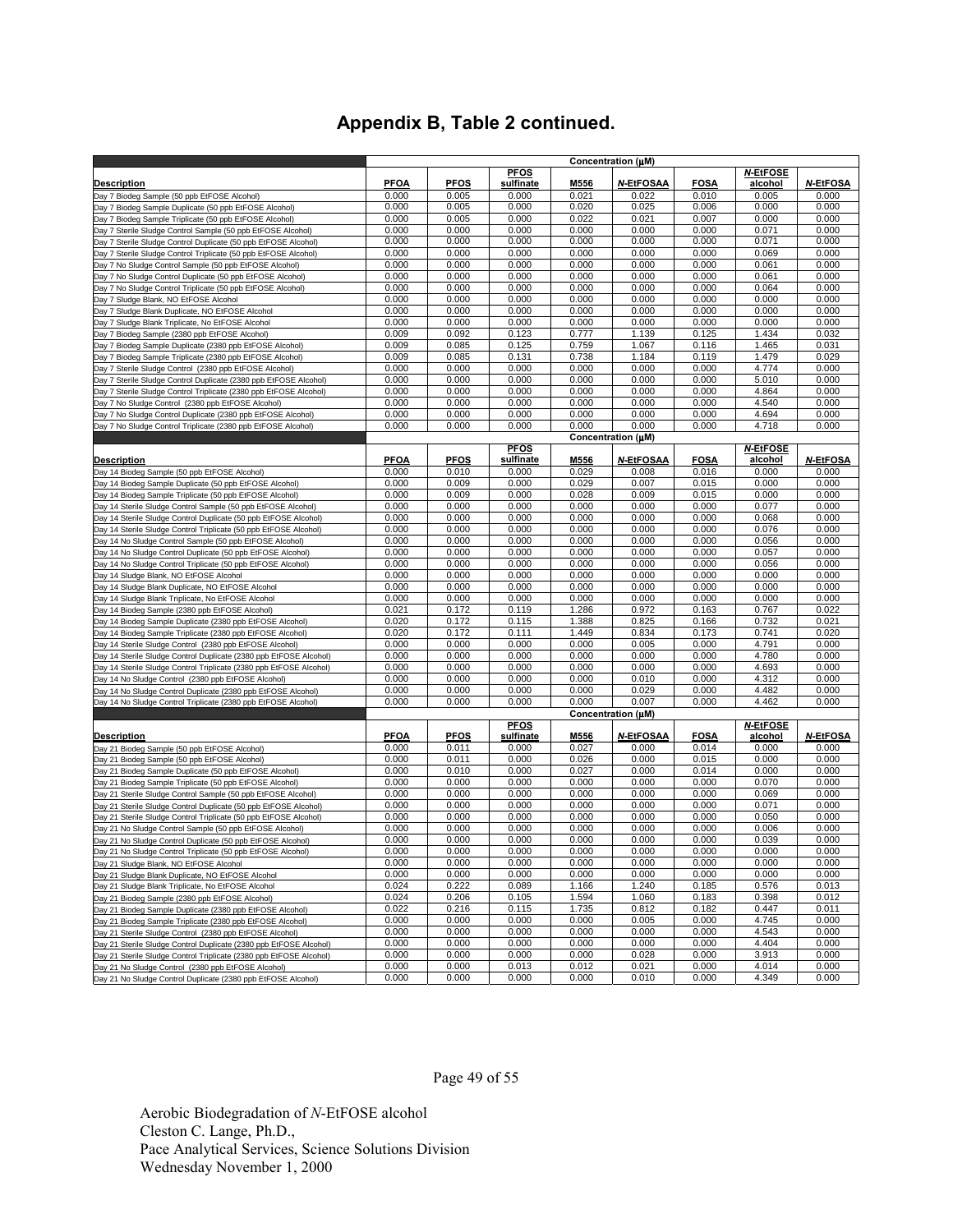|                                                                                                                               |             |             |             |       | Concentration (uM) |             |                 |                 |
|-------------------------------------------------------------------------------------------------------------------------------|-------------|-------------|-------------|-------|--------------------|-------------|-----------------|-----------------|
|                                                                                                                               |             |             | <b>PFOS</b> |       |                    |             | <b>N-EtFOSE</b> |                 |
| <b>Sample Description</b>                                                                                                     | <b>PFOA</b> | <b>PFOS</b> | sulfinate   | M556  | N-EtFOSAA          | <b>FOSA</b> | alcohol         | <b>N-EtFOSA</b> |
| Day 28 Biodeg Sample (50 ppb EtFOSE Alcohol)                                                                                  | 0.000       | 0.016       | 0.000       | 0.023 | 0.000              | 0.017       | 0.000           | 0.000           |
| Day 28 Biodeg Sample Duplicate (50 ppb EtFOSE Alcohol)                                                                        | 0.000       | 0.015       | 0.000       | 0.022 | 0.000              | 0.018       | 0.000           | 0.000           |
| Day 28 Biodeg Sample Triplicate (50 ppb EtFOSE Alcohol)                                                                       | 0.000       | 0.016       | 0.000       | 0.028 | 0.000              | 0.017       | 0.000           | 0.000           |
| Day 28 Sterile Sludge Control Sample (50 ppb EtFOSE Alcohol)                                                                  | 0.000       | 0.000       | 0.000       | 0.000 | 0.000              | 0.000       | 0.087           | 0.000           |
| Day 28 Sterile Sludge Control Duplicate (50 ppb EtFOSE Alcohol)                                                               | 0.000       | 0.000       | 0.000       | 0.000 | 0.000              | 0.000       | 0.085           | 0.000           |
| Day 28 Sterile Sludge Control Triplicate (50 ppb EtFOSE Alcohol)                                                              | 0.000       | 0.000       | 0.000       | 0.000 | 0.000              | 0.000       | 0.088           | 0.000           |
| Day 28 No Sludge Control Sample (50 ppb EtFOSE Alcohol)                                                                       | 0.000       | 0.000       | 0.000       | 0.000 | 0.000              | 0.000       | 0.062           | 0.000           |
| Day 28 No Sludge Control Duplicate (50 ppb EtFOSE Alcohol)                                                                    | 0.000       | 0.000       | 0.000       | 0.000 | 0.000              | 0.000       | 0.061           | 0.000           |
| Day 28 No Sludge Control Triplicate (50 ppb EtFOSE Alcohol)                                                                   | 0.000       | 0.000       | 0.000       | 0.000 | 0.000              | 0.000       | 0.053           | 0.000           |
| Day 28 Sludge Blank, NO EtFOSE Alcohol                                                                                        | 0.000       | 0.000       | 0.000       | 0.000 | 0.000              | 0.000       | 0.000           | 0.000           |
| Day 28 Sludge Blank Duplicate, NO EtFOSE Alcohol                                                                              | 0.000       | 0.000       | 0.000       | 0.000 | 0.000              | 0.000       | 0.000           | 0.000           |
| Day 28 Sludge Blank Triplicate, No EtFOSE Alcohol                                                                             | 0.000       | 0.000       | 0.000       | 0.000 | 0.000              | 0.000       | 0.000           | 0.000           |
| Day 28 Biodeg Sample (2380 ppb EtFOSE Alcohol)                                                                                | 0.026       | 0.306       | 0.142       | 2.019 | 1.472              | 0.240       | 0.774           | 0.007           |
| Day 28 Biodeg Sample Duplicate (2380 ppb EtFOSE Alcohol)                                                                      | 0.024       | 0.325       | 0.123       | 1.958 | 1.419              | 0.256       | 0.887           | 0.010           |
| Day 28 Biodeg Sample Triplicate (2380 ppb EtFOSE Alcohol)                                                                     | 0.024       | 0.334       | 0.146       | 2.281 | 1.187              | 0.243       | 0.671           | 0.009           |
| Day 28 Sterile Sludge Control (2380 ppb EtFOSE Alcohol)                                                                       | 0.000       | 0.000       | 0.007       | 0.000 | 0.000              | 0.000       | 5.588           | 0.000           |
| Day 28 Sterile Sludge Control Duplicate (2380 ppb EtFOSE Alcohol)                                                             | 0.000       | 0.000       | 0.007       | 0.000 | 0.000              | 0.000       | 5.570           | 0.000           |
| Day 28 Sterile Sludge Control Triplicate (2380 ppb EtFOSE Alcohol)                                                            | 0.000       | 0.000       | 0.011       | 0.000 | 0.012              | 0.000       | 4.617           | 0.000           |
| Day 28 No Sludge Control (2380 ppb EtFOSE Alcohol)                                                                            | 0.000       | 0.000       | 0.014       | 0.000 | 0.061              | 0.000       | 3.938           | 0.000           |
| Day 28 No Sludge Control Duplicate (2380 ppb EtFOSE Alcohol)                                                                  | 0.000       | 0.000       | 0.008       | 0.000 | 0.039              | 0.000       | 4.262           | 0.000           |
| Day 28 No Sludge Control Triplicate (2380 ppb EtFOSE Alcohol)                                                                 | 0.000       | 0.000       | 0.016       | 0.000 | 0.114              | 0.000       | 4.777           | 0.000           |
|                                                                                                                               |             |             |             |       | Concentration (uM) |             |                 |                 |
|                                                                                                                               |             |             | <b>PFOS</b> |       |                    |             | <b>N-EtFOSE</b> |                 |
| <b>Sample Description</b>                                                                                                     | <b>PFOA</b> | <b>PFOS</b> | sulfinate   | M556  | <b>N-EtFOSAA</b>   | <b>FOSA</b> | alcohol         | <b>N-EtFOSA</b> |
| Day 35 Biodeg Sample (50 ppb EtFOSE Alcohol)                                                                                  | 0.000       | 0.021       | 0.000       | 0.033 | 0.000              | 0.017       | 0.000           | 0.000           |
| Day 35 Biodeg Sample Duplicate (50 ppb EtFOSE Alcohol)                                                                        | 0.000       | 0.023       | 0.000       | 0.033 | 0.000              | 0.013       | 0.000           | 0.000           |
| Day 35 Biodeg Sample Triplicate (50 ppb EtFOSE Alcohol)                                                                       | 0.000       | 0.019       | 0.000       | 0.029 | 0.007              | 0.015       | 0.000           | 0.000           |
| Day 35 Sterile Sludge Control Sample (50 ppb EtFOSE Alcohol)                                                                  | 0.000       | 0.000       | 0.000       | 0.000 | 0.000              | 0.000       | 0.085           | 0.000           |
| Day 35 Sterile Sludge Control Duplicate (50 ppb EtFOSE Alcohol)                                                               | 0.000       | 0.000       | 0.000       | 0.000 | 0.000              | 0.000       | 0.082           | 0.000           |
| Day 35 Sterile Sludge Control Triplicate (50 ppb EtFOSE Alcohol)                                                              | 0.000       |             |             |       |                    |             |                 |                 |
| Day 35 No Sludge Control Sample (50 ppb EtFOSE Alcohol)                                                                       |             | 0.000       | 0.000       | 0.000 | 0.000              | 0.000       | 0.082           | 0.000           |
|                                                                                                                               | 0.000       | 0.000       | 0.000       | 0.000 | 0.000              | 0.000       | 0.067           | 0.000           |
| Day 35 No Sludge Control Duplicate (50 ppb EtFOSE Alcohol)                                                                    | 0.000       | 0.000       | 0.000       | 0.000 | 0.000              | 0.000       | 0.064           | 0.000           |
| Day 35 No Sludge Control Triplicate (50 ppb EtFOSE Alcohol)                                                                   | 0.000       | 0.000       | 0.000       | 0.000 | 0.000              | 0.000       | 0.063           | 0.000           |
| Day 35 Sludge Blank, NO EtFOSE Alcohol                                                                                        | 0.000       | 0.000       | 0.000       | 0.000 | 0.000              | 0.000       | 0.000           | 0.000           |
| Day 35 Sludge Blank Duplicate, NO EtFOSE Alcohol                                                                              | 0.000       | 0.000       | 0.000       | 0.000 | 0.000              | 0.000       | 0.000           | 0.000           |
| Day 35 Sludge Blank Triplicate, No EtFOSE Alcohol                                                                             | 0.000       | 0.000       | 0.000       | 0.000 | 0.000              | 0.000       | 0.000           | 0.000           |
| Day 35 Biodeg Sample (2380 ppb EtFOSE Alcohol)                                                                                | 0.030       | 0.307       | 0.154       | 1.644 | 2.187              | 0.232       | 0.665           | 0.007           |
| Day 35 Biodeg Sample Duplicate (2380 ppb EtFOSE Alcohol)                                                                      | 0.027       | 0.332       | 0.183       | 2.712 | 1.271              | 0.226       | 0.481           | 0.007           |
| Day 35 Biodeg Sample Triplicate (2380 ppb EtFOSE Alcohol)                                                                     | 0.031       | 0.339       | 0.143       | 2.434 | 1.392              | 0.232       | 0.541           | 0.005           |
| Day 35 Sterile Sludge Control (2380 ppb EtFOSE Alcohol)                                                                       | 0.000       | 0.000       | 0.008       | 0.000 | 0.000              | 0.000       | 5.507           | 0.000           |
| Day 35 Sterile Sludge Control Duplicate (2380 ppb EtFOSE Alcohol)                                                             | 0.000       | 0.000       | 0.008       | 0.000 | 0.000              | 0.000       | 5.559           | 0.000           |
| Day 35 Sterile Sludge Control Triplicate (2380 ppb EtFOSE Alcohol)                                                            | 0.000       | 0.000       | 0.027       | 0.000 | 0.000              | 0.000       | 4.993           | 0.006           |
| Day 35 No Sludge Control (2380 ppb EtFOSE Alcohol)                                                                            | 0.000       | 0.000       | 0.044       | 0.000 | 0.784              | 0.000       | 4.265           | 0.000           |
| Day 35 No Sludge Control Duplicate (2380 ppb EtFOSE Alcohol)<br>Day 35 No Sludge Control Triplicate (2380 ppb EtFOSE Alcohol) | 0.000       | 0.000       | 0.042       | 0.000 | 0.226              | 0.000       | 4.114           | 0.000           |

Page 50 of 55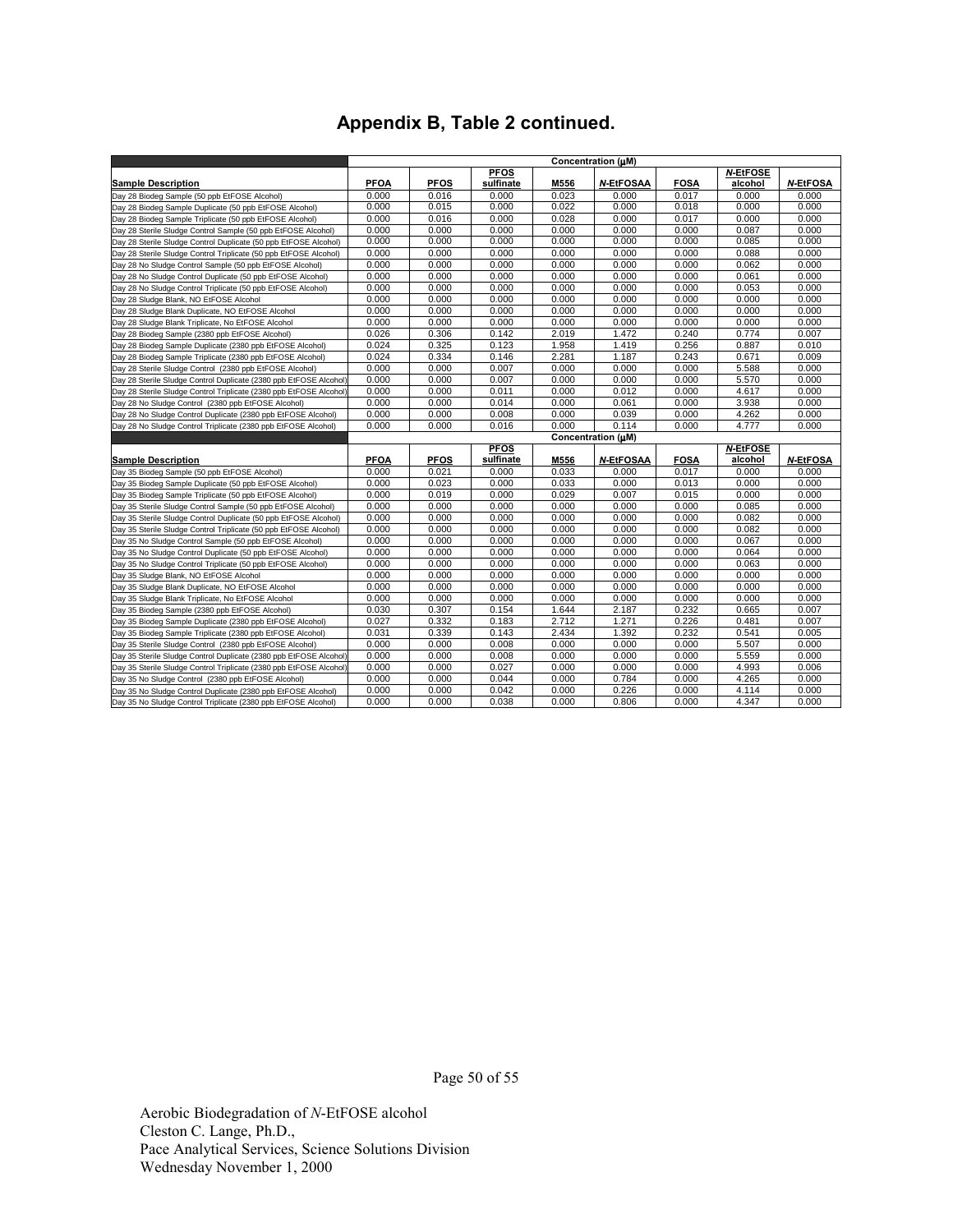## **Appendix C Biodegradation Samples Final Data**

**TABLE 1.** The compiled data results from the biodegradation of 2,380 ng/ml (4.168 µM) *N*-EtFOSE alcohol over 35 days of incubation. Approximately 90% biodegradation was observed after 35 days. All values are presented as micromolar (µM) concentrations.

|                                                       |                    |             |             |             | Concentration (uM) |                  |             |                 |                 |
|-------------------------------------------------------|--------------------|-------------|-------------|-------------|--------------------|------------------|-------------|-----------------|-----------------|
|                                                       | Incubation<br>time |             |             | <u>PFOS</u> |                    |                  |             | <b>N-EtFOSE</b> |                 |
| Sample Description                                    | (days)             | <b>PFOA</b> | <b>PFOS</b> | sulfinate   | M556               | <b>N EtFOSAA</b> | <b>FOSA</b> | alcohol         | <b>N-EtFOSA</b> |
| Day 0 Biodeg Sample (2300 EtFOSE Alcohol)             | 0.0                | 0.000       | 0.000       | 0.000       | 0.000              | 0.000            | 0.000       | 5.109           | 0.000           |
| Day 0 Biodeg Sample Duplicate (2300 EtFOSE Alcohol)   | 0.0                | 0.000       | 0.000       | 0.000       | 0.000              | 0.000            | 0.000       | 4.894           | 0.000           |
| Day 0 Biodeg Sample Triplicate (2300 EtFOSE Alcohol)  | 0.0                | 0.000       | 0.000       | 0.000       | 0.000              | 0.000            | 0.000       | 4.761           | 0.000           |
| Day 1 Biodeg Sample (2300 EtFOSE Alcohol)             | 1.0                | 0.000       | 0.009       | 0.094       | 0.049              | 0.651            | 0.016       | 3.100           | 0.021           |
| Day 1 Biodeg Sample Duplicate (2300 EtFOSE Alcohol)   | 1.0                | 0.000       | 0.008       | 0.094       | 0.048              | 0.637            | 0.016       | 3.160           | 0.020           |
| Day 1 Biodeg Sample Triplicate (2300 EtFOSE Alcohol)  | 1.0                | 0.000       | 0.009       | 0.098       | 0.053              | 0.660            | 0.017       | 3.119           | 0.022           |
| Day 3 Biodeg Sample (2300 EtFOSE Alcohol)             | 2.7                | 0.000       | 0.030       | 0.128       | 0.223              | 1.071            | 0.047       | 2.205           | 0.030           |
| Day 3 Biodeg Sample Duplicate (2300 EtFOSE Alcohol)   | 2.7                | 0.000       | 0.026       | 0.130       | 0.210              | 1.057            | 0.042       | 2.332           | 0.028           |
| Day 3 Biodeg Sample Triplicate (2300 EtFOSE Alcohol)  | 2.7                | 0.000       | 0.033       | 0.139       | 0.226              | 1.157            | 0.051       | 2.032           | 0.031           |
| Day 7 Biodeg Sample (2300 EtFOSE Alcohol)             | 6.7                | 0.009       | 0.092       | 0.123       | 0.777              | 1.139            | 0.125       | 1.434           | 0.032           |
| Day 7 Biodeg Sample Duplicate (2300 EtFOSE Alcohol)   | 6.7                | 0.009       | 0.085       | 0.125       | 0.759              | 1.067            | 0.116       | 1.465           | 0.031           |
| Day 7 Biodeg Sample Triplicate (2300 EtFOSE Alcohol)  | 6.7                | 0.009       | 0.085       | 0.131       | 0.738              | 1.184            | 0.119       | 1.479           | 0.029           |
| Day 14 Biodeg Sample (2300 EtFOSE Alcohol)            | 13.8               | 0.021       | 0.172       | 0.119       | 1.286              | 0.972            | 0.163       | 0.767           | 0.022           |
| Day 14 Biodeg Sample Duplicate (2300 EtFOSE Alcohol)  | 13.8               | 0.020       | 0.172       | 0.115       | 1.388              | 0.825            | 0.166       | 0.732           | 0.021           |
| Day 14 Biodeg Sample Triplicate (2300 EtFOSE Alcohol) | 13.8               | 0.020       | 0.172       | 0.111       | 1.449              | 0.834            | 0.173       | 0.741           | 0.020           |
| Day 21 Biodeg Sample (2300 EtFOSE Alcohol)            | 20.8               | 0.024       | 0.222       | 0.089       | 1.166              | 1.240            | 0.185       | 0.576           | 0.013           |
| Day 21 Biodeg Sample Duplicate (2300 EtFOSE Alcohol)  | 20.8               | 0.024       | 0.206       | 0.105       | 1.594              | 1.060            | 0.183       | 0.398           | 0.012           |
| Day 21 Biodeg Sample Triplicate (2300 EtFOSE Alcohol) | 20.8               | 0.022       | 0.216       | 0.115       | 1.735              | 0.812            | 0.182       | 0.447           | 0.011           |
| Day 28 Biodeg Sample (2300 EtFOSE Alcohol)            | 27.8               | 0.026       | 0.306       | 0.142       | 2.019              | 1.472            | 0.240       | 0.774           | 0.007           |
| Day 28 Biodeg Sample Duplicate (2300 EtFOSE Alcohol)  | 27.8               | 0.024       | 0.325       | 0.123       | 1.958              | 1.419            | 0.256       | 0.887           | 0.010           |
| Day 28 Biodeg Sample Triplicate (2300 EtFOSE Alcohol) | 27.8               | 0.024       | 0.334       | 0.146       | 2.281              | 1.187            | 0.243       | 0.671           | 0.009           |
| Day 35 Biodeg Sample (2300 EtFOSE Alcohol)            | 34.8               | 0.030       | 0.307       | 0.154       | 1.644              | 2.187            | 0.232       | 0.665           | 0.007           |
| Day 35 Biodeg Sample Duplicate (2300 EtFOSE Alcohol)  | 34.8               | 0.027       | 0.332       | 0.183       | 2.712              | 1.271            | 0.226       | 0.481           | 0.007           |
| Day 35 Biodeg Sample Triplicate (2300 EtFOSE Alcohol) | 34.8               | 0.031       | 0.339       | 0.143       | 2.434              | 1.392            | 0.232       | 0.541           | 0.005           |

**TABLE 2.** The compiled results for the biodegradation samples tested at 47 ng/ml (90 nM) *N*-EtFOSE alcohol over 35 days of incubation. Complete degradation was observed by day 7. All analytical concentrations are presented as nanomolar (nM).

|                                                          |                | Concentration (nM) |             |                          |      |                  |             |                            |                 |  |  |
|----------------------------------------------------------|----------------|--------------------|-------------|--------------------------|------|------------------|-------------|----------------------------|-----------------|--|--|
|                                                          | Incubation     |                    |             |                          |      |                  |             |                            |                 |  |  |
| Sample Description                                       | time<br>(davs) | <b>PFOA</b>        | <b>PFOS</b> | <b>PFOS</b><br>sulfinate | M556 | <b>N-EtFOSAA</b> | <b>FOSA</b> | <b>N-EtFOSE</b><br>alcohol | <b>N-EtFOSA</b> |  |  |
| Day 0 Bide Sample (50 ppb EtFOSE Alcohol)                | 0.0            | 0.0                | 0.0         | 0.0                      | 0.0  | 0.0              | 0.0         | 75.8                       | 0.0             |  |  |
| Day 0 Biodeg Sample Duplicate (50 ppb EtFOSE Alcohol)    | 0.0            | 0.0                | 0.0         | 0.0                      | 0.0  | 0.0              | 0.0         | 69.2                       | 0.0             |  |  |
| Day 0 Biodeg Sample Triplicate (50 ppb EtFOSE Alcohol)   | 0.0            | 0.0                | 0.0         | 0.0                      | 0.0  | 0.0              | 0.0         | 65.0                       | 0.0             |  |  |
| Day 1 Biodeg Sample (50 ppb EtFOSE Alcohol)              | 1.0            | 0.0                | 0.0         | 0.0                      | 0.0  | 26.0             | 0.0         | 30.9                       | 0.0             |  |  |
| Biodeg Sample Duplicate (50 ppb EtFOSE Alcohol)<br>Dav 1 | 1.0            | 0.0                | 0.0         | 0.0                      | 0.0  | 24.2             | 0.0         | 30.9                       | 0.0             |  |  |
| Day 1 Biodeg Sample Triplicate (50 ppb EtFOSE Alcohol)   | 1.0            | 0.0                | 0.0         | 0.0                      | 0.0  | 21.7             | 0.0         | 32.2                       | 0.0             |  |  |
| Day 3 Biodeg Sample (50 ppb EtFOSE Alcohol)              | 2.7            | 0.0                | 0.0         | 0.0                      | 12.4 | 34.2             | 0.0         | 12.6                       | 0.0             |  |  |
| Day 3 Biodeg Sample Duplicate (50 ppb EtFOSE Alcohol)    | 2.7            | 0.0                | 0.0         | 0.0                      | 9.1  | 28.5             | 0.0         | 17.2                       | 0.0             |  |  |
| Dav 3 Biodeg Sample Triplicate (50 ppb EtFOSE Alcohol)   | 2.7            | 0.0                | 0.0         | 3.6                      | 8.6  | 27.9             | 0.0         | 15.8                       | 0.0             |  |  |
| Day 7 Biodeg Sample (50 ppb EtFOSE Alcohol)              | 6.7            | 0.0                | 5.4         | 0.0                      | 20.7 | 22.2             | 9.6         | 5.2                        | 0.0             |  |  |
| Day 7 Biodeg Sample Duplicate (50 ppb EtFOSE Alcohol)    | 6.7            | 0.0                | 5.3         | 0.0                      | 20.1 | 25.2             | 6.4         | 0.0                        | 0.0             |  |  |
| Day 7 Biodeg Sample Triplicate (50 ppb EtFOSE Alcohol)   | 6.7            | 0.0                | 5.1         | 0.0                      | 22.3 | 20.5             | 7.0         | 0.0                        | 0.0             |  |  |
| Day 14 Biodeg Sample (50 ppb EtFOSE Alcohol)             | 13.8           | 0.0                | 10.0        | 0.0                      | 29.1 | 7.5              | 15.7        | 0.0                        | 0.0             |  |  |
| Day 14 Biodeg Sample Duplicate (50 ppb EtFOSE Alcohol)   | 13.8           | 0.0                | 9.2         | 0.0                      | 28.7 | 7.0              | 14.7        | 0.0                        | 0.0             |  |  |
| Day 14 Biodeg Sample Triplicate (50 ppb EtFOSE Alcohol)  | 13.8           | 0.0                | 9.3         | 0.0                      | 28.3 | 8.6              | 14.9        | 0.0                        | 0.0             |  |  |
| Day 21 Biodeg Sample (50 ppb EtFOSE Alcohol)             | 20.8           | 0.0                | 11.2        | 0.0                      | 27.1 | 0.0              | 14.5        | 0.0                        | 0.0             |  |  |
| Day 21 Biodeg Sample Duplicate (50 ppb EtFOSE Alcohol)   | 20.8           | 0.0                | 10.7        | 0.0                      | 26.4 | 0.0              | 14.8        | 0.0                        | 0.0             |  |  |
| Day 21 Biodeg Sample Triplicate (50 ppb EtFOSE Alcohol)  | 20.8           | 0.0                | 9.9         | 0.0                      | 27.1 | 0.0              | 13.7        | 0.0                        | 0.0             |  |  |
| Day 28 Biodeg Sample (50 ppb EtFOSE Alcohol)             | 27.8           | 0.0                | 15.9        | 0.0                      | 23.4 | 0.0              | 17.2        | 0.0                        | 0.0             |  |  |
| Day 28 Biodeg Sample Duplicate (50 ppb EtFOSE Alcohol)   | 27.8           | 0.0                | 15.4        | 0.0                      | 21.9 | 0.0              | 18.5        | 0.0                        | 0.0             |  |  |
| Day 28 Biodeg Sample Triplicate (50 ppb EtFOSE Alcohol)  | 27.8           | 0.0                | 16.3        | 0.0                      | 27.7 | 0.0              | 16.5        | 0.0                        | 0.0             |  |  |
| Day 35 Biodeg Sample (50 ppb EtFOSE Alcohol)             | 34.8           | 0.0                | 20.9        | 0.0                      | 32.9 | 0.0              | 16.8        | 0.0                        | 0.0             |  |  |
| Day 35 Biodeg Sample Duplicate (50 ppb EtFOSE Alcohol)   | 34.8           | 0.0                | 22.9        | 0.0                      | 32.7 | 0.0              | 13.2        | 0.0                        | 0.0             |  |  |
| Day 35 Biodeg Sample Triplicate (50 ppb EtFOSE Alcohol)  | 34.8           | 0.0                | 18.7        | 0.0                      | 29.2 | 7.3              | 15.5        | 0.0                        | 0.0             |  |  |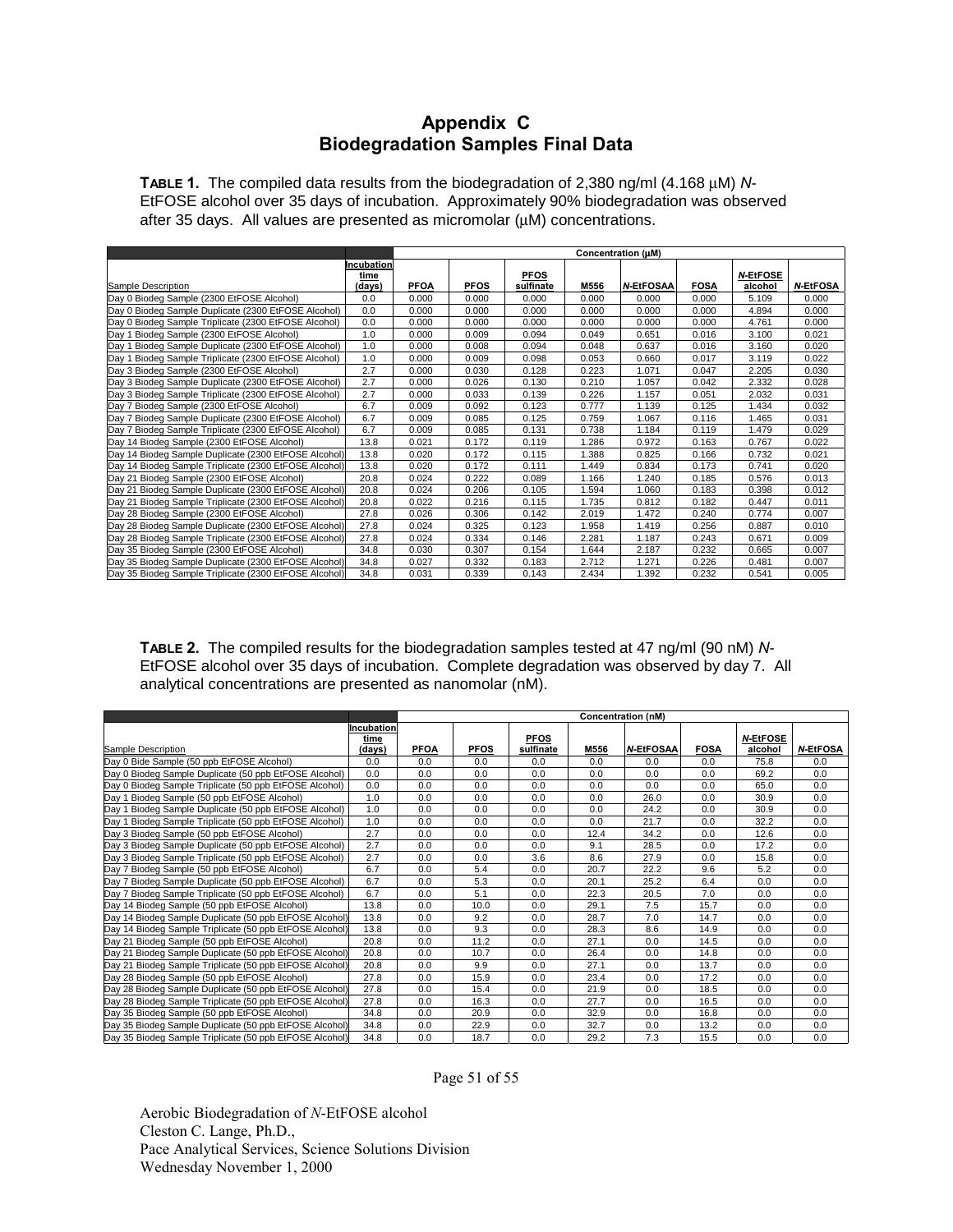## **Appendix D Control Samples Final Data**

**TABLE 1.** The compiled results of the sterile/inhibited control samples at 2,380 ng/ml (4.168 mM) *N*-EtFOSE alcohol over 35 days of incubation. No significant abiotic degradation was observed. All concentrations are presented as micromolar ( $\mu$ M).

|                                                                |                    | Concentration (µM) |             |                          |      |                  |             |                     |                 |
|----------------------------------------------------------------|--------------------|--------------------|-------------|--------------------------|------|------------------|-------------|---------------------|-----------------|
|                                                                | Incubation<br>time |                    |             |                          |      |                  |             |                     |                 |
| <b>Sample Description</b>                                      |                    | <b>PFOA</b>        | <b>PFOS</b> | <b>PFOS</b><br>sulfinate | M556 | <b>N-EtFOSAA</b> | <b>FOSA</b> | N-EtFOSE<br>alcohol | <b>N-EtFOSA</b> |
| Day 0 Sterile Sludge Control (2300 EtFOSE Alcohol)             | (days)<br>0.0      | 0.00               | 0.00        | 0.00                     | 0.00 | 0.00             | 0.00        | 5.16                | 0.00            |
|                                                                |                    |                    |             |                          |      |                  |             |                     |                 |
| Day 0 Sterile Sludge Control Duplicate (2300 EtFOSE Alcohol)   | 0.0                | 0.00               | 0.00        | 0.00                     | 0.00 | 0.00             | 0.00        | 4.91                | 0.00            |
| Day 0 Sterile Sludge Control Triplicate (2300 EtFOSE Alcohol)  | 0.0                | 0.00               | 0.00        | 0.00                     | 0.00 | 0.00             | 0.00        | 4.88                | 0.00            |
| Day 1 Sterile Sludge Control (2300 EtFOSE Alcohol)             | 1.0                | 0.00               | 0.00        | 0.00                     | 0.00 | 0.00             | 0.00        | 5.08                | 0.00            |
| Day 1 Sterile Sludge Control Duplicate (2300 EtFOSE Alcohol)   | 1.0                | 0.00               | 0.00        | 0.00                     | 0.00 | 0.00             | 0.00        | 4.92                | 0.00            |
| Day 1 Sterile Sludge Control Triplicate (2300 EtFOSE Alcohol)  | 1.0                | 0.00               | 0.00        | 0.00                     | 0.00 | 0.00             | 0.00        | 4.92                | 0.00            |
| Day 3 Sterile Sludge Control (2300 EtFOSE Alcohol)             | 2.7                | 0.00               | 0.00        | 0.00                     | 0.00 | 0.00             | 0.00        | 4.83                | 0.00            |
| Dav 3 Sterile Sludge Control Duplicate (2300 EtFOSE Alcohol)   | 2.7                | 0.00               | 0.00        | 0.00                     | 0.00 | 0.00             | 0.00        | 4.73                | 0.00            |
| Dav 3 Sterile Sludge Control Triplicate (2300 EtFOSE Alcohol)  | 2.7                | 0.00               | 0.00        | 0.00                     | 0.00 | 0.00             | 0.00        | 4.70                | 0.00            |
| Day 7 Sterile Sludge Control (2300 EtFOSE Alcohol)             | 6.7                | 0.00               | 0.00        | 0.00                     | 0.00 | 0.00             | 0.00        | 4.77                | 0.00            |
| Day 7 Sterile Sludge Control Duplicate (2300 EtFOSE Alcohol)   | 6.7                | 0.00               | 0.00        | 0.00                     | 0.00 | 0.00             | 0.00        | 5.01                | 0.00            |
| Day 7 Sterile Sludge Control Triplicate (2300 EtFOSE Alcohol)  | 6.7                | 0.00               | 0.00        | 0.00                     | 0.00 | 0.00             | 0.00        | 4.86                | 0.00            |
| Day 14 Sterile Sludge Control (2300 EtFOSE Alcohol)            | 13.8               | 0.00               | 0.00        | 0.00                     | 0.00 | 0.01             | 0.00        | 4.79                | 0.00            |
| Day 14 Sterile Sludge Control Duplicate (2300 EtFOSE Alcohol)  | 13.8               | 0.00               | 0.00        | 0.00                     | 0.00 | 0.00             | 0.00        | 4.78                | 0.00            |
| Day 14 Sterile Sludge Control Triplicate (2300 EtFOSE Alcohol) | 13.8               | 0.00               | 0.00        | 0.00                     | 0.00 | 0.00             | 0.00        | 4.69                | 0.00            |
| Day 21 Sterile Sludge Control (2300 EtFOSE Alcohol)            | 20.8               | 0.00               | 0.00        | 0.00                     | 0.00 | 0.00             | 0.00        | 4.74                | 0.00            |
| Day 21 Sterile Sludge Control Duplicate (2300 EtFOSE Alcohol)  | 20.8               | 0.00               | 0.00        | 0.00                     | 0.00 | 0.00             | 0.00        | 4.54                | 0.00            |
| Day 21 Sterile Sludge Control Triplicate (2300 EtFOSE Alcohol) | 20.8               | 0.00               | 0.00        | 0.00                     | 0.00 | 0.00             | 0.00        | 4.40                | 0.00            |
| Day 28 Sterile Sludge Control (2300 EtFOSE Alcohol)            | 27.8               | 0.00               | 0.00        | 0.01                     | 0.00 | 0.00             | 0.00        | 5.59                | 0.00            |
| Day 28 Sterile Sludge Control Duplicate (2300 EtFOSE Alcohol)  | 27.8               | 0.00               | 0.00        | 0.01                     | 0.00 | 0.00             | 0.00        | 5.57                | 0.00            |
| Day 28 Sterile Sludge Control Triplicate (2300 EtFOSE Alcohol) | 27.8               | 0.00               | 0.00        | 0.01                     | 0.00 | 0.01             | 0.00        | 4.62                | 0.00            |
| Day 35 Sterile Sludge Control (2300 EtFOSE Alcohol)            | 34.8               | 0.00               | 0.00        | 0.01                     | 0.00 | 0.00             | 0.00        | 5.51                | 0.00            |
| Day 35 Sterile Sludge Control Duplicate (2300 EtFOSE Alcohol)  | 34.8               | 0.00               | 0.00        | 0.01                     | 0.00 | 0.00             | 0.00        | 5.56                | 0.00            |
| Day 35 Sterile Sludge Control Triplicate (2300 EtFOSE Alcohol) | 34.8               | 0.00               | 0.00        | 0.03                     | 0.00 | 0.00             | 0.00        | 4.99                | 0.01            |

**TABLE 2.** The compiled results of the no-sludge control samples at 2,380 ng/ml (4.168 mM) *N*-EtFOSE alcohol over 35 days of incubation. Some degradation due to suspected microbial contamination was observed due to un-sterilized mineral media being used to set up those controls. This suggests that the first reaction is a ubiquitous alcohol dehydrogenase reaction. All concentrations are presented as micromolar (µM).

|                                                           |             | Concentration (µM) |             |             |      |                  |             |                 |                 |
|-----------------------------------------------------------|-------------|--------------------|-------------|-------------|------|------------------|-------------|-----------------|-----------------|
|                                                           | Incubation  |                    |             | <b>PFOS</b> |      |                  |             | <b>N-EtFOSE</b> |                 |
| <b>Sample Description</b>                                 | time (days) | <b>PFOA</b>        | <b>PFOS</b> | sulfinate   | M556 | <b>N-EtFOSAA</b> | <b>FOSA</b> | alcohol         | <b>N-EtFOSA</b> |
| Day 0 No Sludge Control (2300 EtFOSE Alcohol)             | 0.0         | 0.00               | 0.00        | 0.00        | 0.00 | 0.00             | 0.00        | 4.88            | 0.00            |
| Day 0 No Sludge Control Duplicate (2300 EtFOSE Alcohol)   | 0.0         | 0.00               | 0.00        | 0.00        | 0.00 | 0.00             | 0.00        | 4.95            | 0.00            |
| Day 0 No Sludge Control Triplicate (2300 EtFOSE Alcohol)  | 0.0         | 0.00               | 0.00        | 0.00        | 0.00 | 0.00             | 0.00        | 5.03            | 0.00            |
| Day 1 No Sludge Control (2300 EtFOSE Alcohol)             | 1.0         | 0.00               | 0.00        | 0.00        | 0.00 | 0.00             | 0.00        | 4.99            | 0.00            |
| Day 1 No Sludge Control Duplicate (2300 EtFOSE Alcohol)   | 1.0         | 0.00               | 0.00        | 0.00        | 0.00 | 0.00             | 0.00        | 4.91            | 0.00            |
| Dav 1 No Sludge Control Triplicate (2300 EtFOSE Alcohol)  | 1.0         | 0.00               | 0.00        | 0.00        | 0.00 | 0.00             | 0.00        | 4.76            | 0.00            |
| Day 3 No Sludge Control (2300 EtFOSE Alcohol)             | 2.7         | 0.00               | 0.00        | 0.00        | 0.00 | 0.00             | 0.00        | 4.55            | 0.00            |
| Day 3 No Sludge Control Duplicate (2300 EtFOSE Alcohol)   | 2.7         | 0.00               | 0.00        | 0.00        | 0.00 | 0.00             | 0.00        | 4.67            | 0.00            |
| Day 3 No Sludge Control Triplicate (2300 EtFOSE Alcohol)  | 2.7         | 0.00               | 0.00        | 0.00        | 0.00 | 0.00             | 0.00        | 4.67            | 0.00            |
| Day 7 No Sludge Control (2300 EtFOSE Alcohol)             | 6.7         | 0.00               | 0.00        | 0.00        | 0.00 | 0.00             | 0.00        | 4.54            | 0.00            |
| Day 7 No Sludge Control Duplicate (2300 EtFOSE Alcohol)   | 6.7         | 0.00               | 0.00        | 0.00        | 0.00 | 0.00             | 0.00        | 4.69            | 0.00            |
| Day 7 No Sludge Control Triplicate (2300 EtFOSE Alcohol)  | 6.7         | 0.00               | 0.00        | 0.00        | 0.00 | 0.00             | 0.00        | 4.72            | 0.00            |
| Day 14 No Sludge Control (2300 EtFOSE Alcohol)            | 13.8        | 0.00               | 0.00        | 0.00        | 0.00 | 0.01             | 0.00        | 4.31            | 0.00            |
| Day 14 No Sludge Control Duplicate (2300 EtFOSE Alcohol)  | 13.8        | 0.00               | 0.00        | 0.00        | 0.00 | 0.03             | 0.00        | 4.48            | 0.00            |
| Day 14 No Sludge Control Triplicate (2300 EtFOSE Alcohol) | 13.8        | 0.00               | 0.00        | 0.00        | 0.00 | 0.01             | 0.00        | 4.46            | 0.00            |
| Day 21 No Sludge Control (2300 EtFOSE Alcohol)            | 20.8        | 0.00               | 0.00        | 0.00        | 0.00 | 0.03             | 0.00        | 3.91            | 0.00            |
| Day 21 No Sludge Control Duplicate (2300 EtFOSE Alcohol)  | 20.8        | 0.00               | 0.00        | 0.01        | 0.01 | 0.02             | 0.00        | 4.01            | 0.00            |
| Day 21 No Sludge Control Triplicate (2300 EtFOSE Alcohol) | 20.8        | 0.00               | 0.00        | 0.00        | 0.00 | 0.01             | 0.00        | 4.35            | 0.00            |
| Day 28 No Sludge Control (2300 EtFOSE Alcohol)            | 27.8        | 0.00               | 0.00        | 0.01        | 0.00 | 0.06             | 0.00        | 3.94            | 0.00            |
| Day 28 No Sludge Control Duplicate (2300 EtFOSE Alcohol)  | 27.8        | 0.00               | 0.00        | 0.01        | 0.00 | 0.04             | 0.00        | 4.26            | 0.00            |
| Day 28 No Sludge Control Triplicate (2300 EtFOSE Alcohol) | 27.8        | 0.00               | 0.00        | 0.02        | 0.00 | 0.11             | 0.00        | 4.78            | 0.00            |
| Day 35 No Sludge Control (2300 EtFOSE Alcohol)            | 34.8        | 0.00               | 0.00        | 0.04        | 0.00 | 0.78             | 0.00        | 4.27            | 0.00            |
| Day 35 No Sludge Control Duplicate (2300 EtFOSE Alcohol)  | 34.8        | 0.00               | 0.00        | 0.04        | 0.00 | 0.23             | 0.00        | 4.11            | 0.00            |
| Day 35 No Sludge Control Triplicate (2300 EtFOSE Alcohol) | 34.8        | 0.00               | 0.00        | 0.04        | 0.00 | 0.81             | 0.00        | 4.35            | 0.00            |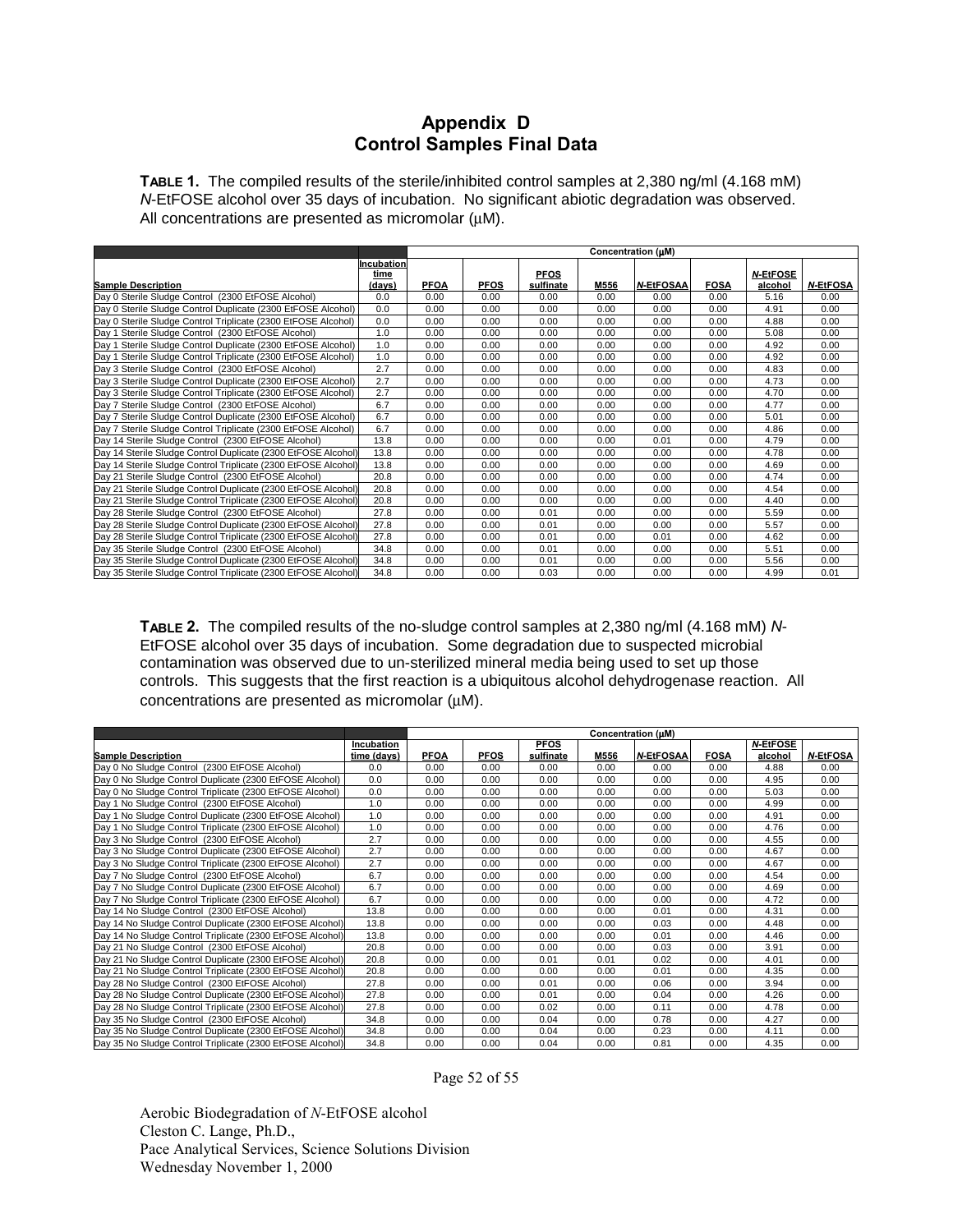## **Appendix D, continued**

**TABLE 3.** The compiled results of the sterile/inhibited sludge control samples at 47 ng/ml (90 nM) *N*-EtFOSE alcohol over 35 days of incubation. Degradation was observed in day 21 sterile sludge controls because on day 7 they received fresh sludge by mistake. All concentrations are presented as nanomolar (nM).

|                                                                    | <b>Concentration (nM)</b> |             |             |             |      |                  |             |                 |                 |
|--------------------------------------------------------------------|---------------------------|-------------|-------------|-------------|------|------------------|-------------|-----------------|-----------------|
|                                                                    | Incubation<br>time        |             |             | <b>PFOS</b> |      |                  |             | <b>N-EtFOSE</b> |                 |
| Sample Description                                                 | (days)                    | <b>PFOA</b> | <b>PFOS</b> | sulfinate   | M556 | <b>N-EtFOSAA</b> | <b>FOSA</b> | alcohol         | <b>N-EtFOSA</b> |
| Day 0 Sterile Sludge Control Sample (50 ppb EtFOSE Alcohol)        | 0.0                       | 0.0         | 0.0         | 0.0         | 0.0  | 0.0              | 0.0         | 80.4            | 0.0             |
| Day 0 Sterile Sludge Control Duplicate (50 ppb EtFOSE Alcohol)     | 0.0                       | 0.0         | 0.0         | 0.0         | 0.0  | 0.0              | 0.0         | 78.2            | 0.0             |
| Day 0 Sterile Sludge Control Triplicate (50 ppb EtFOSE Alcohol)    | 0.0                       | 0.0         | 0.0         | 0.0         | 0.0  | 0.0              | 0.0         | 77.0            | 0.0             |
| Sterile Sludge Control Sample (50 ppb EtFOSE Alcohol)<br>Dav 1     | 1.0                       | 0.0         | 0.0         | 0.0         | 0.0  | 0.0              | 0.0         | 76.9            | 0.0             |
| Sterile Sludge Control Duplicate (50 ppb EtFOSE Alcohol)<br>Dav 1  | 1.0                       | 0.0         | 0.0         | 0.0         | 0.0  | 0.0              | 0.0         | 77.8            | 0.0             |
| Sterile Sludge Control Triplicate (50 ppb EtFOSE Alcohol)<br>Dav 1 | 1.0                       | 0.0         | 0.0         | 0.0         | 0.0  | 0.0              | 0.0         | 80.4            | 0.0             |
| Day 3 Sterile Sludge Control Sample (50 ppb EtFOSE Alcohol)        | 2.7                       | 0.0         | 0.0         | 2.9         | 0.0  | 0.0              | 0.0         | 70.1            | 0.0             |
| Day 3 Sterile Sludge Control Duplicate (50 ppb EtFOSE Alcohol)     | 2.7                       | 0.0         | 0.0         | 2.9         | 0.0  | 0.0              | 0.0         | 67.6            | 0.0             |
| Day 3 Sterile Sludge Control Triplicate (50 ppb EtFOSE Alcohol)    | 2.7                       | 0.0         | 0.0         | 0.0         | 0.0  | 0.0              | 0.0         | 71.9            | 0.0             |
| Day 7 Sterile Sludge Control Sample (50 ppb EtFOSE Alcohol)        | 6.7                       | 0.0         | 0.0         | 0.0         | 0.0  | 0.0              | 0.0         | 70.8            | 0.0             |
| Day 7 Sterile Sludge Control Duplicate (50 ppb EtFOSE Alcohol)     | 6.7                       | 0.0         | 0.0         | 0.0         | 0.0  | 0.0              | 0.0         | 70.6            | 0.0             |
| Day 7 Sterile Sludge Control Triplicate (50 ppb EtFOSE Alcohol)    | 6.7                       | 0.0         | 0.0         | 0.0         | 0.0  | 0.0              | 0.0         | 68.9            | 0.0             |
| Day 14 Sterile Sludge Control Sample (50 ppb EtFOSE Alcohol)       | 13.8                      | 0.0         | 0.0         | 0.0         | 0.0  | 0.0              | 0.0         | 76.9            | 0.0             |
| Day 14 Sterile Sludge Control Duplicate (50 ppb EtFOSE Alcohol)    | 13.8                      | 0.0         | 0.0         | 0.0         | 0.0  | 0.0              | 0.0         | 68.4            | 0.0             |
| Day 14 Sterile Sludge Control Triplicate (50 ppb EtFOSE Alcohol)   | 13.8                      | 0.0         | 0.0         | 0.0         | 0.0  | 0.0              | 0.0         | 75.6            | 0.0             |
| Day 21 Sterile Sludge Control Sample (50 ppb EtFOSE Alcohol)       | 20.8                      | 0.0         | 0.0         | 0.0         | 0.0  | 0.0              | 0.0         | 69.9            | 0.0             |
| Day 21 Sterile Sludge Control Duplicate (50 ppb EtFOSE Alcohol)    | 20.8                      | 0.0         | 0.0         | 0.0         | 0.0  | 0.0              | 0.0         | 68.7            | 0.0             |
| Day 21 Sterile Sludge Control Triplicate (50 ppb EtFOSE Alcohol)   | 20.8                      | 0.0         | 0.0         | 0.0         | 0.0  | 0.0              | 0.0         | 71.2            | 0.0             |
| Day 28 Sterile Sludge Control Sample (50 ppb EtFOSE Alcohol)       | 27.8                      | 0.0         | 0.0         | 0.0         | 0.0  | 0.0              | 0.0         | 86.9            | 0.0             |
| Day 28 Sterile Sludge Control Duplicate (50 ppb EtFOSE Alcohol)    | 27.8                      | 0.0         | 0.0         | 0.0         | 0.0  | 0.0              | 0.0         | 84.9            | 0.0             |
| Day 28 Sterile Sludge Control Triplicate (50 ppb EtFOSE Alcohol)   | 27.8                      | 0.0         | 0.0         | 0.0         | 0.0  | 0.0              | 0.0         | 88.0            | 0.0             |
| Day 35 Sterile Sludge Control Sample (50 ppb EtFOSE Alcohol)       | 34.8                      | 0.0         | 0.0         | 0.0         | 0.0  | 0.0              | 0.0         | 85.4            | 0.0             |
| Day 35 Sterile Sludge Control Duplicate (50 ppb EtFOSE Alcohol)    | 34.8                      | 0.0         | 0.0         | 0.0         | 0.0  | 0.0              | 0.0         | 81.8            | 0.0             |
| Day 35 Sterile Sludge Control Triplicate (50 ppb EtFOSE Alcohol)   | 34.8                      | 0.0         | 0.0         | 0.0         | 0.0  | 0.0              | 0.0         | 81.5            | 0.0             |

**TABLE 4.** The compiled results of the no-sludge control samples at 47 ng/ml (90 nM) *N*-EtFOSE alcohol over 35 days of incubation. Some degradation due to suspected microbial contamination was observed due to un-sterilized mineral media being used to set up those controls (shown shaded). This suggests that the first reaction may be catalyzed by a ubiquitous alcohol dehydrogenase reaction. All concentrations are presented as nanomolar (nM).

|                                                             |                    | Concentration (nM) |             |             |       |                  |             |                 |                 |
|-------------------------------------------------------------|--------------------|--------------------|-------------|-------------|-------|------------------|-------------|-----------------|-----------------|
|                                                             | Incubation<br>time |                    |             | <b>PFOS</b> |       |                  |             | <b>N-EtFOSE</b> |                 |
| Sample Description                                          | (days)             | <b>PFOA</b>        | <b>PFOS</b> | sulfinate   | M556  | <b>N-EtFOSAA</b> | <b>FOSA</b> | alcohol         | <b>N-EtFOSA</b> |
| Day 0 No Sludge Control Sample (50 ppb EtFOSE Alcohol)      | 0.0                | 0.000              | 0.000       | 0.000       | 0.000 | 0.000            | 0.000       | 75.797          | 0.000           |
| Day 0 No Sludge Control Duplicate (50 ppb EtFOSE Alcohol)   | 0.0                | 0.000              | 0.000       | 0.000       | 0.000 | 0.000            | 0.000       | 79.884          | 0.000           |
| Day 0 No Sludge Control Triplicate (50 ppb EtFOSE Alcohol)  | 0.0                | 0.000              | 0.000       | 0.000       | 0.000 | 0.000            | 0.000       | 77.736          | 0.000           |
| Day 1 No Sludge Control Sample (50 ppb EtFOSE Alcohol)      | 1.0                | 0.000              | 0.000       | 0.000       | 0.000 | 0.000            | 0.000       | 71.322          | 0.000           |
| Day 1 No Sludge Control Duplicate (50 ppb EtFOSE Alcohol)   | 1.0                | 0.000              | 0.000       | 0.000       | 0.000 | 0.000            | 0.000       | 71.869          | 0.000           |
| Day 1 No Sludge Control Triplicate (50 ppb EtFOSE Alcohol)  | 1.0                | 0.000              | 0.000       | 0.000       | 0.000 | 0.000            | 0.000       | 71.725          | 0.000           |
| Day 3 No Sludge Control Sample (50 ppb EtFOSE Alcohol)      | 2.7                | 0.000              | 0.000       | 0.000       | 0.000 | 0.000            | 0.000       | 64.028          | 0.000           |
| Day 3 No Sludge Control Duplicate (50 ppb EtFOSE Alcohol)   | 2.7                | 0.000              | 0.000       | 0.000       | 0.000 | 0.000            | 0.000       | 66.874          | 0.000           |
| Day 3 No Sludge Control Triplicate (50 ppb EtFOSE Alcohol)  | 2.7                | 0.000              | 0.000       | 0.000       | 0.000 | 0.000            | 0.000       | 64.970          | 0.000           |
| Day 7 No Sludge Control Sample (50 ppb EtFOSE Alcohol)      | 6.7                | 0.000              | 0.000       | 0.000       | 0.000 | 0.000            | 0.000       | 60.718          | 0.000           |
| Day 7 No Sludge Control Duplicate (50 ppb EtFOSE Alcohol)   | 6.7                | 0.000              | 0.000       | 0.000       | 0.000 | 0.000            | 0.000       | 61.016          | 0.000           |
| Day 7 No Sludge Control Triplicate (50 ppb EtFOSE Alcohol)  | 6.7                | 0.000              | 0.000       | 0.000       | 0.000 | 0.000            | 0.000       | 64.331          | 0.000           |
| Day 14 No Sludge Control Sample (50 ppb EtFOSE Alcohol)     | 13.8               | 0.000              | 0.000       | 0.000       | 0.000 | 0.000            | 0.000       | 56.389          | 0.000           |
| Day 14 No Sludge Control Duplicate (50 ppb EtFOSE Alcohol)  | 13.8               | 0.000              | 0.000       | 0.000       | 0.000 | 0.000            | 0.000       | 56.944          | 0.000           |
| Day 14 No Sludge Control Triplicate (50 ppb EtFOSE Alcohol) | 13.8               | 0.000              | 0.000       | 0.000       | 0.000 | 0.000            | 0.000       | 57.000          | 0.000           |
| Day 21 No Sludge Control Sample (50 ppb EtFOSE Alcohol)     | 20.8               | 0.000              | 0.000       | 0.000       | 0.000 | 0.000            | 0.000       | 50.068          | 0.000           |
| Day 21 No Sludge Control Duplicate (50 ppb EtFOSE Alcohol)  | 20.8               | 0.000              | 0.000       | 0.000       | 0.000 | 0.000            | 0.000       | 5.501           | 0.000           |
| Day 21 No Sludge Control Triplicate (50 ppb EtFOSE Alcohol) | 20.8               | 0.000              | 0.000       | 0.000       | 0.000 | 0.000            | 0.000       | 39.405          | 0.000           |
| Day 28 No Sludge Control Sample (50 ppb EtFOSE Alcohol)     | 27.8               | 0.000              | 0.000       | 0.000       | 0.000 | 0.000            | 0.000       | 61.838          | 0.000           |
| Day 28 No Sludge Control Duplicate (50 ppb EtFOSE Alcohol)  | 27.8               | 0.000              | 0.000       | 0.000       | 0.000 | 0.000            | 0.000       | 61.144          | 0.000           |
| Day 28 No Sludge Control Triplicate (50 ppb EtFOSE Alcohol) | 27.8               | 0.000              | 0.000       | 0.000       | 0.000 | 0.000            | 0.000       | 53.334          | 0.000           |
| Day 35 No Sludge Control Sample (50 ppb EtFOSE Alcohol)     | 34.8               | 0.000              | 0.000       | 0.000       | 0.000 | 0.000            | 0.000       | 67.445          | 0.000           |
| Day 35 No Sludge Control Duplicate (50 ppb EtFOSE Alcohol)  | 34.8               | 0.000              | 0.000       | 0.000       | 0.000 | 0.000            | 0.000       | 63.636          | 0.000           |
| Day 35 No Sludge Control Triplicate (50 ppb EtFOSE Alcohol) | 34.8               | 0.000              | 0.000       | 0.000       | 0.000 | 0.000            | 0.000       | 63.476          | 0.000           |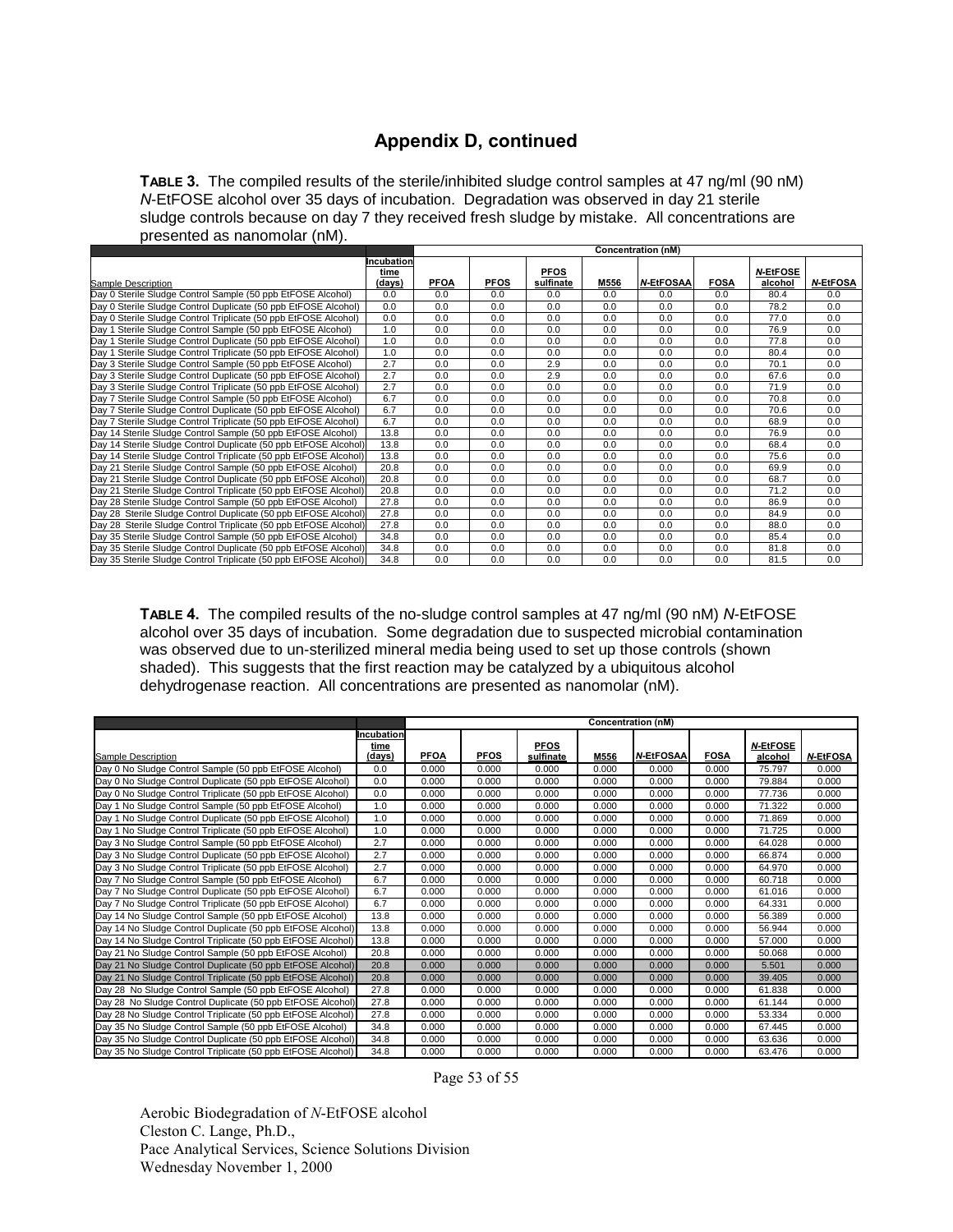## **Appendix E**

Table 1. The percent degradation of *N*-EtFOSE alcohol and percent of products based on molar equivalents of each analyte detected through the study for the 2,380 ng/mL samples. A value of 100% is based on the average value from triplicate samples for the day 0 *N*-EtFOSE alcohol samples. The average value at day 0 was analytically determined to be 4.921 µM. The averaged percentage of each analyte at day 35 is shown at the bottom. The sum of the analyte percentages at day 35 was equal to 105.6

|                               | % of total fluorochemicals Measured |             |                          |         |                  |             |                            |                 |
|-------------------------------|-------------------------------------|-------------|--------------------------|---------|------------------|-------------|----------------------------|-----------------|
| Days Incubation               | <b>PFOA</b>                         | <b>PFOS</b> | <b>PFOS</b><br>sulfinate | M556    | <b>N-EtFOSAA</b> | <b>FOSA</b> | <b>N-EtFOSE</b><br>alcohol | <b>N-EtFOSA</b> |
| 0.0                           | 0.0%                                | 0.0%        | 0.0%                     | $0.0\%$ | 0.0%             | $0.0\%$     | 103.8%                     | $0.0\%$         |
| 0.0                           | 0.0%                                | 0.0%        | 0.0%                     | $0.0\%$ | 0.0%             | 0.0%        | 99.5%                      | 0.0%            |
| 0.0                           | $0.0\%$                             | 0.0%        | $0.0\%$                  | $0.0\%$ | $0.0\%$          | $0.0\%$     | 96.7%                      | 0.0%            |
| 1.1                           | 0.0%                                | 0.2%        | 1.9%                     | 1.0%    | 13.2%            | 0.3%        | 63.0%                      | 0.4%            |
| 1.1                           | 0.0%                                | 0.2%        | 1.9%                     | 1.0%    | 12.9%            | 0.3%        | 64.2%                      | 0.4%            |
| 1.1                           | $0.0\%$                             | 0.2%        | 2.0%                     | 1.1%    | 13.4%            | 0.3%        | 63.4%                      | $0.4\%$         |
| 2.7                           | 0.0%                                | 0.6%        | 2.6%                     | 4.5%    | 21.8%            | 1.0%        | 44.8%                      | 0.6%            |
| 2.7                           | 0.0%                                | 0.5%        | 2.6%                     | 4.3%    | 21.5%            | 0.9%        | 47.4%                      | 0.6%            |
| 2.7                           | 0.0%                                | 0.7%        | 2.8%                     | 4.6%    | 23.5%            | 1.0%        | 41.3%                      | 0.6%            |
| 6.7                           | 0.2%                                | 1.9%        | 2.5%                     | 15.8%   | 23.1%            | 2.5%        | 29.1%                      | 0.6%            |
| 6.7                           | 0.2%                                | 1.7%        | 2.5%                     | 15.4%   | 21.7%            | 2.4%        | 29.8%                      | 0.6%            |
| 6.7                           | 0.2%                                | 1.7%        | 2.7%                     | 15.0%   | 24.1%            | 2.4%        | 30.1%                      | 0.6%            |
| 13.7                          | 0.4%                                | 3.5%        | 2.4%                     | 26.1%   | 19.8%            | 3.3%        | 15.6%                      | 0.4%            |
| 13.7                          | 0.4%                                | 3.5%        | 2.3%                     | 28.2%   | 16.8%            | 3.4%        | 14.9%                      | 0.4%            |
| 13.7                          | 0.4%                                | 3.5%        | 2.3%                     | 29.4%   | 16.9%            | 3.5%        | 15.1%                      | 0.4%            |
| 20.7                          | 0.5%                                | 4.5%        | 1.8%                     | 23.7%   | 25.2%            | 3.8%        | 11.7%                      | 0.3%            |
| 20.7                          | 0.5%                                | 4.2%        | 2.1%                     | 32.4%   | 21.5%            | 3.7%        | 8.1%                       | 0.2%            |
| 20.7                          | 0.5%                                | 4.4%        | 2.3%                     | 35.3%   | 16.5%            | 3.7%        | 9.1%                       | 0.2%            |
| 27.8                          | 0.5%                                | 6.2%        | 2.9%                     | 41.0%   | 29.9%            | 4.9%        | 15.7%                      | 0.2%            |
| 27.8                          | 0.5%                                | 6.6%        | 2.5%                     | 39.8%   | 28.8%            | 5.2%        | 18.0%                      | 0.2%            |
| 27.8                          | 0.5%                                | 6.8%        | 3.0%                     | 46.4%   | 24.1%            | 4.9%        | 13.6%                      | 0.2%            |
| 34.8                          | 0.6%                                | 6.2%        | 3.1%                     | 33.4%   | 44.4%            | 4.7%        | 13.5%                      | 0.2%            |
| 34.8                          | 0.5%                                | 6.8%        | 3.7%                     | 55.1%   | 25.8%            | 4.6%        | 9.8%                       | 0.1%            |
| 34.8                          | 0.6%                                | 6.9%        | 2.9%                     | 49.5%   | 28.3%            | 4.7%        | 11.0%                      | 0.1%            |
|                               |                                     |             |                          |         |                  |             |                            |                 |
| Average value at day 35       | 0.6%                                | 6.6%        | 3.3%                     | 46.0%   | 32.9%            | 4.7%        | 11.4%                      | 0.1%            |
| <b>Standard Deviation</b>     | 0.0%                                | 0.3%        | 0.4%                     | 11.3%   | 10.1%            | 0.1%        | 1.9%                       | $0.0\%$         |
| RSD (%)                       | 7.5%                                | 5.1%        | 13.1%                    | 24.5%   | 30.8%            | 1.4%        | 16.7%                      | 16.6%           |
|                               |                                     |             |                          |         |                  |             |                            |                 |
| Percent of products at day 35 | 0.6%                                | 7.0%        | 3.5%                     | 48.9%   | 34.9%            | 5.0%        |                            | 0.1%            |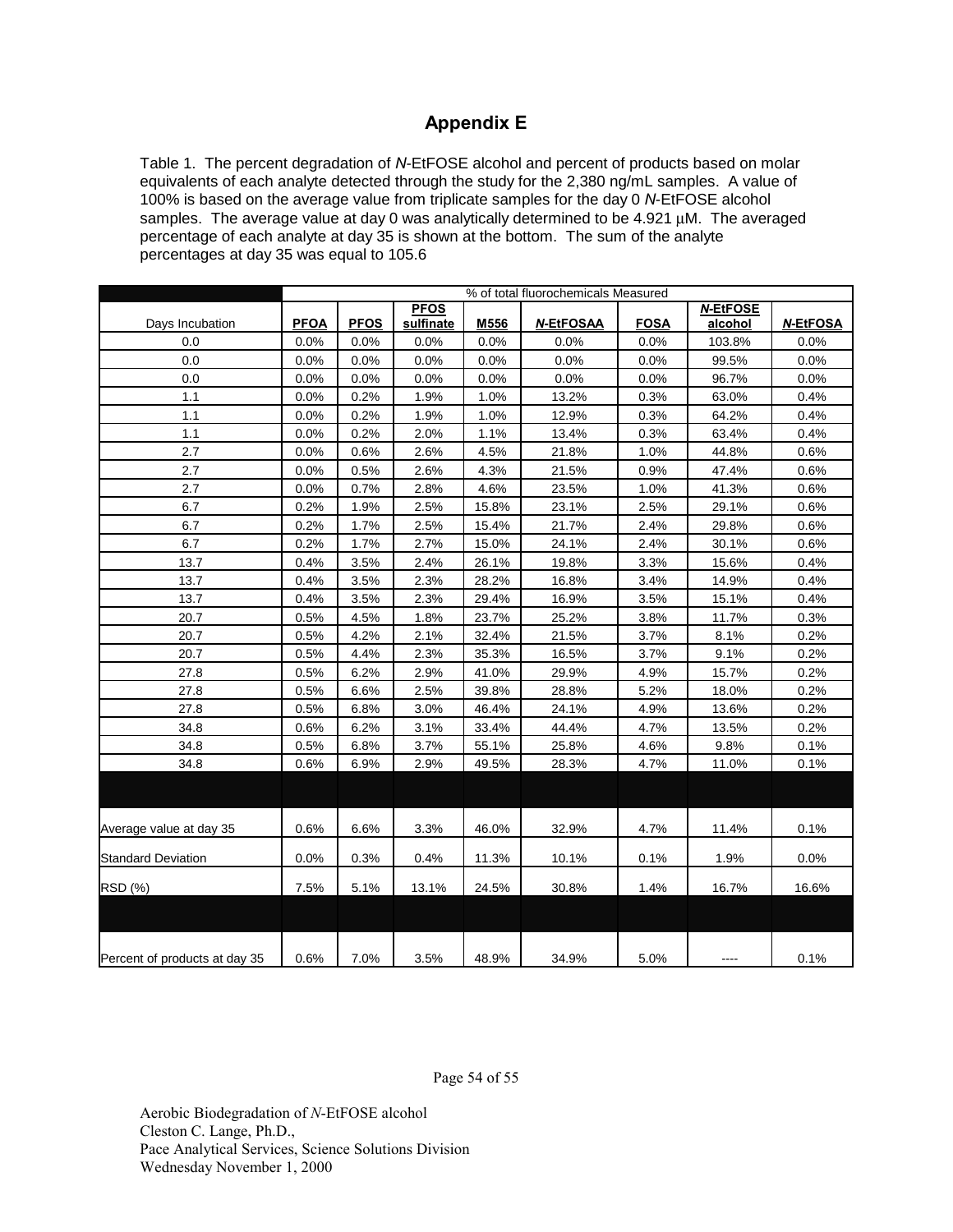## **Appendix F**

Table 1. Mass Balance data for all biodeg samples, sterile control sample, and no-sludge control samples. Note that for the day 21 no-sludge controls there was only one good value due to a sample preparation error. The % mass balance shown was calculated using expected concentration of 4.168 µM.

|                 |                          |                              | 90 nM mass balance                                                |        |                 | 4.168 μM mass balance    |                          |                                                                                           |                  |  |
|-----------------|--------------------------|------------------------------|-------------------------------------------------------------------|--------|-----------------|--------------------------|--------------------------|-------------------------------------------------------------------------------------------|------------------|--|
|                 |                          |                              | <u>Sampling Biodeg sample Sterile controls no-sludge controls</u> |        |                 |                          |                          | <u>All samples Sampling Biodeg sample Sterile controls no-sludge controls All samples</u> |                  |  |
| Day 0           | 90.9%                    |                              |                                                                   | 90.9%  | Day 0           | 122.6%                   |                          |                                                                                           | 122.6%           |  |
| Day 0           | 83.0%                    |                              |                                                                   | 83.0%  | Day 0           | 117.4%                   |                          |                                                                                           | 117.4%           |  |
| Day 0           | 78.0%                    |                              |                                                                   | 78.0%  | Day 0           | 114.2%                   |                          |                                                                                           | 114.2%           |  |
| Day 0           |                          | 96.4%                        |                                                                   | 96.4%  | Day 0           |                          | 123.8%                   |                                                                                           | 123.8%           |  |
| Day 0           |                          | 93.7%                        |                                                                   | 93.7%  | Day 0           | J.                       | 117.8%                   |                                                                                           | 117.8%           |  |
| Day 0           | $\overline{a}$           | 92.3%                        |                                                                   | 92.3%  | Day 0           | J.                       | 117.0%                   |                                                                                           | 117.0%           |  |
| Day 0           |                          |                              | 90.9%                                                             | 90.9%  | Day 0           |                          |                          | 117.2%                                                                                    | 117.2%           |  |
| Day 0           | Ĭ.                       | L.                           | 95.8%                                                             | 95.8%  | Day 0           |                          | Ĭ.                       | 118.7%                                                                                    | 118.7%           |  |
| Day 0           |                          |                              | 93.2%                                                             | 93.2%  | Day 0           |                          |                          | 120.7%                                                                                    | 120.7%           |  |
| Day 1           | 68.2%                    | Ţ                            |                                                                   | 68.2%  | Day 1           | 94.6%                    |                          |                                                                                           | 94.6%            |  |
| Day 1           | 66.1%                    | ÷                            | ÷,                                                                | 66.1%  | Day 1           | 95.6%                    | ÷,                       |                                                                                           | 95.6%            |  |
| Day 1           | 64.6%                    |                              | ÷,                                                                | 64.6%  | Day 1           | 95.4%                    |                          |                                                                                           | 95.4%            |  |
|                 | ÷                        | 92.2%                        | ÷                                                                 | 92.2%  |                 | ٠                        | 121.9%                   | ٠                                                                                         | 121.9%           |  |
| Day 1           |                          |                              |                                                                   |        | Day 1           |                          |                          |                                                                                           |                  |  |
| Day 1           | $\overline{\phantom{a}}$ | 93.3%                        | $\overline{\phantom{a}}$                                          | 93.3%  | Day 1           | $\overline{\phantom{a}}$ | 118.0%                   | $\overline{\phantom{a}}$                                                                  | 118.0%           |  |
| Day 1           | $\overline{\phantom{a}}$ | 96.4%                        |                                                                   | 96.4%  | Day 1           | $\overline{\phantom{m}}$ | 118.0%                   |                                                                                           | 118.0%           |  |
| Day 1           | ÷                        | $\overline{\phantom{a}}$     | 85.5%                                                             | 85.5%  | Day 1           | $\overline{\phantom{a}}$ | $\overline{\phantom{a}}$ | 119.8%                                                                                    | 119.8%           |  |
| Day 1           |                          | ÷                            | 86.2%                                                             | 86.2%  | Day 1           | ÷                        |                          | 117.7%                                                                                    | 117.7%           |  |
| Day 1           |                          | ÷                            | 86.0%                                                             | 86.0%  | Day 1           | ä,                       | ÷                        | 114.2%                                                                                    | 114.2%           |  |
| Day 3           | 71.0%                    |                              |                                                                   | 71.0%  | Day 3           | 89.6%                    |                          |                                                                                           | 89.6%            |  |
| Day 3           | 65.8%                    |                              |                                                                   | 65.8%  | Day 3           | 91.8%                    |                          |                                                                                           | 91.8%            |  |
| Day 3           | 67.0%                    |                              |                                                                   | 67.0%  | Day 3           | 88.0%                    |                          |                                                                                           | 88.0%            |  |
| Day 3           |                          | 87.5%                        |                                                                   | 87.5%  | Day 3           |                          | 115.9%                   |                                                                                           | 115.9%           |  |
| Day 3           |                          | 84.5%                        |                                                                   | 84.5%  | Day 3           |                          | 113.6%                   |                                                                                           | 113.6%           |  |
| Day 3           |                          | 86.2%                        |                                                                   | 86.2%  | Day 3           |                          | 112.7%                   |                                                                                           | 112.7%           |  |
| Day 3           |                          |                              | 76.8%                                                             | 76.8%  | Day 3           |                          |                          | 109.1%                                                                                    | 109.1%           |  |
| Day 3           | $\overline{\phantom{a}}$ | ÷,                           | 80.2%                                                             | 80.2%  | Day 3           | ÷,                       | ÷,                       | 112.1%                                                                                    | 112.1%           |  |
| Day 7           |                          | Ξ                            | 77.9%                                                             | 77.9%  | Day 7           |                          |                          | 112.0%                                                                                    | 112.0%           |  |
| Day 7           | 75.6%                    | L.                           |                                                                   | 75.6%  | Day 7           | 89.5%                    |                          |                                                                                           | 89.5%            |  |
| Day 7           | 68.4%                    | Ξ                            |                                                                   | 68.4%  | Day 7           | 87.7%                    |                          |                                                                                           | 87.7%            |  |
| Day 7           | 65.9%                    |                              | ÷,                                                                | 65.9%  | Day 7           | 90.6%                    |                          | ÷,                                                                                        | 90.6%            |  |
| Day 7           |                          | 84.9%                        |                                                                   | 84.9%  | Day 7           |                          | 114.5%                   |                                                                                           | 114.5%           |  |
|                 | ÷,                       | 84.6%                        | ÷                                                                 | 84.6%  |                 | ٠                        | 120.2%                   | $\overline{a}$                                                                            | 120.2%           |  |
| Day 7           | $\overline{\phantom{a}}$ |                              | $\sim$                                                            |        | Day 7           | ٠                        |                          | ٠                                                                                         |                  |  |
| Day 7           |                          | 82.7%                        |                                                                   | 82.7%  | Day 7           |                          | 116.7%                   |                                                                                           | 116.7%           |  |
| Day 7           | $\overline{\phantom{a}}$ | $\overline{\phantom{a}}$     | 72.8%                                                             | 72.8%  | Day 7           | ÷                        | $\overline{\phantom{a}}$ | 108.9%                                                                                    | 108.9%           |  |
| Day 7           | $\overline{\phantom{a}}$ | $\overline{\phantom{a}}$     | 73.2%                                                             | 73.2%  | Day 7           | ×,                       | $\overline{\phantom{a}}$ | 112.6%                                                                                    | 112.6%           |  |
| Day 7           | $\overline{\phantom{a}}$ | $\overline{\phantom{a}}$     | 77.1%                                                             | 77.1%  | Day 7           |                          | $\overline{\phantom{a}}$ | 113.2%                                                                                    | 113.2%           |  |
| Day 14          | 74.8%                    | $\qquad \qquad \blacksquare$ |                                                                   | 74.8%  | Day 14          | 84.5%                    |                          |                                                                                           | 84.5%            |  |
| Day 14          | 71.4%                    | $\overline{\phantom{a}}$     | $\overline{\phantom{a}}$                                          | 71.4%  | Day 14          | 82.5%                    | $\overline{a}$           | ٠                                                                                         | 82.5%            |  |
| Day 14          | 73.2%                    |                              |                                                                   | 73.2%  | Day 14          | 84.5%                    |                          |                                                                                           | 84.5%            |  |
| Day 14          |                          | 92.2%                        |                                                                   | 92.2%  | Day 14          |                          | 115.1%                   |                                                                                           | 115.1%           |  |
| Day 14          |                          | 82.0%                        |                                                                   | 82.0%  | Day 14          |                          | 114.7%                   |                                                                                           | 114.7%           |  |
| Day $14$        |                          | 90.7%                        |                                                                   | 90.7%  | Day 14          |                          | 112.6%                   |                                                                                           | 112.6%           |  |
| Day $14$        |                          |                              | 67.6%                                                             | 67.6%  | Day 14          |                          |                          | 103.7%                                                                                    | 103.7%           |  |
| Day 14          |                          |                              | 68.3%                                                             | 68.3%  | Day 14          |                          |                          | 108.2%                                                                                    | 108.2%           |  |
| Day 14          |                          |                              | 67.5%                                                             | 67.5%  | Day 14          |                          |                          | 107.2%                                                                                    | 107.2%           |  |
| Day 21          | 63.3%                    | ÷,                           |                                                                   | 63.3%  | Day 21          | 84.3%                    |                          |                                                                                           | 84.3%            |  |
| Day 21          | 62.2%                    |                              | τ                                                                 | 62.2%  | Day 21          | 85.9%                    |                          | Ξ                                                                                         | 85.9%            |  |
| Day 21          | 60.8%                    |                              | Ĭ.                                                                | 60.8%  | Day 21          | 85.0%                    |                          | Ĭ.                                                                                        | 85.0%            |  |
| Day 21          |                          | 83.8%                        | τ                                                                 | 83.8%  | Day 21          |                          | 113.9%                   | Ξ                                                                                         | 113.9%           |  |
| Day 21          | $\overline{a}$           | 82.4%                        | ÷,                                                                | 82.4%  | Day 21          | ÷                        | 109.0%                   | ÷                                                                                         | 109.0%           |  |
| Day 21          |                          | 85.4%                        |                                                                   | 85.4%  | Day 21          |                          | 105.6%                   |                                                                                           | 105.6%           |  |
| Day 21          |                          | ٠                            | 60.0%                                                             | 60.0%  | Day 21          | $\overline{\phantom{a}}$ |                          | 94.5%                                                                                     | 94.5%            |  |
| Day 28          | 67.7%                    | ٠                            | ٠                                                                 | 67.7%  | Day 28          | ٠                        | $\overline{\phantom{a}}$ | 97.4%                                                                                     | 97.4%            |  |
|                 |                          | ÷                            | ÷                                                                 |        |                 |                          |                          | 104.6%                                                                                    |                  |  |
| Day 28          | 66.9%                    | $\overline{\phantom{a}}$     | $\sim$                                                            | 66.9%  | Day 28          | 119.6%                   | $\overline{\phantom{a}}$ |                                                                                           | 104.6%<br>119.6% |  |
| Day 28          | 72.5%                    |                              |                                                                   | 72.5%  | Day 28          |                          |                          | $\sim$                                                                                    |                  |  |
| Day 28          |                          | $\overline{\phantom{a}}$     | $\overline{\phantom{a}}$                                          | 104.2% | Day 28          | 120.0%                   | $\overline{a}$           | $\overline{\phantom{a}}$                                                                  | 120.0%           |  |
| Day 28          | $\overline{\phantom{a}}$ | -                            | ٠                                                                 | 101.8% | Day 28          | 117.4%                   |                          | -                                                                                         | 117.4%           |  |
| Day 28          |                          | ٠                            | ٠                                                                 | 105.5% | Day 28          |                          | 134.2%                   | ٠                                                                                         | 134.2%           |  |
| Day 28          |                          |                              |                                                                   | 74.1%  | Day 28          |                          | 133.8%                   |                                                                                           | 133.8%           |  |
| Day 28          |                          |                              |                                                                   | 73.3%  | Day 28          |                          | 111.3%                   |                                                                                           | 111.3%           |  |
| Day 28          |                          |                              |                                                                   | 63.9%  | Day 28          |                          |                          | 96.3%                                                                                     | 96.3%            |  |
| Day 35          | 84.7%                    |                              |                                                                   | 84.7%  | Day 35          |                          |                          | 103.4%                                                                                    | 103.4%           |  |
| Day 35          | 82.5%                    |                              |                                                                   | 82.5%  | Day 35          |                          |                          | 117.7%                                                                                    | 117.7%           |  |
| Day 35          | 84.8%                    |                              |                                                                   | 84.8%  | Day 35          | 125.4%                   |                          |                                                                                           | 125.4%           |  |
| Day 35          |                          | 102.4%                       | ×,                                                                | 102.4% | Day 35          | 125.7%                   |                          | ÷,                                                                                        | 125.7%           |  |
| Day 35          |                          | 98.1%                        | ÷,                                                                | 98.1%  | Day 35          | 122.8%                   |                          | ÷,                                                                                        | 122.8%           |  |
| Day 35          | ÷,                       | 97.7%                        |                                                                   | 97.7%  | Day 35          |                          | 132.3%                   | Ĭ.                                                                                        | 132.3%           |  |
| Day 35          |                          |                              | 80.9%                                                             | 80.9%  | Day 35          |                          | 133.6%                   | l,                                                                                        | 133.6%           |  |
| Day 35          | τ                        | Ξ                            | 76.3%                                                             | 76.3%  | <b>Day 35</b>   | τ                        | 120.6%                   |                                                                                           | 120.6%           |  |
| Day 35          | ÷,                       | ÷                            | 76.1%                                                             | 76.1%  | Day 35          | ÷.                       |                          | 122.2%                                                                                    | 122.2%           |  |
| Day $35$        |                          |                              |                                                                   |        | Day 35          |                          |                          | 105.1%                                                                                    | 105.1%           |  |
| Day 35          | $\overline{a}$           | $\overline{a}$               |                                                                   |        | Day 35          |                          |                          | 124.5%                                                                                    | 124.5%           |  |
| Average=        | 72.0%                    | 90.0%                        | 78.5%                                                             | 80.5%  | Average:        | 100.6%                   | 118.6%                   | 110.9%                                                                                    | 110.0%           |  |
| <b>Std Dev-</b> |                          |                              |                                                                   |        | <b>Std Dev-</b> |                          |                          |                                                                                           |                  |  |
| <b>RSD</b>      | 8.2%                     | 6.1%                         | 9.4%                                                              | 11.8%  | $RSD =$         | 16.3%                    | 7.9%                     | 8.3%                                                                                      | 13.5%            |  |
|                 | 11.3%                    | 6.8%                         | 12.0%                                                             | 14.6%  |                 | 16.2%                    | 6.6%                     | 7.5%                                                                                      | 12.3%            |  |

Page 55 of 55